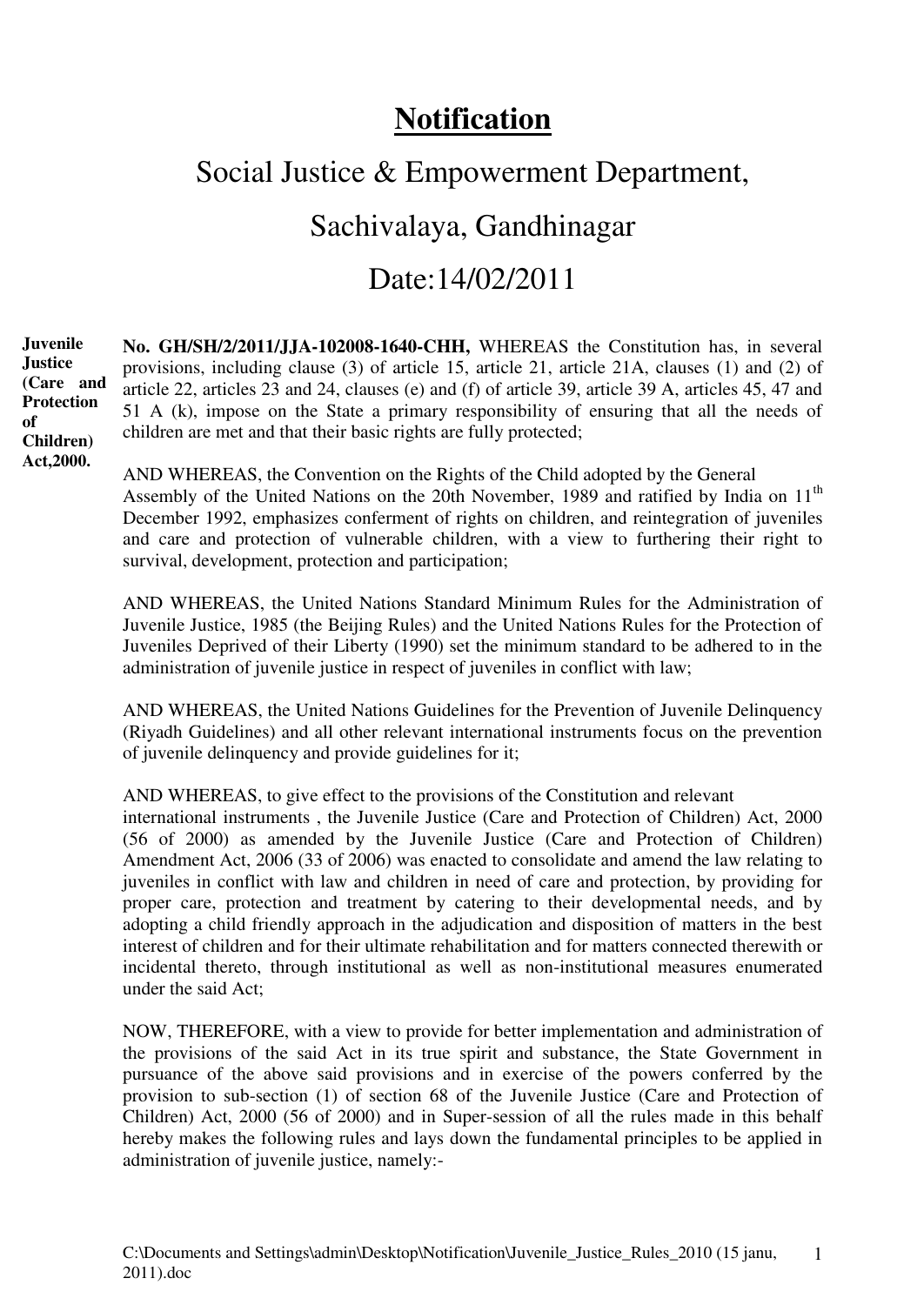## **CHAPTER – I**

#### **PRELIMINARY**

#### **1. Short title and commencement.-**

(1) These rules may be called the Gujarat Juvenile Justice (Care and Protection of Children) Rules, 2011.

(2) They shall come into force on the date of their publication in the *Official Gazette.*

#### **2. Definition.-**

In these rules, unless the context otherwise requires :

- (a) "abandoned" means an unaccompanied and deserted child who is declared abandoned by the Committee after due inquiry;
- (b) "*Act*" means the Juvenile Justice (Care and Protection of Children) Act, 2000 (56 of 2000)
- (c) "*best interest of the child*" means a decision taken to ensure the physical, emotional, intellectual, social and moral development of juvenile or child;
- (d) "*child friendly*" means any process and interpretation, attitude, environment and treatment, that is humane, considerate and in the best interest of the child;
- (e) "*child in need of care and protection*" means with reference to section 2 (d) (i) of the Act and also includes -
	- (i) A child who is affected, temporarily or permanently, by family, social, cultural, political and civil conflicts. This category *interalia* includes a child who is a victim of untouchables, social and religious boycott; and
	- (ii) A child whose parent(s) or guardian is unable to provide him, temporarily or otherwise, with basic needs including education and attention, because of the nature of their occupation and means of livelihood or of being affected by developmental work, enforcement of legislation, acquisition of resources such as land belonging to his family;
- (f) "*community service*" implies service rendered to the society by juveniles in conflict with law in lieu of other judicial remedies and penalties, which is not degrading and dehumanizing. Examples of this may include: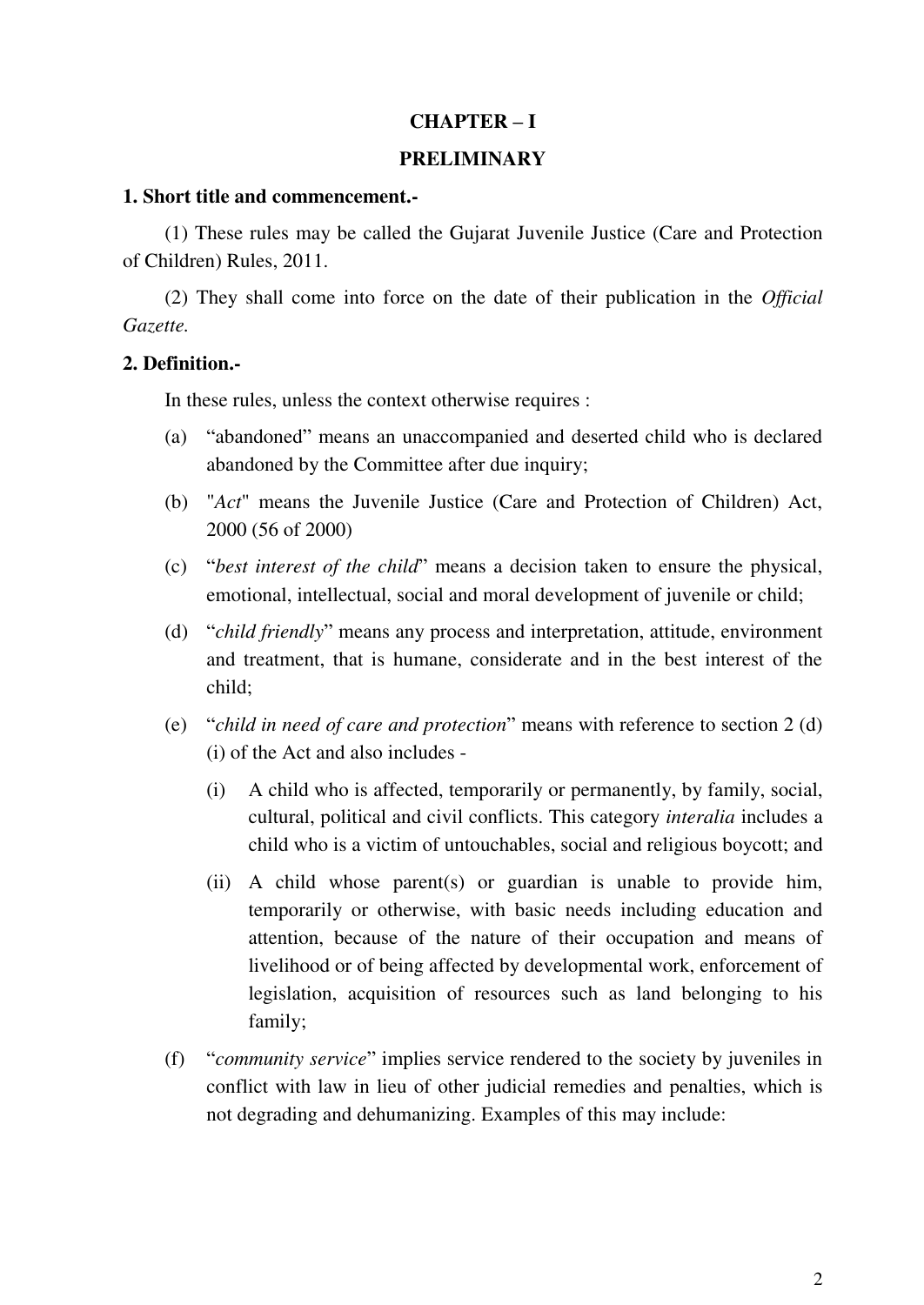- (i) cleaning a park, school, or library;
- (ii) getting involved with Habitat for Humanity;
- (iii) serving the elderly in nursing homes.
- (iv) helping out a local fire or traffic police;
- (v) helping out at a local hospital or nursing home; and
- (vi) serving disabled children,
- (g) "*competent authority*" means Juvenile Justice Board in relation to a Juvenile in conflict with law and Child Welfare Committee in relation to a child in need of care and protection;
- (h) "*detention*" in case of juvenile in conflict with law means 'protective custody' in line with the principles of restorative justice;
- (i) "*Form*" means the form annexed to these rules;
- (j) "*individual care plan*" is a comprehensive development plan for a juvenile or child based on age specific and gender specific needs and the case history of the juvenile or child, prepared in consultation with the juvenile or child, in order to restore the juvenile's or child's self-esteem, dignity and selfworth and nurture him into a responsible citizen and accordingly the plan shall address the following needs of a juvenile or a child:
	- (i) Health needs;
	- (ii) Emotional and psychological needs;
	- (iii) Educational and training needs;
	- (iv) Leisure, creativity and play;
	- (v) Attachments and relationships;
	- (vi) Protection from all kinds of abuse, neglect and maltreatment;
	- (vii) Social mainstreaming; and
	- (viii) Follow-up, post release and restoration;
- (k) "*institution*" means an observation home, or a special home, or a children's home or a shelter home set up, certified or recognized and registered under sections 8, 9, 34, sub-section (3) of section 34 and section 37 of the Act respectively;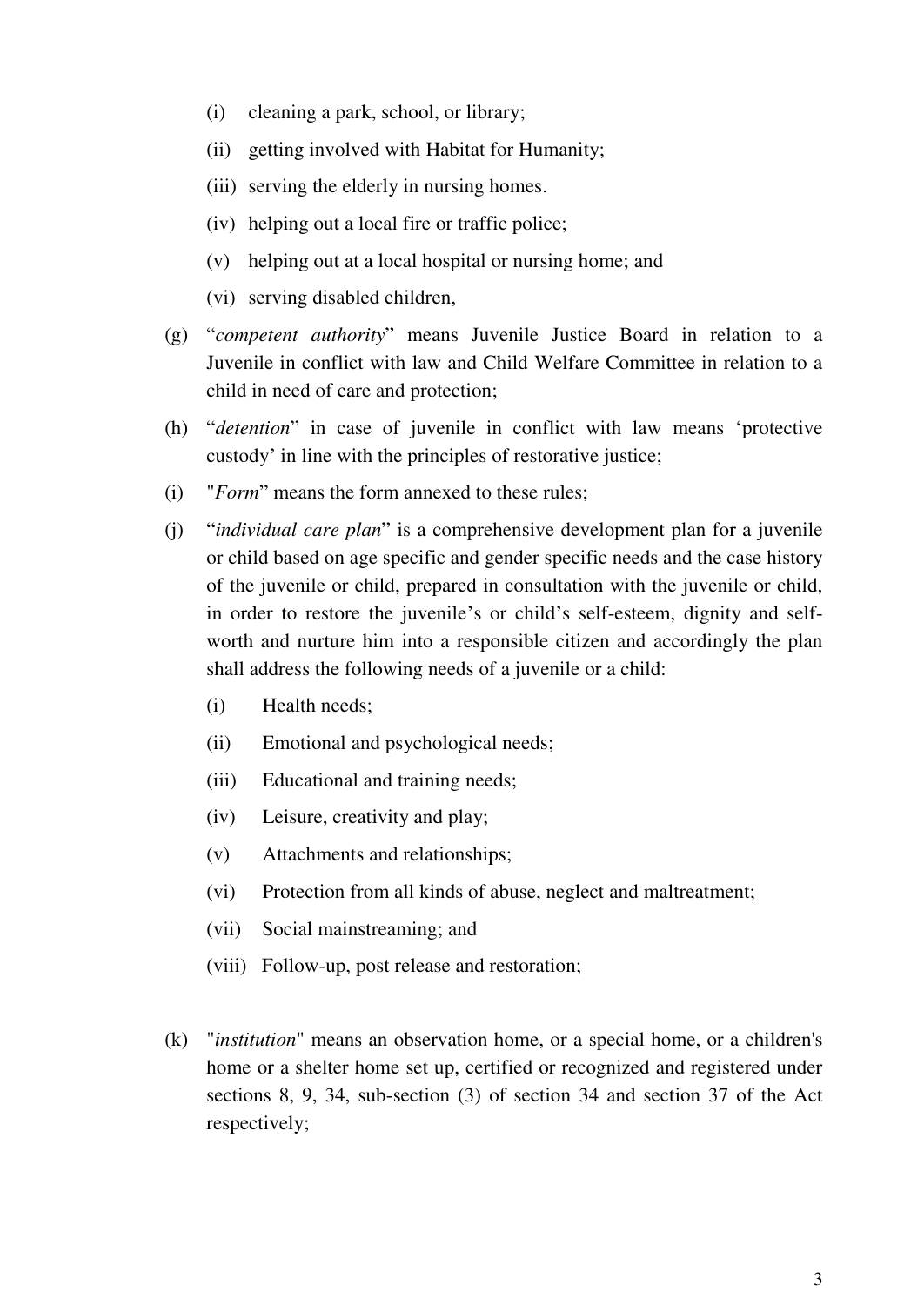- (l) "*officer-in-charge*" or such other nomenclature as issued by the State Government, (such as superintendent) means a person appointed for the control and management of the institution;
- (m) "*orphan*" means a child who is without parents or willing and capable legal or natural guardian;
- (n) "*place of safety*" means any institution set up and recognized under subsection (3) of section 12 and sub-section (1) of section 16 of the Act for juvenile in conflict with law or children;
- (o) "*recognized*" means a person found fit by the competent authority or, an institution found fit by the State Government on the recommendation of the competent authority as per clauses (h) and (i) of section (2) of the Act; or, recognition of an institution or agency or voluntary organization by the State Government to operate as a children's home, observation home and special home; or a shelter home, specialized adoption agency or after care organization under sub-section (1) of section 37, sub-section (4) of section 41 and clause (a) of section 44 of the Act;
- (p) "*registered*" means all institutions or agencies or voluntary organisations providing residential care to children in need of care and protection registered under sub-section (3) of section 34;
- (q) "*Rules*" means the rules framed under the Act;
- (r) "*Section*" means section of the Act;
- (s) "*State Government*" means the Government of Gujarat;
- (t) "*street and working children*" means children without ostensible means of livelihood, care, protection and support in accordance with the provisions laid down under clause (d) (1) of section 2 of the Act;
- (u) "*surrendered child*" means a child, who in the opinion of the Committee, is relinquished on account of physical, emotional and social factors beyond the control of the parent or guardian;
- (v) all words and expressions defined in the Act and used, but not defined in these rules, shall have the same meaning as assigned to them in the Act.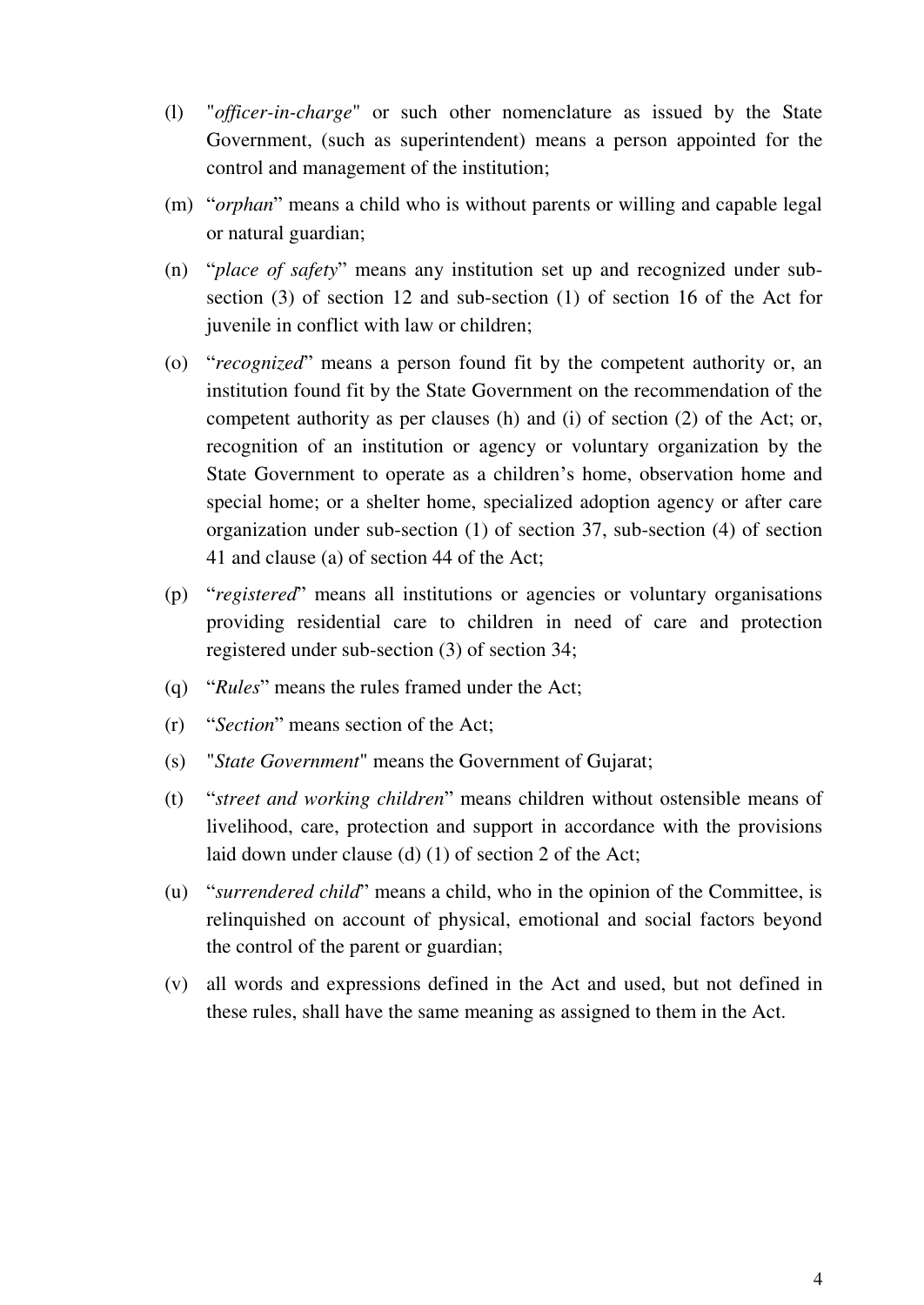# **CHAPTER – II**

# **FUNDAMENTAL PRINCIPLES OF JUVENILE JUSTICE AND PROTECTION OF CHILDREN**

## **3. Fundamental principles to be followed in administration of these rules.-**

(1) The State Government, Juvenile Justice Board, the Child Welfare Committee or other competent authorities or agencies, as the case may be, while implementing the provisions of these rules shall abide and be guided by the principles, specified in sub-rule (2).

(2) The following principles shall, *interalia,* be fundamental to the application, interpretation and implementation of the Act and the rules made thereunder:

# **I. Principle of presumption of innocence:**

- (a) A juvenile or child or juvenile in conflict with law is presumed to be innocent of any malafide or criminal intent up to the age of eighteen years.
- (b) The juvenile's or juvenile's in conflict with law or child's right to presumption of innocence shall be respected throughout the process of justice and protection, from the initial contact to alternative care, including aftercare.
- (c) Any unlawful conduct of a juvenile or a child or a juvenile in conflict with law which is done for survival, or is due to environmental or situational factors or is done under control of adults, or peer groups, is ought to be covered by the principles of innocence.
- (d) The basic components of presumption of innocence are:

# *(i) Age of innocence*

Age of innocence is the age below which a juvenile or child or a juvenile in conflict with law cannot be subjected to the criminal justice system. The Beijing Rule 4(1) clearly lays down that "the beginning of the age of criminal responsibility shall not be fixed at too low an age level bearing in mind the facts of mental and intellectual maturity". In consonance with this principle, the mental and intellectual maturity of juvenile or child or a juvenile in conflict with law below eighteen years is considered insufficient through out the world.

# *(ii) Procedural protection of innocence:*

All procedural safeguards that are guaranteed by the Constitution and other statutes to the adults and that go in to strengthen the juvenile's or child's right to presumption of innocence shall be guaranteed to juveniles or the children or juveniles in conflict with law.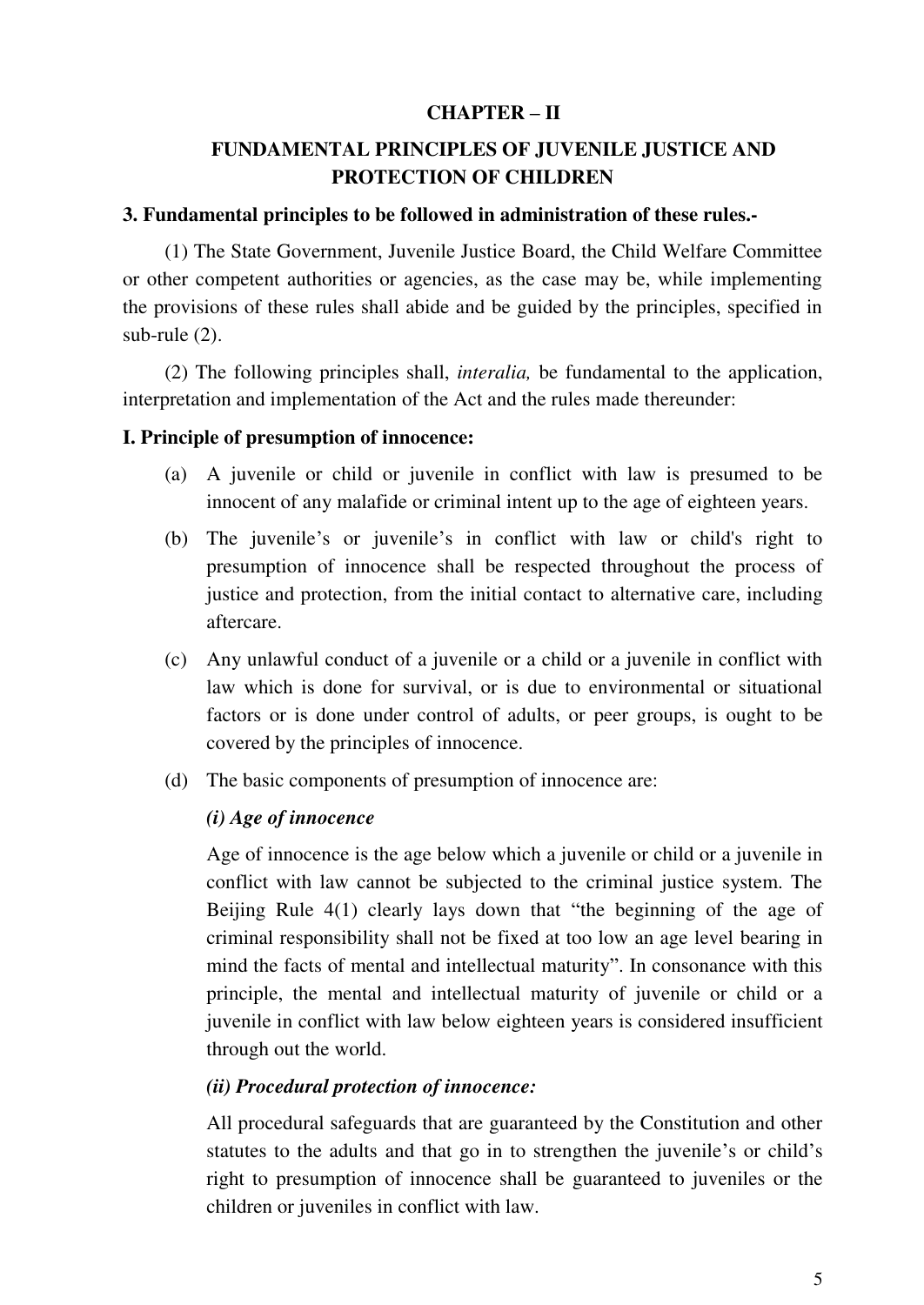# *(iii) Provisions of Legal aid and Guardian Ad Litem:*

Juveniles in conflict with law have a right to be informed about the accusations against them and a right to be legally represented. Provisions must be made for guardian ad litem, legal aid and other such assistance through legal services at State expense. This shall also include such juveniles' right to present his case before the competent authority on his own.

# **II Principle of dignity and worth:**

- (a) Treatment that is consistent with the child's sense of dignity and worth is a fundamental principle of juvenile justice. This principle reflects the fundamental human right enshrined in Article 1 of the Universal Declaration of Human Rights that all human beings are born free and equal in dignity and rights. Respect of dignity includes not being humiliated, personal identity, boundaries and space being respected, not being labeled and stigmatized, being offered information and choices and not being blamed for their acts.
- (b) The juvenile's or child's right to dignity and worth has to be respected and protected throughout the entire process of dealing with the child from the first contact with law enforcement agencies to the implementation of all measures for dealing with the child.

# **III. Principle of Right to be heard:**

Every child's right to express his views freely in all matters affecting his interest shall be fully respected through every stage in the process of juvenile justice. Children's right to be heard shall include creation of developmentally appropriate tools and processes of interacting with the child, promoting children's active involvement in decisions regarding their own lives and providing opportunities for discussion and debate.

# **IV. Principle of Best Interest:**

- (a) In all decisions taken within the context of administration of juvenile justice, the principle of best interest of the juvenile or the juvenile in conflict with law or child shall be the primary consideration.
- (b) The principle of best interest of the juvenile or juvenile in conflict with law or child shall mean for instance that the traditional objectives of criminal justice, retribution and repression, must give way to rehabilitative and restorative objectives of juvenile justice.
- (c) This principle seeks to ensure physical, emotional, intellectual, social and moral development of a juvenile in conflict with law or child so as to ensure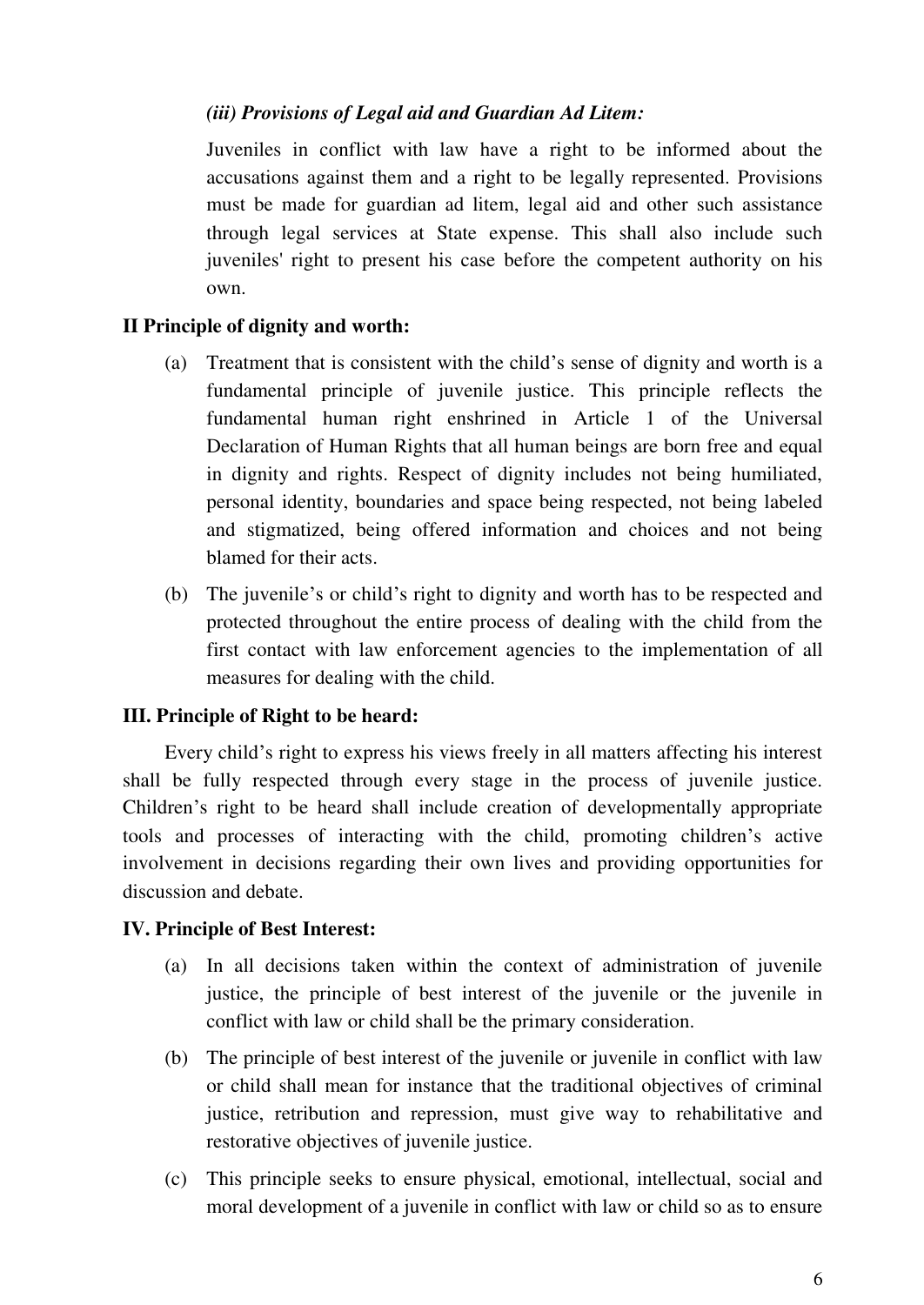the safety, well being and permanence for each child and thus enable each child to survive and reach his or her full potential.

# **V. Principle of family responsibility:**

- (a) The primary responsibility of bringing up children, providing care, support and protection shall be with the biological parents. However, in exceptional situations, this responsibility may be bestowed on willing adoptive or foster parents.
- (b) All decision making for the child should involve the family of origin unless it is not in the best interest of the child to do so.
- (c) The family biological, adoptive or foster (in that order), must be held responsible and provide necessary care, support and protection to the juvenile or child under their care and custody under the Act, unless the best interest measures or mandates dictate otherwise.

# **VI. Principle of Safety (no harm, no abuse, no neglect, no exploitation and no maltreatment):**

- (a) At all stages, from the initial contact till such time he remains in contact with the care and protection system, and thereafter, the juvenile or child or juvenile in conflict with law shall not be subjected to any harm, abuse, neglect, maltreatment, corporal punishment or solitary or otherwise any confinement in jails and extreme care shall be taken to avoid any harm to the sensitivity of the juvenile or the child.
- (b) The state has a greater responsibility for ensuring safety of every child in its care and protection, without resorting to restrictive measures and processes in the name of care and protection.

# **VII***.* **Positive measures:**

- (a) Provisions must be made to enable positive measures that involve the full mobilization of all possible resources, including the family, volunteers and other community groups, as well as schools and other mainstream community institutions or processes, for the purpose of promoting the wellbeing of the juvenile or child through individual care plans carefully worked out.
- (b) The positive measures shall aim at reducing vulnerabilities and reducing the need for intervention under the law, as well as effective, fair and humane dealing of the juvenile or child.
- (c) The positive measures shall include avenues for health, education, relationships, livelihoods, leisure, creativity and play.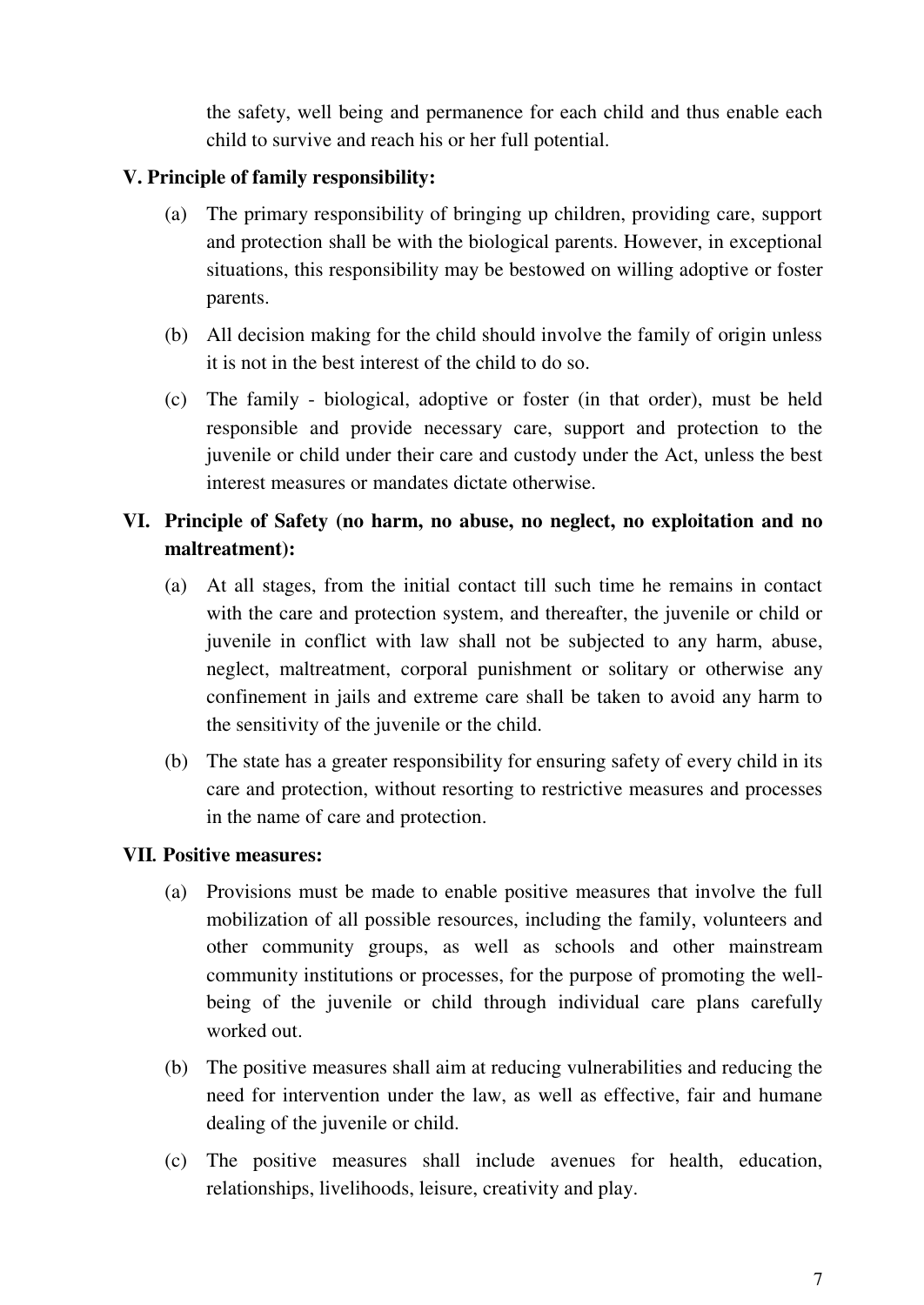(d) Such positive measures must facilitate the development of identity for the child and provide them with an inclusive and enabling environment.

# **VIII. Principle of non-stigmatizing semantics, decisions and actions:**

The non-stigmatizing semantics of the Act must be strictly adhered to, and the use of adversarial or accusatory words, such as, arrest, remand, accused, charge sheet, trial, prosecution, warrant, summons, conviction, inmate, delinquent, neglected, custody or jail is prohibited in the processes pertaining to the child or juvenile in conflict with law under the Act.

# **IX. Principle of non-waiver of rights:**

- (a) No waiver of rights of the child or juvenile in conflict with law, whether by himself or the competent authority or anyone acting or claiming to act on behalf of the juvenile or child, is either permissible or valid.
- (b) Non-exercise of a fundamental right does not amount to waiver.

# **X. Principle of equality and non-discrimination:**

- (a) There shall be no discrimination against a child or juvenile in conflict with law on the basis of age, sex, place of birth, disability, health, status, race, ethnicity, religion, caste, cultural practices, work, activity or behaviour of the juvenile or child or that of his parents or guardians, or the civil and political status of the juvenile or child.
- (b) Equality of access, equality of opportunity, equality in treatment under the Act shall be guaranteed to every child or juvenile in conflict with law.

# **XI. Principle of right to privacy and confidentiality:**

The juvenile's or child's right to privacy and confidentiality shall be protected by all means and through all the stages of the proceedings and care and protection processes.

# **XII. Principle of last resort:**

Institutionalization of a child or juvenile in conflict with law shall be a step of the last resort after reasonable inquiry and that too for the minimum possible duration.

# **XIII. Principle of repatriation and restoration:**

(a) Every juvenile or child or juvenile in conflict with law has the right to be re-united with his family and restored back to the same socio-economic and cultural status that such juvenile or child enjoyed before coming within the purview of the Act or becoming vulnerable to any form of neglect, abuse or exploitation.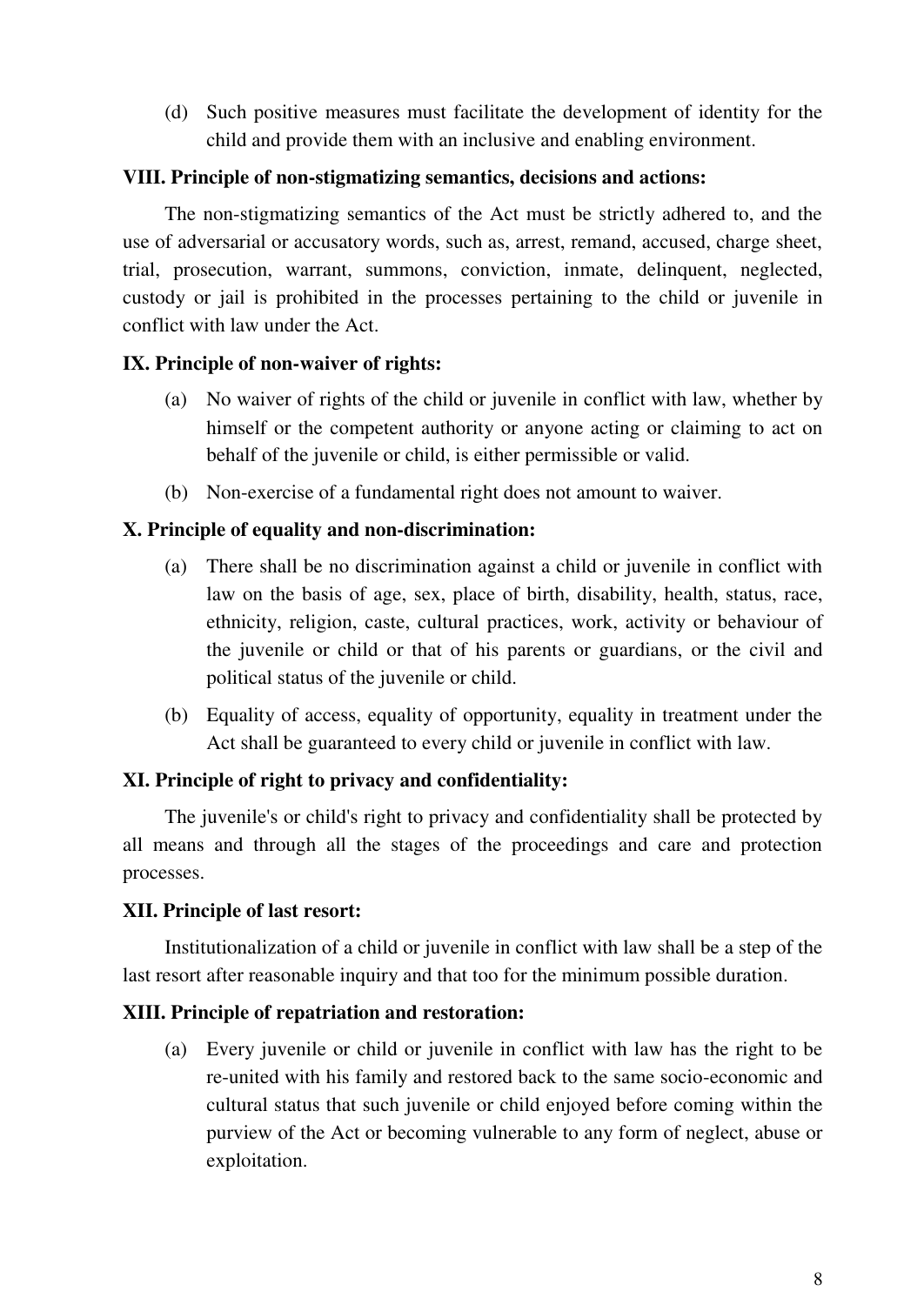(b) Any juvenile or child, who has lost contact with his family, shall be eligible for protection under the Act and shall be repatriated and restored, at the earliest, to his family, unless such repatriation and restoration is likely to be against the best interest of the juvenile or the child.

# **XIV. Principle of Fresh Start:**

- (a) The principle of fresh start promotes new beginning for the child or juvenile in conflict with law by ensuring erasure of his past records.
- (b) The State shall seek to promote measures for dealing with children alleged or recognized as having impinged the penal law, without resorting to judicial proceedings.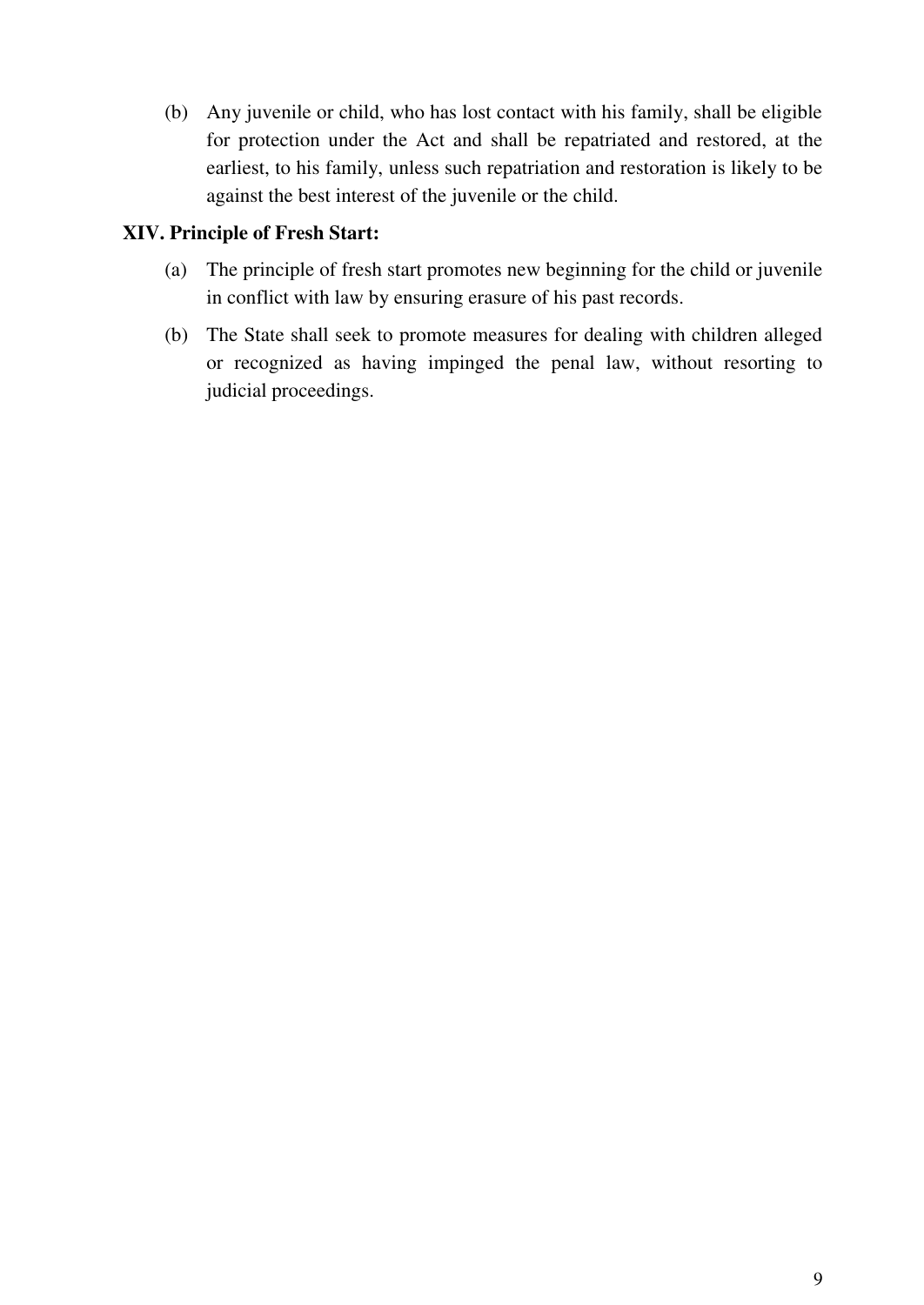#### **CHAPTER - III**

# **JUVENILE IN CONFLICT WITH LAW**

#### **4. Juvenile Justice Boards.-**

There shall be one or more Juvenile Justice Boards in every district, which shall be constituted by the State Government as per section 4 of the Act.

#### **5. Composition of the Juvenile Justice Board.-**

(1) The Board shall consist of a Metropolitan Magistrate or a Judicial Magistrate of the first class, as the case may be, and two social workers of whom at least one shall be a woman, forming a bench:

Provided that the Principal Magistrate of the Board shall review the pendency of cases before the Board and take such steps, as may be necessary in the expeditious disposal of the cases.

(2) Every such bench shall have the powers conferred by the Code of Criminal Procedure 1973 (2 of 1974).

- (3) (i) A Magistrate with special knowledge or training in child psychology or child welfare shall be designated as the Principal Magistrate of the Board.
- (ii) In case the Principal Magistrate with such special knowledge or training is not available, then, the State Government shall provide for such shortterm training in child psychology or child welfare as it considers necessary.

(4) The two social workers, of whom at least one shall be a woman, shall be appointed by the State Government on the recommendation of the Selection Committee set up under rule 92 of these rules.

(5) The State Government shall provide for such training and orientation in child psychology, child welfare, child rights, national and international standards for juvenile justice to all members of the Board as it considers necessary, in accordance with the Integrated Child Protection Scheme of the Central Government.

#### **6. Tenure of the Board.-**

(1) The Board shall have a tenure of three years and the appointment of members shall be co-terminus with the tenure of the Board.

(2) A social worker being a member of the Board shall be eligible for appointment for a maximum of two consecutive terms.

(3) Any extension of the tenure of members of the Board shall be on the basis of their performance appraisal by the District Child Protection Unit of the State Government and on the recommendation of a Selection Committee constituted for the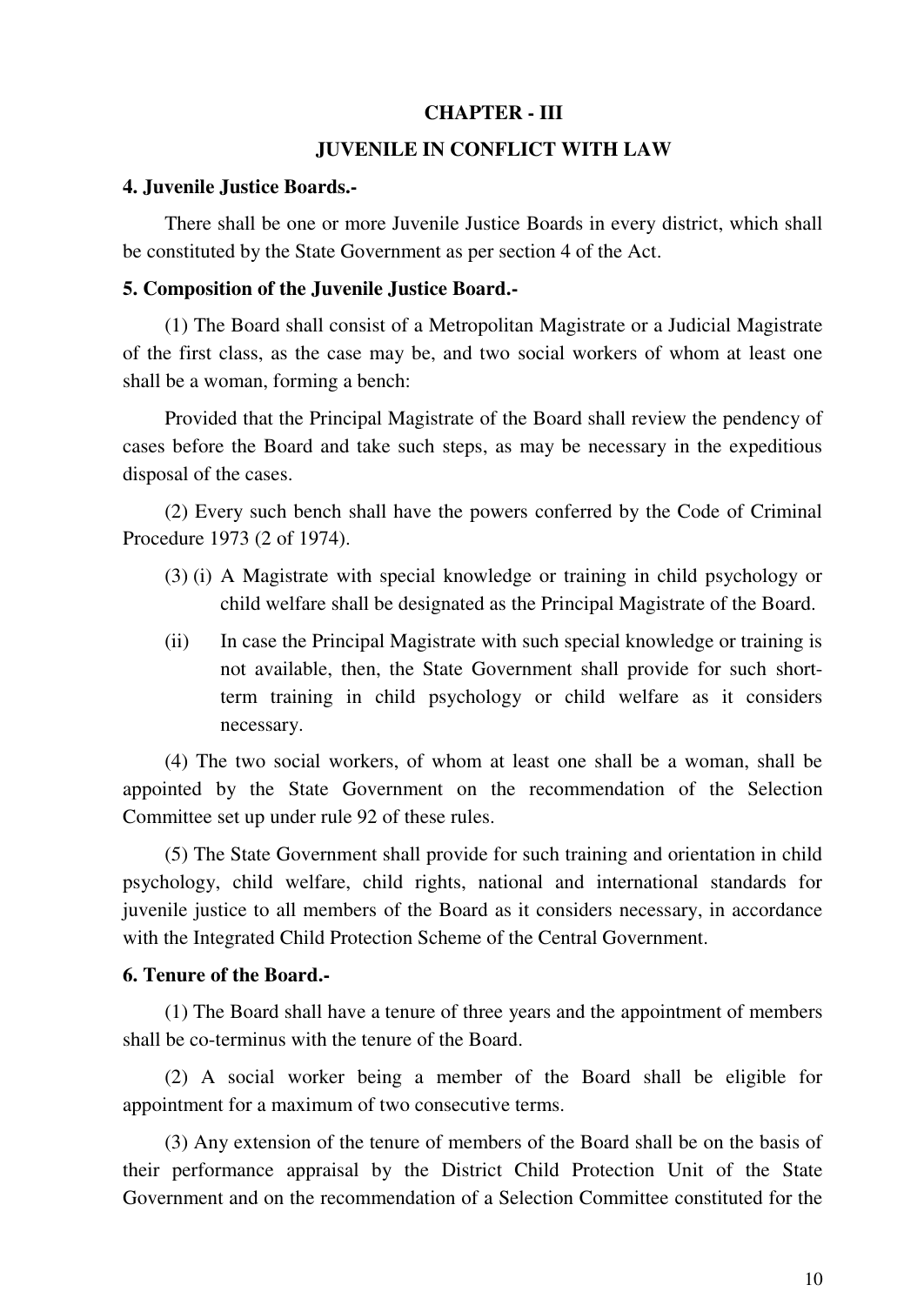purpose and the performance appraisal of members of the Board shall necessarily assess their participation in the proceedings of the Board and contribution in case disposal

(4) A member may resign any time, by giving one month's advance notice in writing or may be removed from his office as provided in sub-section (5) of section 4 of the Act.

(5) Any vacancy in the Board may be filled by appointment of another person from the panel of names prepared by the Selection Committee, and shall hold office for the remaining term of the Board.

# **7. Qualifications for Members of the Board.-**

(1) The social worker to be appointed as a member of the Board shall be a person not less than 35 years of age, who has a post-graduate degree in social work, health, education, psychology, child development or any other social science discipline and has been actively involved and engaged in planning, implementing and administering measures relating to child welfare for at least seven years.

(2) No person shall be considered for selection as a Member of the Board, if he, -

- (a) has been convicted under any law;
- (b) have ever indulged in child abuse or employment of child labour or any other human rights violations or immoral act;
- (c) is holding such other occupation that does not allow him to give necessary time and attention to the work of the Board;
- (d) does not fulfill the qualification and experience prescribed in the Act and the rules made thereunder and in such a case the Selection Committee shall after due inquiry and on establishment of such fact, reject his application and recommend the name of the next person from the list of names prepared for filling the vacancies.

## **8. Sitting and conveyance allowance.-**

The Social worker members of the Board shall be paid such travel and sitting allowance as the State Government may determine from time to time, but it shall not be less than rupees five hundred per sitting.

# **9. Sittings of the Board.-**

(1) The Board shall hold its sittings in the premises of an Observation Home or, at a place in proximity to the Observation Home or, at a suitable premise in any institution run under the Act, and in no circumstances shall the Board operate from within any court premises.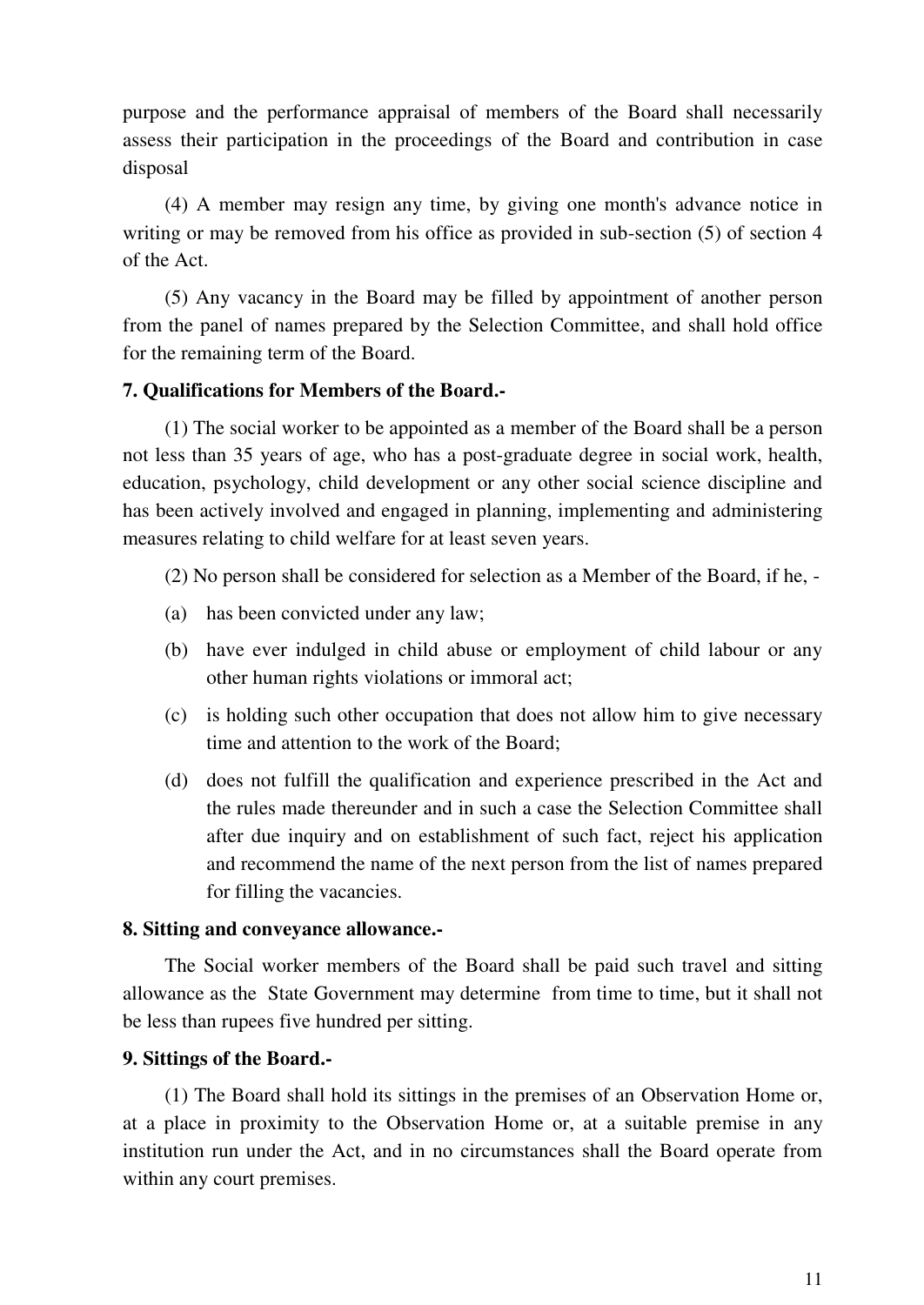(2) The premises where the Board holds its sittings shall be child-friendly and shall not look like a court room in any manner whatsoever; for example, the Board shall not sit on a raised platform and the sitting arrangement shall be uniform, and there shall be no witness boxes.

(3) The Board shall meet on two working days of a week, unless the case pendency is more in a particular district and concerned authority issues an order in this regard.

(4) A minimum of three-fourth attendance of the Chairperson and Members of the Board is necessary in a year.

(5) Every member of the Board shall attend a minimum of three hours per sitting.

#### **10. Functions of the Board.-**

The Board shall perform the following functions to achieve the objectives of the Act, namely:-

- (a) adjudicate and dispose cases of juveniles in conflict with law;
- (b) take cognizance of crimes committed under section 23 to 28 of the Act;
- (c) monitoring institutions for juveniles in conflict with law and seeking compliance from them in cases of any noticeable lapses and improvement based on suggestions of the Board;
- (d) deal with non-compliance on the part of concerned government functionaries or functionaries of voluntary organizations, as the case may be, in accordance with due process of law;
- (e) pass necessary direction to the district authority and police to create or provide necessary infrastructure or facilities so that minimum standards of justice and treatment are maintained in the spirit of the Act;
- (f) maintain liaison with the Committee in respect of cases needing care and protection;
- (g) liaison with Boards in other districts to facilitate speedy inquiry and disposal of cases through due process of law;
- (h) take suitable action for dealing with unforeseen situations that may arise in the implementation of the Act and remove such difficulties in the best interest of the juvenile;
- (i) send quarterly information about juveniles in conflict with law produced before them, to the District, State Child Protection Unit, the State Government and also to the Chief Judicial Magistrate or Chief Metropolitan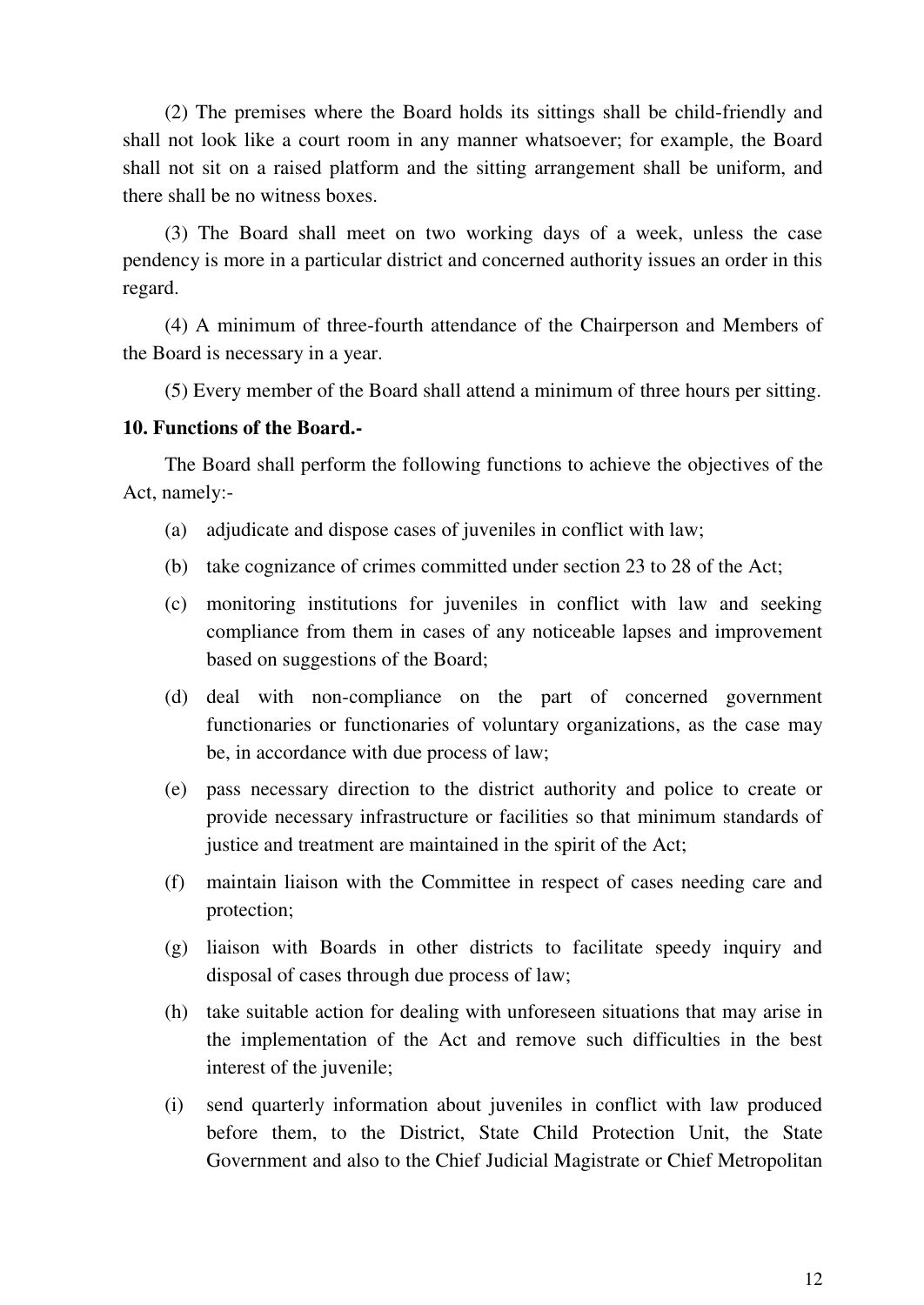Magistrate ; as the case may be for review under sub-section (2) of section 14 of the Act;

(j) any other function assigned by the State Government from time to time relating with juveniles in conflict with law.

## **11. Pre and Post-Production action of police and other agencies.-**

(1) As soon as a juvenile alleged to be in conflict with law is apprehended by the police, the concerned police officer shall inform:

- (a) the designated Juvenile or the Child Welfare Officer in the nearest police station to take charge of the matter;
- (b) the parents or guardian of the juvenile alleged to be in conflict with law about the apprehension of the juvenile, about the address of the Board where the juvenile will be produced and the date and time when the parents or guardian need to be present before the Board;
- (c) the concerned probation officer, of such apprehension to enable him to obtain information regarding social background of the juvenile and other material circumstances likely to be of assistance to the Board for conducting the inquiry.

(2) Soon after apprehension, the juvenile shall be placed under the charge of the Juvenile or Child Welfare Officer from the nearest police station, who shall produce the juvenile before the Board within twenty four hours as per sub-section (1) of section 10 of the Act and where such Juvenile or the Child Welfare Officer has not been designated as per provisions laid down under sub-section (2) of section 63 of the Act or is not available for some official reasons, the police officer who had apprehended the juvenile shall produce him before the Board.

(3) The police apprehending a juvenile in conflict with law shall in no case send the juvenile in lock-up or delay his charge being transferred to the Juvenile or the Child Welfare Officer from the nearest police station, if such an officer has been designated.

(4) A list of all designated Juvenile or the Child Welfare Officers in a district and members of Special Juvenile Police Unit with contact details shall be prominently displayed in every police station.

(5) For gathering the best available information it shall be incumbent upon the Police or the Juvenile or the Child Welfare Officer from the nearest police station, to contact the parents or guardians of the juvenile and also apprise them of the juvenile's law breaking behaviour.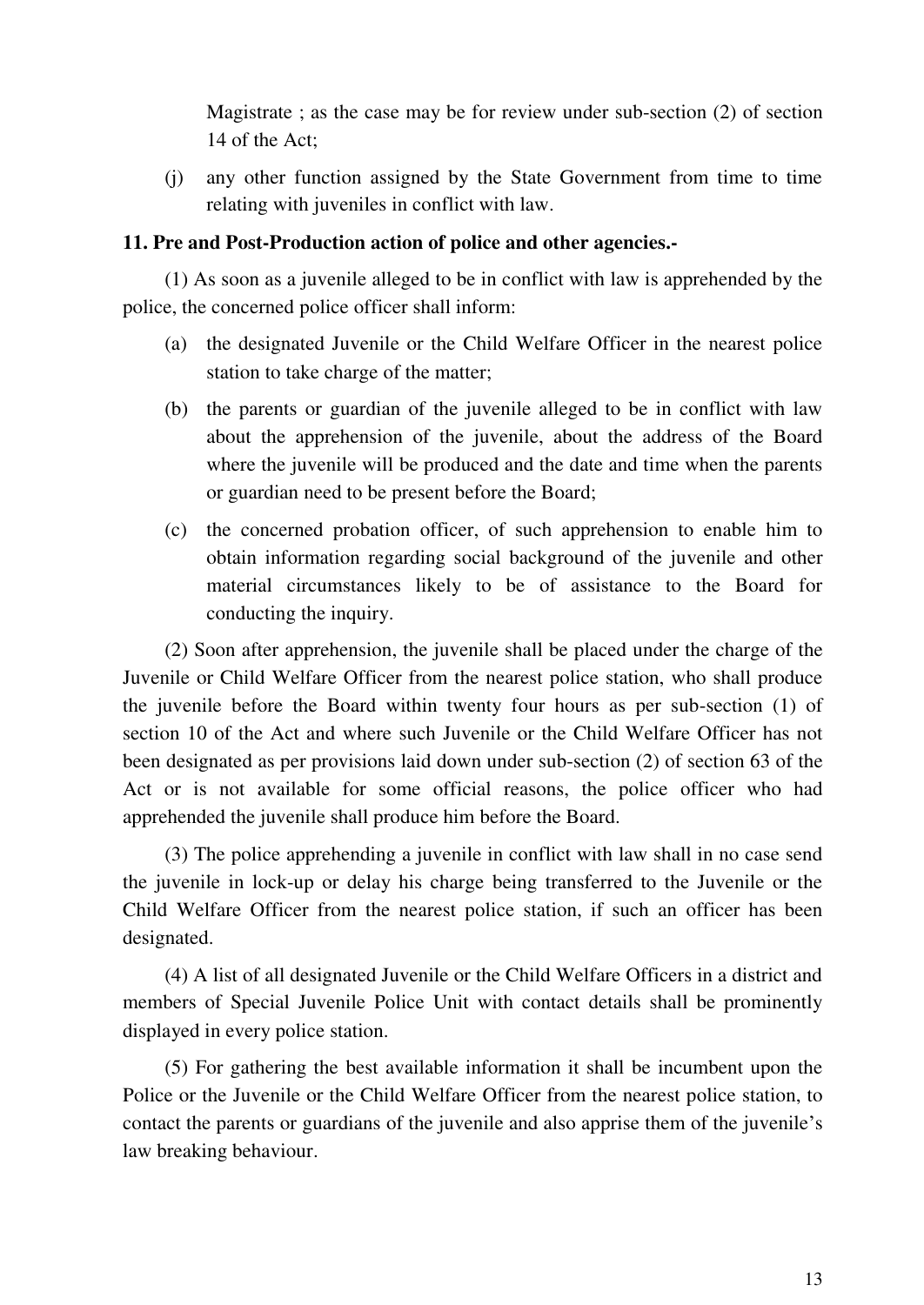(6) The police or the Juvenile welfare officer or the Child Welfare Officer from the nearest police station, shall also record the social background of the juvenile and circumstances of apprehension and offence alleged to have been committed in the case diary of each juvenile, which shall be forwarded to the Board forthwith.

(7) The police or the Juvenile or the Child Welfare Officer from the nearest police station, shall exercise the power of apprehending the juvenile only in cases of his alleged involvement in serious offences (entailing a punishment of more than 7 years imprisonment for adults).

(8) In such cases where apprehension apparently seems to be in the interest of the juvenile, the police or the Juvenile or the Child Welfare Officer from the nearest police station, shall rather treat the juvenile as a child in need of care and protection and produce him before the Board, clearly explaining the juvenile's need for care and protection in its report and seek appropriate orders from the Board under rule 13 (1) (b) of these rules.

(9) For all other cases involving offences of non-serious nature (entailing a punishment of less than 7 years imprisonment for adults) and cases where apprehension is not necessary in the interest of the juvenile, the police or the Juvenile or the Child Welfare Officer from the nearest police station, shall intimate the parents or guardian of the juvenile about forwarding the information regarding nature of offence alleged to be committed by their child or ward along with his socio-economic background to the Board, which shall have the power to call the juvenile for subsequent hearings.

(10) In case the Board is not sitting, the juvenile in conflict with law shall be produced before the single member of the Board as per the provisions laid down under the sub-section (2) of section 5 of the Act.

(11) In dealing with cases of juveniles in conflict with law the Police or the Juvenile or the Child Welfare Officer from the nearest police station, shall not be required to register an FIR or file a charge-sheet, except where the offence alleged to have been committed by the juvenile is of a serious nature such as rape, murder or when such offence is alleged to have been committed jointly with adults; instead, in matters involving simple offences, the Police or the Juvenile or the Child Welfare Officer from the nearest police station shall record information regarding the offence alleged to have been committed by the juvenile in the general daily diary followed by a report containing social background of the juvenile and circumstances of apprehension and the alleged offence and forward it to the Board before the first hearing.

(12) The State Government shall recognize only such voluntary organizations that are in a position to provide the services of probation, counseling, case work, a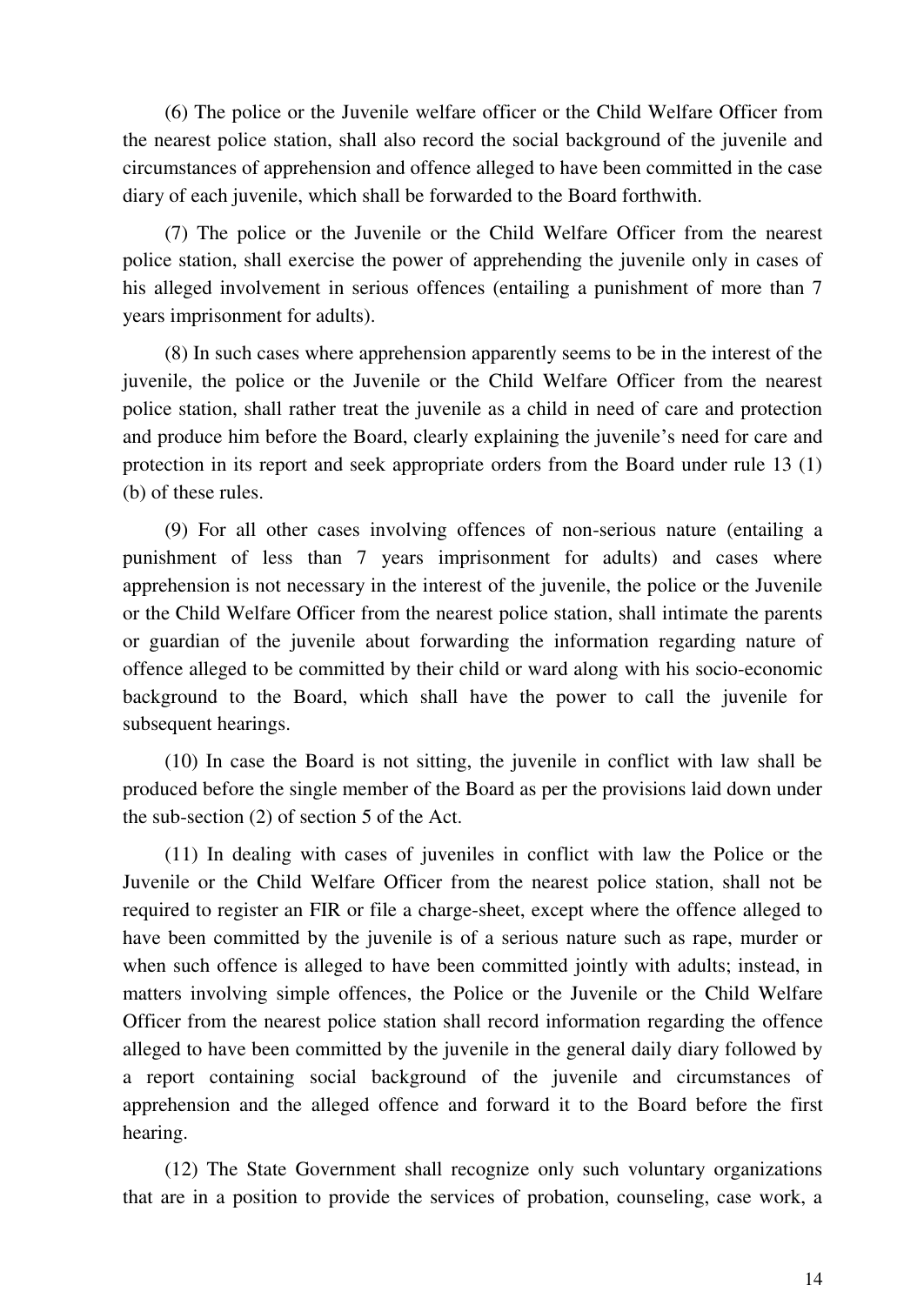safe place and also associate with the Police or the Juvenile or the Child Welfare Officer from the Special Juvenile Police Unit, and have the capacity, facilities and expertise to do so as protection agencies that may assist the Police or the Juvenile or the Child Welfare Officer from the police at the time of apprehension, in preparation of the report containing social background of the juvenile and circumstances of apprehension and the alleged offence, in taking charge of the juvenile until production before the Board, and in actual production of the juvenile before the Board within twenty-four hours.

(13) The Police or the Juvenile or the Child Welfare Officer from the Special Juvenile Police Unit, or the recognized voluntary organization shall be responsible for the safety and provision of food and basic amenities to the juveniles apprehended or kept under their charge during the period such juveniles are with them.

(14) When a juvenile is produced before an individual member of the Board, and an order obtained, such order shall need ratification by the Board in its next meeting.

# **12. Procedure to be followed in determination of Age.-**

(1) In every case concerning a child or a juvenile in conflict with law, the court or the Board or as the case may be ,the Committee referred to in rule 19 of these rules shall determine the age of such juvenile or child or a juvenile in conflict with law within a period of thirty days from the date of making of the application for that purpose.

(2) The court or the Board or as the case may be the Committee shall decide the juvenility or otherwise of the juvenile or the child or as the case may be the juvenile in conflict with law, prima facie on the basis of physical appearance or documents, if available, and send him to the observation home or in jail.

(3) In every case concerning a child or juvenile in conflict with law, the age determination inquiry shall be conducted by the court or the Board or, as the case may be, the Committee by seeking evidence by obtaining –

- (a) (i) the matriculation or equivalent certificates, if available; and in the absence whereof;
	- (ii) the date of birth certificate from the school (other than a play school) first attended; and in the absence whereof;
	- (iii) the birth certificate given by a corporation or a municipal authority or a panchayat;
- (b) and only in the absence of either (i), (ii) or (iii) of clause (a) above, the medical opinion will be sought from a duly constituted Medical Board, which will declare the age of the juvenile or child. In case exact assessment of the age cannot be done, the Court or the Board or, as the case may be, the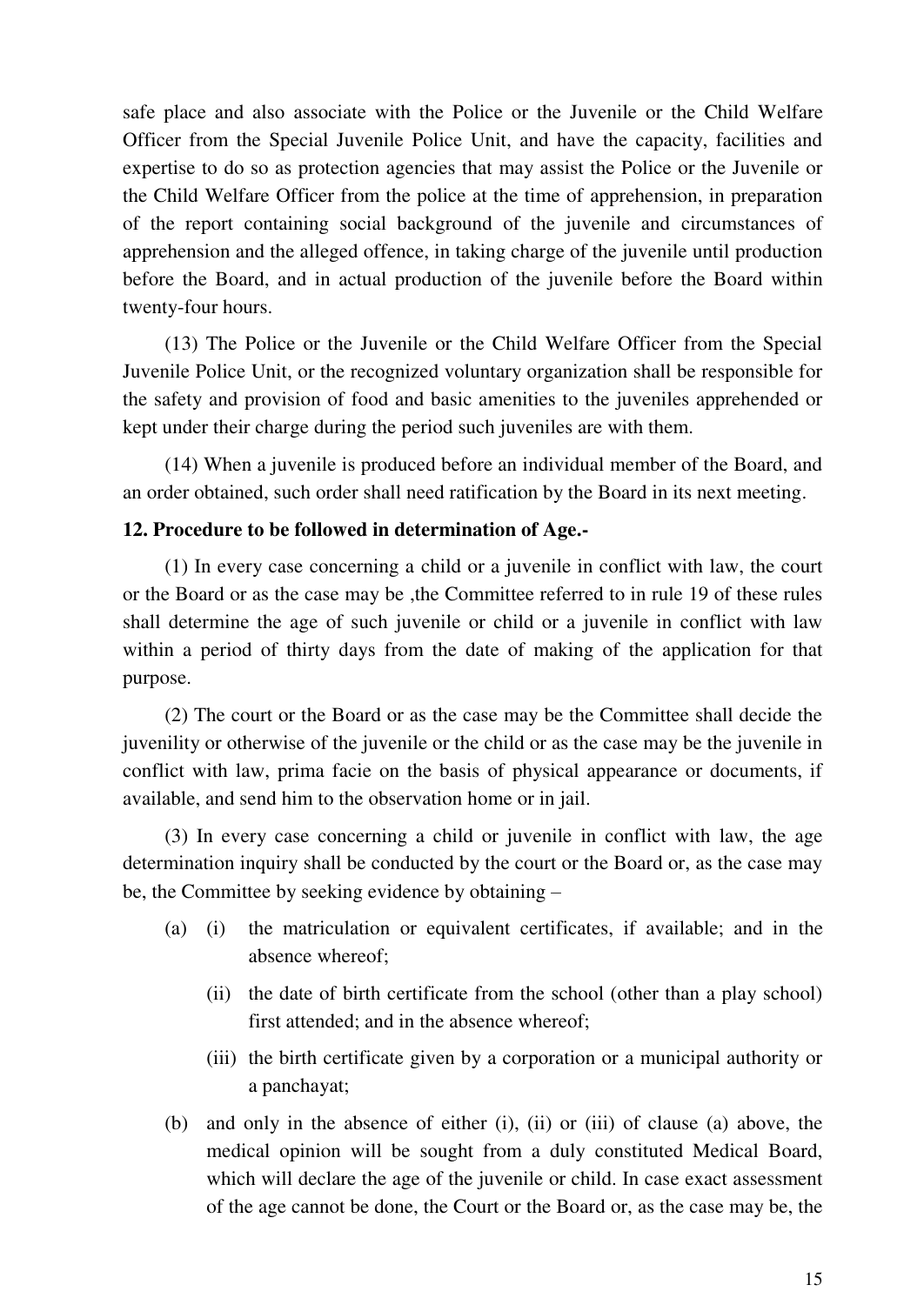Committee, for the reasons to be recorded by them, may, if considered necessary, give benefit to the child or juvenile by considering his/her age on lower side within the margin of one year.

and, while passing orders in such case shall, after taking into consideration such evidence as may be available, or the medical opinion, as the case may be, record a finding in respect of his age and either of the evidence specified in any of the clauses (a) (i), (ii), (iii) or in the absence whereof, clause (b) shall be the conclusive proof of the age as regards such child or the juvenile in conflict with law.

(4) If the age of a juvenile or child or the juvenile in conflict with law is found to be below 18 years on the date of offence, on the basis of any of the conclusive proof specified in sub-rule (3), the court or the Board or as the case may be, the Committee shall in writing pass an order stating the age and declaring the status of juvenility or otherwise, for the purpose of the Act and these rules and a copy of the order shall be given to such juvenile or the person concerned.

(5) Save and except where, further inquiry or otherwise is required, *inter alia*, in terms of section 7A, section 64 of the Act and these rules, no further inquiry shall be conducted by the court or the Board after examining and obtaining the certificate or any other documentary proof referred to in sub-rule (3) of this rule.

(6) The provisions contained in this rule shall also apply to those disposed off cases, where the status of juvenility has not been determined in accordance with the provisions contained in sub rule (3) and the Act, requiring dispensation of the sentence under the Act for passing appropriate order in the interest of the juvenile in conflict with law.

## **13. Post-production processes by the Board.-**

(1) On production of the juvenile before the Board, the report containing social background of the juvenile and circumstances of apprehension and offence alleged to have been committed provided by the officers, individuals, agencies producing the juvenile shall be reviewed by the Board, and the Board shall pass the following order in the first summary inquiry on the same day, namely:-

- (a) dispose off the case, if the evidence of his conflict with law appears to be unfounded or where the juvenile is involved in trivial law breaking;
- (b) transfer to the Committee, matters concerning juveniles clearly stated to be in need of care and protection in the police report submitted to the Board at the time of production of the juvenile;
- (c) release the juvenile in the supervision or custody of fit persons or fit institutions or probation officers as the case may be, through an order in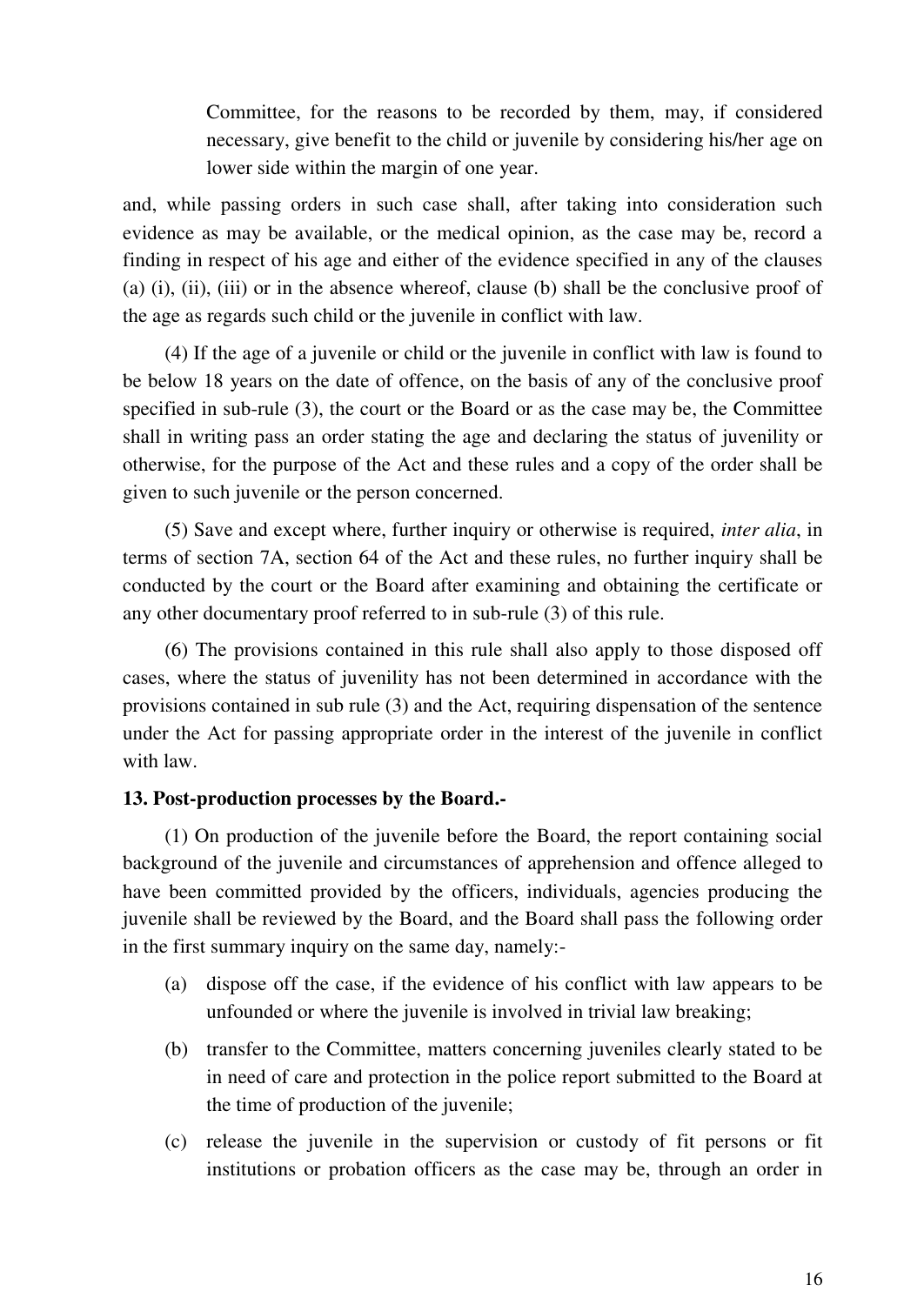**Form I**, with a direction to appear or present a juvenile for an inquiry on a next date;

- (d) detain the juvenile in an Observation Home or fit institution pending inquiry, only in cases of juvenile's involvement in serious offences as per an order in **Form II**;
- (e) in all cases of release pending inquiry, the Board shall notify the next date of hearing, not later than 15 days of the first summary enquiry and also seek social investigation report from the concerned Probation Officer through an order in **Form III**;

(2) The Board shall take the following steps to ensure fair and speedy inquiry, namely:-

- (a) at the time of initiating the inquiry, the Board shall satisfy itself that the juvenile in conflict with law has not been subjected to any ill-treatment by the police or by any other person, including a lawyer or probation officer and take corrective steps in case of such ill-treatment;
- (b) in all cases under the Act the proceedings shall be conducted in as simple manner as possible and care shall be taken to ensure that the juvenile, against whom the proceedings have been instituted, is given child-friendly atmosphere during the proceedings;
- (c) every juvenile brought before the Board shall be given the opportunity to be heard and participate in his inquiry;
- (d) cases of petty offences, if not disposed off by the Special Juvenile Police Unit or at the police station itself, may be disposed off by the Board through summary proceedings or inquiry, while in cases of heinous offences entailing punishment of 7 years or more, due process of inquiry in detail may follow;
- (e) even in cases of inquiry pertaining to serious offences the Board shall follow the procedure of trial in summons cases.

(3) When witnesses are produced for examination in inquiry relating to a juvenile in conflict with law, the Board shall keep in mind that the inquiry is not to be conducted in the spirit of strict adversarial proceedings and it shall use the powers conferred by section 165 of the Indian Evidence Act, 1872 (1 of 1872) so as to question the juvenile and proceed with the presumptions that favour the juvenile's right to be restored.

(4) While examining a juvenile in conflict with law and recording his statement, the Board shall address the juvenile in a child-friendly manner in order to put the juvenile at ease and to encourage him to state the facts and circumstances without any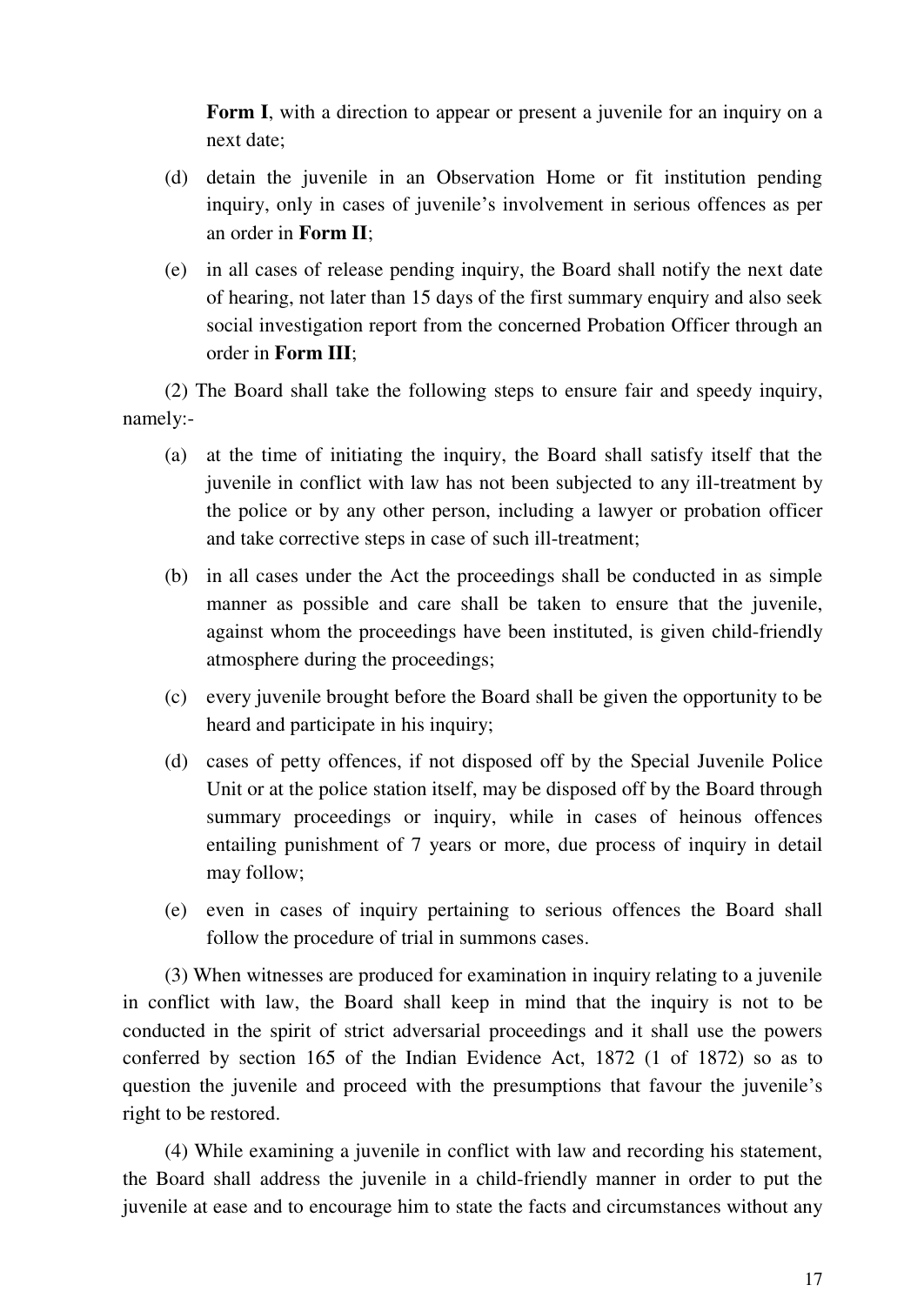fear, not only in respect of the offence of which the juvenile is accused, but also in respect of the home and social surroundings and the influence to which the juvenile might have been subjected.

(5) The Board may take into account the report of the police containing circumstances of apprehension and offence alleged to have been committed and the social investigation report in **Form IV** prepared by the Probation officer or the voluntary organization on the orders of the Board as per **Form III**, along with the evidence produced by the parties for arriving at a conclusion about the juvenile.

(6) Every inquiry by the Board shall be completed within a period of four months after the first summary inquiry and only in exceptional cases involving trans-national criminality, large number of accused and inordinate delay in production of witnesses, the period of inquiry may be extended by two months on recording of reasons by the Board.

(7) In all other cases except where the nature of alleged offence is serious, delay beyond four to six months shall lead to the termination of the proceedings.

(8) Where the proceedings are delayed beyond six months on account of serious nature of the offence alleged to have been committed by the juvenile, the Board shall send a periodic report of the case to the Chief Judicial Magistrate or Chief Metropolitan Magistrate stating the reason for delay as well as steps being taken to expedite the matter.

## **14. Legal Aid.-**

(1) The proceedings before the Board shall be conducted in non adversarial environment, but with due regard to all the due process guarantees such as right to counsel and free legal aid.

(2) The Board shall ensure that the Legal Officer in the District Child Protection Unit and the State Legal Aid Services Authority shall extend free legal services to all the juvenile in conflict with law.

(3) The Legal Officer in the District Child Protection Unit and the State Legal Aid Services Authority shall be under an obligation to provide legal services sought by the Board.

(4) In the event of shortfall in the State Legal Aid Services support, the Board shall be responsible for seeking legal services from recognized voluntary legal services organisations or the university legal services clinics.

(5) The Board may also deploy the services of the student legal services volunteers and non-governmental organisation volunteers in para-legal tasks such as contacting the parents of juveniles in conflict with law and gathering relevant social and rehabilitative information about the juveniles.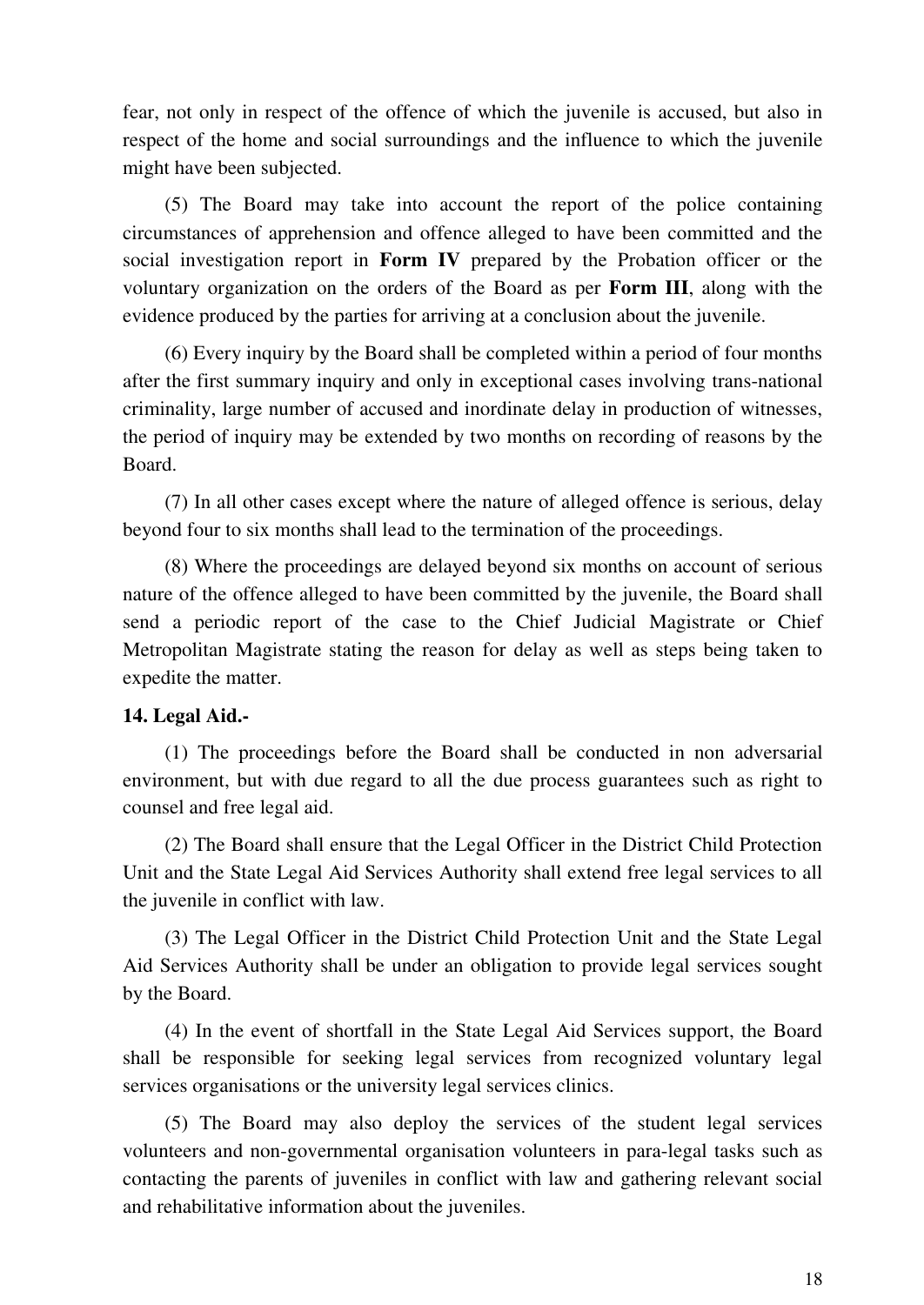## **15. Completion of Inquiry and Dispositional Alternatives.-**

(1) The Board shall complete every inquiry within the stipulated time of four months and on recording a finding about juvenile's involvement in the alleged offence, pass one of the seven dispositional orders enumerated in section 15 of the Act.

(2) Before passing an order, the Board shall obtain a social investigation report prepared by the probation officer or by a recognized voluntary organization ordered to do so by the Board, and take the findings of the report into account.

(3) All dispositional orders passed by the Board shall necessarily include an individual care plan for the concerned juvenile in conflict with law, prepared by a probation officer or voluntary organization on the basis of interaction with the juvenile and his family where possible.

(4) Where the Board decides to release the juvenile after advice and admonition or after participation in group counseling or orders him to perform community service, necessary direction may also be made by the Board to the District or State Child Protection Unit or the State Government for arranging such individual counseling, group counseling and community service.

(5) Where the Board decides to release the juvenile in conflict with law on probation and place him under the care of the parent or guardian or fit person, the person in whose custody the juvenile is released may be required to submit a written undertaking in **Form V** for the good behaviour and well-being of the juvenile for a maximum period of three years.

(6) The Board may order release of a juvenile in conflict with law on execution of a personal bond without surety in **Form VI**.

(7) In the event of placement of a juvenile in conflict with law in care of a fit institution or special home, the Board shall keep in mind that the fit institution or special home is located nearest to the place of residence of the juvenile's parent or guardian.

(8) The Board, where it releases a juvenile in conflict with law on probation and places him under the care of parent or guardian or fit person or where the juvenile is released on probation and placed under the care of fit institution, may order that the juvenile be placed under the supervision of a probation officer. The period of supervision shall be a maximum of three years.

(9) Where the Board decides that a juvenile in conflict with law ought to be treated as a child in need of care and protection, it shall make necessary orders for production of such juvenile before the nearest Committee for suitable care, protection and rehabilitation.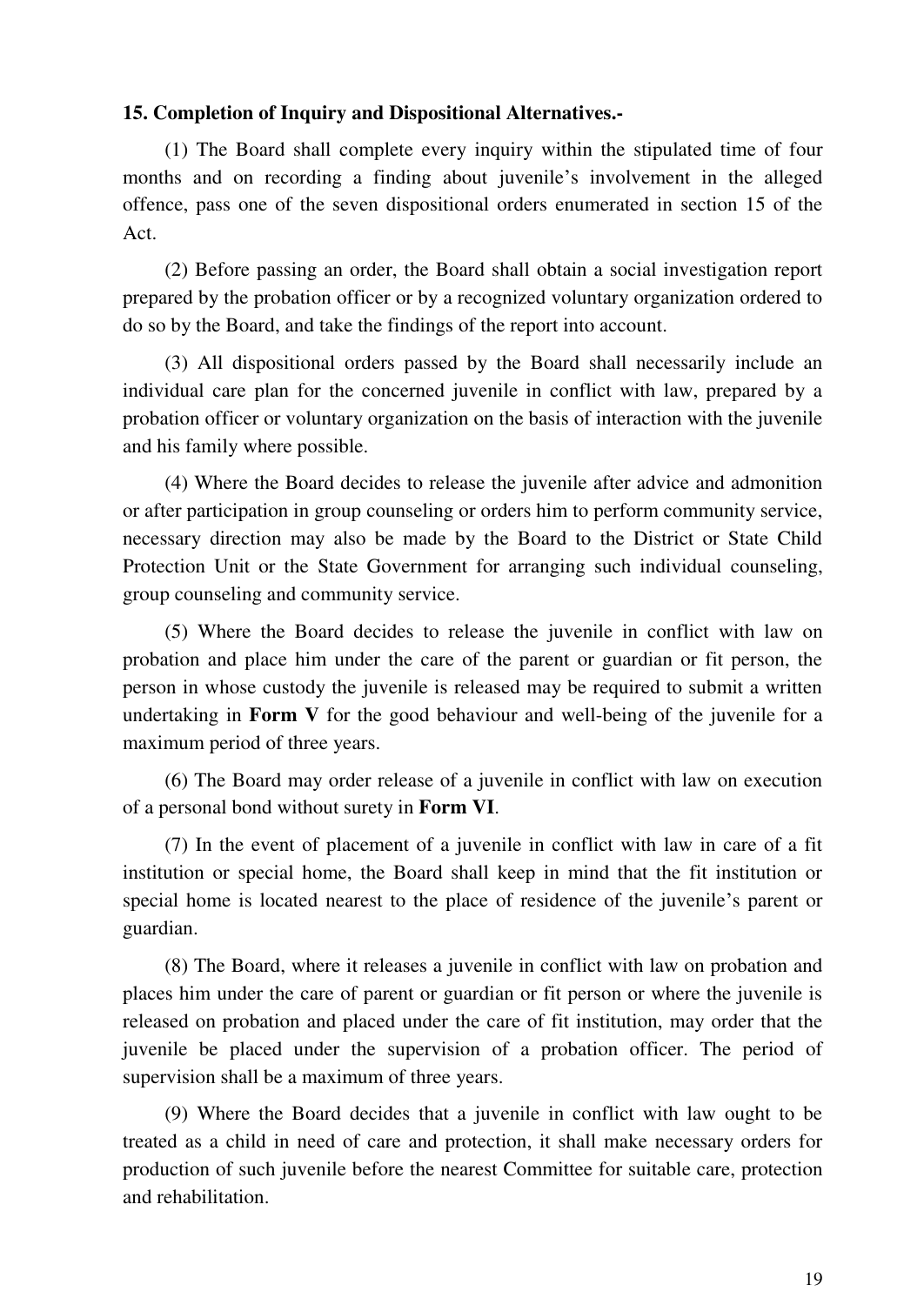(10) Where it appears to the Board that the juvenile in conflict with law has not complied with probation conditions, it may order the juvenile to be sent for detention in a special home.

(11) Where a juvenile in conflict with law who has attained the age of sixteen years and the offence committed by him is of such a serious nature that in the satisfaction of the Board, it is neither in the interest of the juvenile himself nor in the interest of other juveniles of the special home, the Board may order the juvenile to be kept in a place of safety and in a manner considered most appropriate by it.

(12) The State Government shall make arrangement for complying with the detention of special category of juveniles in conflict with law in place of safety other than the special home.

(13) In no case the period of detention shall exceed beyond the maximum period provided in clause (g) of sub-section (1) of section 15 of the Act.

## **16. Institutions for juveniles in conflict with law.-**

(1) The State Government or the voluntary organisation recognised by the State Government shall set up separate observation homes or special homes for boys and girls.

(2) The observation homes or special homes shall set up separate residential facilities for boys and girls up to 12 years, 13-15 years and 16 years and above.

(3) Every institution shall keep a copy of the Act, and the State rules for use by both staff, juveniles and children residing therein.

(4) The State Governments in collaboration with civil society shall develop and make available simplified and child friendly versions of the Act and the rules in regional languages.

(5) All facilities and services for juveniles in conflict with law shall be made available and maintained as per the provisions of the Act and the State rules.

## **17. Release.-**

(1) The Officer-in-charge shall maintain a roster of the cases of juveniles in conflict with law to be released on the expiry of the period of stay as ordered by the Board.

(2) Each case shall be placed before the Management Committee set up under rule 56 of these rules by the concerned probation officer or child welfare officer or case worker for ensuring proper release and social mainstreaming of the juvenile postrelease.

(3) The release shall be as per the pre-release and post-release plan prepared under the individual care plan and reviewed from time to time by the management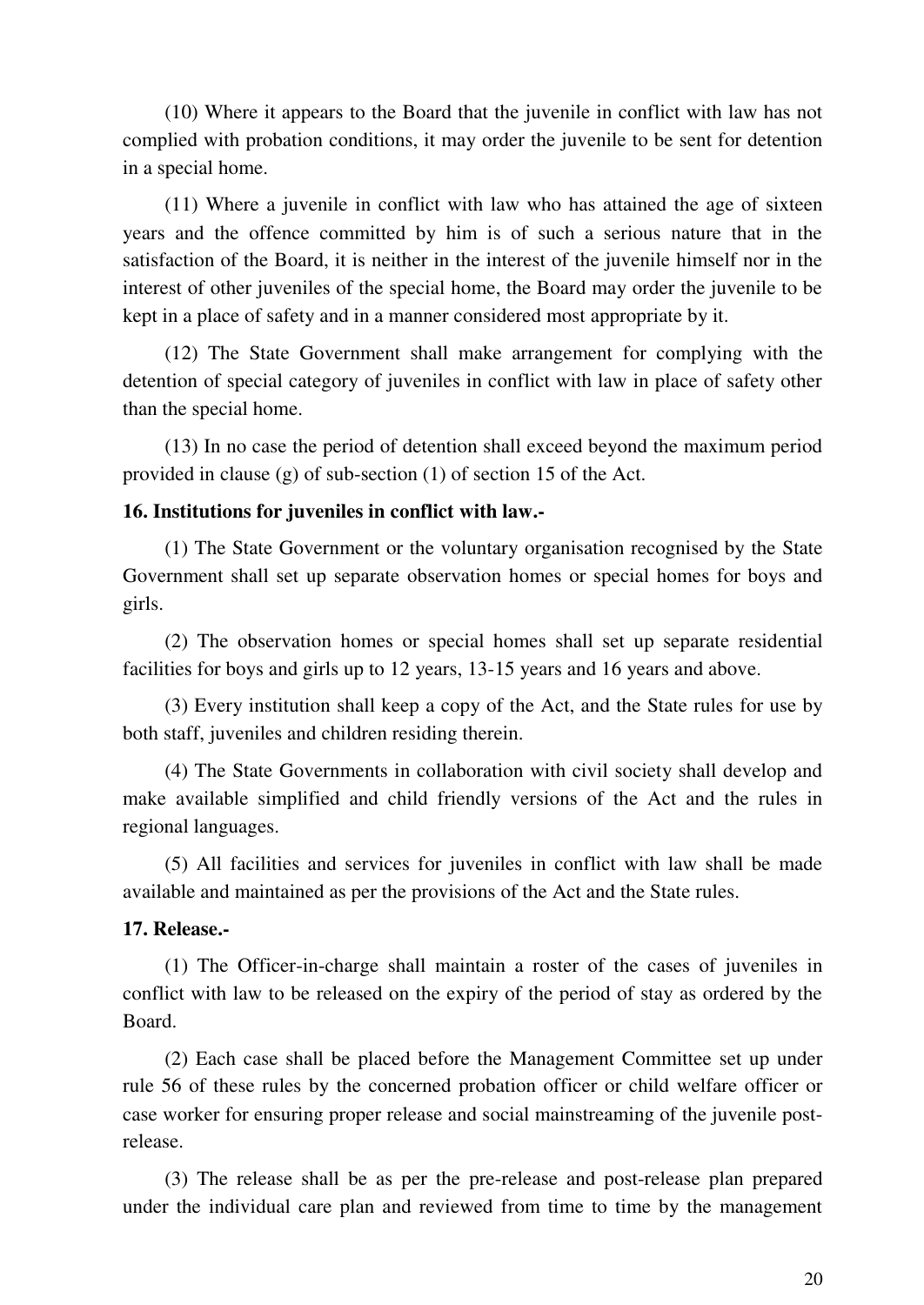committee set up under rule 56 of these rules and in all cases of release, necessary action and preparation shall be initiated well before the time of release and shall include preparation for post-release follow-up.

(4) The timely information of the release of a juvenile and of the exact date of release shall be given to the parent or guardian and the parent or guardian shall be invited to come to the institution to take charge of the juvenile on that date.

(5) If necessary, the actual expenses of the parent's or guardian's journey both ways and of the juvenile's journey from the institution shall be paid to the parent or guardian by the Officer-in-charge at the time of the release of the juvenile.

(6) If the parent or guardian, as the case may be, fails to come and take charge of the juvenile on the appointed date, the juvenile shall be taken by the escort of the institution; and in case of a girl, she shall be escorted by a female escort.

(7) At the time of release or discharge, a juvenile shall be provided with a set of summer or winter clothing and essential toiletries, if the Officer-in-charge considers it necessary.

(8) If the juvenile has no parent or guardian, he may be sent to an aftercare organization, or in the event of his employment, to the person who has undertaken to employ the juvenile.

(9) The Officer-in-charge of a girls' institution may, subject to the consent of the girl and the approval of the competent authority, help the girl with her social reintegration by way of sending a girl above the age of eighteen years to an after care programme or, helping her with some vocation or gainful employment or, helping her settle into family life according to the procedure laid down by the competent authority from time to time.

(10) The Officer-in-Charge shall order the discharge in **FormVII** of any juvenile whose detention period has come to an end and inform the competent authority within seven days of the action taken and if the date of release falls on a Sunday or a public holiday, the juvenile may be discharged on the preceding day with an entry to that effect being made in the register of discharge.

(11) The Officer-in-charge shall in appropriate cases, order the payment of subsistence money, at such rates as may be fixed from time to time, by the State or the District Child Protection Unit or the State Government, and the railway or road, or both, fares, as the case may be.

(12) In deserving cases, the Officer-in-charge may provide the juvenile with such small tools, as may be necessary, to start a work or business subject to such maximum cost as may be fixed by the institution which shall also form part of the post-release plan.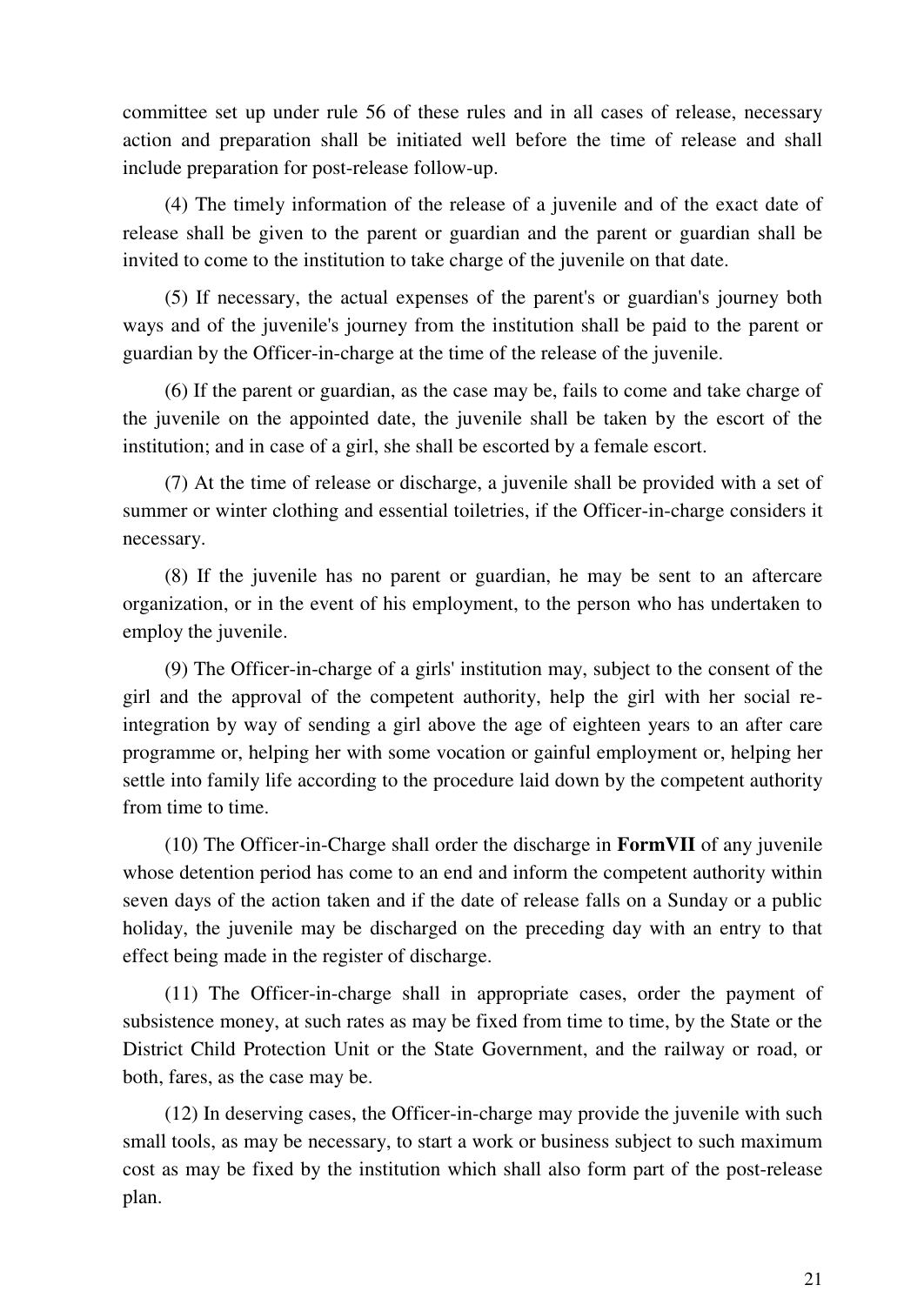(13) Where a girl has no place to go after release and requests for stay in the institution after the period of her stay is over, the Officer-in-charge may, subject to the approval of the competent authority, allow her stay till the time some other suitable arrangements are made.

# **18. Procedure to be followed in respect of sections 21, 22, 23, 24, 25 and 26 of the Act.-**

(1) In the event of violation of provisions laid down under section 21 of the Act,-

- (a) the Board shall take cognizance of such violation by print or electronic media and shall initiate necessary inquiry and pass appropriate orders as per provisions contained in sub-section (2) of section 21 of the Act; and
- (b) where the National or the State Commission for Protection of Child Rights takes *suo-motu* cognizance of violation under section 21 of the Act, it shall inform the District or the State Child Protection Unit of the concerned district and the State directing them to initiate necessary action through the Board.

(2) In the event of an escape of a juvenile in conflict with law or a child, the following action shall be taken within twenty-four hours,-

- (a) the Officer-in-Charge of any institution shall immediately send a report to the area Police Station or Special Juvenile Police Unit along with the details and description of the juvenile or child, with identification marks and a photograph, with a copy to the Board, District Child Protection Unit and other authorities concerned;
- (b) the Officer-in--charge of institutions other than shelter homes or drop-incenters shall send the guards or concerned staff in search of the juvenile, at places like railway stations, bus stands and other places where the juvenile is likely to go;
- (c) the parents or guardians shall be informed immediately about such escape; and
- (d) the Officer-in-charge of an institution other than a shelter home or drop-incentre shall hold an inquiry about such escape and send his report to the Board or Committee and the authorities concerned and the report shall be placed before the Management Committee set up under rule 56 of these rules in the next meeting for review.

(3) The offences against a juvenile in conflict with law or a child specified in sections 23, 24, 25 and 26 shall be either bailable or non-bailable besides being cognizable under the provisions of the Code of Criminal Procedure, 1973 (2 of 1974)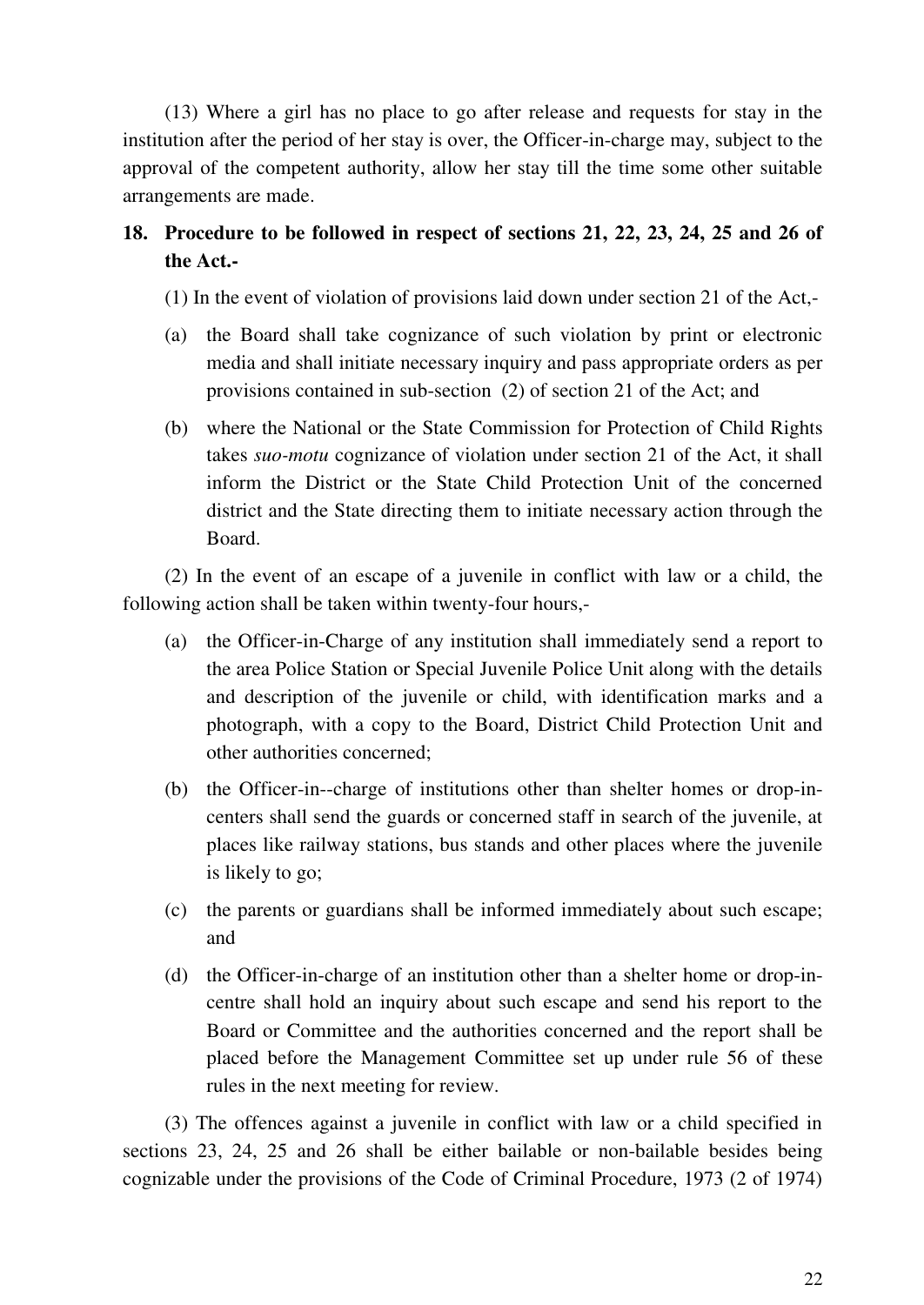and the procedures shall apply on the Police, the Board and the concerned authorities and functionaries accordingly.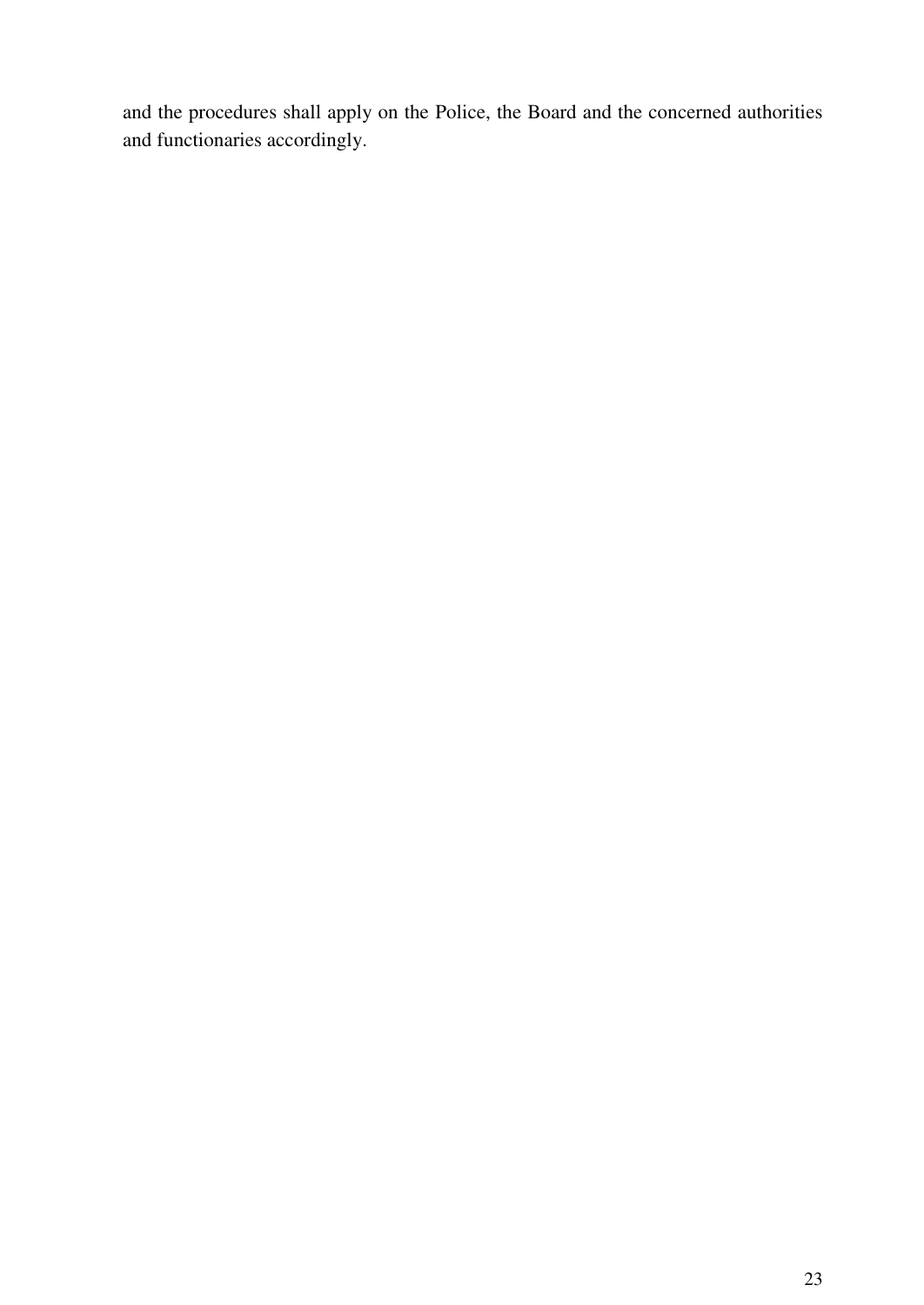## **CHAPTER IV**

#### **CHILD IN NEED OF CARE AND PROTECTION**

#### **19. Child Welfare Committee.-**

There shall be a Child Welfare Committee in every district, which shall be constituted by the State Government through a notification in the Official Gazette as per sub-section (1) of section 29 of the Act.

#### **20. Composition of the Child Welfare Committee.-**

(1) The Committee shall consist of a Chairperson and four other members, of whom at least one shall be a woman.

(2) The Chairperson and members of the Committee shall be appointed on the recommendation of a Selection Committee set up by the State Government, for the purpose under rule 92.

(3) The Selection Committee, while Selecting the Chairperson and Members of the Committee, shall as far as possible ensure that none of them are from any adoption agency.

(4) The state Government shall provide for such training and orientation in child psychology, child welfare, child rights, national and international standards for juvenile justice to all members of the Committee as it considers necessary.

#### **21. Tenure of the Committee.-**

(1) The Committee shall have a tenure of three years and the tenure of Chairperson and Members shall be co-terminus with the tenure of the Committee.

(2) The Chairperson and Members of the Committee shall be eligible for appointment for a maximum of two consecutive terms.

(3) Extension of the tenure of members of the Committee shall be on the basis of their performance appraisal by the District Child Protection Unit or the State Government and on the recommendation of the Selection Committee.

(4) With a view to ensuring continuity on completion of the tenure of a Committee, the State Government shall constitute a new Committee before the expiry of the term of the existing Committee; where after the existing Committee shall handover all records and information to the newly formed Committee.

(5) The Chairperson and Members may resign at any time by giving one month's notice in writing or may be removed from office as provided in sub-section (4) of section 29 of the Act.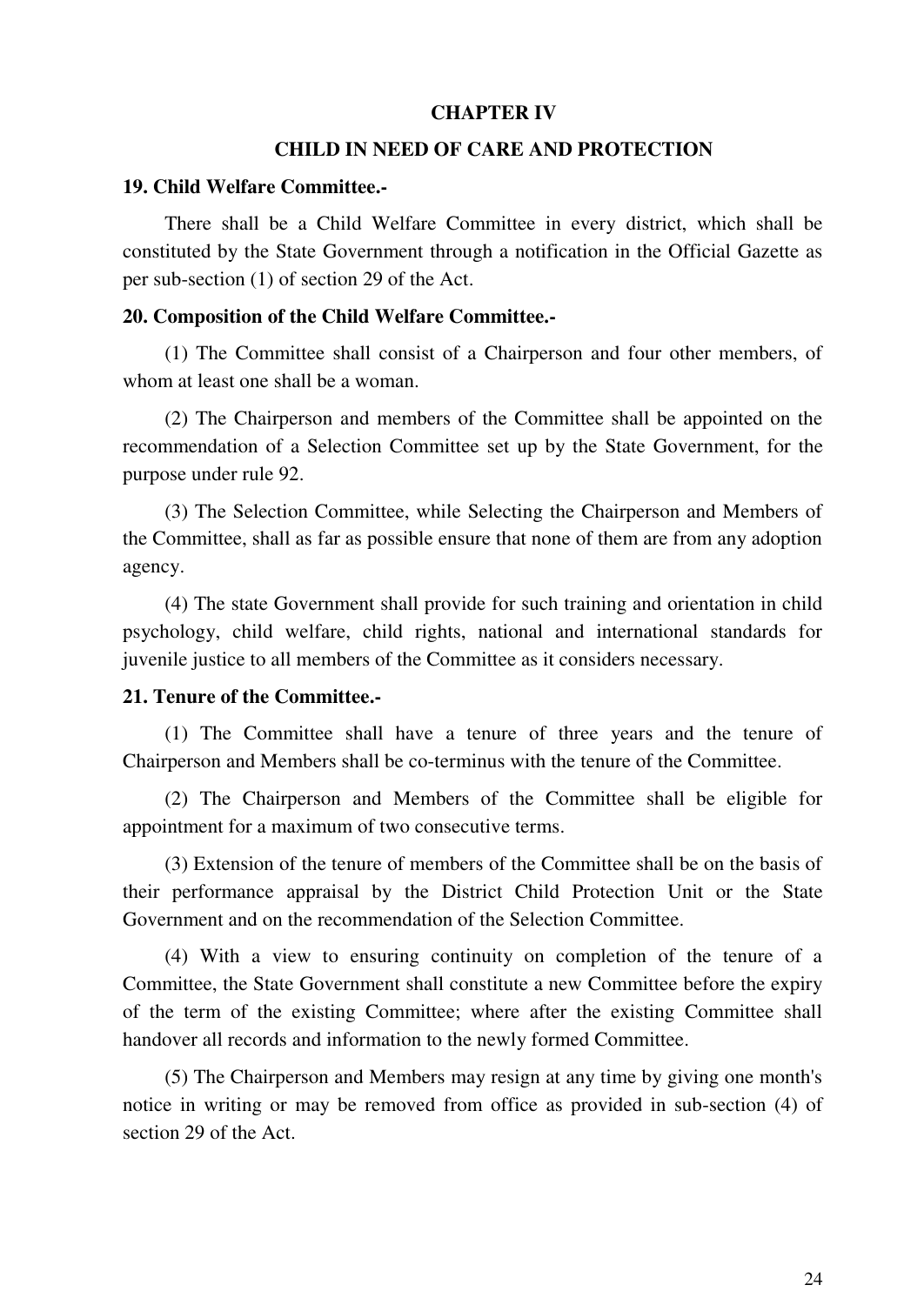(6) Any casual vacancy in the Committee may be filled by appointment of another person from the panel of names prepared by the Selection Committee, and shall hold office for the remaining term of the Committee.

(7) At least two members of the Committee must be staying in the District Headquarters.

# **22. Qualifications for Chairperson and Members of the Committee.-**

(1) A person to be selected as a Chairperson or Member of the Committee shall have either of the following qualifications, in addition to a minimum of seven years experience in their respective field:

- (i) a person with post graduate degree in social work, psychology, child development, education, sociology, law, criminology and, where such a person is not available, a person with at least a graduate degree in any of the social science disciplines;
- (ii) a teacher, doctor or a social worker who has been involved in work concerning children.

(2) The Chairperson or Member of the Committee shall be a person not less than 35 years of age.

(3) No person shall be considered for Selection as a Chairperson or Member of the Committee, if he,-

- (i) has a previous conviction record;
- (ii) has been involved in any immoral act or in an act of child abuse or employment of child labour;
- (iii) is holding such full-time occupation that may not allow him to give necessary time and attention to the work of the Committee as per the Act and these rules;
- (iv) does not fulfill the qualification and experience prescribed in the Act and the rules made thereunder, and in such a case the Selection Committee shall after due inquiry and on establishment of such fact, reject his application and recommend the name of the next person from the list of names prepared for filling the vacancies.

## **23. Sitting and conveyance allowances.-**

The Chairperson and Members of the Committee shall be paid such travel and sitting allowance, as the State Government may determine, but it shall not be less than rupees five hundred per sitting per member.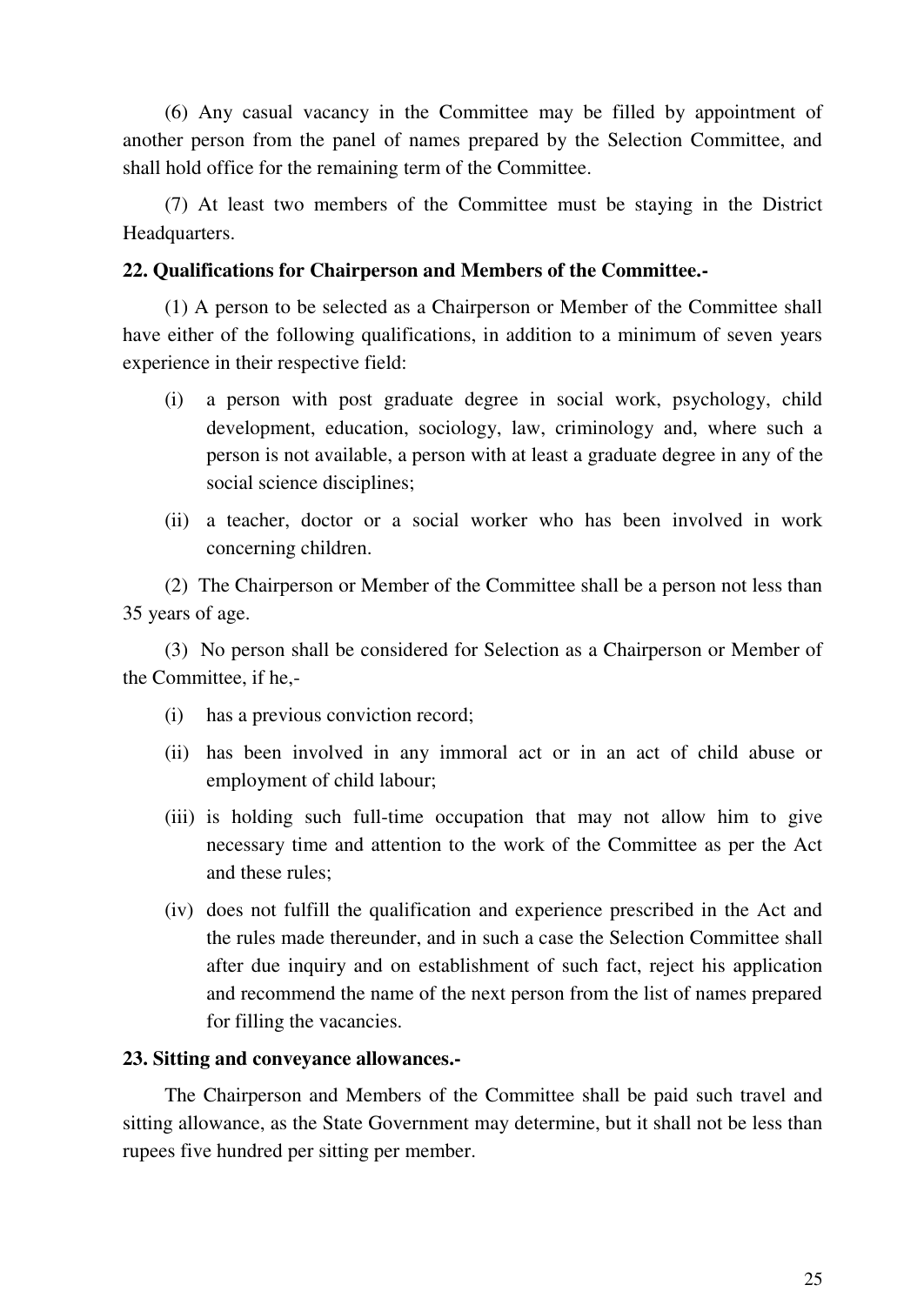## **24. Sitting of the Committee.-**

(1) The Committee shall hold its sittings in the premises of the children's home or, at a place in proximity to the children's home or, at a suitable premise in any institution run under the Act.

(2) On receiving information about child or children in need of care and protection, if circumstances are such that the child or children cannot be produced before the Committee, the Committee may move out to reach the child or children and hold its sitting at a place that is convenient for such child or children.

(3) The premises where the Committee holds its sittings shall be child-friendly and shall not look like a court room in any manner whatsoever; for example, the Committee shall not sit on a raised platform and the sitting arrangement shall be uniform and there shall be no witness boxes.

(4) The Committee shall meet a minimum of one day a week, which may be extended by the State Government depending on case and pendency of work.

(5) A minimum of three-fourth attendance of the Chairperson and Members of the Committee is necessary in a year.

(6) The duration of a sitting is dependent on the pendency of work before the Committee.

(7) Every member of the Committee shall attend a minimum of three hours per sitting.

## **25. Functions and Powers of the Committee.-**

The Committee shall perform the following functions to achieve the objectives of the Act, namely:-

- (a) take cognizance of and receive children produced before the Committee;
- (b) decide on the matters brought before the Committee;
- (c) reach out to such children in need of care and protection who are not in a position to be produced before the Committee, being in difficult circumstances, with support from the District Child Protection Unit or State Child Protection Unit or the State Government;
- (d) conduct necessary inquiry on all issues relating to and affecting the safety and well being of the child;
- (e) direct the Child Welfare Officers or Probation Officers or nongovernmental organisations to conduct social inquiry and submit a report to the Committee;
- (f) ensure necessary care and protection, including immediate shelter;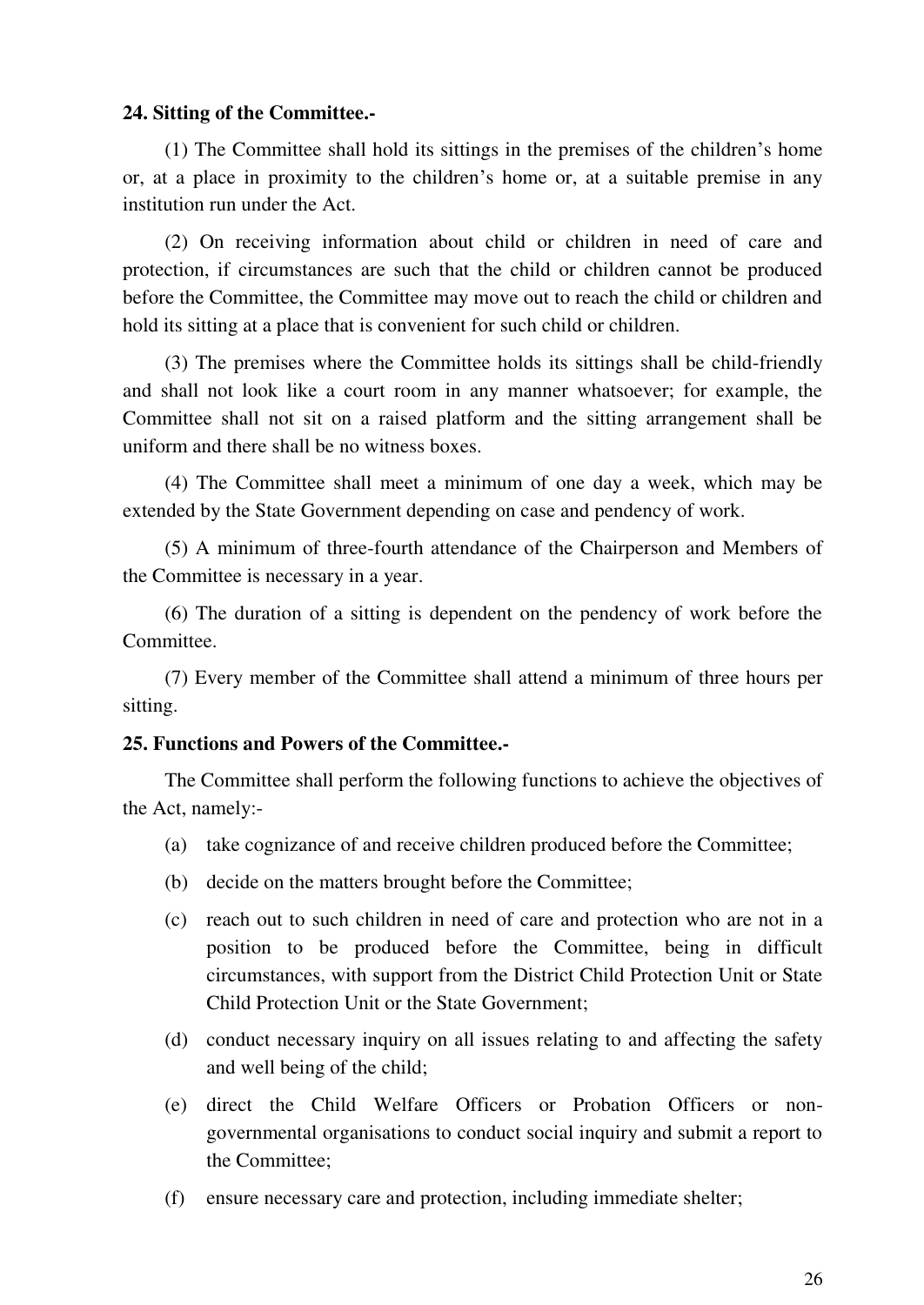- (g) ensure appropriate rehabilitation and restoration, including passing necessary directions to parents or guardians or fit persons or fit institutions in this regard, in addition to follow up and co-ordination with District Child Protection Unit or State Adoption Resource Agency and other agencies;
- (h) direct the Officer-in-charge of children's homes to receive children requiring shelter and care;
- (i) document and maintain detailed case record along with a case summary of every case dealt by the Committee;
- (j) provide a child-friendly environment for children;
- (k) recommend 'fit institutions' to the State Government for the care and protection of children;
- (l) declare 'fit persons';
- (m) declare a child legally free for adoption;
- (n) keep information about and take necessary follow-up action in respect of missing children in their jurisdiction;
- (o) maintain liaison with the Board in respect of cases needing care and protection;
- (p) visit each institution where children are sent for care and protection or adoption at least once in three months to review the condition of children in institutions, with support of the State Government and suggest necessary action;
- (q) monitor associations and agencies within their jurisdiction that deal with children in order to check on the exploitation and abuse of children;
- (r) co-ordinate with the Police, Labour Department and other agencies involved in the care and protection of children with the support of District Child Protection Unit or State Child Protection Unit or State Government;
- (s) liaison and network with the corporate sector and non-governmental organisations for any of the above, including for social inquiry, restoration and rehabilitation, as and when required; and
- (t) maintain a suggestion box to encourage inputs from children and adults alike and take necessary action.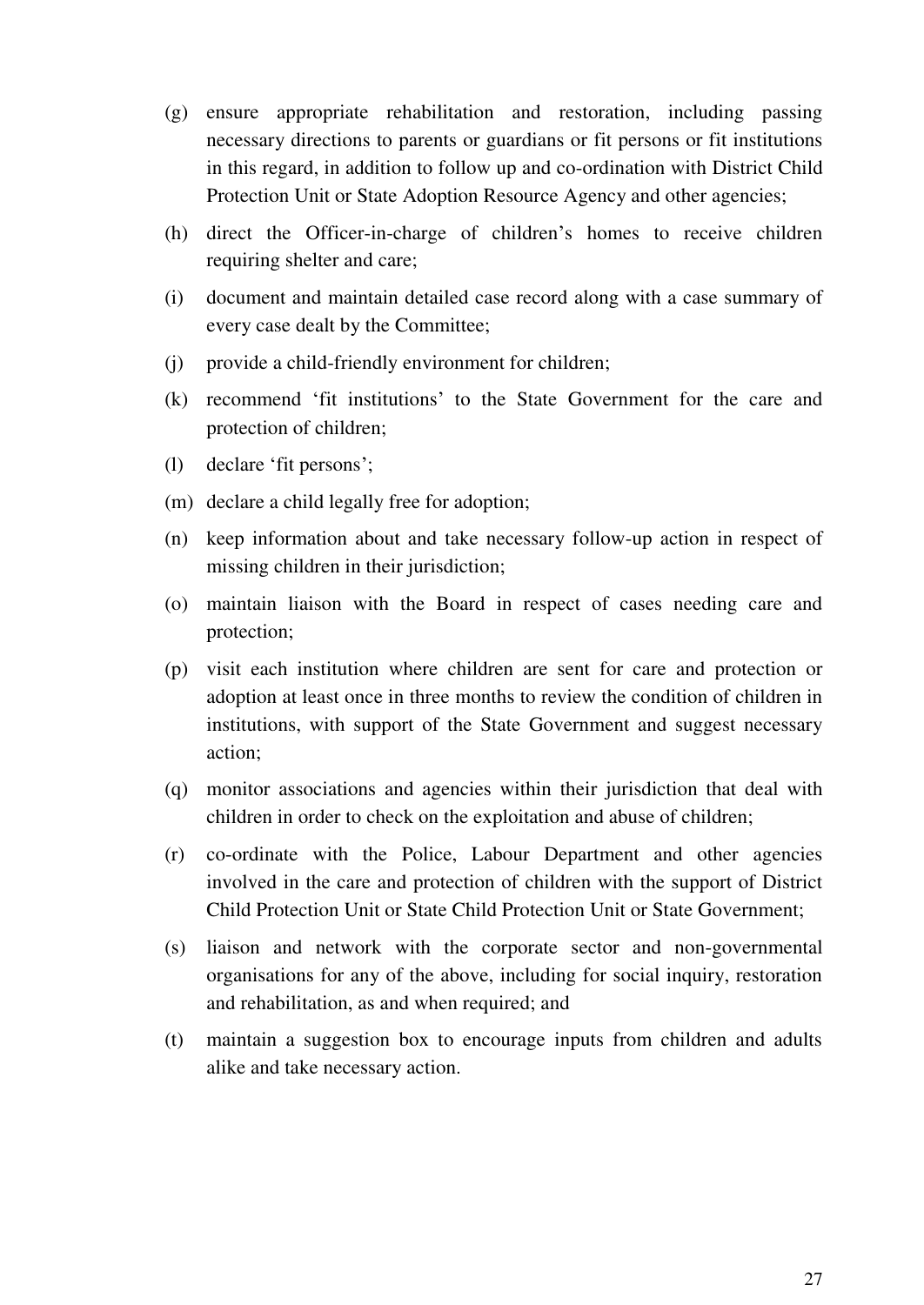#### **26. Procedure in relation to Committee.-**

(1) The quorum for the meeting shall be three members attending, which may include the Chairperson.

(2) Any decision taken by an individual member, when the Committee is not sitting, shall require ratification by the Committee in its next sitting.

(3) The Committee shall take into consideration the age, developmental stage, physical and mental health, opinion of the child and the recommendation of the child welfare officer or caseworker, prior to disposal of cases.

(4) For final disposal of a case, the order of the Committee shall be signed by at least two members, including the Chairperson.

#### **27. Production of a Child before the Committee.-**

(1) A child in need of care and protection shall be produced before the Committee within twenty-four hours, excluding journey time, by one of the following persons -

- (a) any police officer or Special Juvenile Police Unit or a designated police officer;
- (b) any public servant;
- (c) childline, a registered voluntary organization or by such other voluntary organization or an agency as may be recognized by the State Government;
- (d) social worker;
- (e) any public spirited citizen; or
- (f) by the child himself.

(2) In case of a child under two years of age, who is medically unfit, the person or the organization shall send a written report along with the photograph of the child to the Committee within twenty-four hours and produce the child before the committee as soon as the child is medically fit along with a medical certificate to that effect.

(3) The Committee can *suo motu* take cognizance of cases brought to their notice and reach out to a child in need of care and protection where necessary and the District or the State Child Protection Unit or the State Government shall provide necessary support and assistance to the Committee for carrying out such functions.

(4) In case the Committee is not sitting, the child may be produced before the single member of the Committee as per the provisions laid down under the sub-section (2) of section 30 of the Act for being placed in safe custody of parent or guardian or fit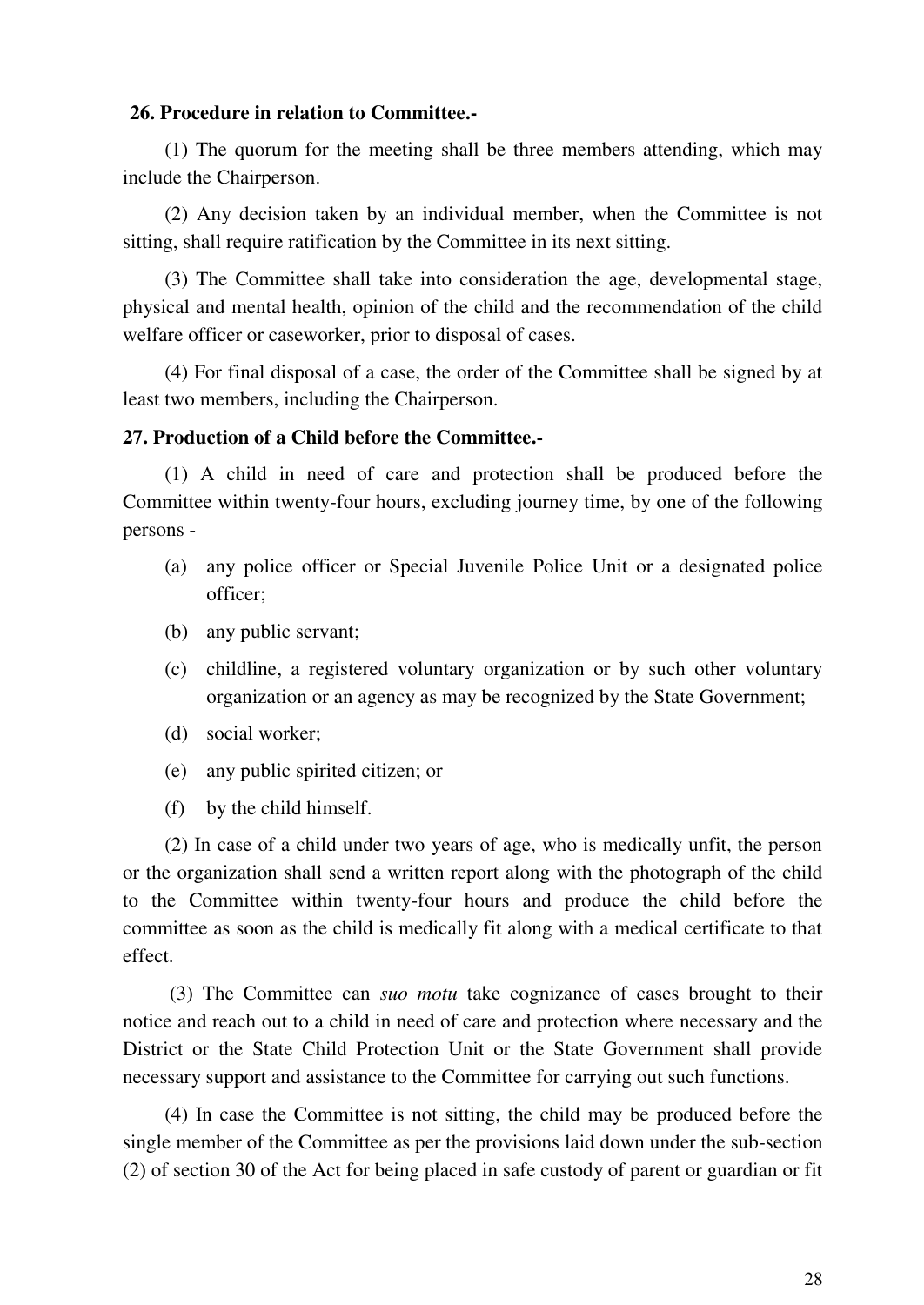person or fit institutions, as the case may be, till such time that the child can be produced before the Committee.

(5) In case the single member is also not accessible, or that the hours are odd, the child shall be taken by the non-governmental organisation or Childline or Police to an appropriate institution for children registered under the Act with all the necessary documents, and placed in such institution till the time of production before the Committee.

(6) The concerned institution shall inform the Chairperson or a member of the Committee about such child and produce the child before the Committee within twenty four hours and in such cases, it may not be necessary for the person who brings a child in need of care and protection to an institution to be present at the time of production of the child before the Committee.

(7) Whoever produces a child before the Committee shall submit a report on the circumstances under which the child came to their notice and efforts made by them on informing the police and the missing persons squad and in cases where a recognized voluntary organization or any police personnel produce a child before the Committee, they shall also submit a report on the efforts made by them for tracing the family of the child.

(8) Any general medical or gynecological examination of children shall not be a pre-requisite for production of the child before the Committee or admission in an institution.

(9) The Committee shall facilitate the filing of a police complaint and First Information Report in cases of missing children as well as matters of violence, exploitation and abuse of children and arrange for required legal aid through the Legal Officer in the District Child Protection Unit or District or State Legal Aid Services Authority or voluntary organisations.

(10) Each Committee shall send quarterly information about children in need of care and protection received by them to the District or State Child Protection Unit or State Government.

(11) Children shall be provided a child-friendly environment during the proceedings of the Committee.

(12) The Committee shall have an empanelled list of lawyers, social workers and mental health expert who may assist the Committee in dealing with cases of abused children and who may also interface with the Public Prosecutor or Assistant Public Prosecutor to facilitate legal services to the abused children, when the cases relating to such children are taken up in regular criminal courts.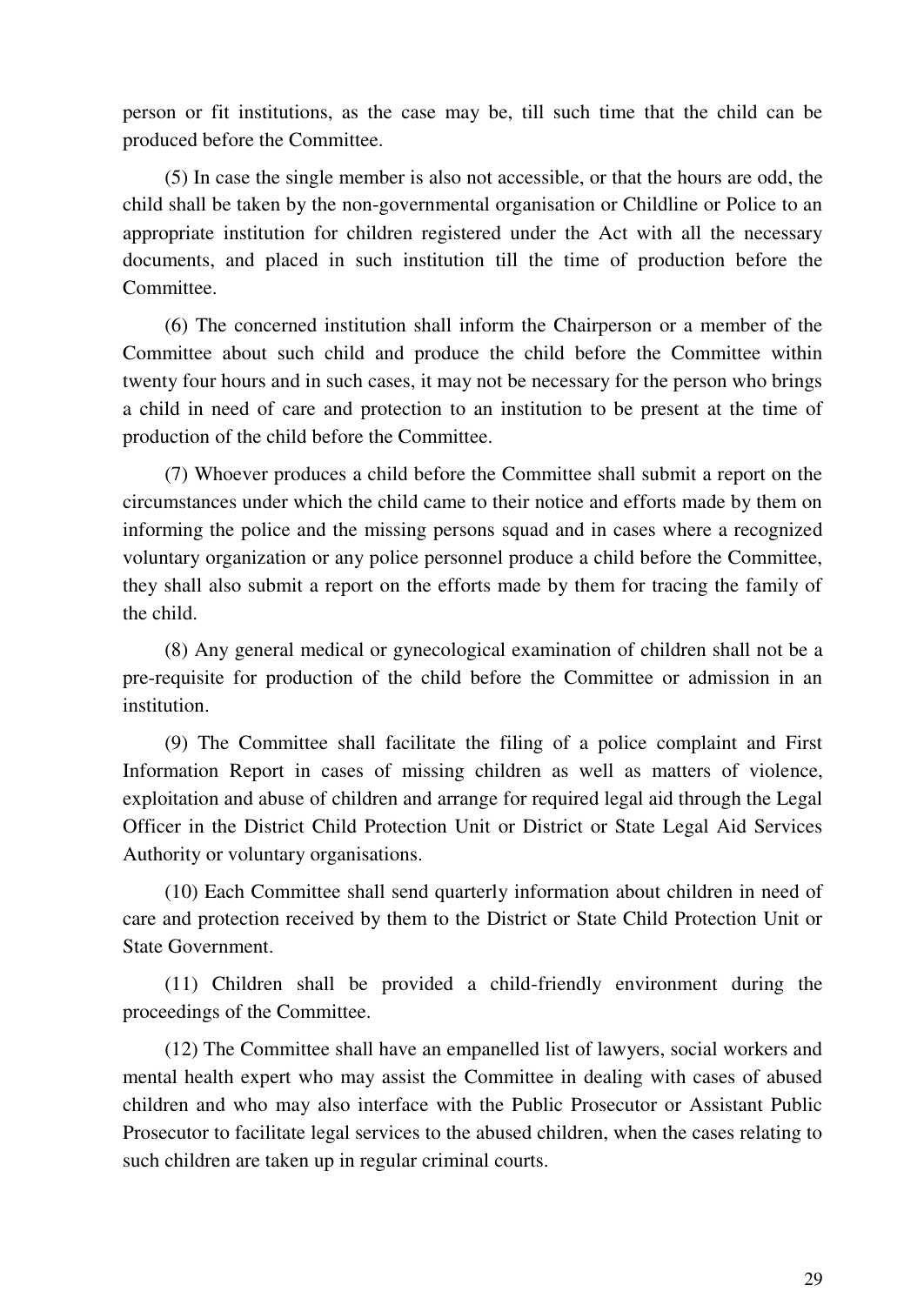(13) Every possible effort shall be made to trace the family with support from the District Child Protection Unit, and assistance of recognized voluntary organizations, childline or police may also be taken.

(14) The Committee shall send the child to the designated place of safety, with age and gender appropriate facilities, pending inquiry and in such eventuality, the District Child Protection Unit or State Child Protection Unit or State Government shall provide transport or make necessary budgetary allocations for such expenses based on the actual fare.

(15) The child may be escorted by the police officer or representative of the voluntary organization or by any other arrangement as considered appropriate by the Committee with support from the District Child Protection Unit and in case of a girl child, a female escort shall accompany the child.

(16) A list of all recognized child care institutions along with their capacity and appropriate facilities as prescribed under section 34 of the Act, a list of all child related resource services and a list of contact details of all Child Welfare Committees across the country shall be provided to the Committee by the District Child Protection Unit or State Government.

(17) The Committee may, while making an order in **Form VIII** placing a child under the care of a parent, guardian or fit person pending inquiry or at the time of restoration, as the case may be, direct such parent, guardian or fit person to enter into an undertaking in **Form IX**.

(18) Whenever the Committee orders a child to be kept in an institution, it shall forward to the Officer-in-charge of such institution a copy of the order of short term placement pending inquiry, in **Form X** with particulars of the home and parents or guardian and previous record.

(19) Whenever the Committee orders a child to be kept in a fit institution as part of restoration under clause (f) of sub- section (3) of section 39 of the Act, it shall forward a copy of its order of restoration in **Form XI** to the Officer-in-charge of such institution.

(20) The child shall be placed in an institution closest to where his parents or guardians belong as far as possible, unless the child has been subjected to abuse or exploitation by parents or guardians.

## **28. Procedure for inquiry.-**

(1) When a child is brought before the Committee, the Committee shall assign the case to a social worker or caseworker or child welfare officer or Officer-in-charge as the case may be, of the institution or any recognized agency for conducting the inquiry through an order in **Form XII**.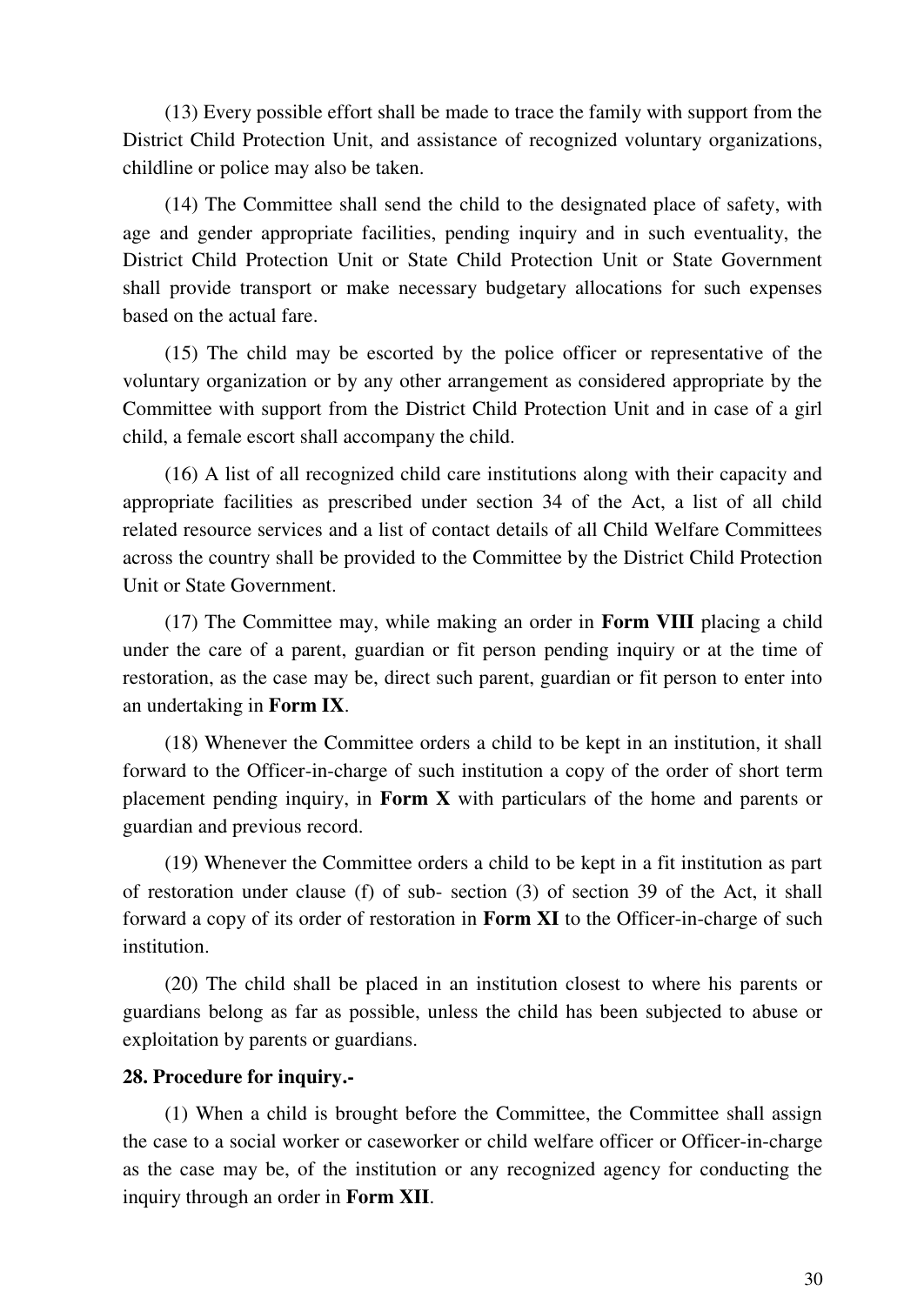(2) The Committee shall direct the concerned person or organization about the details or particulars to be enquired into for developing an individual care plan and suitable rehabilitation.

(3) All inquiries conducted by a social worker or caseworker or child welfare officer or Officer-in-charge of the institution or any recognized agency shall be as per **Form XIII** and must provide an assessment of the family situation of the child in detail, and explain in writing whether it will be in the best interest of the child to restore him to his family.

(4) The inquiry must be completed within four months or within such shorter period as may be fixed by the Committee:

Provided that the Committee may, in the best interest of the child and for the reasons to be recorded in writing, extend the said period under special circumstances.

(5) After completion of the inquiry, if, the child is under orders to continue in the children's home, the Committee shall direct the Officer-in-charge of the home to submit quarterly progress report of such child and produce the child before the Committee for an annual review of the progress.

# **29. Children Affected by Conflict, Commotion, Calamity.-**

(1) The state Government shall be responsible to ensure that swift, adequate and appropriate measures are taken for the rescue, immediate assistance, safety and longterm rehabilitation of children who are victims of any armed conflict, civil commotion or natural calamity etc.

(2) The State Government shall ensure that the State Disaster Management Authority shall include in its plan of action, the existing infrastructure of institutions under the Act to provide immediate assistance and long-term rehabilitation to the children who are victims of any armed conflict, civil commotion or natural calamity etc.

(3) The State Government shall prepare and train at regular intervals all the institutions under the Act to provide rescue, immediate assistance, medical care, safety and long-term rehabilitation of children who are victims of any armed conflict, civil commotion or natural calamity etc.

**Explanation.**- To facilitate prompt response to the emergency situation created by the conflict, commotion or calamity mentioned above, the Director Social Defence shall maintain at the Observation Home or similar appropriate Institutions, a rescue and relief kit consisting of temporary shelters such as tents, cooking implements (stove, vessels, container for storage of drinking water etc) bedding materials, first aid materials and mobile toilets for the privacy of girls children.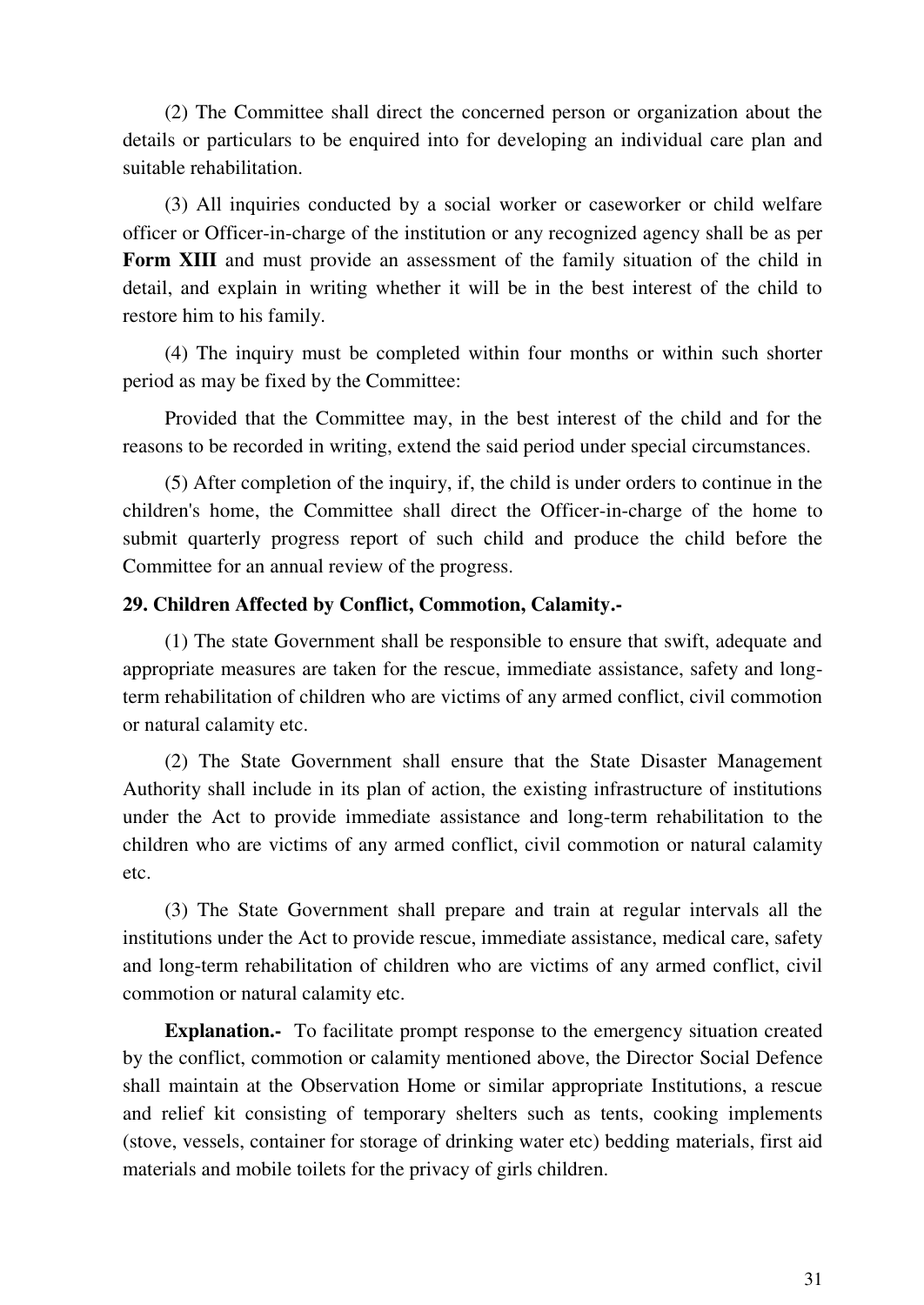(4) In addition to the existing infrastructure, the State Government may set up as many temporary Shelter homes as necessary with the assistance of voluntary organizations. If such voluntary organizations are not already certified under the Act; it shall be the responsibility of the voluntary organizations to get certification or recognition from the State Government and the State Government shall extend all possible assiatance in this respect to ensure participation of such organization.

(5) All physical and mental health needs of the child shall be attended to immediately. Medical assistance shall be made available immediately and appropriate linkage shall be made with local government hospitals, private clinics and medical associations, particularly in the specializations of pediatrics and gynecology.

(6) To ensure the well being of children affected by disaster, conflict and similar social, political, natural and other disturbances, the Child Welfare Committee shall meet as often as required.

- (a) If necessary the State Government may constitute more temporary Child Welfare Committees as required by appointing members from the panel of names prepared by the Selection Committee to fill vacancies in the Child Welfare Committee.
- (b) Giving due consideration to the dynamics associated with conflict and other such disturbances, instead of taking affected children and producing them before the Child Welfare Committee, the members of the Committee shall visit the temporary Shelter Homes or relief sites.

(7) Children must be informed of their own situation as well as details of their family if known, the progress in re-settlement and any other issue that may be relevant to the child.

(8) There shall be no discrimination based on caste, religion, language, ethnic origin, gender or any other status by either staff or other children.

(9) Respect for cultural needs; Keeping in mind that the children may be from diverse cultural backgrounds, every effort must be made to be made to be sensitive to the children's cultural and social needs such as food preferences, communication in the child's language and making the children comfortable and secure and so as to reduce the stress of being in an alien environment, The child shall be allowed to practice his or her own religion, rituals and festivals.

(10) Family and community based re integration shall be given priority. However, with due regard to the root cause and special circumstances of the case, exceptions may be made with reasons recorded in writing.

(11) The competent authorities shall respect and ensure respect for relevant rules of international humanitarian law applicable in situations of armed conflict.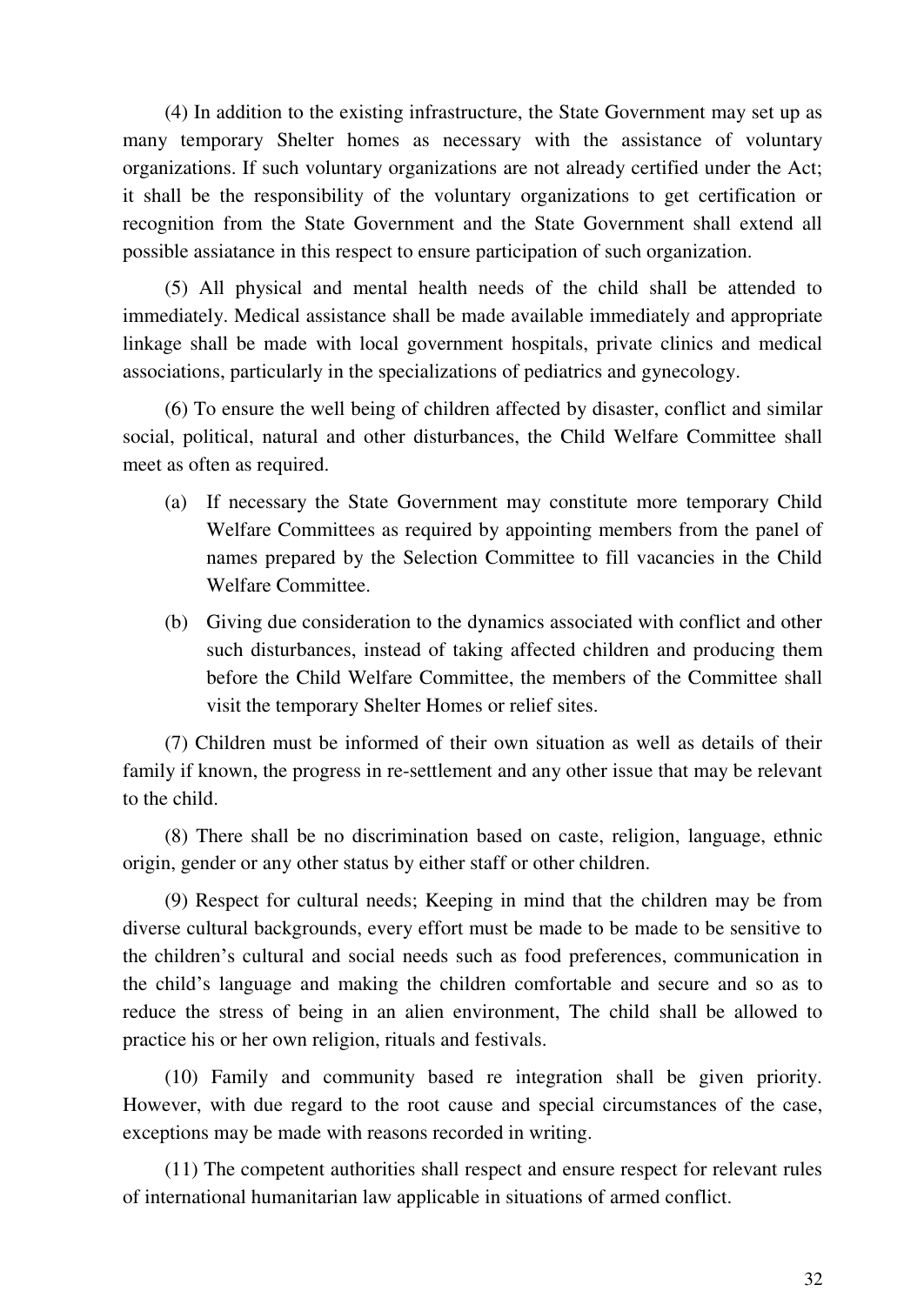(12) Need assessment of the child shall be done by a child psychologist or trained social worker as soon as possible or atleast within four days of arrival. Personnel shall make every effort to understand, report and respond to the deep psychological impact on such children and shall strive to receive and deal with the child sensitively. In preparation of the report and during procedures, every effort shall be made to avoid secondary victimization.

(13) All information regarding the affected child shall be recorded in from all X and copies shall be forwarded to Director of Social Defence and Child Welfare Committee.

(14) Special care shall be taken to ensure that legal rights of children affected by such disturbing situation are secured and action taken under the relevant laws.

(15) In case of death of the child's parents due to the disaster or conflict, the State Government shall ensure that the child's property rights and right to compensation are secured and such assets and monies protected till the child attains adulthood, The child shall be kept informed of all his rights and assets and protected against exploitation by family members/community members or any other person/organization.

(16) Every effort shall be made to trace the child's family/ extended family within the shortest appropriate time, If the children are orphaned and have no extended family, then keeping in mind the principle of best interest of the child, alternative foster or adoptive families may be identified, preferably from within the child's community.

(17) In all such situations of conflict, disaster and disturbance, special care shall be made to protect issues girl children from abuse and exploitation.

(18) The following issues shall be addressed at the time of re settlement:

- (i) Condition in the home environment and report on the desirability of the child continuing to stay in the home environment considering the present state of disaster, conflict or disturbance.
- (ii) If the family is unable to take care of the child due to financial reasons, sponsorship or assistance through other Government welfare schemes may be considered.

#### **30. Children's Homes.-**

(1) The State Government itself or in association with voluntary organizations, shall set up separate homes for children in need of care and protection, in the manner specified below-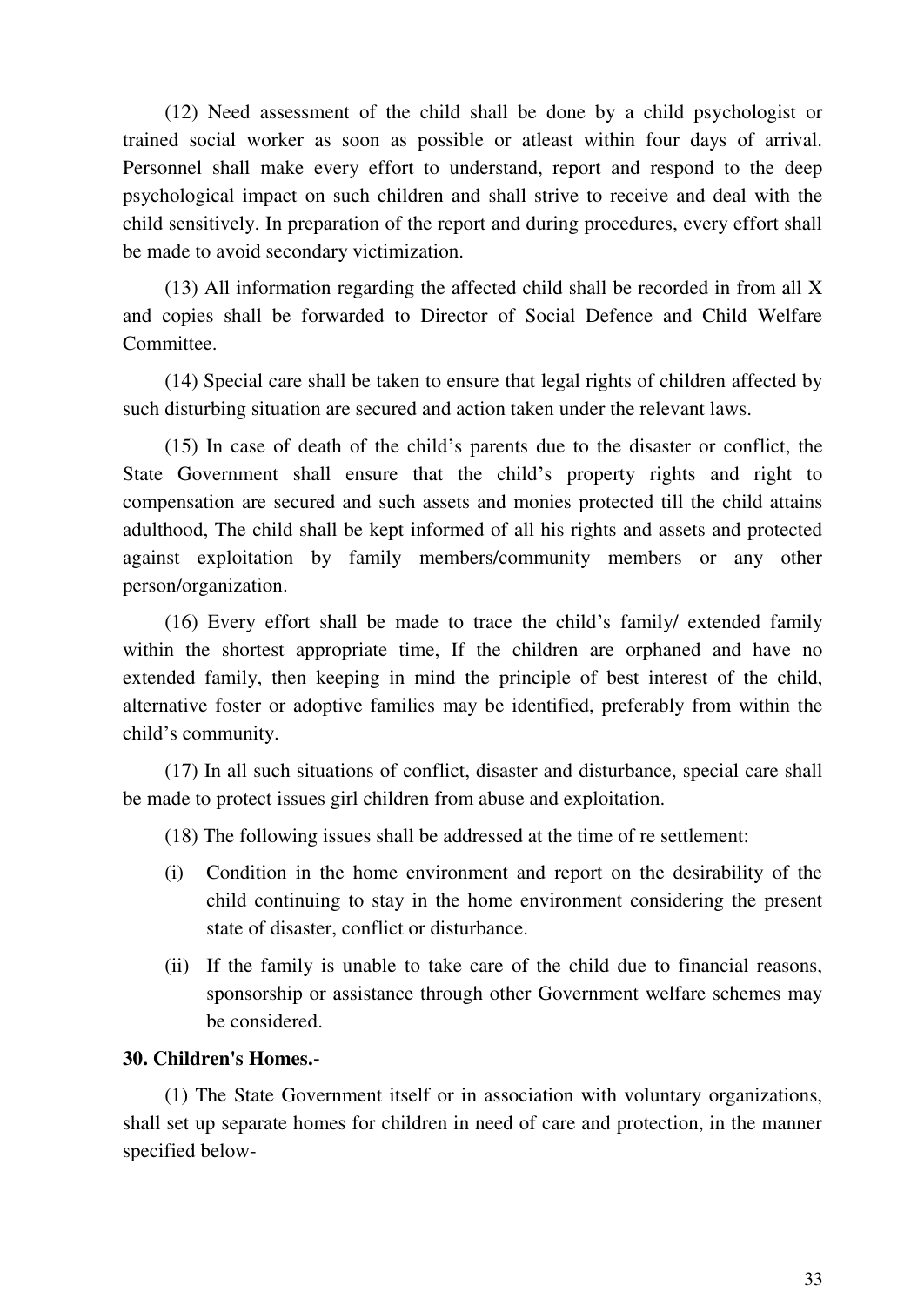- (a) all children's homes shall be registered as child care institutions under subsection (3) of section 34 of the Act and rule 72 of these rules;
- (b) all children's homes shall be certified as per the procedure laid down in rule 71;
- (c) all children's homes shall report to the concerned Committee about every child in need of care and protection received by them;
- (d) children of both sexes below ten years may be kept in the same home but separate facilities shall be maintained for boys and girls in the age group 5 to 10 years;
- (e) every children's home shall include separate facilities for children in the age group of 0-5 years with appropriate facilities for the infants;
- (f) separate children's homes shall be set up for boys and girls in the age group 10 to 18 years;
- (g) children in the age group of 10 to 18 shall be further segregated into two groups of 10 to 15 years and 15 to 18 years.

(2) Each children home shall be a comprehensive child care center with the primary objective to promote an integrated approach to child care by involving the community and local Non-Governmental Organisations through the Management Committee set up under rule 56 of these rules and the District Child Protection Unit or State Child Protection Unit or the State Government shall make an annual performance review of functioning of the children's homes.

- (3) The activities of such centre shall focus on:
- (a) preparing and following individual care plans for every child, with rights based approach, specifically addressing the child's physical and mental health, emotional needs, education, skill development, protection and special needs if any;
- (b) family based non-institutional services, such as, foster family care, adoption and sponsorship;
- (c) specialized services in situations of conflict or disaster and for juvenile or children affected by terminal or incurable disease to prevent neglect by providing family counselling, nutrition, health interventions, psycho-social interventions and sponsorship;
- (d) emergency outreach service through childline ( Toll free Help Line No. 1098);
- (e) linkages with Integrated Child Development Services to cater to the needs of children below six years;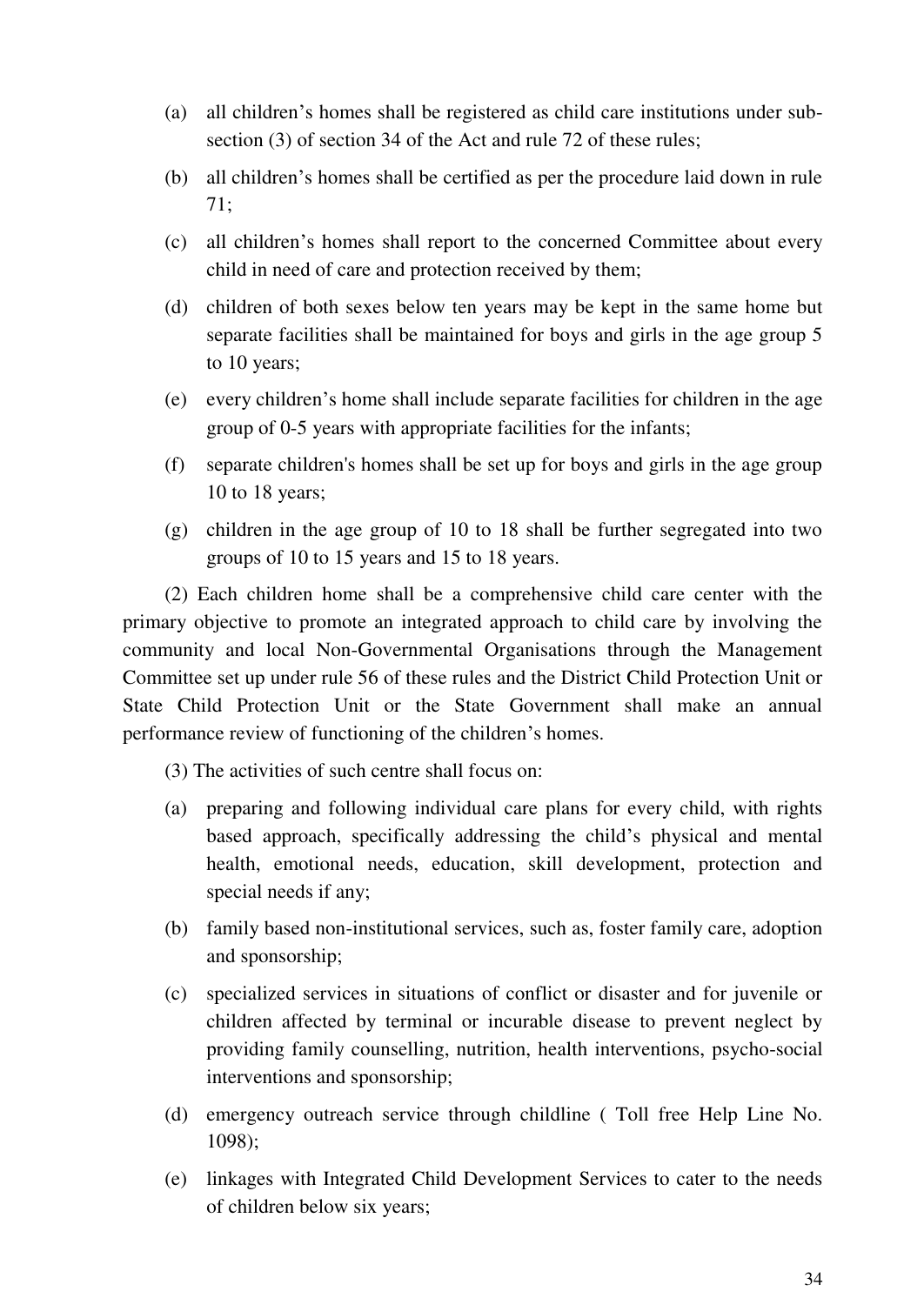- (f) linkages with organizations and individuals who can provide support services to children; and
- (g) opportunities to volunteers willing to provide various services for children.

## **31. Shelter Homes.-**

(1) For children in urgent need of care and protection, such as street children and run-away children, the State Government shall support creation of requisite number of shelter homes or drop-in- centres through the voluntary organizations.

(2) Shelter homes shall include:

- (a) short-stay homes for children needing temporary shelter, care and protection for a maximum period of one year,
- (b) transitional homes providing immediate care and protection to a child for a maximum period of four months,
- (c) 24 hour drop-in-centers for children needing day care or night shelter facility.

(3) The shelter homes or drop-in-centers shall have the minimum facilities of boarding and lodging, besides the provision for fulfillment of basic needs in terms of clothing, food, health care and nutrition, safe drinking water and sanitation.

(4) There shall be separate shelter homes for girls and boys as per rule  $41(2)(d)$ of these rules.

(5) All shelter homes shall provide requisite facilities for education, vocational training, counseling and recreation or make arrangements for it in collaboration with voluntary organizations or corporate sector.

(6) The Committee, Special Juvenile Police Units, public servants, Childlines, voluntary organizations, social workers and the children themselves may refer a child to such shelter homes.

(7) All shelter homes shall submit a report of children using the shelter home facility along with a photograph of the child to the Committee, the missing persons bureau or special juvenile police unit and the District Child Protection Unit or the State Child Protection Unit.

(8) The requirements of producing a child received by a shelter home before the Committee, inquiry and disposal under sections 32, 33, 38 and 39 of the Act shall apply only to shelter homes other than drop-in-centers as specified in rule  $31(2)(c)$  of these rules.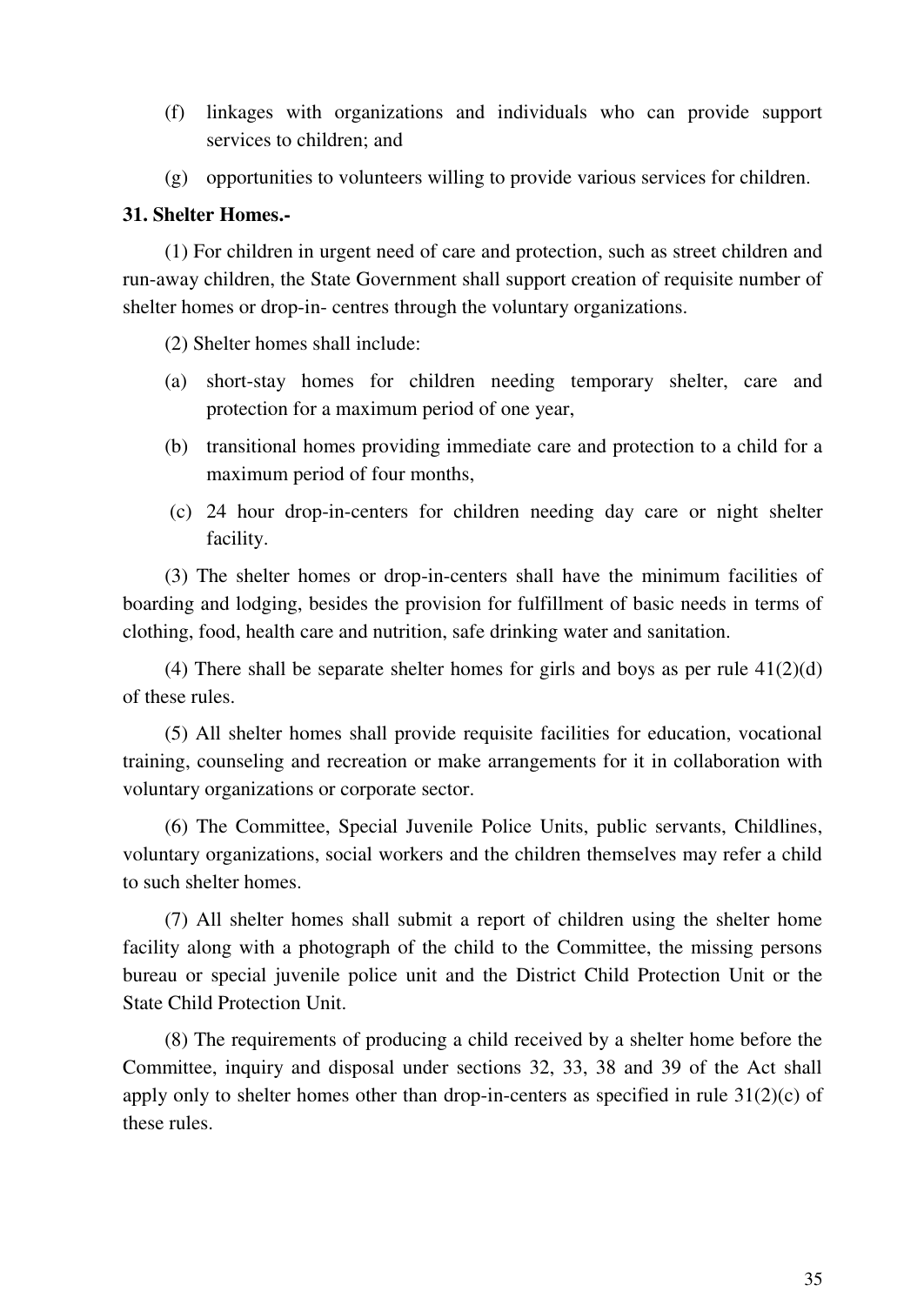(9) The services of Officer-in-charge, child welfare officer, social worker shall be provided for the proper care, protection, development, rehabilitation and reintegration needs of children in shelter homes.

(10) No child shall ordinarily stay in a short stay home for more than a year except in special circumstances with the approval of the Committee.

(11) The units of children sanctioned under the erstwhile "Scheme for welfare of Children in need of care and Protection" of the Government of India may seek recognition as Shelter Homes under the Act.

#### **32. Guidelines for prevention of sexual abuse of children.-**

The State Government, the Juvenile Justice Board, the Child Welfare Committee, other competent authorities and agencies shall, in the best interest of children, ensure that every person, school or such other educational institutions abide by the guidelines issued from time to time by Central Government and State Government.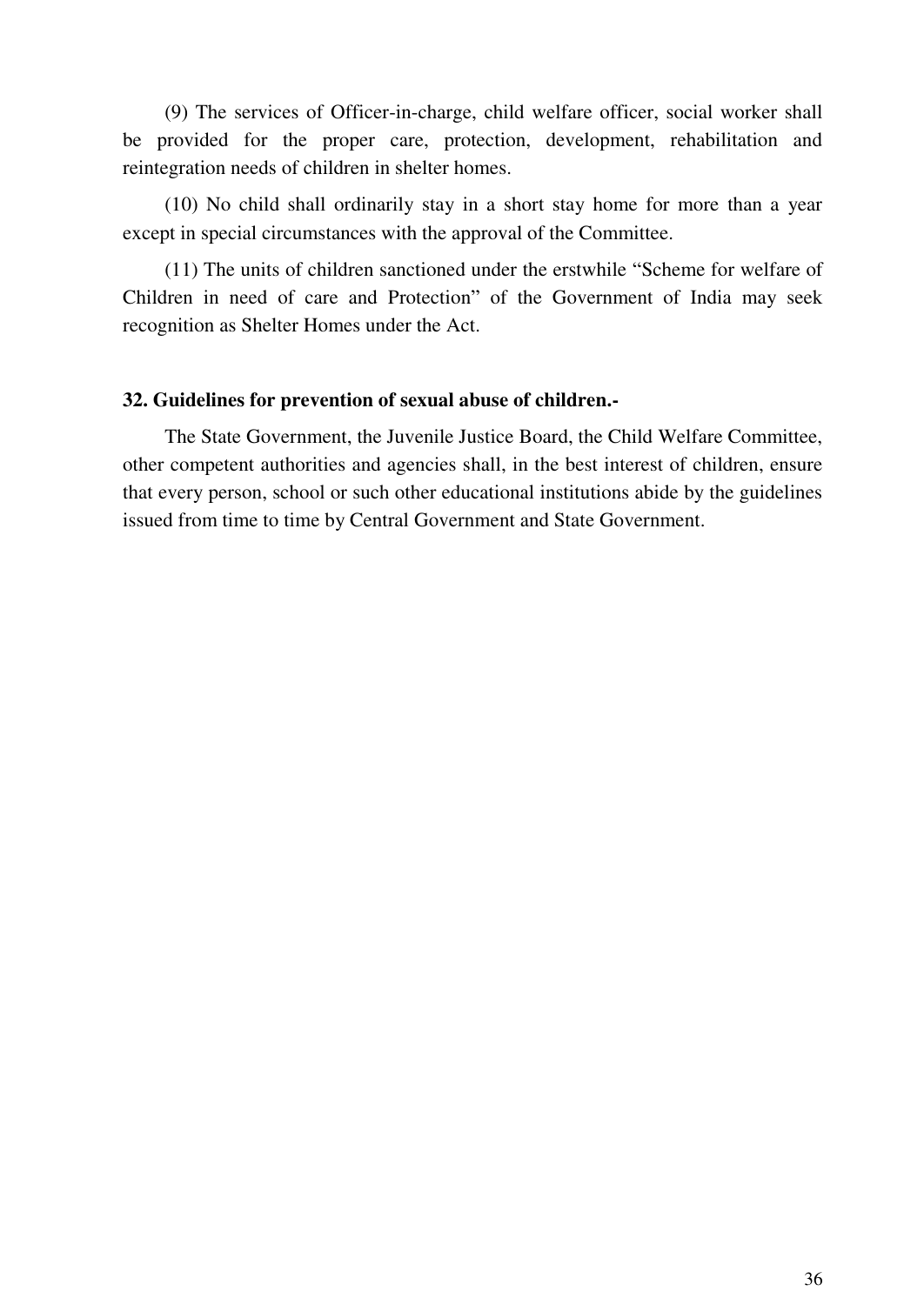## **CHAPTER V**

### **REHABILITATION AND SOCIAL REINTEGRATION**

#### **33. Rehabilitation and Social Reintegration.**

The primary aim of rehabilitation and social reintegration is to help children in restoring their dignity and self-worth and mainstream them through rehabilitation within the family where possible, or otherwise through alternate care programmes and long-term institutional care shall be of last resort.

### **34. Adoption.**

(1) The primary aim of adoption is to provide a child who cannot be cared for by his biological parents with a permanent substitute family.

(2) For all matters relating to adoption, the guidelines issued by the Central Adoption Resource Agency and notified by the Central Government under sub-section (3) of section 41of the Act, shall apply.

(3) In case of orphaned and abandoned children the following procedure shall apply, namely:-

- (a) Specialized Adoption Agencies shall produce all orphaned and abandoned children who are to be declared legally free for adoption before the Committee within twenty-four hours of receiving such children, excluding the time taken for journey;
- (b) a child becomes eligible for adoption when the Committee has completed its inquiry and declares the child legally free for adoption;
- (c) such declaration shall be made in **Form XIV**;
- (d) a child must be produced before the Committee at the time of declaring such child legally free for adoption;
- (e) whenever intimation is received by the police about an abandoned infant, the police shall take charge of the infant and arrange to provide immediate medical assistance and care;
- (f) subsequently, the child shall be placed in a specialized adoption agency or recognized and certified children's home or in a pediatric unit of a Government hospital followed by production of the child before the Committee within twenty-four hours;
- (g) procedure for declaring a child abandoned and certifying him legally free for adoption:
	- (i) in case of an abandoned child, the recognized agency shall within twenty four hours, report and produce the child before the Committee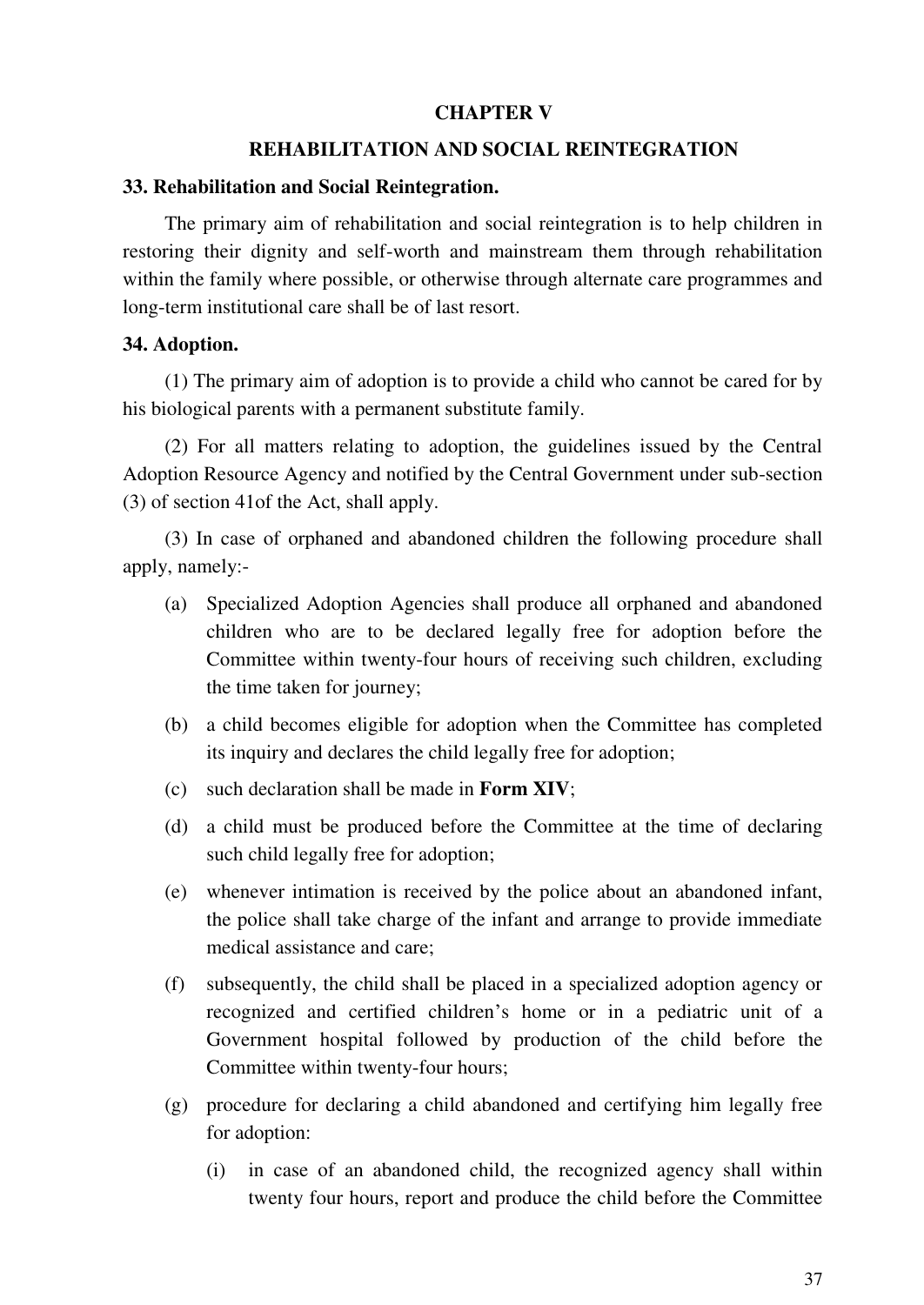with the copy of the report filed with the police station in whose jurisdiction the child was found abandoned;

- (ii) the Committee will institute a process of inquiry, which shall include a thorough inquiry conducted by the Probation Officer or Child Welfare Officer, as the case may be and who shall give report in **Form XIII** to the Committee containing the findings within one month;
- (iii) there shall be a declaration by the specialized adoption agency, stating that there has been no claimant for the child even after making notification in at least one leading national newspaper and one regional language newspaper for children below two years of age and for children above two years, an additional television or radio announcement and notification to the missing persons squad or bureau shall be made;
- (iv) the steps stated in (iii) shall be taken within a period of sixty days from the time when the child is found in case of a child below two years of age and in case of children above two years of age, this period shall be four months;
- (v) the period of notification shall run concurrently with the inquiry to be conducted and report submitted under clause (ii) of this sub-rule;
- (vi) the Committee shall declare the child legally free for adoption on completion of the process of inquiry, including declaration of the specialized adoption agency made under clauses (ii) and (iii) of this sub-rule;
- (vii) no child above seven years who can understand and express his opinion shall be declared free for adoption without his consent.
- (4) In case of surrendered children the following procedure shall apply, namely:-
- (a) a surrendered child is one who had been declared as such after due process of inquiry by the Committee and in order to be declared legally free for adoption, a 'surrendered' child shall be any of the following:
	- (i) born as a consequence of non-consensual relationship;
	- (ii) born of an unwed mother or out of wedlock;
	- (iii) a child in whose case one of the biological parents is dead and the living parent is incapacitated to take care;
	- (iv) a child where the parents or guardians are compelled to relinquish him due to physical, emotional and social factors beyond their control;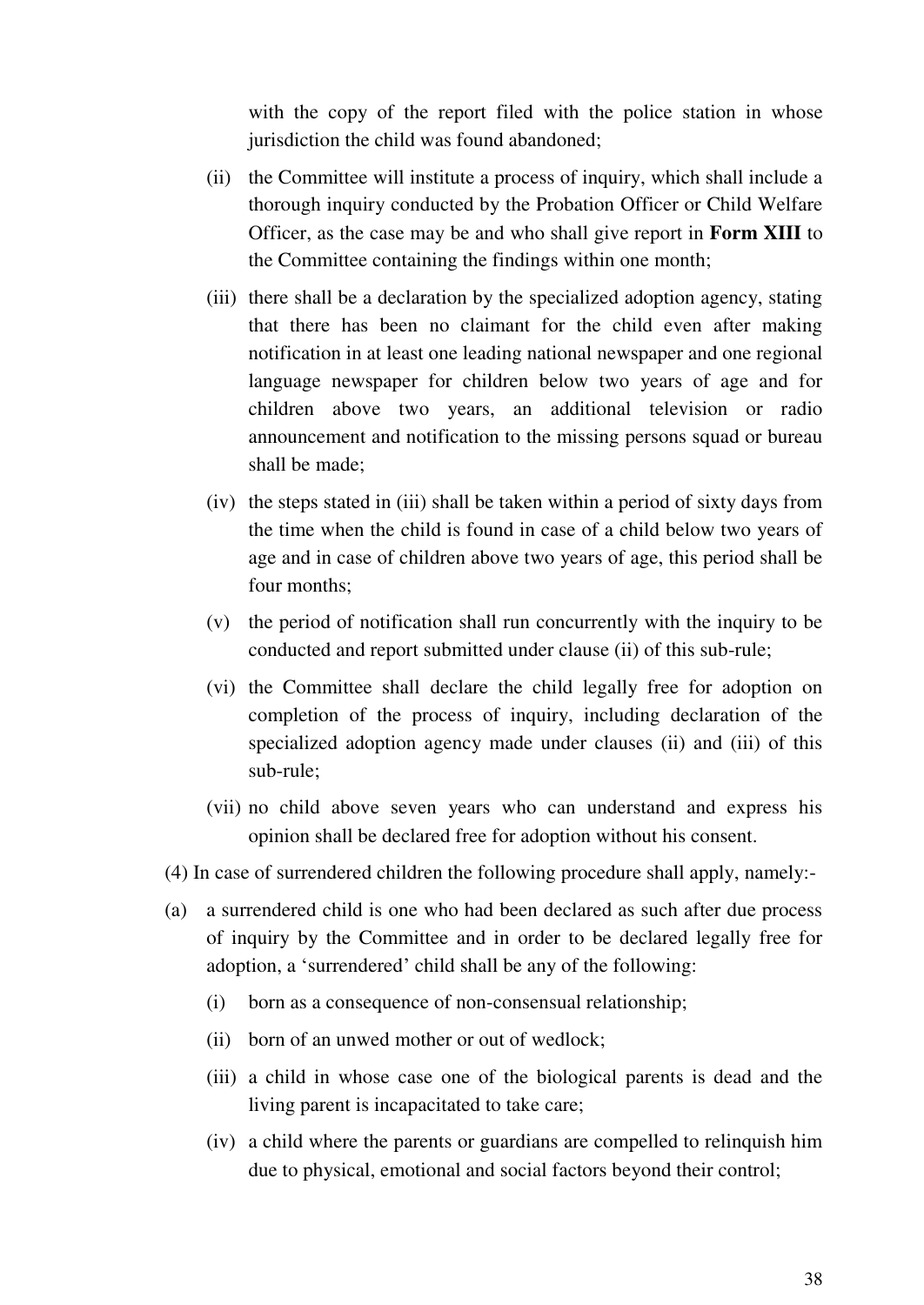- (b) serious efforts shall be made by the Committee for counselling the parents, explaining the consequences of adoption and exploring the possibilities of parents retaining the child and if, the parents are unwilling to retain, then, such children shall be kept initially in foster care or arranged for their sponsorship;
- (c) if the surrender is inevitable, a deed of surrender in **Form XV** shall be executed on a non-judicial stamp paper in the presence of the Committee;
- (d) the adoption agencies shall wait for completion of two months reconsideration time given to the biological parent or parents after surrender;
- (e) in case of a child surrendered by his biological parent or parents, the document of surrender shall be executed by the parent or parents before the Committee;
- (f) after due inquiry, the Committee shall declare the surrendered child legally free for adoption in **Form XIV** as the case may be after a sixty days' reconsideration period as per Central Adoption Resource Agency guidelines.

(5) For the purposes of section 41 of the Act, 'court' implies a civil court, which has jurisdiction in matters of adoption and guardianship and may include the court of the district judge, family courts and city civil court.

## **35. Foster Care.-**

(1) For children who cannot be placed in adoption, order shall be issued by the competent authority in **Form XVII** for carrying out foster care, as given in subsection (2) of section 42 of the Act and rule 36 (1) of these rules, under the supervision of a probation officer or case worker or social worker, as the case may be, and the period of foster care shall depend on the need of the child.

(2) The State Government shall design its own foster care programme so as to reduce institutionalization of children and enable a nurturing family environment for every child.

(3) The State Government shall consult the Boards or Committees, nongovernmental organisations, academicians and organizations working on alternative care for children in developing the foster care programme.

## **36. Criteria for selection of families for foster care.-**

(1) In case of the children covered under rule 35 of these rules, the following criteria shall apply for selection of families for foster care, namely:-

(i) foster parents should have stable emotional adjustment within the family;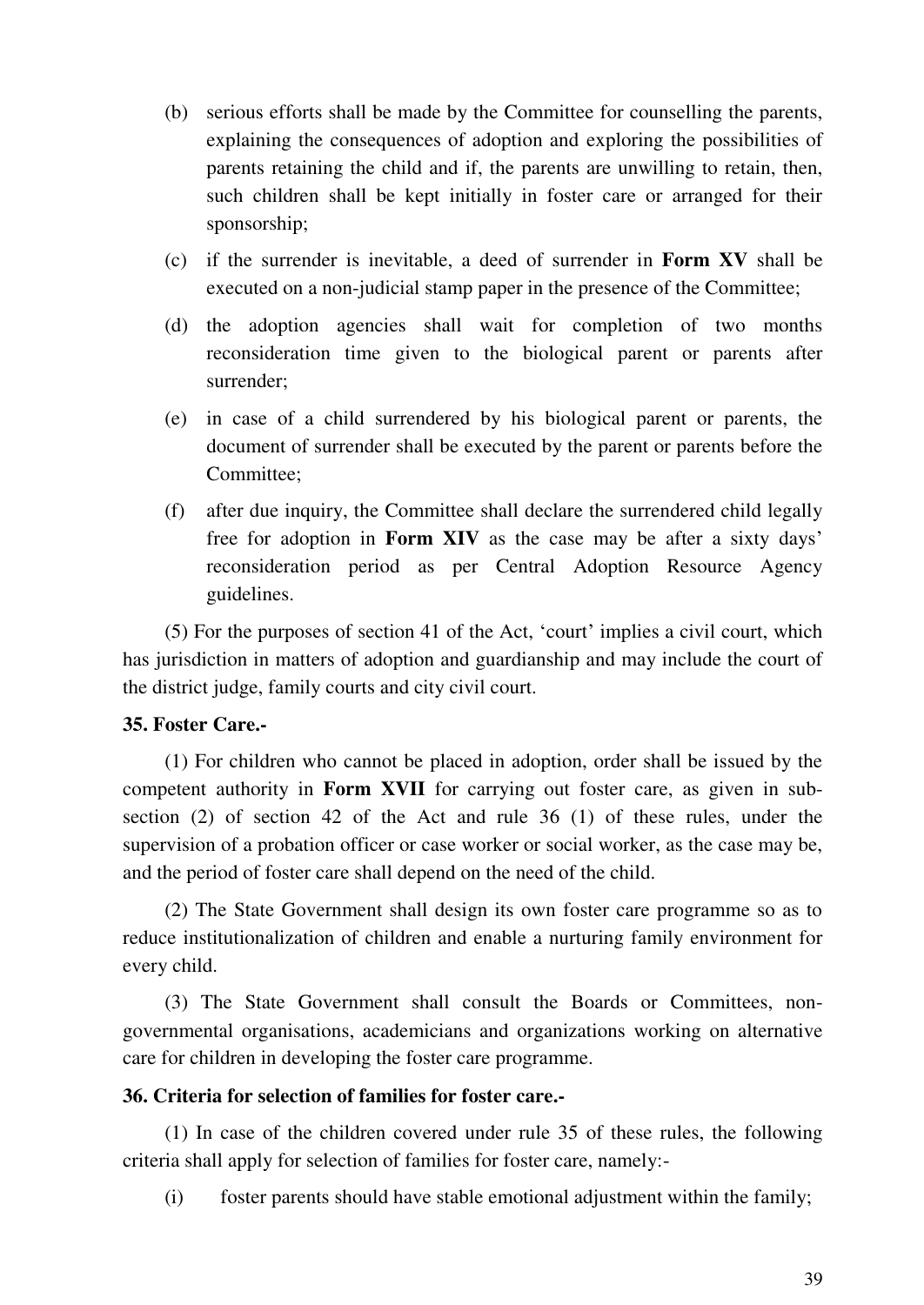- (ii) foster parents should have an income in which they are able to meet the needs of the child and are not dependent on the foster care maintenance payment;
- (iii) the monthly family income shall be adequate to take care of foster children and approved by the Committee;
- (iv) medical reports of all the members of the family residing in the premises should be obtained including checks on Human Immuno Deficiency Virus (HIV), Tuberculosis (TB) and Hepatitis B to determine that they are medically fit;
- (v) the foster parents should have experience in child caring and the capacity to provide good child care;
- (vi) the foster parents should be physically, mentally and emotionally stable;
- (vii) the home should have adequate space and basic facilities;
- (viii) the foster care family should be willing to follow rules laid down including regular visits to pediatrician, maintenance of child health and their records;
- (ix) the family should be willing to sign an agreement and to return the child to the specialized adoption agency whenever called to do so;
- (x) the foster parents should be willing to attend training or orientation programmes; and
- (xi) the foster parents should be willing to take the child for regular ( at least once a month in the case of infants) checkups to a pediatrician approved by the agency.

(2) There shall be no discrimination in selection of foster-parents on the basis of caste, religion, ethnic status, disability, or health status and the best interest of the child shall be paramount in deciding foster-care placement.

(3) The foster parents shall be declared 'fit persons' by the Committee before placing the child as per the provisions laid down in clause (i) of section 2 of the Act after thorough assessment done by the Child Welfare Officer or Social Worker as per **Form XVI**.

#### **37. Pre-adoption Foster Care.-**

In case of pre-adoption foster care, the provisions contained in sub-section (1) of section 42 and the corresponding guidelines notified under sub-section (3) of section 41 of the Act, shall apply.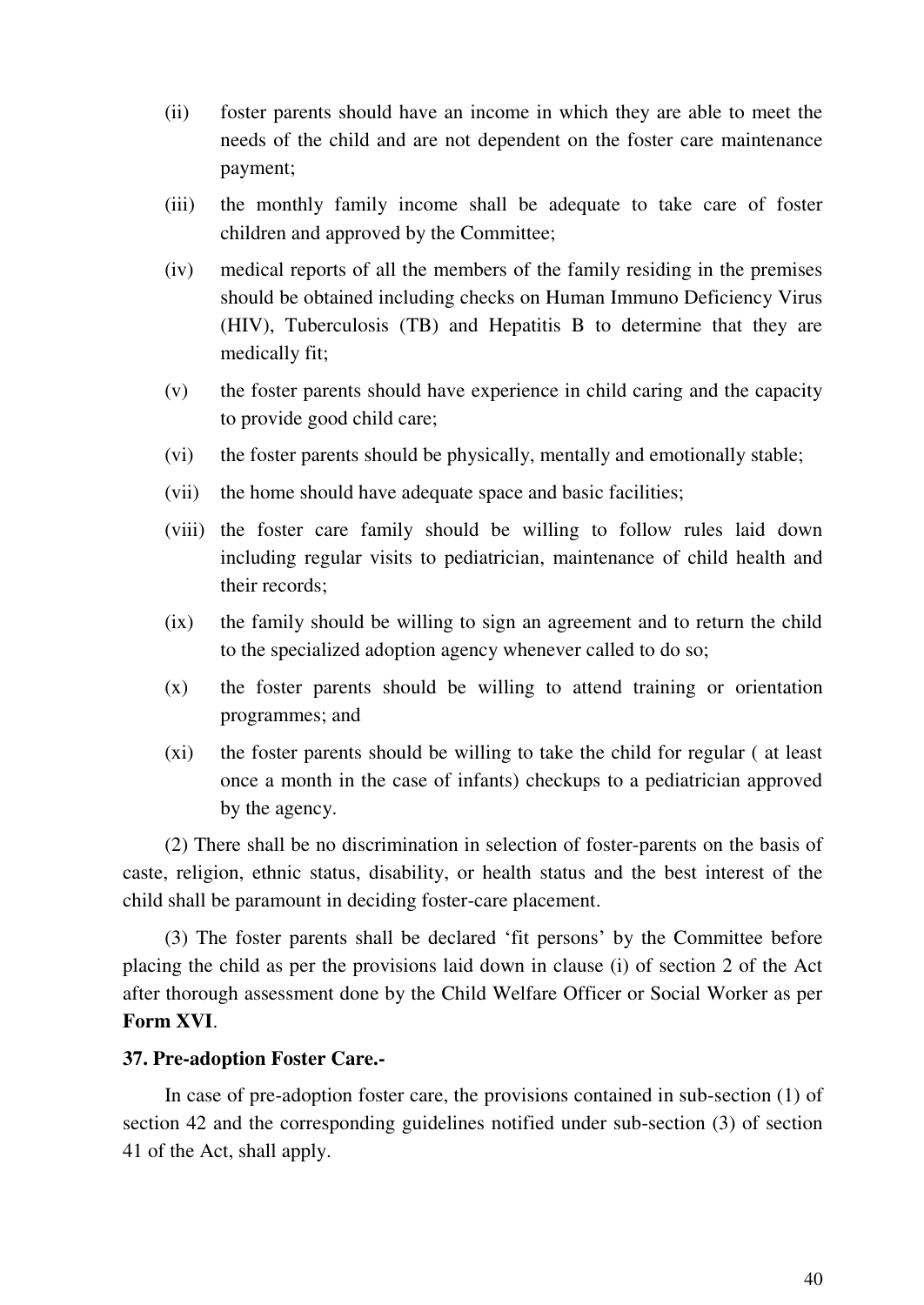#### **38. Sponsorship.-**

(1) The State Government shall prepare sponsorship programme in consultation with the Non Governmental Organisations, Child Welfare Committees, other relevant government agencies and the corporate sector.

(2) The State Government, with the help of District or State Child Protection Units shall identify families and children at risk and provide necessary support services in the form of sponsorship for child's education, health, nutrition and other developmental needs.

(3) The children's homes and special homes shall promote sponsorship programmes as laid down in section 43 of the Act.

(4) The institutions receiving sponsorship, shall maintain proper and separate accounts of all the receipts and payments for the programme.

(5) The Board or the Committee shall make an order in **Form XVIII** for support to a juvenile or child through sponsorship and send a copy to the District or State Child Protection Unit or the State Government for appropriate action.

#### **39. After Care Organisation.-**

(1) The State Government shall set up an after care programme for care of juveniles or children after they leave special homes and children's homes with the objective to facilitate their transition from an institution-based life to mainstream society for social re-integration.

(2) After care programmers shall be made available for 18-21 year old persons, who have no place to go to or are unable to support themselves, by the District or State Child Protection Units in collaboration with voluntary organizations for the purpose of section 44 of the Act and this rule.

(3) Once the Board or the Committee passes an order in **Form XIX** for placing a juvenile or a child completing 18 years of age under the after care programme, a copy of such order shall be sent to the District and the State Child Protection Unit and the State Government, who shall be responsible for arranging after care.

(4) The Board or the Committee shall have jurisdiction over persons placed in after care programme.

(5) The objective of these organisations shall be to enable such children to adapt to the society and during their stay in these transitional homes these children will be encouraged to move away from an institution-based life to a normal one.

- (6) The key components of the programme shall include:-
- (a) community group housing on a temporary basis for groups of young persons aged 18-21 years;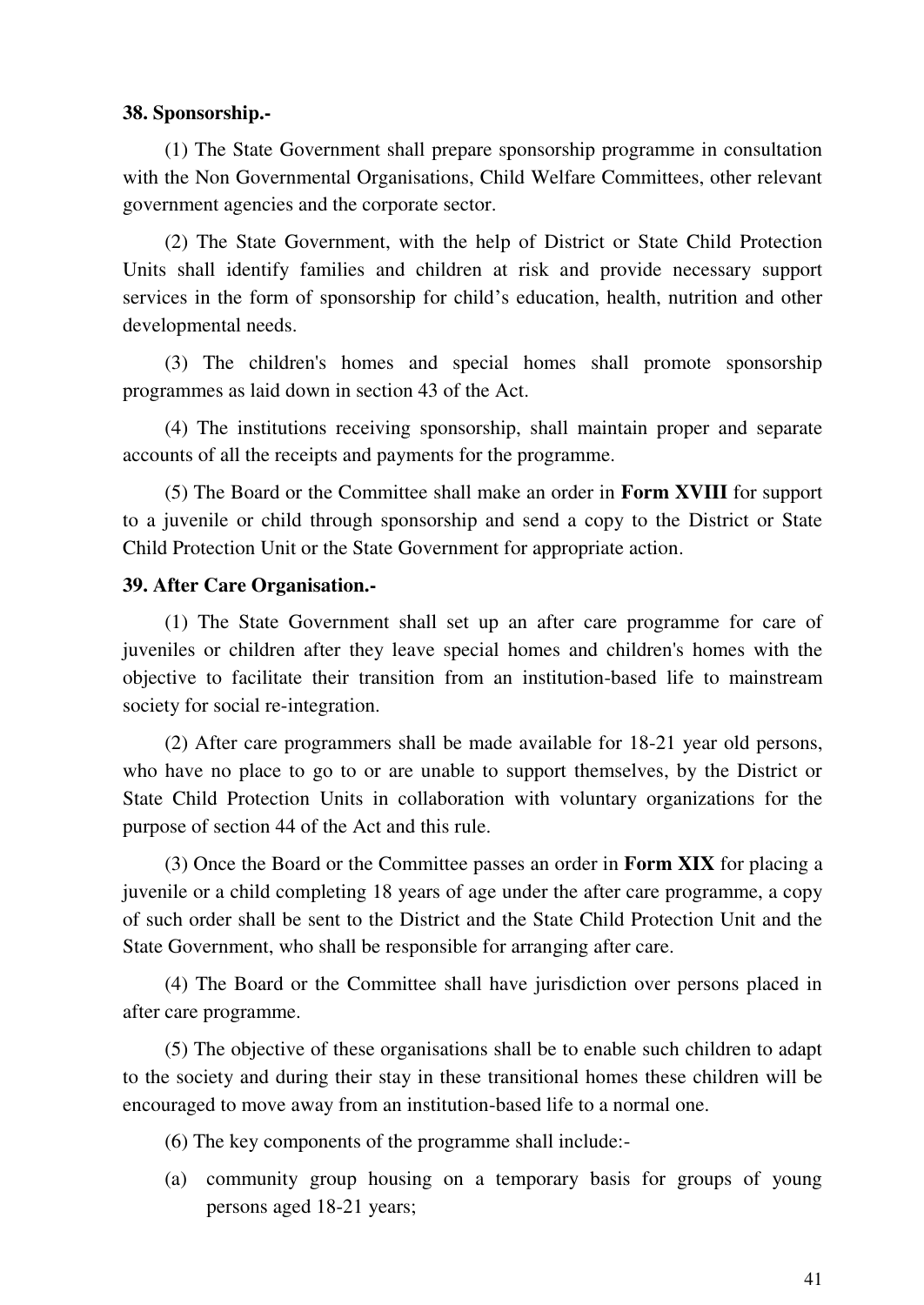- (b) encouragement to learn a vocation or gain employment and contribute towards the rent as well as the running of the home;
- (c) encouragement to gradually sustain themselves without state support and move out of the group home to stay in a place of their own after saving sufficient amount through their earnings;
- (d) provision for a peer counsellor to stay in regular contact with these groups to discuss their rehabilitation plans and provide creative outlets for their energy and to tide over crisis periods in their life.

(7) During the course of vocational training a stipend may be provided till such time that the youth gets employment.

(8) Loans may be arranged for the youth in an after care programme aspiring to set up entrepreneurial activities on the basis of an application made by them and due verification of the need for such a loan, and necessary professional advice and training shall be made available to the youth in the after care programme in this regard.

(9) The structure shall include 6 to 8 youths in each group home who may opt to stay together on their own and one peer counsellor for a cluster of five group homes.

### **40. Linkages and co-ordination.-**

(1) The State Government shall circulate a copy of the Act and the rules framed thereunder to establish effective linkages between various government, nongovernment, corporate and other community agencies for facilitating the rehabilitation and social reintegration of juveniles or children through the Board or the Committee as the case may be.

(2) The State Government with the help of State or District Child Protection Unit shall identify the roles and responsibilities of each department at State or district levels for effective implementation of the Act and the rules and inform them through a notification.

(3) The State Government with the help of State or District Child Protection Unit shall arrange for appropriate training and sensitization of functionaries of these departments from time to time in coordination with National Institute of Public Cooperation and Child Development and its Regional Centers.

(4) The State Government with the help of State or District Child Protection Unit shall develop effective networking and linkages with local non-governmental organizations for specialized services and technical assistance like vocational training, education, health care, nutrition, mental health intervention, drug de-addition and legal aid services.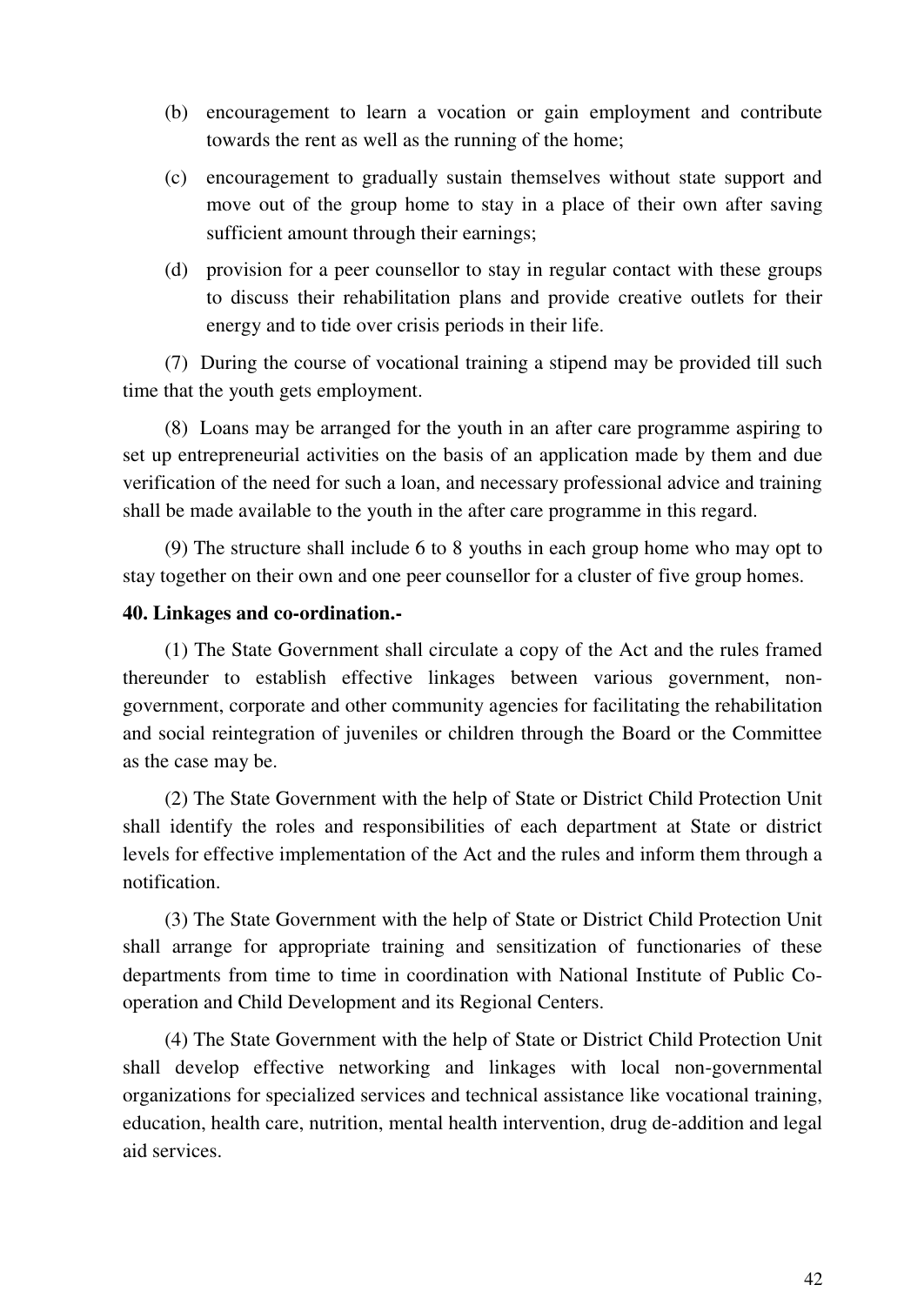## **CHAPTER VI**

### **STANDARDS OF CARE FOR INSTITUTIONS**

### **41. Physical infrastructure.-**

(1) The homes for juveniles in conflict with law and children in need of care and protection shall function from separate premises.

(2) The accommodation in each institution shall be as per the following criteria, namely:-

### **(a) Observation Home:**

- (i) Separate observation homes for girls and boys;
- (ii) Classification and segregation of juveniles according to their age group preferably 7-11 years, 12-16 years and 16-18 years, giving due consideration to physical and mental status and the nature of the offence committed.

### **(b) Special Home:**

- (i) Separate special homes for girls above the age of 10 years and boys in the age groups of 11 to 15 and 16 to 18 years;
- (ii) Classification and segregation of juveniles on the basis of age and nature of offences and their mental and physical status.

## **(c) Children's Home:**

- (i) While children of both sexes below 10 years can be kept in the same home, separate bathing and sleeping facilities shall be maintained for boys and girls in the age group of 5-10 years;
- (ii) Separate children's homes for boys and girls in the age group of 7-11 and 12- 18 years;
- (iii) Separate facilities for children in the age group of 0-5 years with appropriate facilities for infants.

## **(d) Shelter Home:**

- (i) Separate shelter homes for girls and boys;
- (ii) Separate shelter homes for girls above the age of 10 years and boys in the age groups of 11 to 15 and 16 to 18 years.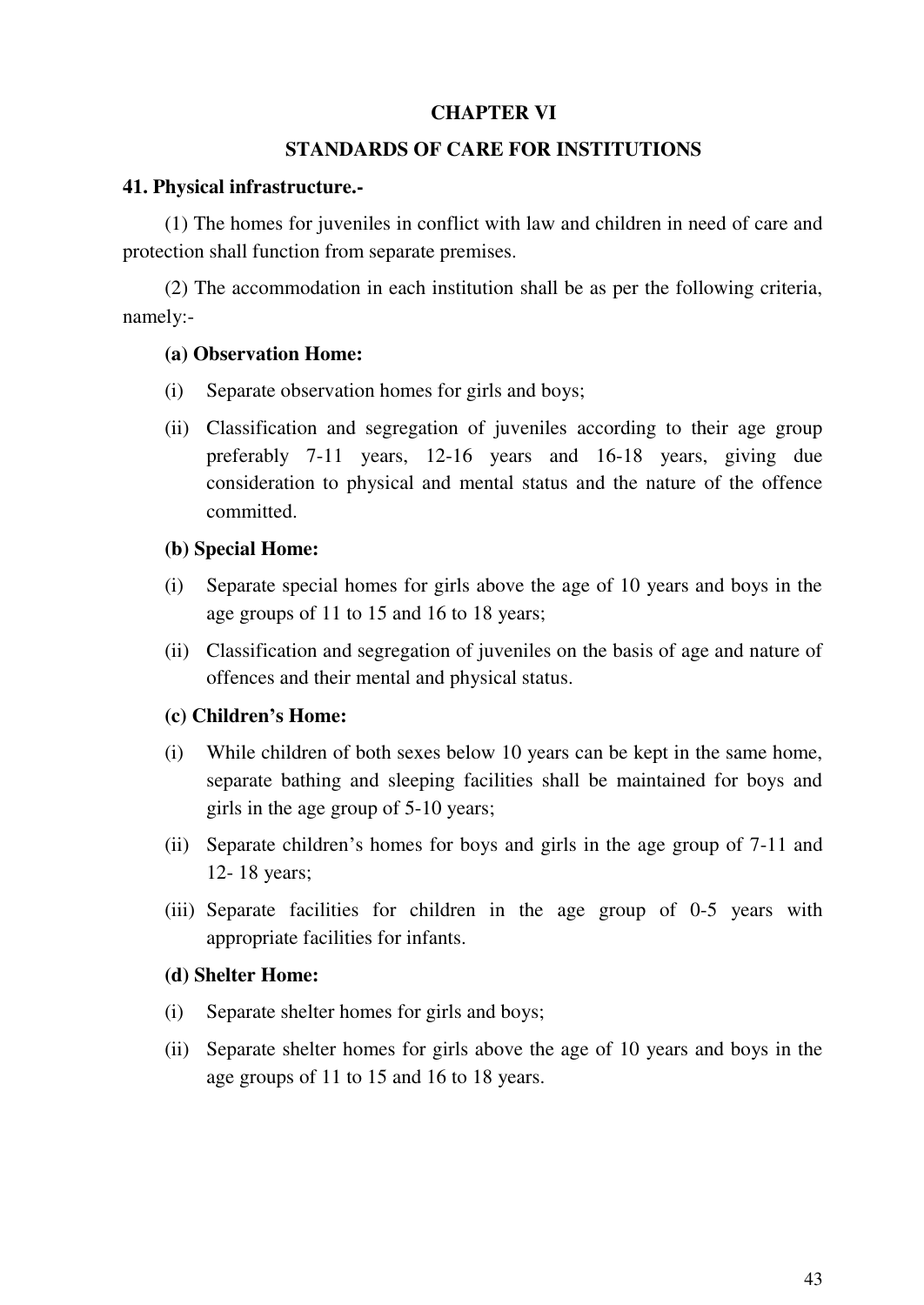(3) The norms for building or accommodation for an institution with 50 juveniles or children shall be as under :

| <b>Total</b>       |                                    | 8495 Sq. ft.                                                              |
|--------------------|------------------------------------|---------------------------------------------------------------------------|
| (xvi)              | Play ground                        | Sufficient area according to the total number of juveniles<br>or children |
|                    | /Child Welfare Committee           |                                                                           |
| $\left( xy\right)$ | 2 Rooms for Juvenile Justice Board | 300 Sq. ft. each i.e. 600 Sq. ft.                                         |
|                    |                                    | (c) bathroom cum Toilet/latrine 50 Sq. ft                                 |
|                    |                                    | (b) kitchen $75$ Sq. ft.                                                  |
|                    |                                    | (a) $2$ rooms of $250$ Sq. ft. each                                       |
| (xiv)              | Residence for Superintendent       |                                                                           |
| (xiii)             | Workshop                           | 1125 Sq. ft. for 15 juvenile @75 Sq. ft. per trainee                      |
| (xii)              | Counseling and guidance room       | 120 Sq. ft.                                                               |
| (xi)               | Office rooms                       | (a) 300 Sq. ft. (b) Superintendent's room = $200$ sq. fit                 |
| (x)                | 8 toilets/latrines                 | 25 Sq. ft. each i.e. 200 Sq. ft.                                          |
| (ix)               | 5 bathrooms                        | 25 Sq. ft. each i.e. 125 Sq. ft.                                          |
| (viii)             | Library                            | 500 Sq. ft.                                                               |
| (vii)              | Recreation room                    | 300 Sq. ft.                                                               |
| (vi)               | Store                              | 250 Sq. ft.                                                               |
| (v)                | Dining Hall                        | 800 Sq. ft.                                                               |
| (iv)               | Kitchen                            | 250 Sq. ft.                                                               |
| (iii)              | Sickroom/First aid room            | 75 Sq. ft. per juvenile/children for 10 i.e. 750 Sq. ft.                  |
| (ii)               | 2 Classrooms                       | 300 Sq. ft. for 25 juveniles/children i.e. 600 Sq. ft.                    |
| (i)                | 2 Dormitories                      | Each 1000 Sq. ft. for 25 juveniles/children i.e. 2000 Sq. ft.             |

(4) The Superintendent shall stay within the institution and be provided with quarters and in case he is not able to stay in the home for legitimate reasons (to be permitted by Director of Social Defence, Child Protection), any other senior staff member of the institution shall stay in the institution and be in a position to supervise the overall care of the children or juveniles and, take decisions in the case of any crisis and emergency.

- (5) (i) the standards of accommodation as per the norms laid down in rule  $41(2)$ shall be observed to the extent possible and shall include a minimum of following facilities :
	- (a) Dormitory : 40 Sq. ft. per juvenile or child
	- (b) Classroom : 300 Sq. ft for 25 juvenile or child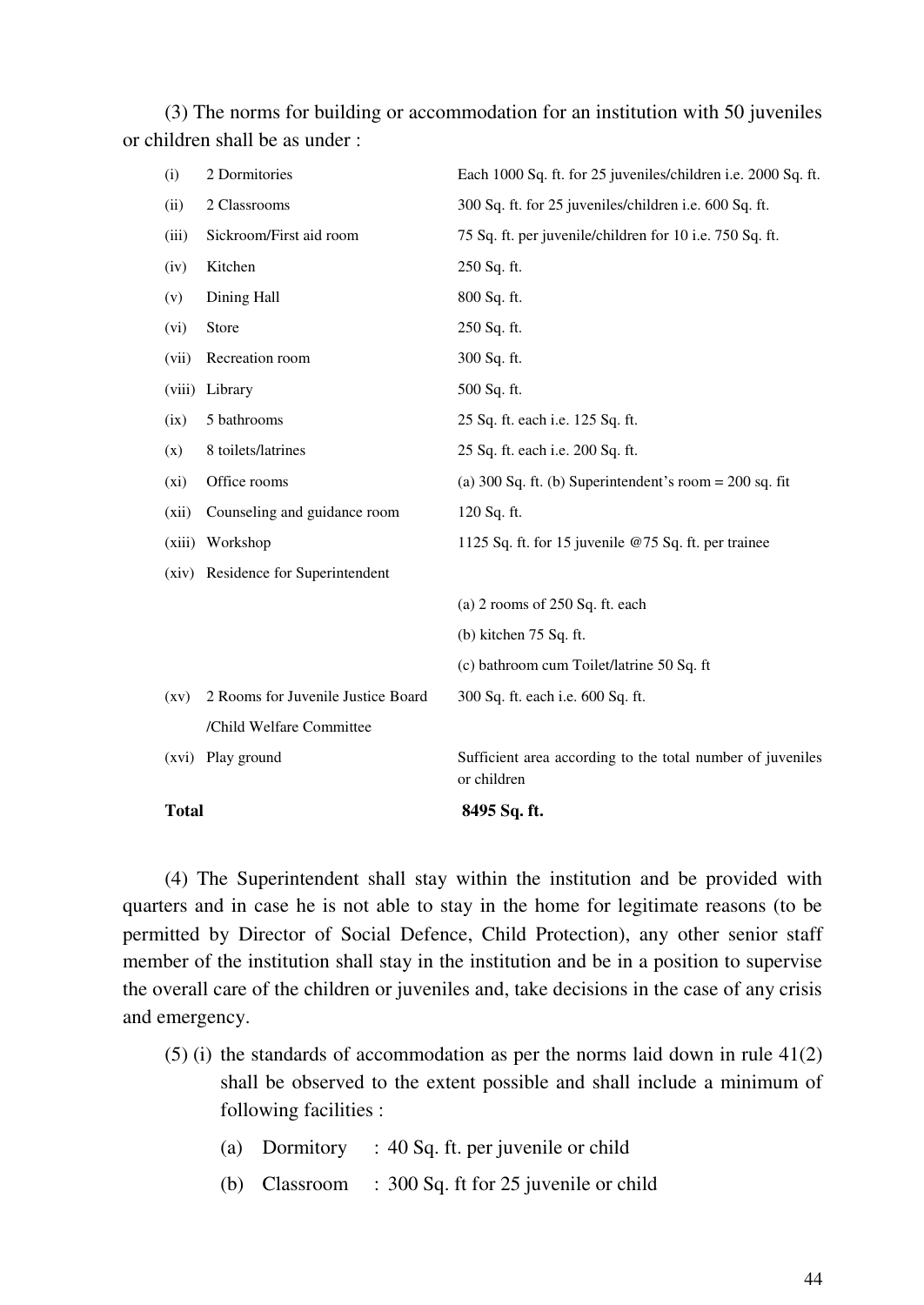- (c) Workshop : 75 Sq. ft. per juvenile or child
- (d) Play ground : Sufficient play ground area shall be provided in every institution according to the total number of juveniles in institution.
- (ii) there shall be proper and smooth flooring for preventing accidents.
- (iii) there shall be adequate lighting, ventilation, heating and cooling arrangements, safe drinking water and clean toilets, in terms of gender, age appropriateness and accessibility.
- (iv) all institutions under the Act shall make provision of first aid kit, fire extinguishers in kitchen, dormitories, store rooms, counselling room, periodic review of electrical installations, proper storage and inspection of articles of food stuffs, stand-by arrangements for water storage and emergency lighting.

(6) The Observation homes and special homes shall be child-friendly and in no way shall they look like a jail or lock-up.

### **42. Clothing and Bedding.-**

The clothing and bedding shall be as per the scale and climatic conditions. The requirements of each juvenile or child and the minimum standards for clothing and bedding are laid down in **Schedule-I** of these rules.

#### **43. Sanitation and Hygiene.-**

Every institution shall have the following facilities, namely:-

- (a) sufficient treated drinking water; water filters shall be installed;
- (b) sufficient water for bathing and washing clothes, maintenance and cleanliness of the premises;
- (c) proper drainage system;
- (d) arrangements for disposal of garbage;
- (e) protection from mosquitoes by providing mosquito nets;
- (f) annual pest control;
- (g) sufficient number of well lit and airy toilets in the proportion of at least one toilet for seven children;
- (h) sufficient number of well lit and airy bathrooms in the proportion of at least one bath room for seven children;
- (i) sufficient space for washing;
- (j) clean and fly-proof kitchen and separate area for washing utensils;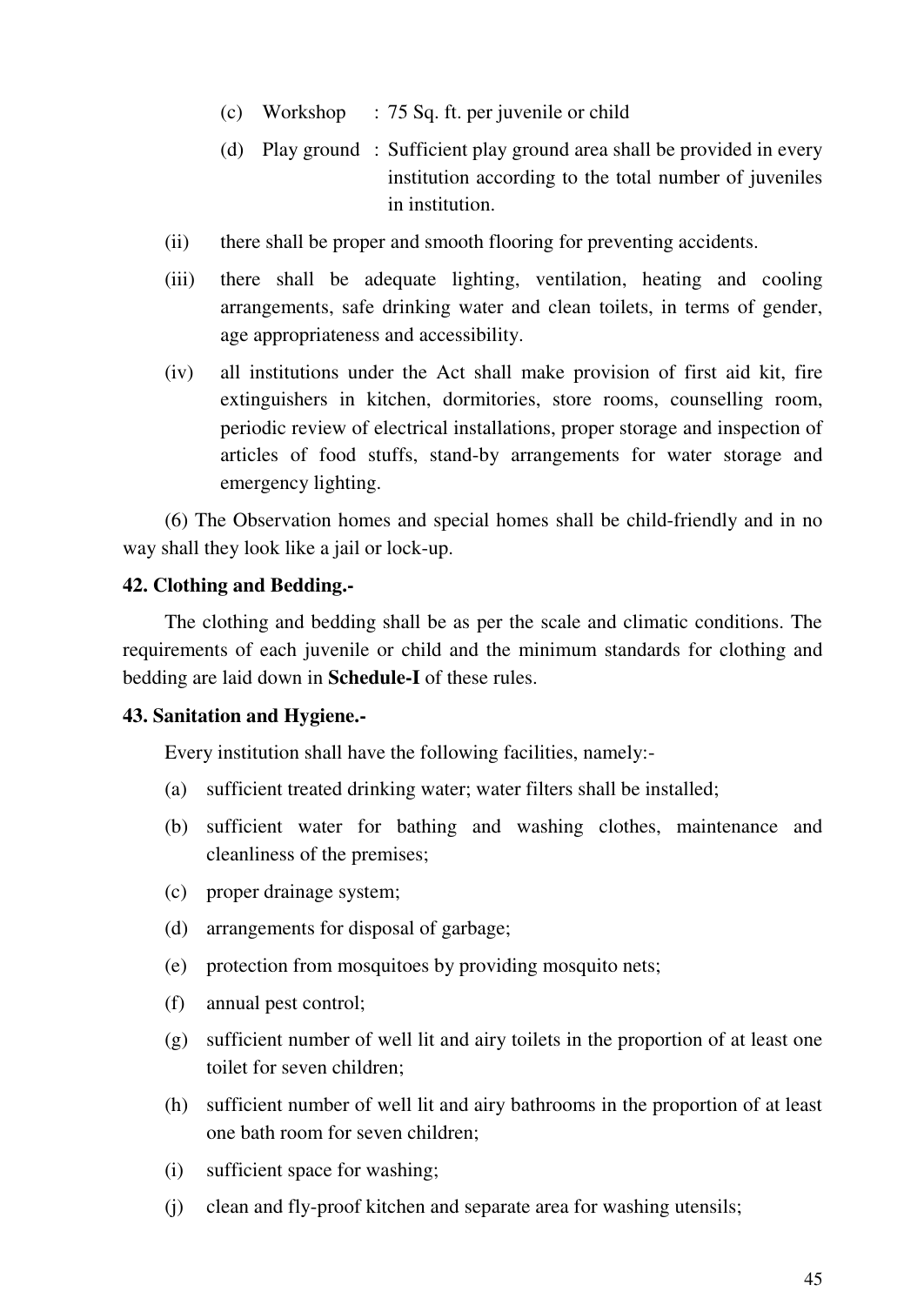- (k) sunning of bedding and clothing;
- (l) maintenance of cleanliness in the Medical Centre.

## **44. Daily Routine.-**

(1) Every institution shall have a daily routine for the juveniles or children developed in consultation with the Children's Committees, which shall be prominently displayed at various places within the institution.

(2) The daily routine shall provide, *inter alia,* for a regulated and disciplined life, personal hygiene and cleanliness, physical exercise, yoga, educational classes, vocational training, organized recreation and games, moral education, group activities, prayer and community singing and special programmes for sundays and holidays.

## **45. Nutrition and Diet Scale.-**

The following nutrition and diet scale shall be followed by the institutions, namely:-

- (a) the children shall be provided four meals in a day including breakfast;
- (b) the menu shall be prepared with the help of a nutritional expert or doctor to ensure balanced diet and variety in taste as per the minimum nutritional standard and diet scale set out in **Schedule II** of these rules;
- (c) every institution under this Act shall strictly adhere to the minimum nutritional standard and diet scale specified in **Schedule II**;
- (d) juveniles or children may be provided special meals on holidays and festivals;
- (e) infants and sick juveniles or children shall be provided special diet according to the advise of the doctor on their dietary requirement.

#### **46. Medical Care.-**

Every institution shall:

- (a) maintain a medical record of each juvenile or child on the basis of monthly medical check-up and provide necessary medical facilities;
- (b) ensure that the medical record includes weight and height record, any sickness and treatment, and other physica1or mental problem;
- (c) have arrangement for the medical facilities, including a doctor on call available on all working days for regular medical check-ups and treatment of juveniles or children;
- (d) have sufficient medical equipments to handle minor health problems including first aid kit with stock of emergency medicines and consumables;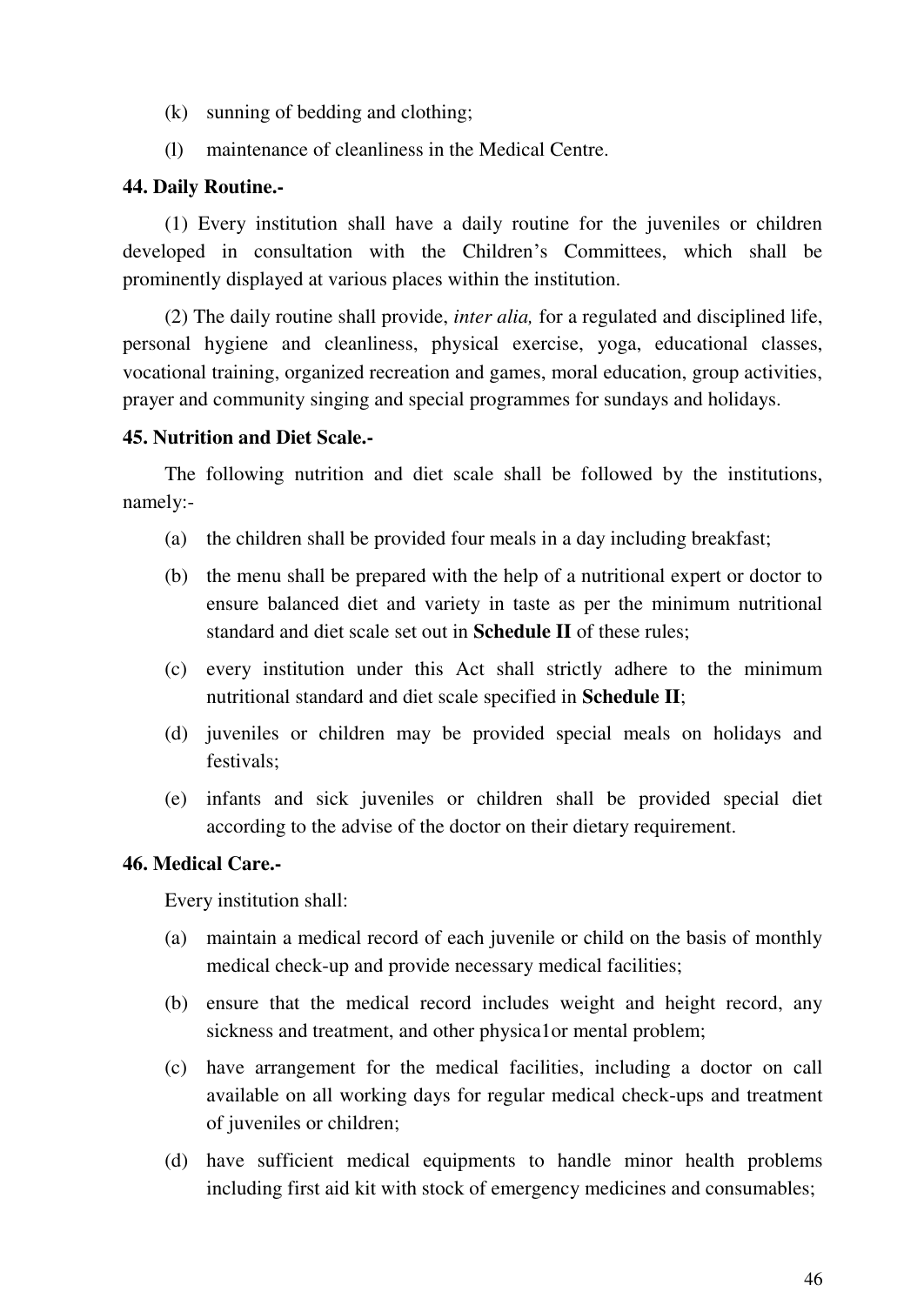- (e) train all staff in handling first aid;
- (f) tie-up with local Primary Health Centre, government hospital, medical colleges, other hospitals, clinical psychologists and psychiatrists and mental health institutes for regular visits by their doctors and students and for holding periodic health camps within the institutions;
- (g) make necessary arrangements made for the immunization coverage;
- (h) take preventive measures in the event of out break of contagious or infectious diseases;
- (i) set up a system for referral of cases with deteriorating health or serious cases to the nearest civil hospital or recognised treatment centres;
- (j) keep sick children under constant medical supervision;
- (k) admit a juvenile or child without insisting on a medical certificate at the time of admission;
- (l) arrange for a medical examination of each juvenile or child admitted in an institution by the Medical Officer within twenty four hours and in special cases or medical emergencies immediately;
- (m) arrange for a medical examination of the juvenile or child by the Medical Officer at the time of transfer within twenty four hours before transfer;
- (n) not carry out any surgical treatment on any juvenile or child without the previous consent of his parent or guardian, unless either the parent or guardian cannot be found and the condition of the juvenile or child is such that any delay shall, in the opinion of the medical officer, involve unnecessary suffering or injury to the health of the juvenile or child, or otherwise without obtaining a written consent to this effect from the Officer-in-charge of the institution;
- (o) provide or arrange for regular counseling of every juvenile or child and ensure specific mental health interventions for those in need of such services, including separate rooms for counseling sessions within the premises of the institution;
- (p) refer such children who require specialized drug abuse prevention and rehabilitation programme, to an appropriate centre administered by qualified personnel where these programmes shall be adopted to the age, gender and other specifications of the concerned child.

# **47. Mental Health.-**

(1) A mental health record of every juvenile or child shall be maintained by the concerned institutions.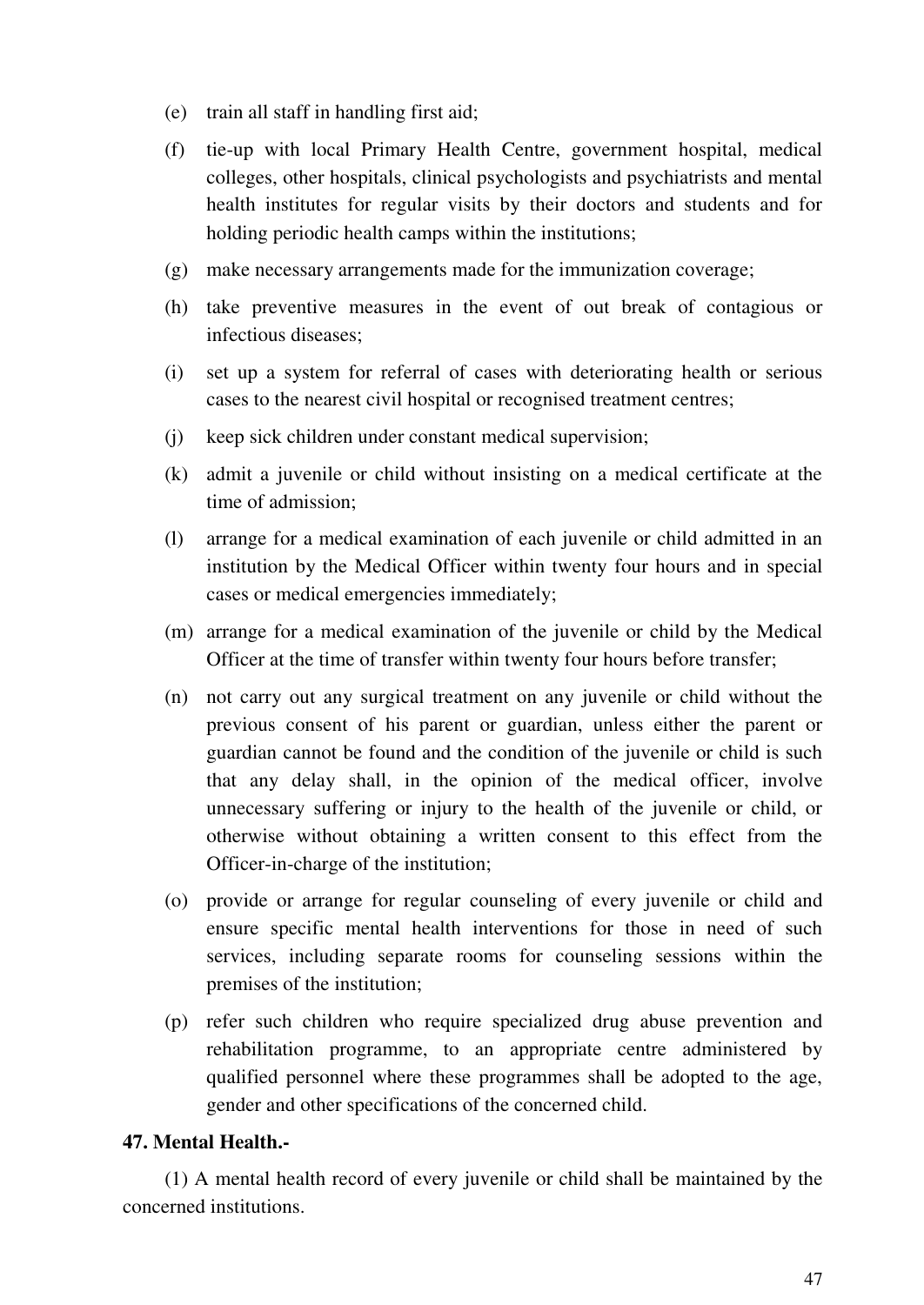(2) Both mileu based interventions that is creating an enabling environment for children and individual therapy are must for every child and shall be provided in all institutions.

*Explanation.-* For the purpose of this sub-rule, mileu based intervention is a process of recovery, which starts through providing an enabling culture and environment in an institution so as to ensure that each child's abilities are discovered and they have choices and right to take to decisions regarding their life and thus, they develop and identify beyond their negative experiences and such intervention has a critical emotional impact on the child.

(3) The environment in an institution shall be free from abuse, allowing juveniles or children to cope with their situation and regain confidence.

(4) All persons involved in taking care of the juveniles or children in an institution shall participate in facilitating an enabling environment and work in collaboration with the therapists.

(5) Individual therapy is a specialized process and each institution shall make provisions for it as a critical mental health intervention.

(6) Every institution shall have the services of trained counselors or collaboration with external agencies such as child guidance centres, psychology and psychiatric departments or similar government and non-governmental agencies, for specialized and regular individual therapy for every juvenile or child in the institution.

(7) A mental health care plan shall be developed for every juvenile or child by the child welfare officers in consultation with mental health experts associated with the institution and integrated into the individual care plan of the concerned juvenile or child.

(8) The recommendations of mental health experts shall be maintained in every case file and integrated into the care plan for every child.

(9) All care plans shall be produced before the Management Committee set up under rule 56 of these rules every month and before the Child Welfare Committee every quarter.

(10) No juvenile or child shall be administered medication for mental health problems without a psychological evaluation and diagnosis by appropriately trained mental health professionals.

#### **48. Education.-**

(1) Every institution shall provide education to all juveniles or children according to the age and ability, both inside the institution or outside, as per the requirement.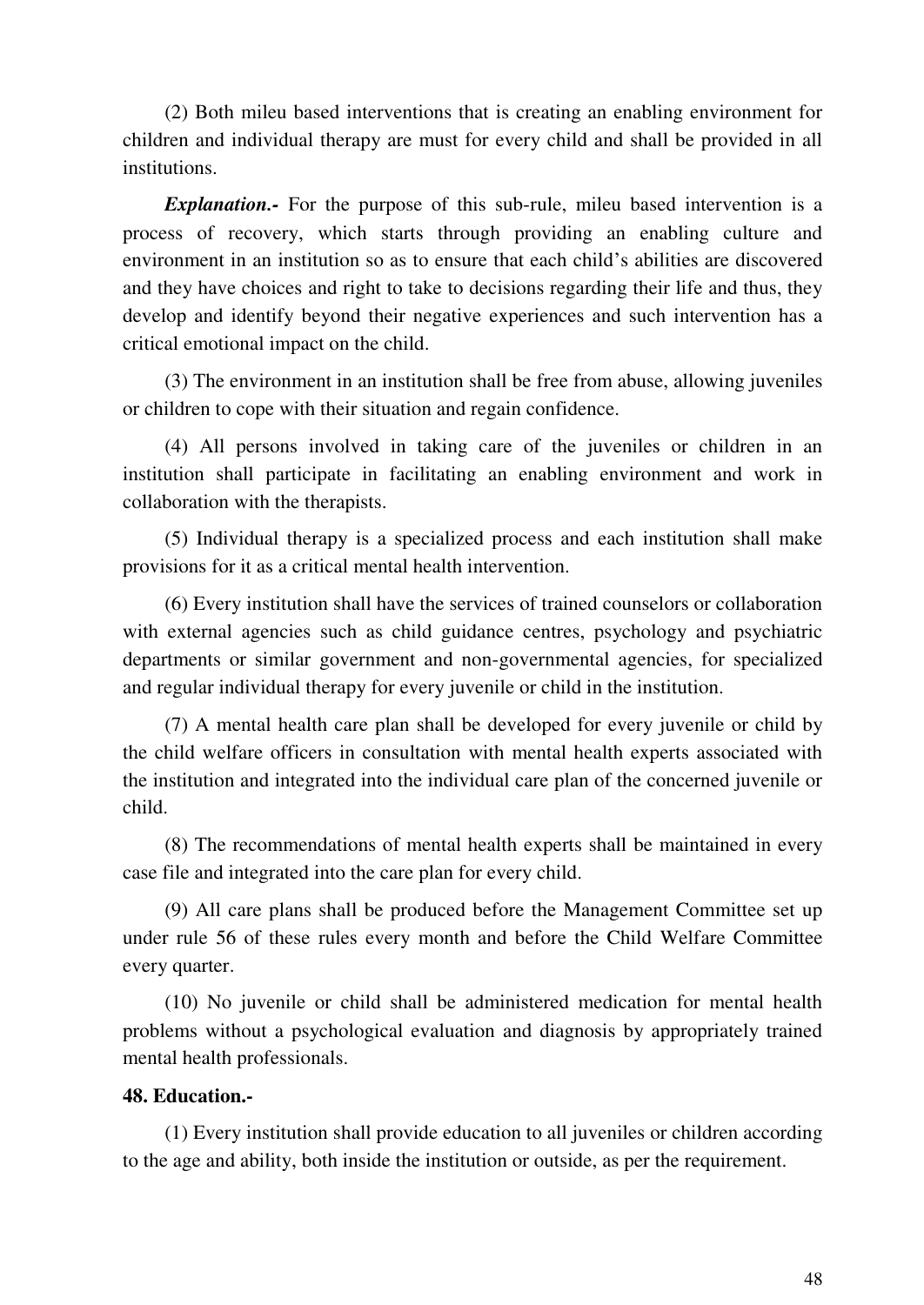(2) There shall be a range of educational opportunities including, mainstream inclusive schools, bridge school, open schooling, non formal education and learning and input from special educators where needed.

(3) Wherever necessary, extra coaching shall be made available to school going children in the institutions by encouraging volunteer services or tying up with coaching centers.

### **49. Vocational Training.-**

(1) Every institution shall provide gainful vocational training to juveniles or children.

(2) The institutions shall develop networking with Institute of Technical Instruction, Jan Shikshan Sansthan, Government and Private Organization or Enterprises, Agencies or nongovernmental organisations with expertise or placement agencies.

## **50. Recreation facilities.-**

(1) A provision of guided recreation shall be made available to all juveniles or children in the institutions.

(2) It shall include indoor and outdoor games, music, television, picnics and outings, cultural programmes and library.

## **51. Institutional Management of juveniles or children.-**

(1) The following procedure shall be followed in respect of the newly admitted juveniles:

- (a) receiving and search;
- (b) disinfection and storing of juvenile's personal belongings and other valuables;
- (c) bath and haircut (unless prohibited by religion);
- (d) issue of toiletry items; new set of clothes, bedding and other outfit and equipment (as per scales);
- (e) medical examination and treatment where necessary and in case of every juvenile suspected to be suffering from contagious or infectious diseases, mental ailments or addiction;
- (f) segregation in specially earmarked dormitories or wards or hospitals in case of a child suffering from contagious disease requiring special care and caution;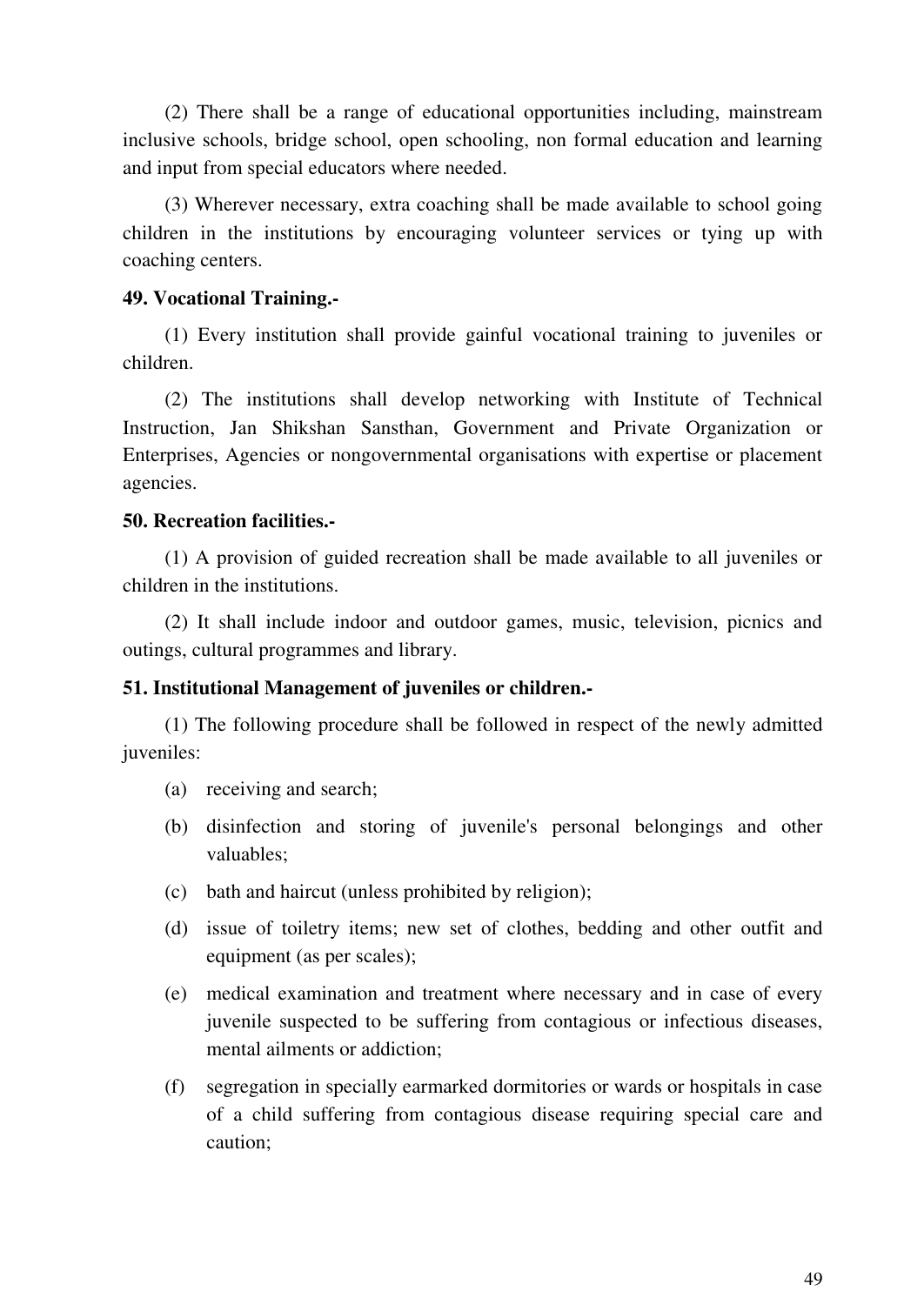(g) attending to immediate and urgent needs of the juveniles like appearing in examinations, interview letter to parents, personal problems and verification by the Officer-in-charge of age of juvenile as per order of the Board.

(2) Every newly admitted juvenile or child shall be allotted a case worker from amongst the probation officers or child welfare officers or social workers or counselors attached to the institutions or voluntary social workers or counselors.

(3) Every newly admitted juvenile shall be familiarized with the institution and its functioning and shall receive orientation in the following areas:

- (a) personal health, hygiene and sanitation;
- (b) institutional discipline and standards of behaviour, respect for elders and teachers;
- (c) daily routine, peer interaction, optimum use of developmental opportunities; and
- (d) rights, responsibilities and obligations within the institution.

(4) The designated officer shall enter the name of the juvenile or child in the Admission Register and allocate appropriate accommodation facility.

(5) The photograph shall also be taken immediately for records and the case worker or probation officer or welfare officer shall begin the investigation and correspondence with the person, the juvenile or child might have named.

(6) The Officer-in-charge shall see that the personal belongings of the juvenile or child received by the institution is kept in safe custody and recorded in the Personal Belonging Register and the item must be returned to the juvenile or child when he leaves the institution.

(7) The girl juvenile or child shall be searched by a female member of the staff, and with due regard to decency and dignity of the juvenile or child.

(8) The educational level and vocational aptitude of the juvenile admitted, may be assessed on the basis of test and interview conducted by the teacher, the workshop supervisor and other technical staff and necessary linkages may also be established with outside specialists and community-based welfare agencies, psychologist, psychiatrist, child guidance clinic, hospital and local doctors, open school or Jan Sikshan Sansthan.

(9) A case history of the juvenile or the child admitted to an institution shall be maintained as per **Form XX**, which shall contain information regarding his sociocultural and economic background and these informations may invariably be collected through all possible and available sources, including home, parents or guardians, employer, school, friends and community.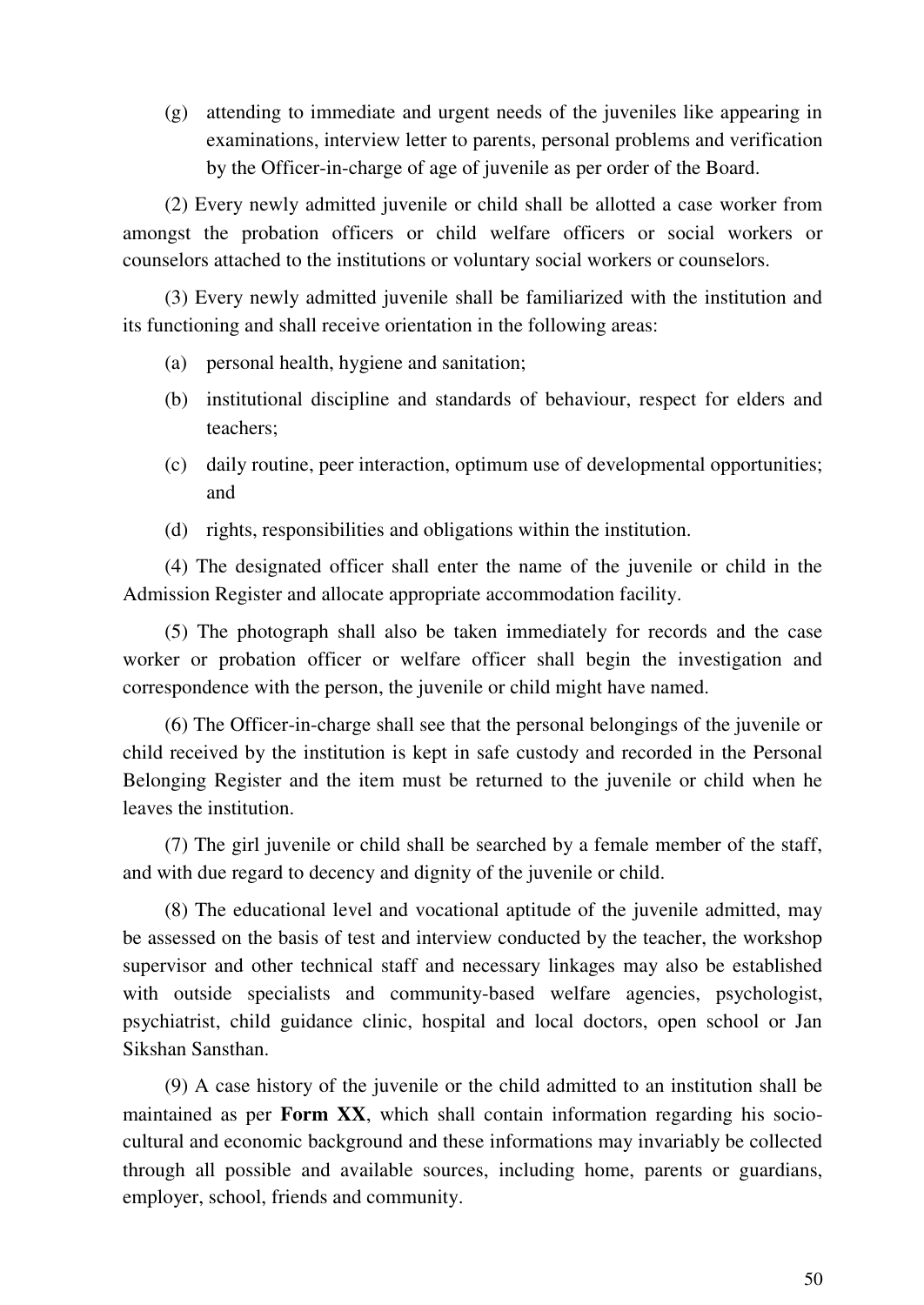(10) A well conceived programme of pre-release planning and follow up of cases discharged from special homes shall be organized in all institutions in close collaboration with existing governmental and voluntary welfare organizations.

(11) In the event of a juvenile or child leaving the institution without permission or committing an offence within the institution, the information shall be sent by the officer-in-charge of the concerned institution to the police and the family, if known; and the detailed report of circumstances along with the efforts to trace the juvenile or child where the juvenile or child is missing, shall be sent to the Board or Committee, as the case may be.

(12) An individual care plan for every juvenile or child in institutional care shall be developed with the ultimate aim of the child being rehabilitated and re-integrated based on their case history, circumstances and individual needs and the individual care plan shall be based on following guidelines:

- (a) the Officer-in-charge, counselor along with the child welfare officer or case worker, or social worker shall prepare an individual care plan for every child in an institution within one month of his admittance as per **Form XXI**;
- (b) all care plans shall include a plan for the juvenile's or child's restoration, rehabilitation, reintegration and follow-up;
- (c) the care plan shall be reviewed quarterly by the Management Committee set up under rule 56 of these rules for appropriate development and rehabilitation including options for release or restoration to family or foster care or adoption;
- (d) juveniles or children shall be consulted while determining their care plan;
- (e) continuity of care plan shall be ensured in cases of transfer or repatriation or restoration.

#### **52. Prohibited Articles.-**

No person shall bring into the institution the following prohibited articles, namely:

- (a) fire-arms or other weapons, whether requiring license or not (like knife, blades, lathi, spears and swords);
- (b) alcohol and spirit of any description;
- (c) bhang, ganja, opium or other narcotic or psychotropic substances;
- (d) Bidi, cigarette, tobacco, Gutkha, Pan masala; or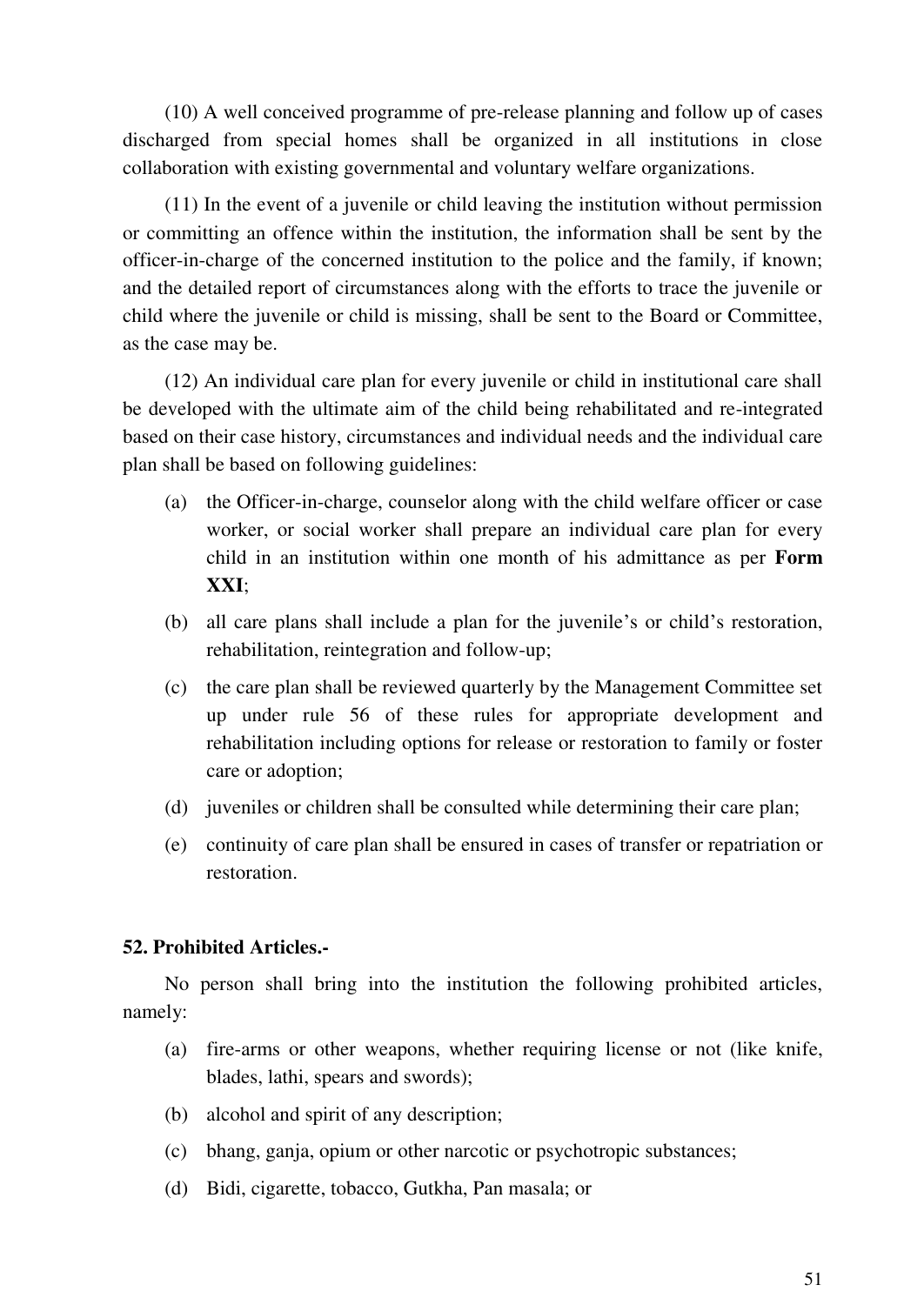(e) any other article specified in this behalf by the State Government by a general or special order.

## **53. Articles found on search and inspection.-**

(1) The Officer-in-Charge shall see that every juvenile received in the institution is searched, his personal belongings inspected and money or any valuables found with the juvenile is kept in the safe custody of the Officer-in-Charge.

(2) The girls shall be searched by a female member of the staff and both the girls and boys shall be searched with due regard to decency and dignity.

(3) In every institution, a record of money, valuables and other articles found with a juvenile shall be maintained in the "Personal Belongings Register".

(4) The entries made in the Personal Belongings Register, relating to each juvenile, shall be read over to juvenile in the presence of a witness, whose signature shall be obtained in token of the correctness of such entries and it shall be countersigned by the Officer-in-Charge.

#### **54. Disposal of articles.-**

The money or valuables belonging to a juvenile received or retained in an institution shall be disposed of in the following manner, namely:

- (a) on an order made by the competent authority in respect of any juvenile, directing the juvenile to be sent to an institution, the Officer-in-Charge shall deposit such juvenile's money together with the sale proceeds in the manner laid down from time to time in the name of the juvenile;
- (b) the juvenile's money shall be kept with the Officer-in-Charge and valuables, clothing, bedding and other articles, if any, shall be kept in safe custody;
- (c) when such juvenile is transferred from one institution to another, all his money, valuables and other articles, shall be sent along with the juvenile to the Officer-in-Charge of the institution to which he has been transferred together with a full and correct statement of the description and estimated value thereof;
- (d) at the time of release of such juvenile, the valuables and other articles kept in safe custody and the money deposited in name of the juvenile shall be handed over to the parent or guardian, as the case may be, with an entry made in this behalf in the register and signed by the Officer-in-Charge;
- (e) when a juvenile in an institution dies, the valuable and other articles left by the deceased and the money deposited in the name of the juvenile shall be handed over by the Officer-in-Charge to any person who establishes his claim thereto and executes an indemnity bond;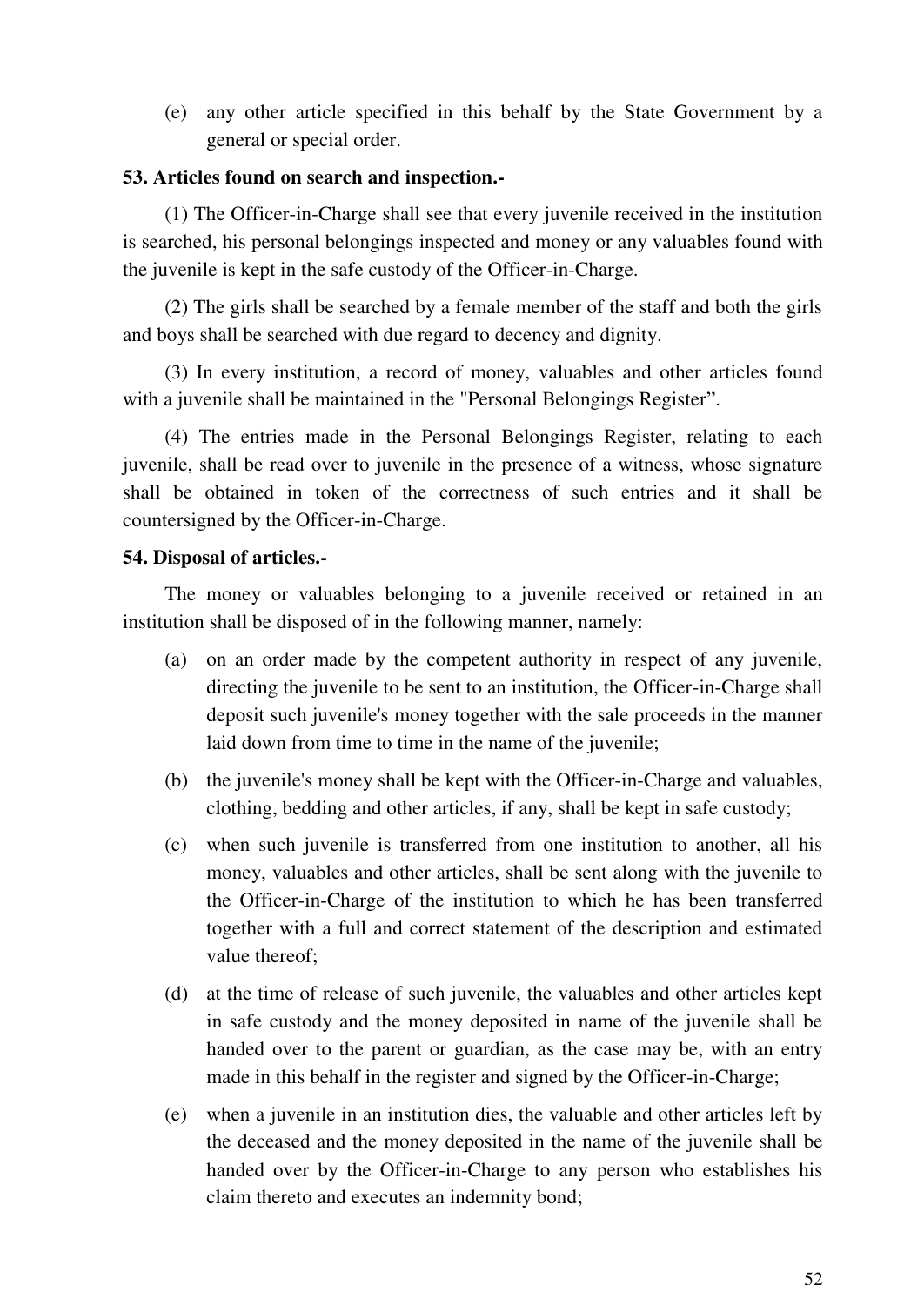- (f) a receipt shall be obtained from such person for having received such valuables and other articles and the amount;
- (g) if no claimant appears within a period of six months from the date of death or escape of such juvenile, the valuables and other articles and amount shall be disposed of as per the decision taken by Management Committee set up under rule 56 of these rules.

### **55. Maintenance of case file.-**

(1) The case file of each juvenile and child shall be maintained in the institution containing the following information:

- (a) report of the person or agency who produced the juvenile before the Board;
- (b) officer-in-charge's, probation officer's or child welfare officer's, counselor's and caseworkers reports;
- (c) information from previous institution;
- (d) report of the initial interaction with the juvenile, information from family members, relatives, community, friends and miscellaneous information;
- (e) source of further information;
- (f) observation reports from staff members;
- (g) regular health status reports from Medical Officer, drug de-addiction progress reports, progress reports *vis-a-vis* psychological counseling or any other mental health intervention, where applicable;
- (h) Intelligence Quotient (I.Q) testing, aptitude testing, educational or vocational tests;
- (i) social history;
- (j) summary and analysis by case-worker and Officer-in-charge;
- (k) instruction regarding training and treatment programme and about special precautions to be taken;
- (l) leave and other privileges granted;
- (m) special achievements and violation of rules, if any, ;
- (n) quarterly progress report;
- (o) individual care plan, including pre-release programme, post release plan and follow-up plan as prescribed in **Form XXI**;
- (p) leave of absence or release under supervision;
- (q) final discharge;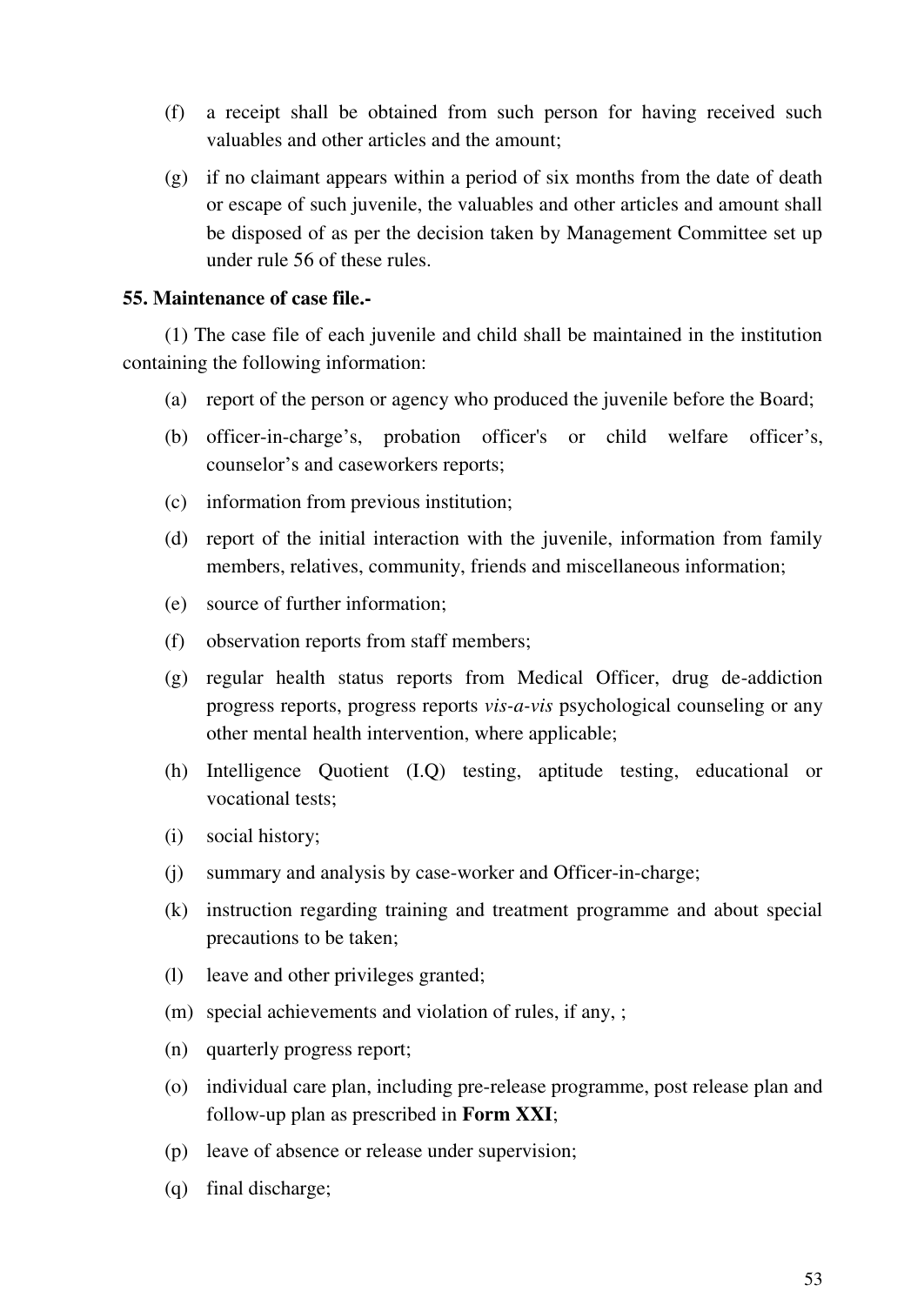- (r) follow-up reports;
- (s) annual photograph.
- (t) case history duly filled in prescribed **Form XX**;
- (u) follow-up report of post release cases as per direction of the competent authority if any; and
- (v) remarks.

(2) All the case files maintained by the institutions and the Board or Committee shall, as far as possible, be computerized and networked so that the data is centrally available to the State and the District Child Protection Unit and the State Government.

#### **56. Management Committee.-**

(1) Every institution shall have a Management Committee for the management of the institution and monitoring the progress of every juvenile and child.

(2) In order to ensure proper care and treatment as per the individual care plans, a juvenile or child shall be grouped on the basis of age, nature of offence or kind of care required, physical and mental health and length of stay order.

(3) The Management Committee shall consist of the following personnel:

| District Child Protection Officer (District Child Protection Unit)        | - Chairperson      |  |  |
|---------------------------------------------------------------------------|--------------------|--|--|
| Officer-in-charge                                                         | - Member Secretary |  |  |
| Probation Officer or Child Welfare Officer or Case Worker                 | – Member           |  |  |
| <b>Medical Officer</b>                                                    | – Member           |  |  |
| Psychologist or Counselor                                                 | – Member           |  |  |
| Workshop Supervisor or Instructor in Vocation                             | – Member           |  |  |
| Teacher                                                                   | – Member           |  |  |
| Social Worker Member of Juvenile Justice Board or                         |                    |  |  |
| <b>Child Welfare Committee</b>                                            | – Member           |  |  |
| A juvenile or child representative from each of the Children's Committees |                    |  |  |
| (on a monthly rotation basis to ensure representation of juveniles or     |                    |  |  |
| children from all age groups)                                             | - Member           |  |  |

(4) In the districts where District Child Protection Unit is not constituted the District Magistrate or Collector or his nominee shall be the Chairperson of this Committee.

(5) Where voluntary organizations are involved in providing professional and technical services like education, vocational training, psychosocial care, mental health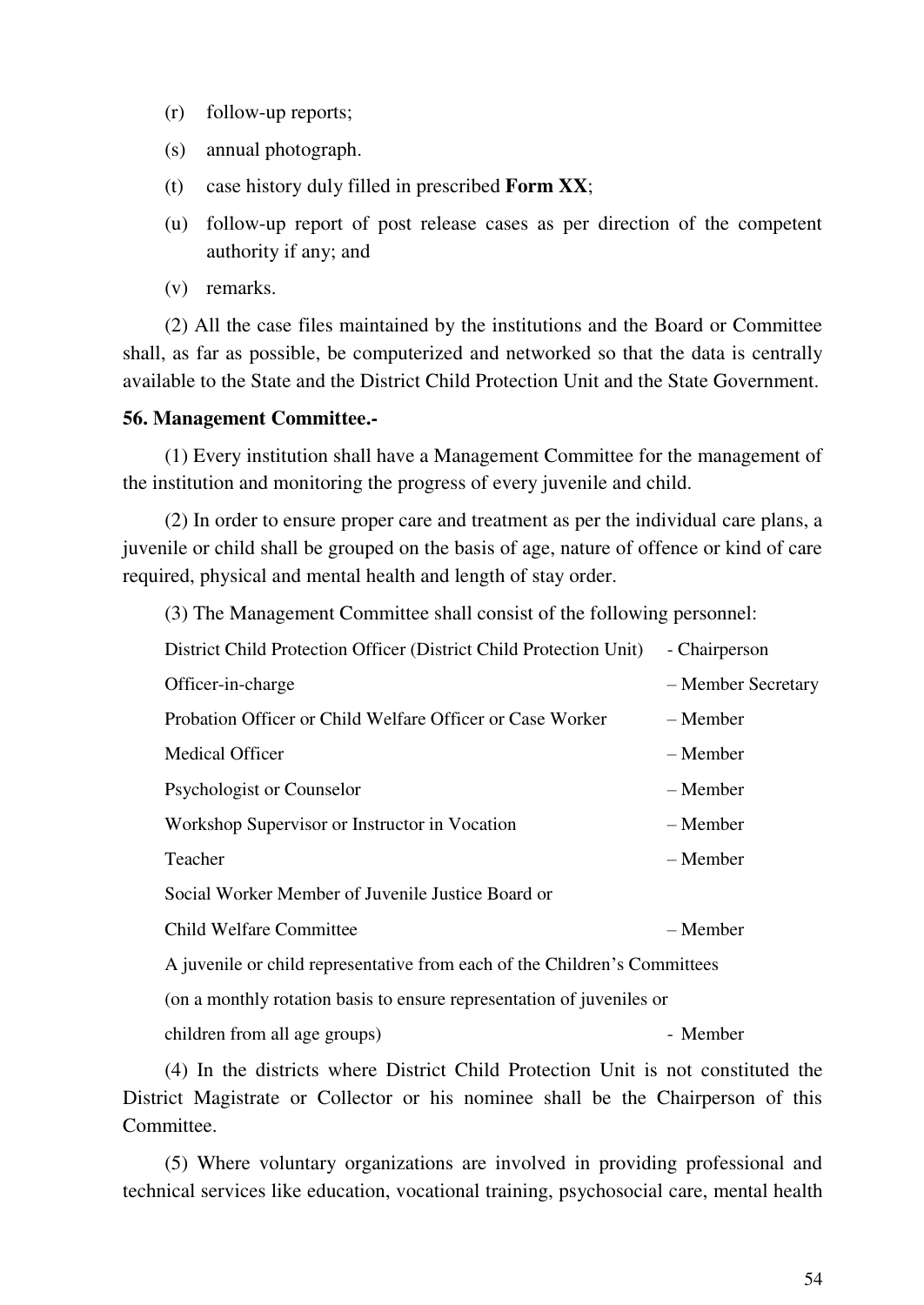intervention and legal aid, the Management Committee may invite a representative of such voluntary organizations as a special invitee to the Management Committee meetings.

- (6) (a) The Management Committee shall meet quarterly to consider and review.
	- (i) custodial care or care in the institution, housing, area of activity and type of supervision or interventions required;
	- (ii) medical facilities and treatment;
	- (iii) food, water, sanitation and hygiene conditions;
	- (iv) mental health interventions with the juveniles and children;
	- (v) individual problems of juveniles and children, provision of legal aid services and institutional adjustment, leading to the quarterly review of individual care plans;
	- (vi) vocational training and opportunities for employment;
	- (vii) education and life skills development programmes;
	- (viii) social adjustment, recreation, group work activities, guidance and counseling;
	- (ix) review of progress, adjustment and modification of residential programmes to the needs of the juveniles and children;
	- (x) planning post-release or post-restoration rehabilitation programme and follow up for a period of two years in collaboration with aftercare services;
	- (xi) pre-release or pre-restoration preparation;
	- (xii) release or restoration;
	- (xiii) post-release or post-restoration follow-up;
	- (xiv) minimum standards of care, including infrastructure and services available;
	- (xv) daily routine;
	- (xvi) community participation and voluntarism in the residential life of children such as education, vocational activities, recreation and hobby;
	- (xvii) oversee that all registers as required under the Act and rules are maintained by the institution, check and verify these registers, duly stamped and signed in the review meetings;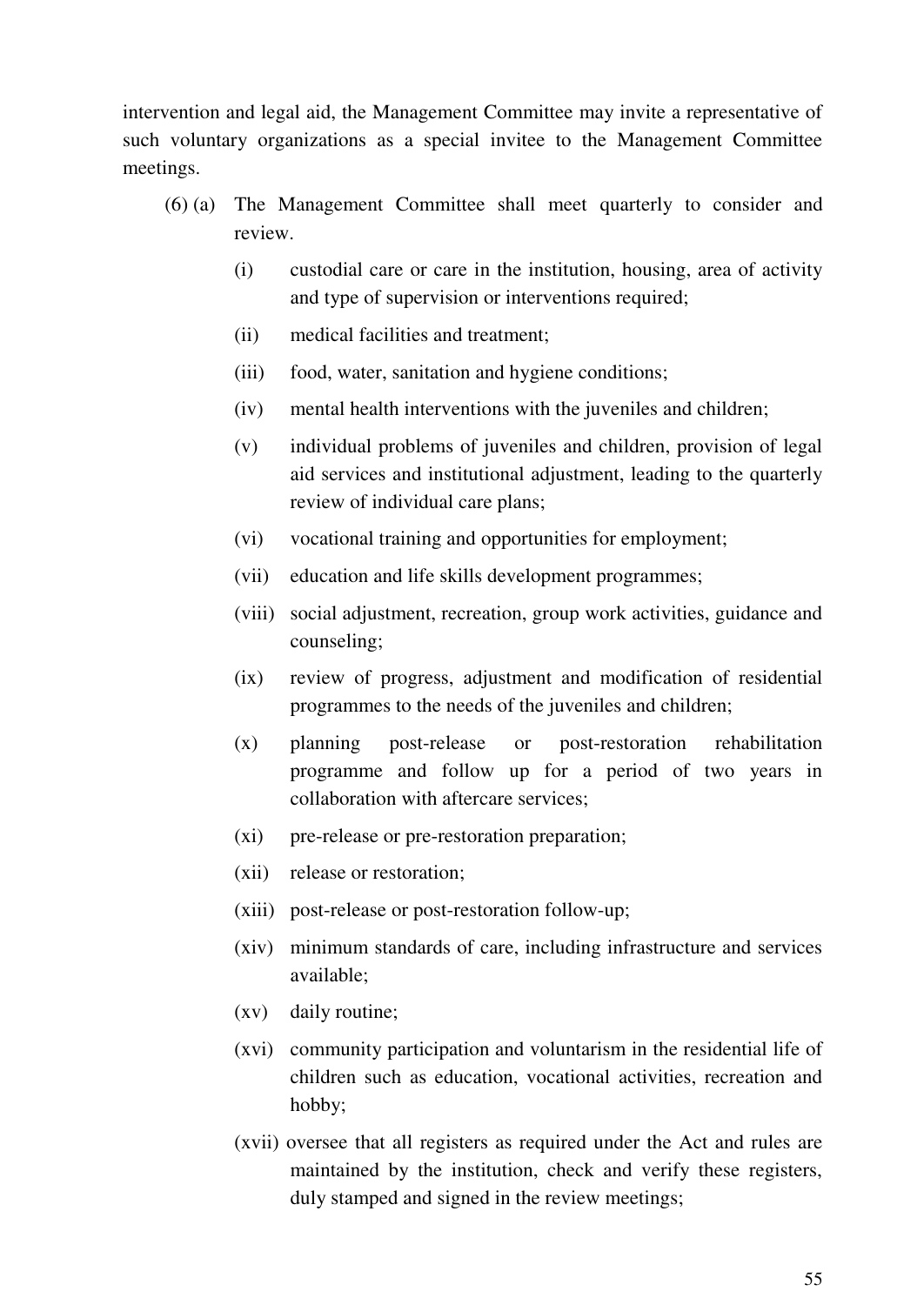(xviii) matters concerning the Children's Committees;

- (xix) any other matter which the Officer-in-Charge may like to bring up.
- (b) The officer-in-charge or child welfare officer shall file a quarterly progress report of every juvenile or child in the case file and send a copy to the District Child Protection Unit and Board or Committee, as the case may be.

(7) The Management Committee shall set up a complaint and redress mechanism in every institution and a Children's Suggestion Box shall be installed in every institution at a place easily accessible to juveniles and children away from the office set up and closer to the residence or rooms or dormitories of the children.

- (8) (a) The Children's Suggestion Box, whose key shall remain in the custody of the Chairperson of the Management Committee, shall be checked every week by the Chairperson of the Management Committee or his representative from District Child Protection Unit, in the presence of the members of the Children's Committees.
	- (b) If there is a problem or suggestion that requires immediate attention, the Chairperson of the Management Committee shall call for an emergency meeting of the Management Committee to discuss and take necessary action.
	- (c) The quorum for conducting the emergency meetings shall be five members, including two members of Children's Committees, Chairperson of the Management Committee, Member of Committee or the Board as the case may be and the Officer-in-Charge of the institution.
	- (d) In the event of a serious allegation or complaint against the Officer-in-Charge of the institution, he shall not be part of the emergency meeting and another available member of the Management Committee shall be included in his place.
	- (e) All suggestions received through the suggestion box and action taken as a result of the decisions made in the emergency meeting or action required to be taken shall be placed for discussion and review in the monthly meeting of the Management Committee.

(9) A Children's Suggestion Book shall be maintained in every institution where the complaints and action taken by the Management Committee are duly recorded and such action and follow up shall be communicated to the Children's Committees after every monthly meeting of the Management Committee.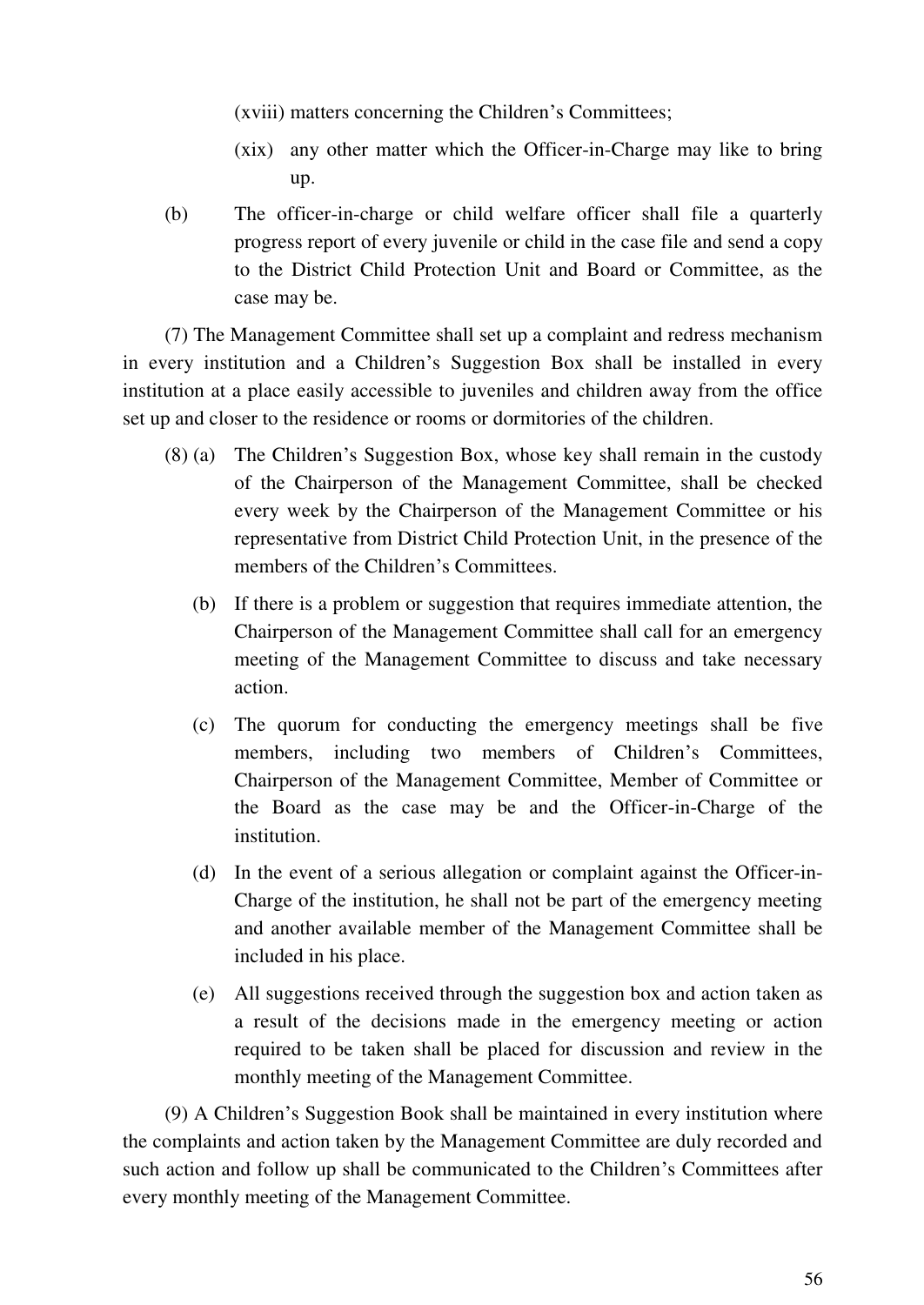(10) The Board or Committee shall review the Children's Suggestion Book at least once in three months.

### **57. Children's Committees.-**

(1) Officer-in-Charge of every institution for juveniles or children shall facilitate the setting up of Children's Committees for three different age groups of children, viz., 6-10 years, 11-15 years and 16-18 years and these Children's Committees shall be constituted solely by children.

(2) Such Children's Committee shall be encouraged to participate in following activities:

(a) improvement of the condition of the institution;

- (b) reviewing the standards of care being followed;
- (c) preparing daily routine and diet scale;
- (d) developing educational, vocational and recreation plans;
- (e) supporting each other in managing crisis;
- (f) reporting abuse and exploitation by peers and caregivers;
- (g) creative expression of their views through wall papers or newsletters or paintings or music or theater;
- (h) management of institution through the Management Committee.

(3) The Officer-in-Charge shall ensure that the Children's Committees meet every month and maintain a register for recording its activities and proceedings, and place it before the Management Committee in their quarterly meetings.

(4) The Officer-in-Charge shall ensure that the Children's Committees are provided with essential support and materials including stationary, space and guidance for effective functioning.

(5) The Officer-in-Charge shall, as far as possible, seek assistance from local voluntary organization or child participation experts for the setting up and functioning of the Children's Committees.

(6) The local voluntary organization or child participation expert shall support the Children's Committees in the following:

- (a) selecting their leaders;
- (b) conducting the monthly meetings;
- (c) developing rules for the functioning of Children's Committees and following it;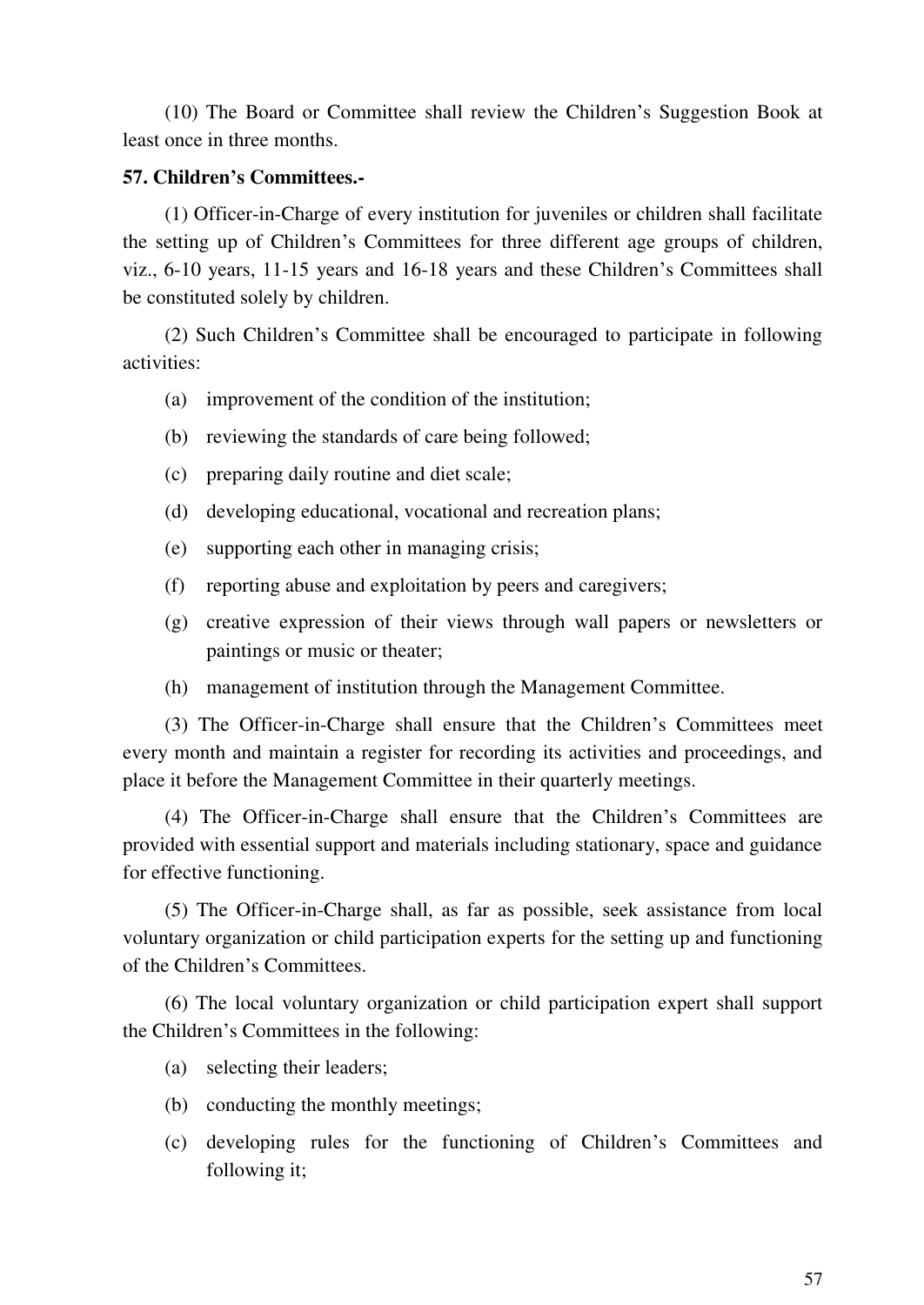- (d) maintaining records and Children's Suggestion Book and other relevant documents;
- (e) any other innovative activity.

(7) The Management Committee shall seek a report from the Officer-in-Charge on the setting up and functioning of the Children's Committees, review these reports in their monthly meetings and take necessary action where required.

#### **58. Rewards and Earnings.-**

The rewards to a juvenile or child, at such rates as may be fixed by the management of the institution from time to time, may be granted by the Officer-in-Charge as an encouragement to steady work and good behaviour; and at the time of release, the reward shall be handed over after obtaining a receipt from the parent or the guardian who comes to take charge of the juvenile or child or juvenile or child himself.

#### **59. Visits to and communication with juveniles or children.-**

(1) The parents and relatives of the juveniles or children shall be allowed to visit once in a month or in special cases, more frequently at the discretion of the Officer-in-Charge as per the visiting hours laid down by him, except where parents or relatives or guardian have been found to be responsible for subjecting the juvenile or child to violence, abuse and exploitation.

(2) The receipt of letters by the juveniles or children of the institution shall not be restricted and they shall have freedom to write as many letters as they like at all reasonable times; and the institution shall ensure that where parents, guardians or relatives are known, at least one letter is written by the juvenile or children every month for which the postage shall be provided by the institution.

(3) The Officer-in-Charge may peruse any letter written by or to the juvenile or children, and may for the reasons that he considers sufficient refuse to deliver or issue the letter and forward it to the Committee after recording his reasons in a book maintained for the purpose.

(4) The Officer-in-Charge shall, in special circumstances or as per orders of the Board or Committee, allow a juvenile or child to make telephonic communication with his parents or guardians or relatives.

#### **60. Death of a juvenile or child.-**

On the occurrence of any case of death or suicide in an institution the procedure to be adopted shall be as under: -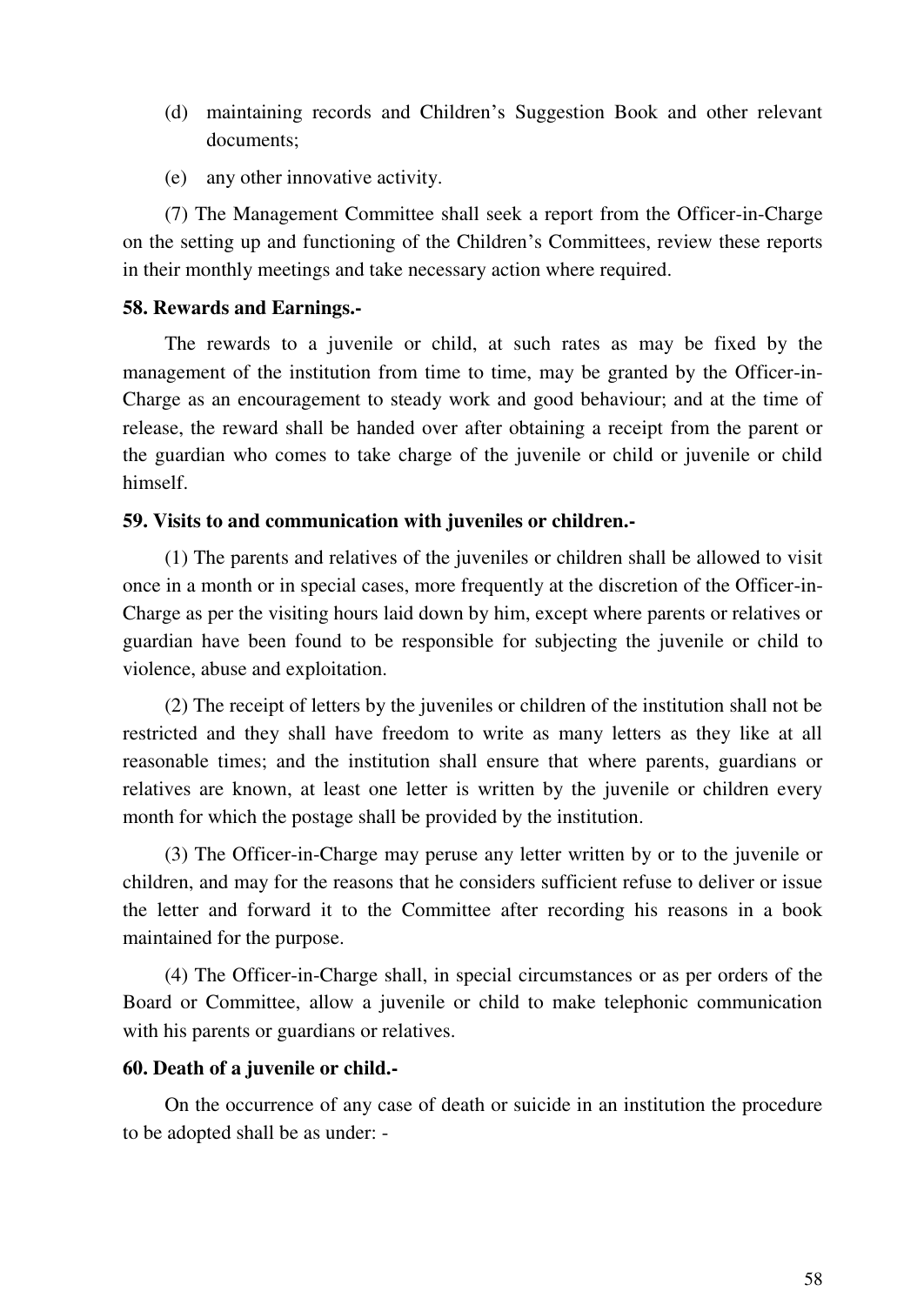- (1) In the event of an unnatural death or suicide of a juvenile or child in an institution it is imperative for the institution to ensure that an inquest and post-mortem examination is held at the earliest.
- (2) In case of natural death or due to illness of a juvenile or child, the Officerin-charge shall obtain a report of the Medical Officer stating the cause of death and a written intimation about the death shall be given immediately to the nearest Police Station, the Board or Committee, the National or State Commission for Protection of Child Rights, District Child Protection Unit or State Child Protection Unit or any other concerned authority and the parents or guardians or relatives of the juvenile or child.
- (3) Whenever a sudden or violent death or death from suicide or accident takes place, immediate information shall be given by the case-worker or probation officer or welfare officer to the Officer-in-Charge and the Medical Officer and the Officer-in-Charge shall immediately inform the nearest police station, Board or Committee and parents or guardians or relatives of the deceased juvenile or child.
- (4) If a juvenile or child dies within twenty four hours of his admission to the institution, the Officer-in-charge of the institution shall report the matter to the officer-in-charge of the Police Station having jurisdiction and the District Medical Officer or the nearest Government hospital and the parents or guardians or relatives of such juvenile or child without delay.
- (5) The Officer-in-charge shall also immediately give intimation to nearest Magistrate empowered to hold inquests and to the Board or as the case may be the Committee.
- (6) The Officer-in-Charge and the Medical Officer at the institution shall record the circumstances of the death of the child and send a report to the concerned Magistrate, the Officer-in-charge of the police station having jurisdiction, the Committee and the District Medical Officer or the nearest Government hospital where the dead body of the juvenile or child is sent for examination, inspection and determination of the cause of death and the Officer-in-charge and the Medical Officer shall also record in writing their views on the cause of the death if any, and submit it to the concerned Magistrate and the Officer-in-charge of the police station having jurisdiction.
- (7) The officer-in-charge and the Medical Officer shall make themselves available for any inquiries initiated by the police or the Magistrate concerning the cause of death and other details regarding such juvenile or child.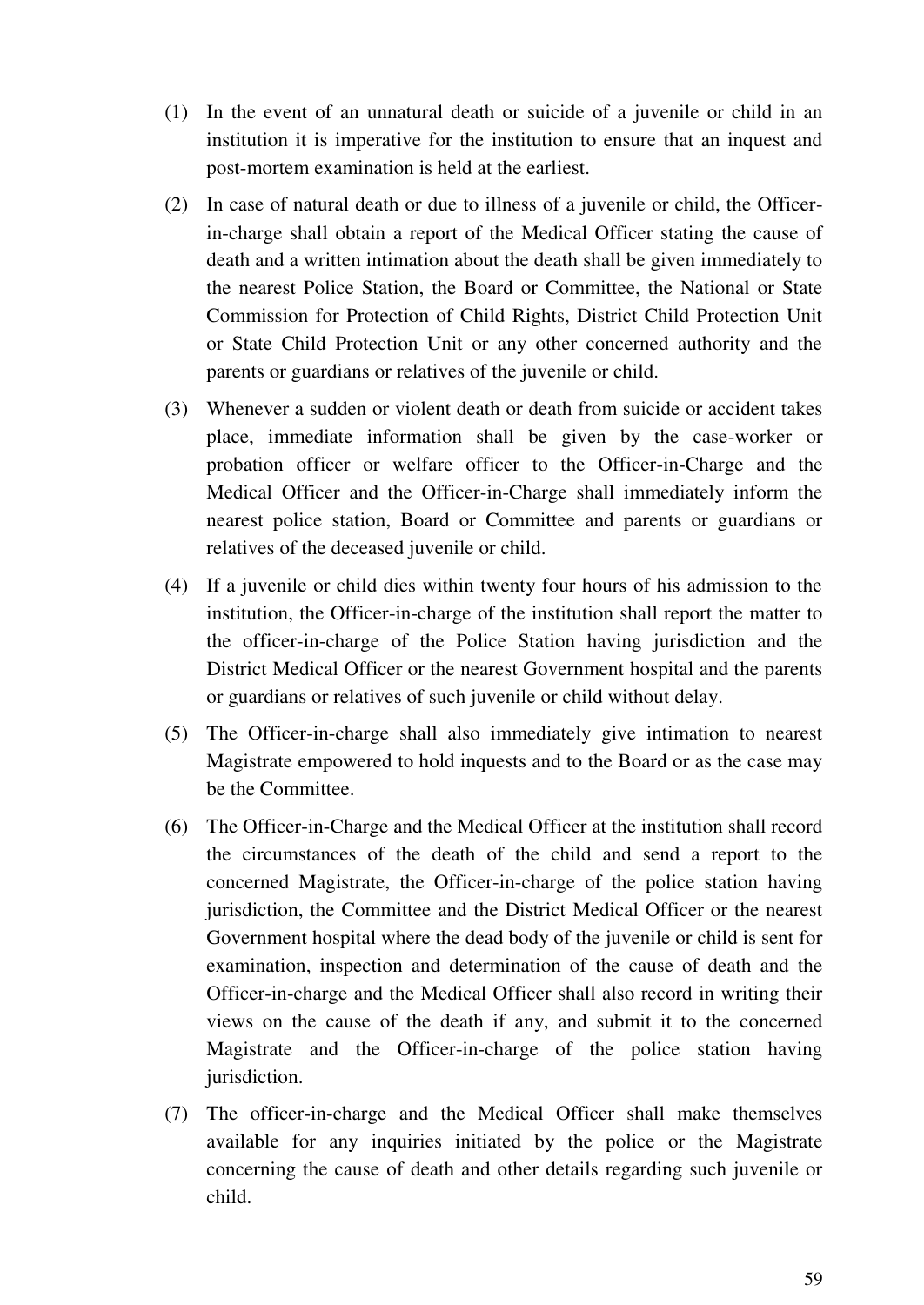(8) As soon as the inquest is held, the body shall be handed over to the parents or guardian or relatives or, in the absence of any claimant, the last rituals shall be performed under the supervision of the officer-in-charge in accordance with the known religion of the juvenile or child.

### **61. Abuse and exploitation of the juvenile or child.-**

(1) Every institution shall have systems of ensuring that there is no abuse, neglect and maltreatment and this shall include the staff being aware of what constitutes abuse, neglect and maltreatment as well as early indicators of abuse, neglect and maltreatment and how to respond to these.

(2) In the event of any physical, sexual or emotional abuse, including neglect of juveniles and children in an institution by those responsible for care and protection, the following action shall be taken:

- (i) the incidence of abuse and exploitation must be reported by any staff member of the institution immediately to the Officer-in-Charge on receiving such information.
- (ii) when an allegation of physical, sexual or emotional abuse comes to the knowledge of the Officer-in-Charge, a report shall be placed before the Board or Committee, who in turn, shall order for special investigation.
- (iii) the Board or Committee shall direct the local police station or Special Juvenile Police Unit to register a case, take due cognizance of such occurrences and conduct necessary investigations;
- (iv) the Board or Committee shall take necessary steps to ensure completion of all inquiry and provide legal aid as well as counseling to the Juvenile or child victim;
- (v) the Board or Committee shall transfer such a juvenile or child to another institution or place of safety or fit person;
- (vi) the Officer-in-charge of the institution shall also inform the chairperson of the management committee and place a copy of the report of the incident and subsequent action taken before the management committee in its next meeting;
- (vii) in the event of any other crime committed in respect of juveniles or children in institution, the Board or Committee shall take cognizance and arrange for necessary investigation to be carried out by the local police station or Special juvenile Police Unit;
- (viii) the Board or Committee may consult Children's committee setup in each institution to enquire into the fact of abuse and exploitation as well as seek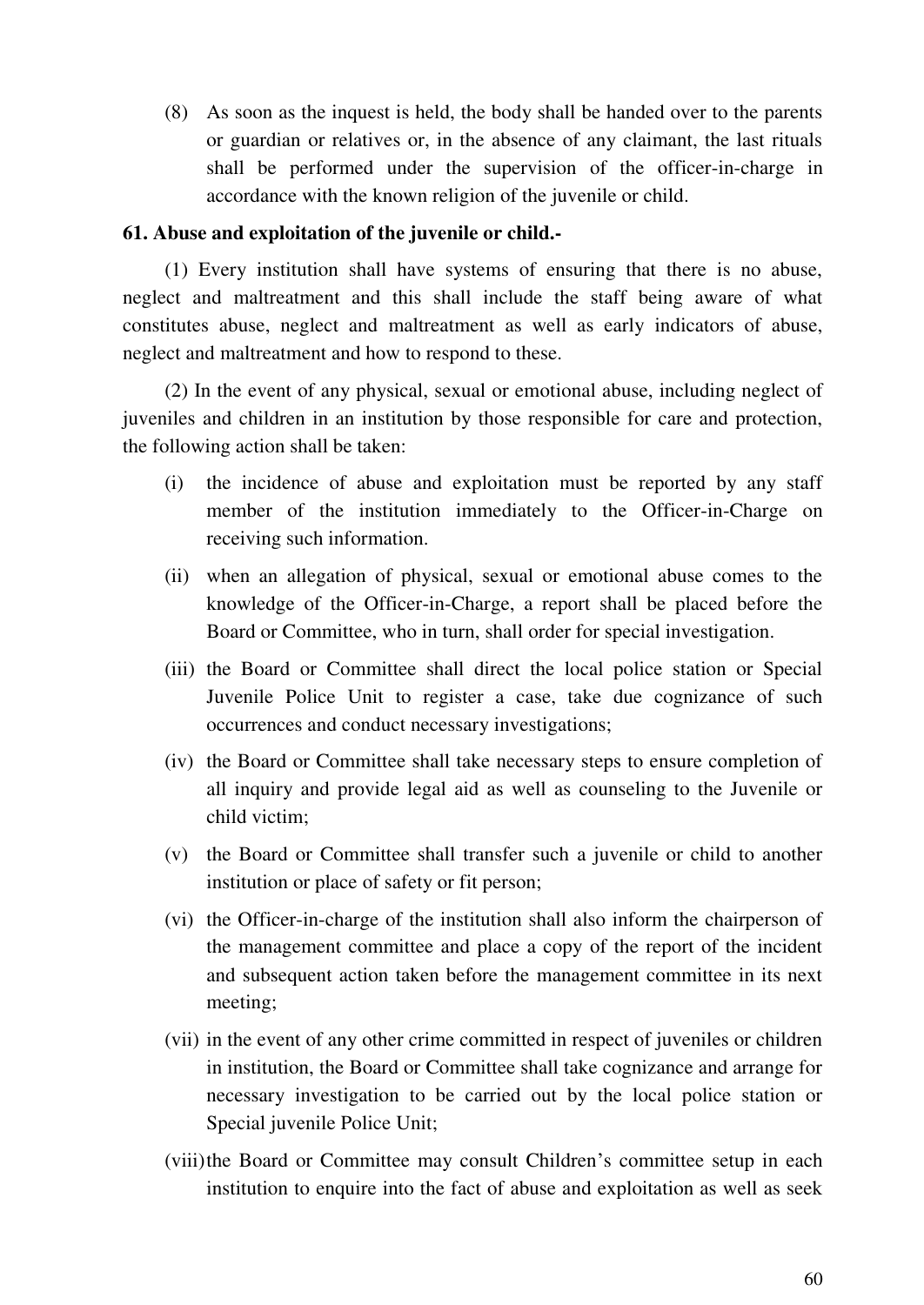assistance from relevant voluntary organizations, child rights experts, mental health experts or crisis intervention centers in dealing with matters of abuse and exploitation of juveniles or children in an institution.

# **62. Juvenile or Child suffering from dangerous diseases or mental health problems.-**

(1) When a juvenile or a child placed under the care of a fit person or a fit institution under the provisions of the Act, is found to be suffering from a disease or physical or mental health problems requiring prolonged medical treatment, or is found addicted to a narcotic drug or psychotropic substance, the juvenile or the child may be sent by an order of the competent authority to an appropriate place for such period as may be certified by medical officer to be necessary for proper treatment of the juvenile or the child or for the remainder of the term for which he has to stay.

(2) When the juvenile or the child is cured of the disease or physical or mental health problems, the competent authority may, if the juvenile or child is still liable to stay, order the juvenile or the child to be placed back in the care of fit person or institution from where the juvenile or child was removed for treatment and if the juvenile or the child is no longer liable to be kept under the care of fit person or institution, the competent authority may order him to be discharged.

(3) The order of restoration of a juvenile or a child suffering from an infectious or contagious disease to his parents or guardian shall be based on the principle of best interest of the juvenile or child, keeping in mind the risk of stigmatization and discrimination and discontinuation of treatment.

(4) Where there is no organization either within the jurisdiction of the competent authority, or nearby District or State for care and protection of juveniles or children suffering from serious psychiatric or physical disorder and infection, as required under section 58 of the Act, necessary organization shall be set up by the State Government at such places, as it may deem fit to cater to the special needs of such juveniles or children.

## **63. Leave of absence of a juvenile or child.-**

(1) A juvenile or child in an institution may be allowed to go on leave of absence or released under supervision for examination or admission, special occasions like marriage or emergencies like death or accident or serious illness in the family.

(2) While the leave of absence for short period generally not exceeding seven days excluding the journey time may be recommended by the Officer-in-charge, but granting of such leave shall be by the Board or Committee.

(3) The parents or guardian of the juvenile or the Officer-in-charge on behalf of the juvenile or child may submit an application to the Board or Committee requesting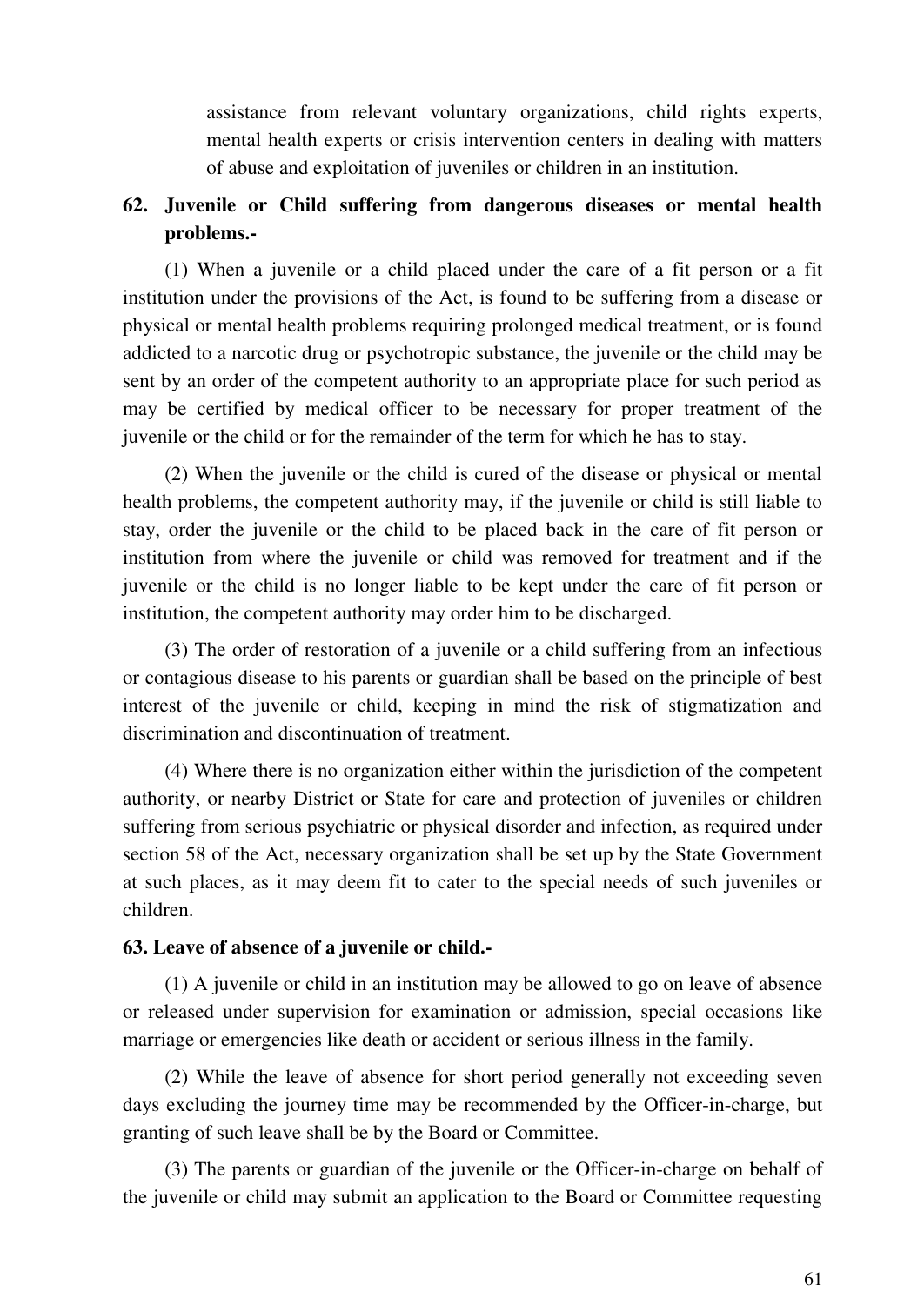for relieving the juvenile or child on leave, stating clearly the purpose for the leave and the period of leave.

(4) While considering the application of leave of absence, the Board or Committee shall hear the juvenile or child or the parents or guardians of the juvenile or child and if the Board or Committee considers that granting of such leave is in the interest of the juvenile or child, appropriate order shall be made and the Board or Committee. May call for a report from the probation officer or child welfare officer in case the preliminary information gathered from the juvenile or child or concerned parent or guardian is not sufficient for the purpose.

(5) While issuing orders sanctioning the leave of absence or relieving under supervision, as the case may be, the competent authority shall mention the period of leave and the conditions attached to the leave order, and if any of these conditions are not complied with during the leave period, the juvenile or child may be called back to the institution.

(6) The parent or guardian shall arrange to escort the juvenile or child from and to the institution and where this is not possible, the Officer-in-charge may arrange to escort the juvenile or child to the place of the family and back. In case the parents or guardian is willing to arrange escort but does not have requisite financial means, the Officer-in-charge shall arrange for the traveling expenses as admissible under the rules.

(7) If the juvenile or child runs away from the family during the leave period, the parent or guardian is required to inform the Officer-in-charge of the institution immediately, and try to trace the juvenile or child and if found, the juvenile or child shall be brought back to the institution immediately.

(8) If the juvenile or child is not found within twenty four hours, the Officer-in-Charge shall report the matter to the nearest police station and missing person's bureau, but no adverse disciplinary action shall be taken against the juvenile or child and procedure laid down under the Act shall be followed.

(9) If the parent or guardian does not take proper care of the juvenile or child during the leave period or does not bring the juvenile or child back to the institution within the stipulated period, such leave may be refused on later occasions.

(10) If the juvenile or child does not return to the institution on expiry of the sanctioned leave, the Board or Committee shall refer the case to police for taking charge of the juvenile and bring him back to the institution.

(11) The period of such leave shall be counted as a part of the period of stay in the institution and the time which elapses after the failure of a juvenile to return to the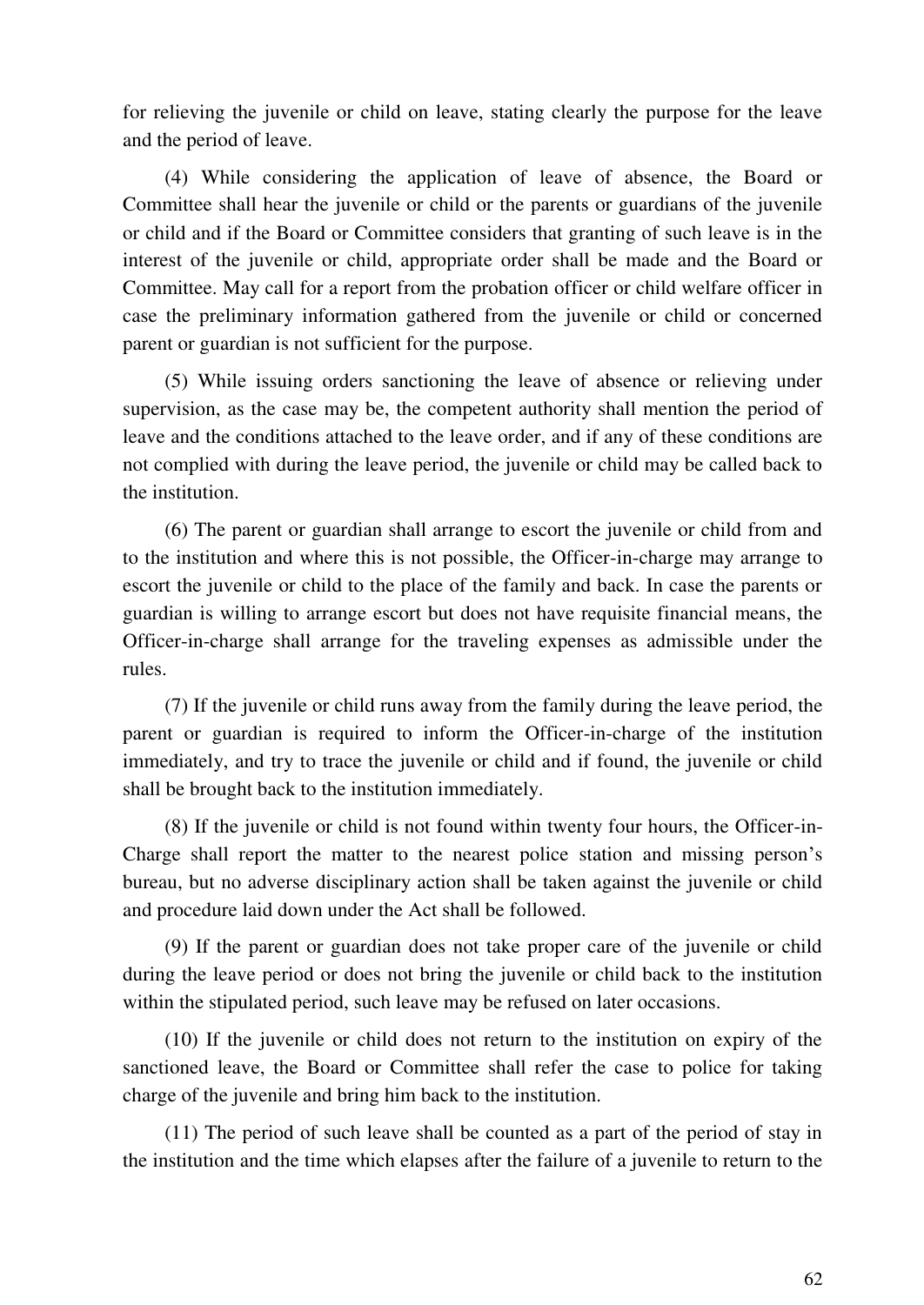institution within the stipulated period, shall be excluded while computing the period of his stay in the institution.

#### **64. Inspection.-**

(1) The State Government shall constitute State, District or city level inspection committee on the recommendation of the Selection Committee constituted under rule 92 of these rules.

(2) The inspection committees shall visit and oversee the conditions in the institutions and appropriateness of the processes for safety, well being and permanence, review the standards of care and protection being followed by the institutions, look out for any incidence of violation of child rights, look into the functioning of the Management Committee and Children's Committee set up under rules 56 and 57 of these rules and give appropriate directions.

(3) The team shall also make suggestions for improvement and development of the institution.

(4) The team shall consist of a minimum of five members with representation from the State Government, the Board or Committee, the State Commission for the Protection of Child Rights or the State Human Rights Commission, medical and other experts, voluntary organizations and reputed social workers.

(5) The inspection shall be carried out at least once in every three months.

(6) The inspection visit shall be carried out by not less than three members.

(7) The team may visit the institutions either by prior intimation or make a surprise visit.

(8) The team shall interact with the children during the visits to the institution, to determine their well-being and uninhibited feed back.

(9) The follow up action on the findings and suggestion of the children shall be taken by all concerned authorities.

(10) The action taken report, findings and suggestions from the Inspection Committee shall be sent to the District Child Protection Unit and the State Government.

#### **65. Social Audit.-**

(1) The State Government shall monitor and evaluate the implementation of the Act annually by reviewing matters concerning establishment of Board or Committee or Special Juvenile Police Unit where required, functioning of Board or Committee or Special Juvenile Police Unit, functioning of institutions and staff, functioning of adoption agencies, child friendly administration of juvenile justice and any other matter concerning effective implementation of the Act in the State.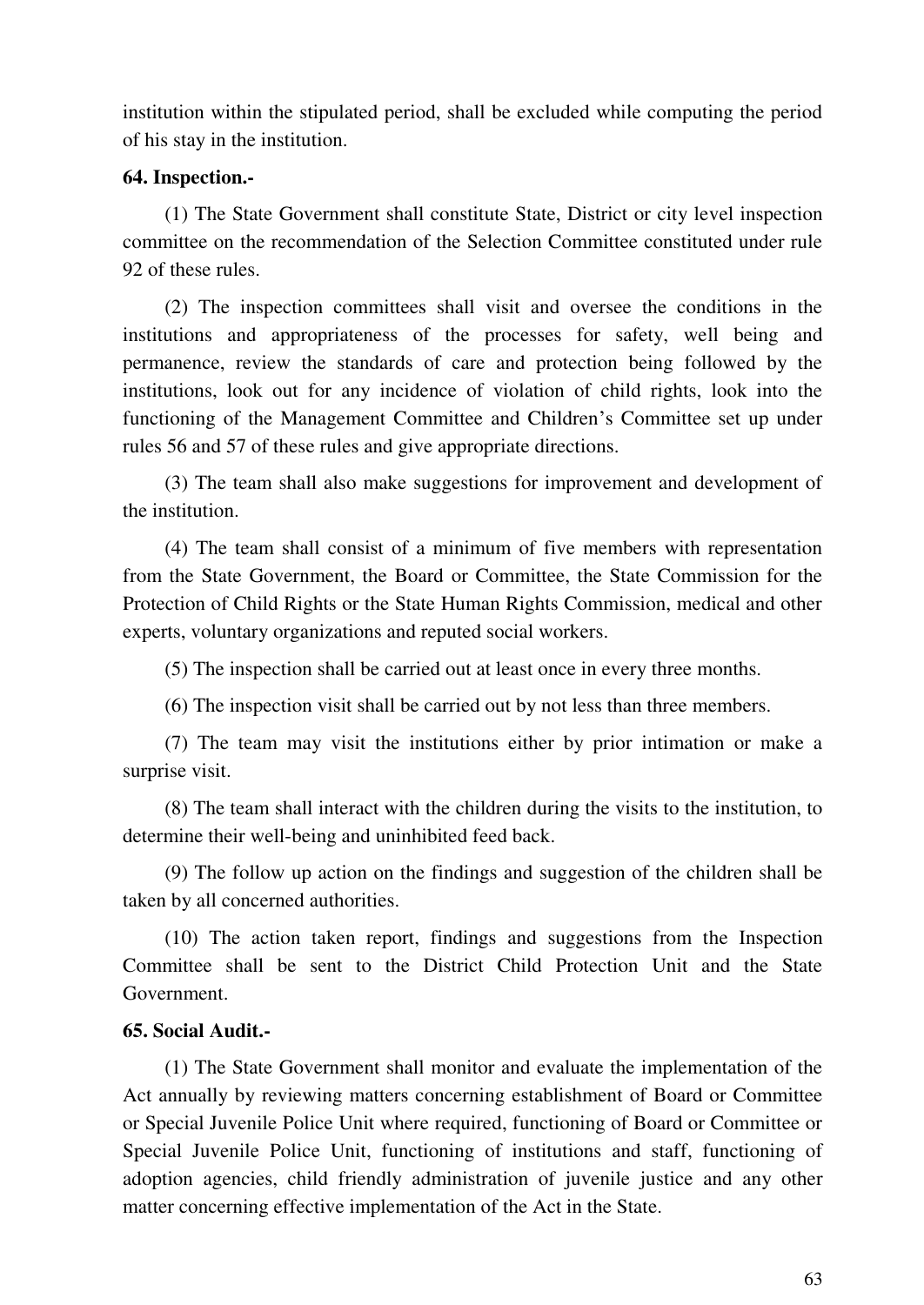(2) The social audit shall be carried out with support and involvement of organizations working in the field of mental health, child care and protection and autonomous bodies like the National Institute of Public Co-operation and Child Development, Indian Council for Child Welfare, Childline India Foundation, Central and State level Social Welfare Boards, School of Social Work and School of Law.

#### **66. Restoration and Follow-up.-**

(1) The order for restoration of the juvenile or child shall be made by the Board or Committee on the basis of a fair hearing of the juvenile or child and his parents or guardian, as well as on the reports of the Probation Officers or Child Welfare Officers or non-governmental organizations directed by the Board or Committee to conduct the home study and any other relevant document or report brought before the Board or Committee for deciding the matter.

(2) The Board or Committee shall send a copy of the restoration order along with a copy of the order for escort as per **Form XXII** to the District Child Protection Unit or State Government who shall provide funds for restoration of the juvenile or child.

(3) Every restoration shall be planned for as part of the individual care plans prepared by the case-workers or counselors or child welfare officers or probation officer, as the case may be, and shall be based on the review and recommendations of the Management Committee set up under rule 56 of these rules.

(4) Besides police, the Board or Committee shall seek collaboration with nongovernmental organizations to accompany juveniles or children back to their family for restoration.

(5) In case of girls, the juvenile or child shall necessarily be accompanied by female escorts.

(6) The expenses incurred on restoration of a juvenile or child, including travel and other incidental expenses, shall be borne by the District Child Protection Unit or State Government.

(7) When a juvenile or child expresses his unwillingness to be restored back to the family, the Board or Committee shall make a note of it in its records in writing and such juvenile or child shall not be coerced or persuaded to go back to the family, particularly if the social investigation report of the child welfare officer or probation officer establishes that restoration to family may not be in the best interest of the juvenile or child or, if the parents or guardians refuse to accept the juvenile or child back.

(8) A follow-up plan shall be prepared as part of the individual care plans by the Child Welfare Officers or Probation Officers or non-governmental organisations assigned by the Board or Committee to assist in restoration of the child.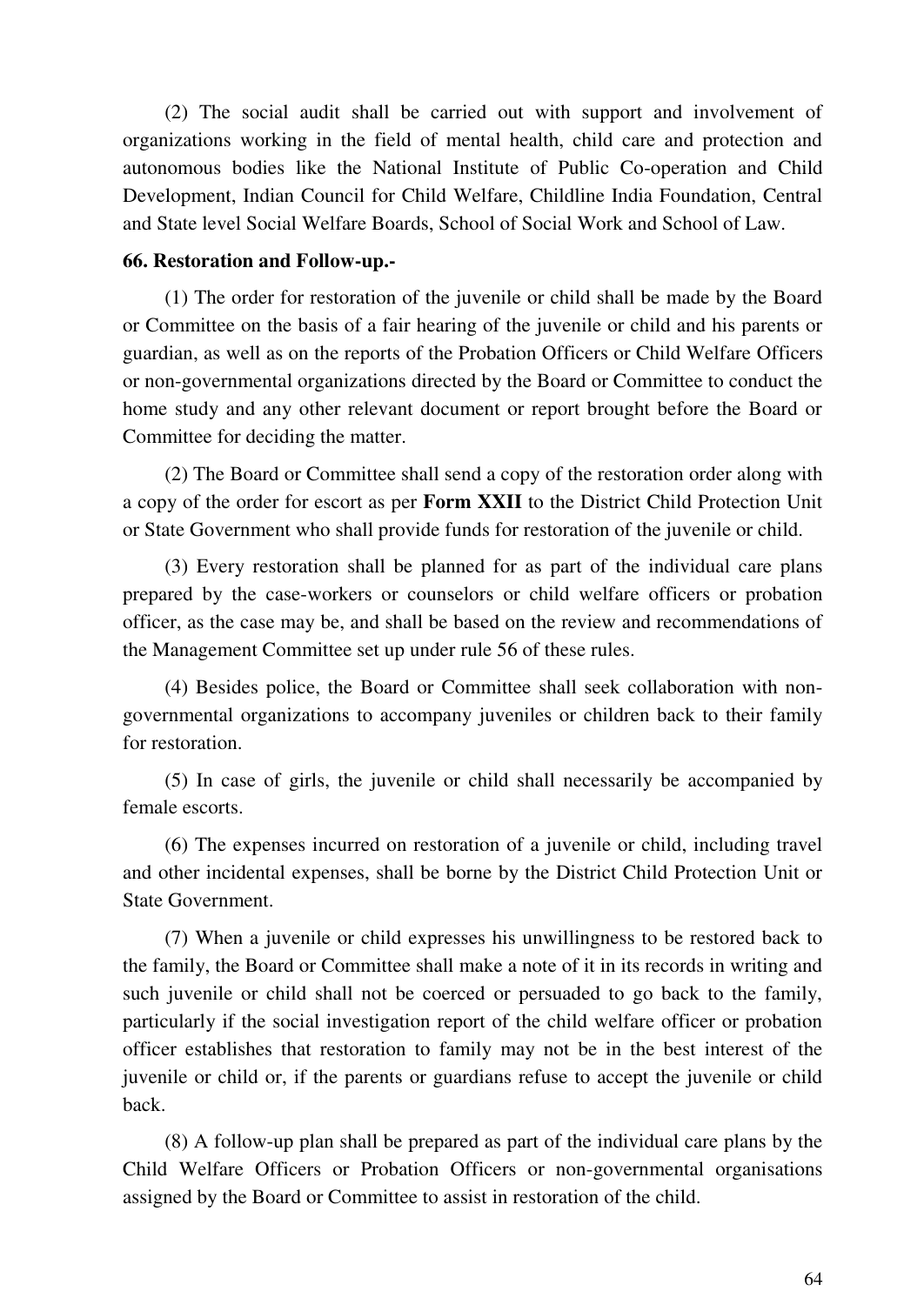(9) A quarterly follow-up report shall be submitted to the Board or Committee by the concerned Child Welfare Officer or Probation Officer or non-governmental organization for a period of two years with a copy to the officer-in-charge of the institution from where the juvenile or child is restored.

(10) The follow-up report shall clearly state the situation of the juvenile or child post restoration and the juvenile's or child's needs to be met by the State Government in order to reduce further vulnerability of the juvenile or child.

(11) The officer-in-charge shall file the follow-up report in the case-file of the juvenile or child and place the report before the management committee set up under rule 56 of these rules in its next meeting.

(12) The officer-in-charge shall also send a copy of the follow-up reports to the District Child Protection Unit.

(13) Where a follow-up is not possible due to unavailability of government functionaries or non-governmental organizations, the concerned District Child Protection Unit shall provide necessary assistance and support to the concerned Board or Committee.

#### **67. Visitor's Book.-**

(1) A Visitor's Book shall be maintained, in every institution, in which the person visiting the home shall record the date of his visit with remarks or suggestions, which he may think proper.

(2) The Officer- in-charge shall forward a copy of every such entry to the District Child Protection Unit or State Government, with such remarks as he may desire to offer in explanation or otherwise; and thereon, the designated authority shall issue such orders as he may consider necessary.

#### **68. Maintenance of Registers.-**

The Officer-in-charge shall maintain in his office, such registers and forms, as required by the Act and as specified by these rules made there under and the list of registers or files or books to be maintained shall minimally comprise of:

- (a) Admission and discharge register;
- (b) Supervision register;
- (c) Medical file or medical report;
- (d) Nutrition diet file;
- (e) Stock register;
- (f) Log book;
- (g) Order book;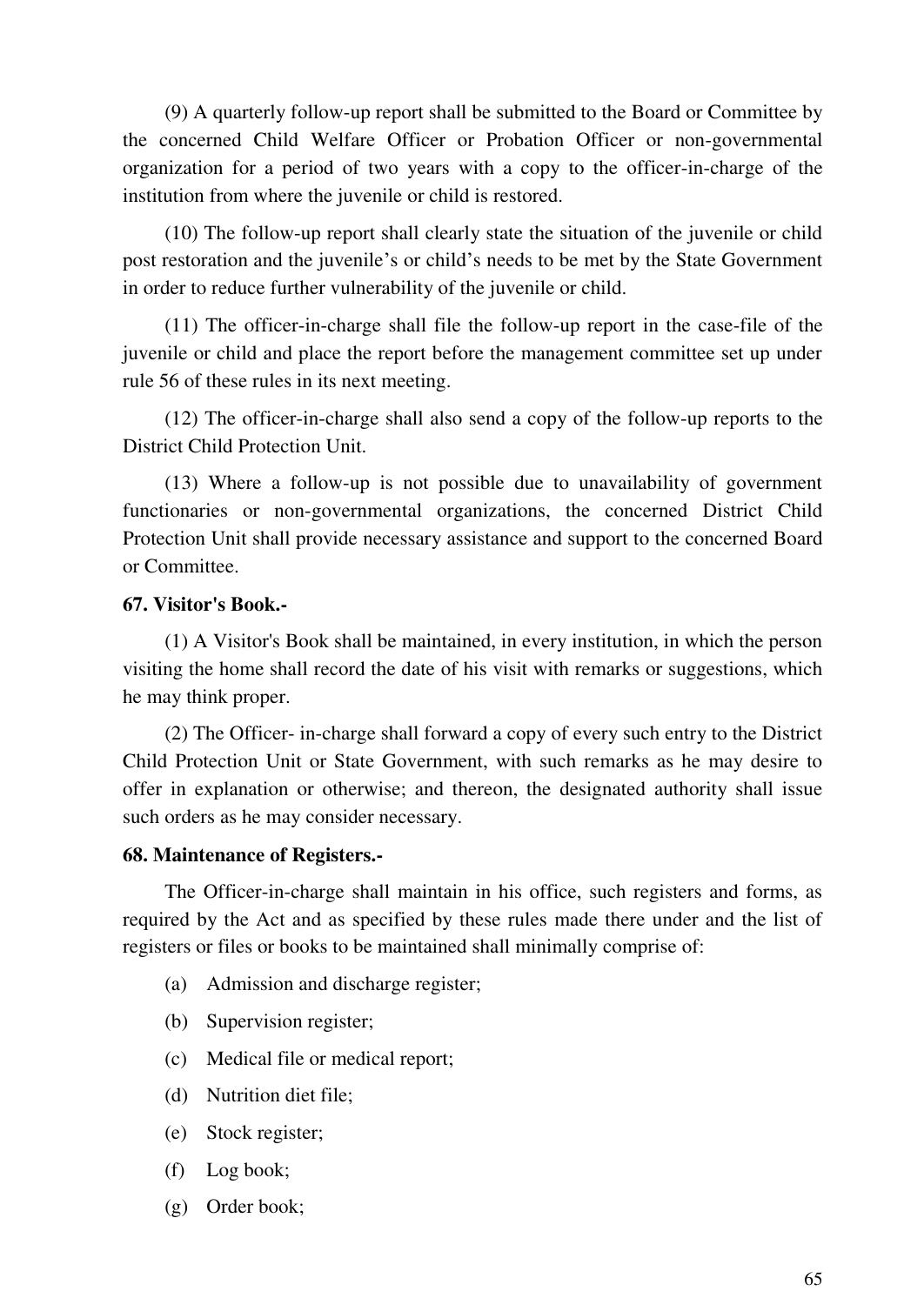- (h) Meeting book;
- (i) Cash book;
- (j) Budget statement file;
- (k) Inquiry report file;
- (l) Individual case file with individual care plan;
- (m) Children's Suggestion book;
- (n) Visitor's book;
- (o) Staff movement register;
- (p) Personal belongings register;
- (q) Minutes register of Management Committee;
- (r) Minutes register of Children's Committees; and
- (s) Attendance registers for staff and juveniles or children.

(4) New Staff shall be recruited as per the rule which the State Government may decide from time to time.

### **69 Parsonnel or Staff of a Home:-**

(1) The number of posts in each category of staff shall be fixed on the basis

of capacity of the institution; and the staff shall be appointed in accordance with the educational qualifications, training and experience required for each category.

(2) The number of posts in each category of counselor, case worker or

probation officer, house father or mother, educator, and vocational instructor shall proportionally increase with the increase in the capacity of the institution.

*(3)* In case of institutions housing infants, provision for *ayahs* and paramedical staff shall be made as per the need.

*(4)* New staff shall be recruited as per the rule which the State Government may decided from time to time.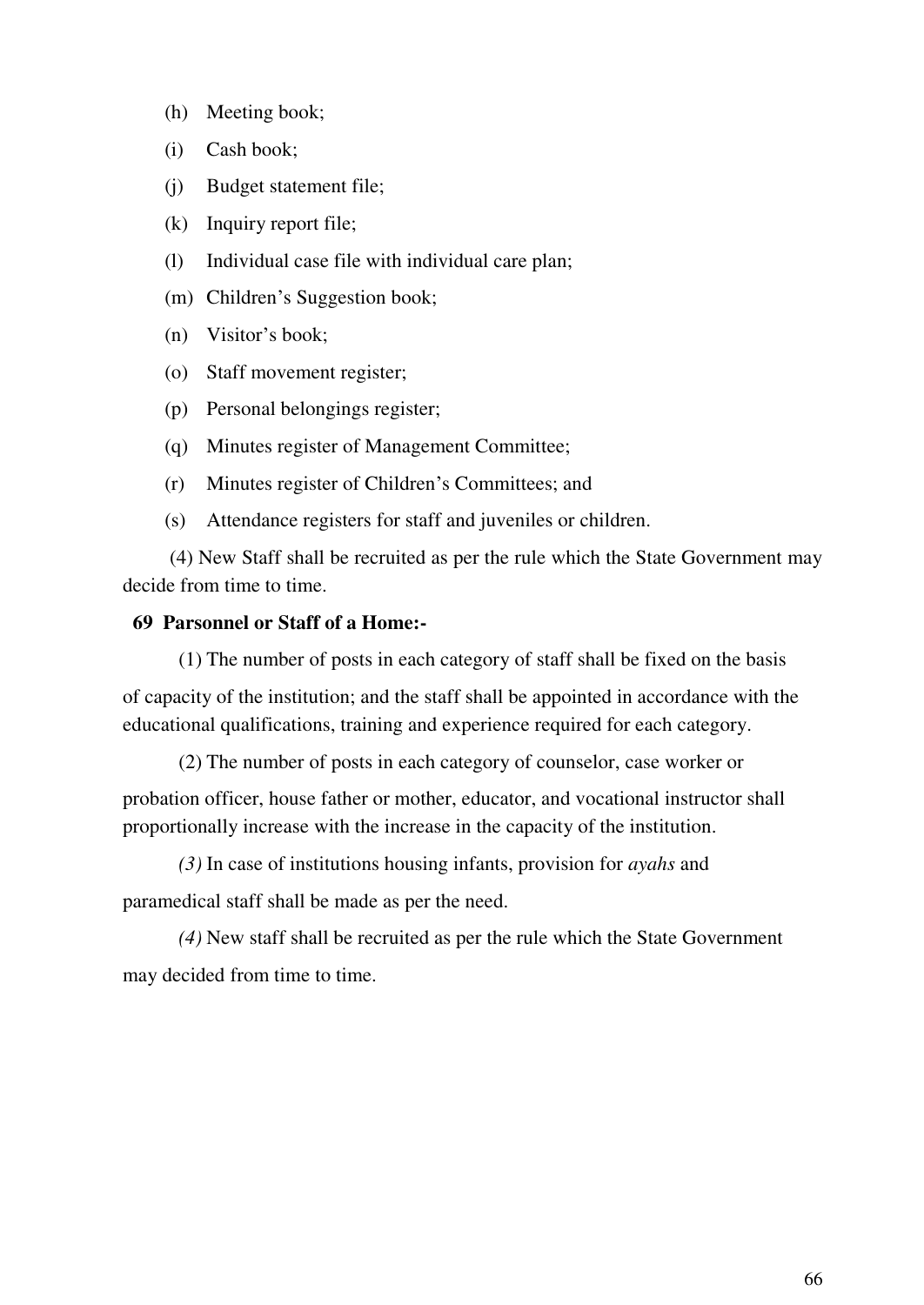### **CHAPTER VII**

#### **MISCELLANEOUS**

#### **70. Recognition of fit persons or fit institution.-**

(1) Any individual who is willing temporarily to receive a juvenile or child in need of care, protection or treatment for a period as may be necessary, may be recognized by the competent authority as a fit person after due verification of their credentials and reputation.

(2) Any suitable place or institution, the manager of which is willing temporarily to receive a juvenile or child in need of care and protection for a period as may be necessary, may be recognized by the State Government as a fit institution on the recommendation of the competent authority.

(3) An institution recognized as a fit institutions shall,-

- (a) meet the standards of care laid down in the Act and the rules made thereunder;
- (b) have the capacity and willingness to meet the standards of care laid down in the Act and the rules;
- (c) receive and provide basic services for care and protection of the juvenile and children;
- (d) prevent subjection of juvenile or child to any form of cruelty or exploitation or neglect; and
- (e) abide by the orders of the competent authority.

(4) A list of fit institutions approved by the State Government shall be kept in the office of the Board and the Committee.

(5) A fit institution with collateral branches may send the juvenile or child placed therein by an order of the competent authority to any of its branches after seeking permission from the competent authority.

(6) Before declaring any person as a fit person or recommending an institution as a fit institution, the competent authority shall hold due enquiry and only on being satisfied, recognition shall be given.

# **71. Certification or recognition and transfer of Management of Institutions and after care organizations.-**

(1) Any organization desiring certification under the Act shall make an application together with a copy each of the rules, bye-laws articles of association, list of members of the society or the association running the organization, office bearers and a statement showing the status and past record of specialized childcare services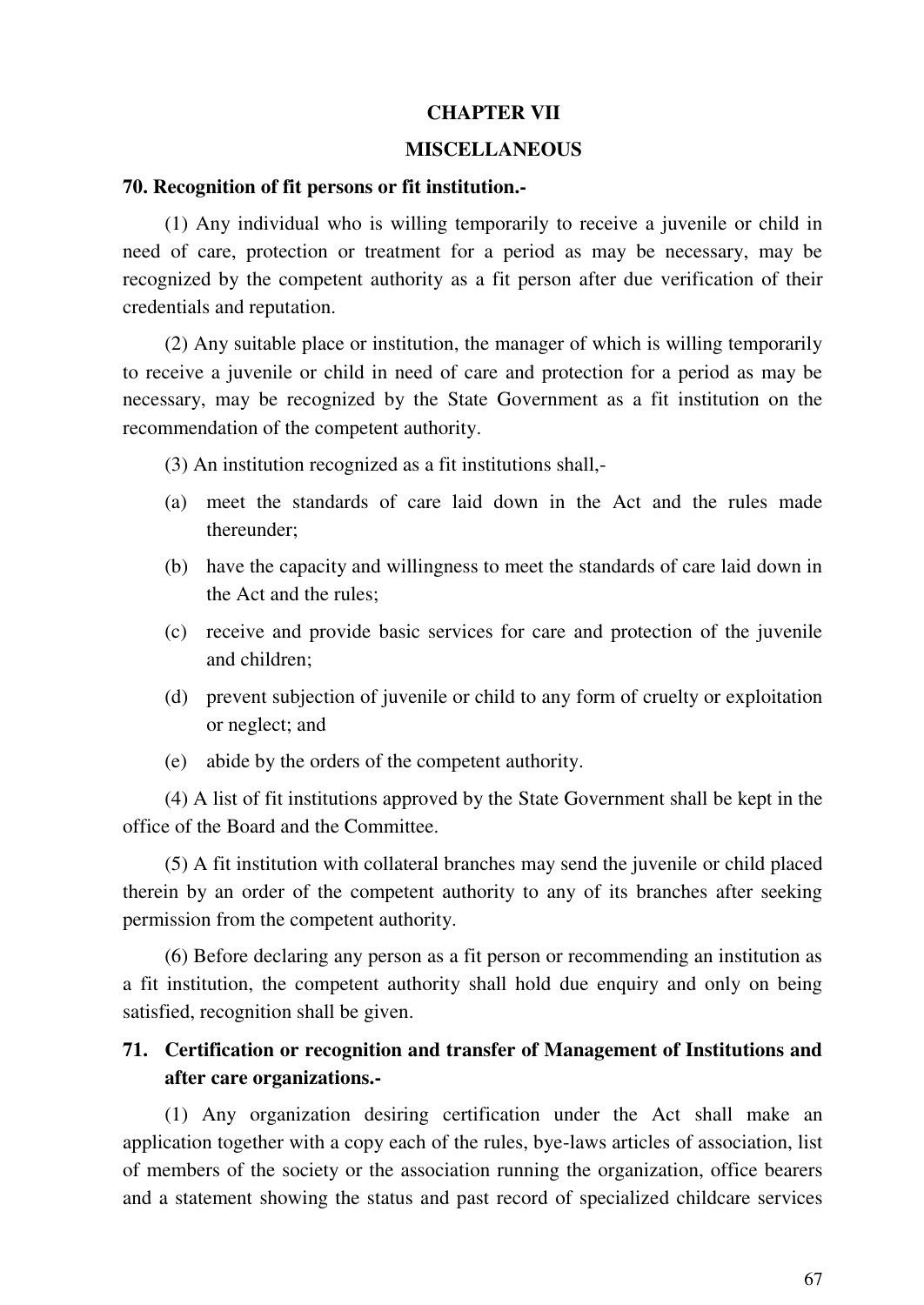provided by the organization, to the State Government, who shall after verifying the provisions made in the organization for the boarding and lodging, general health, educational facilities, vocational training and treatment services may grant certification or recognition under sections 8, 9, 34, 37, 41 and 44 of the Act, as the case may be, on the condition that the organization shall comply with the standards or services as laid down under the Act and the rules framed their under, from time to time and to ensure an all round growth and development of juvenile or child placed under its charge.

(2) Any organization desiring recognition under the Act shall make an application to the competent authority, who shall after due inquiry, recommend to State Government for such recognition.

(3) The State Government may, transfer the management of any institution State run under institution under the Act to a voluntary organization of repute, who has the capacity to run such an institution; and certify or recognize the said voluntary organization as a fit institution to own the requisite responsibilities under a Memorandum of Understanding for a specified period of time.

(4) The State Government may, if dissatisfied with the conditions, rules, management of the organization certified or recognized under the Act, at any time, by notice served on the manager of the organization, declare that the certificate or recognition of the organization, as the case may be, shall stand withdrawn as from a date specified in the notice and from the said date, the organization shall cease to be an organization certified or recognised under sections 8, 9, 34, 37,41 or 44 of the Act, as the case may be :

Provided that the concerned organization shall be given an opportunity of making a representation in writing, within a period of thirty days, against the grounds of withdrawal of certificate or recognition of that organization.

(5) The decision to withdraw or to restore the certificate or recognition of the organization may be taken, on the basis of a thorough investigation by a Specially Constitute advisory Board under section 62 of the Act,

(6) On the report of the advisory Board, the officer-in-charge of the institution shall be asked to show cause so as to give an explanation within thirty days.

(7) When an organization ceases to be an organization, certified or recognised under sections 8, 9, 34, 37,41 or 44 of the Act, the juvenile or the child kept therein shall, be transferred to some other institution of repute, certified or recognized under sections 8, 9, 34, 37,41 or 44 of the Act or discharged, in accordance with the provisions of the Act and the rules relating to their discharge and transfer by giving intimation of such discharge or transfer to the Board or the Committee, as the case may be.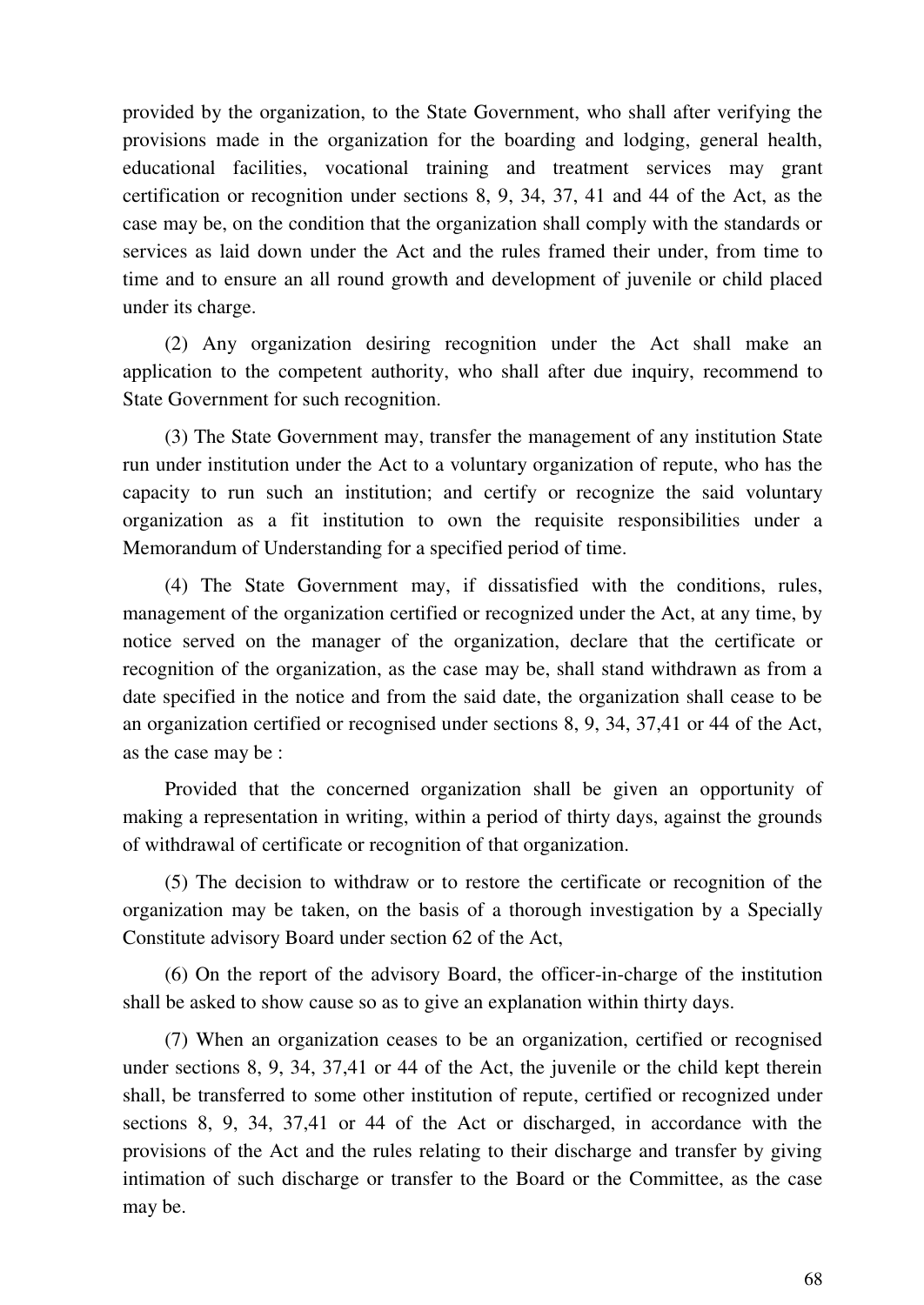#### **72. Registration under the Act.-**

(1) All institutions and organizations running institutional or non-institutional care services for children in need of care and protection, whether run by the government or voluntary organization, shall get themselves registered under subsection (3) of section 34 of the Act.

(2) All such institutions shall make an application together with a copy each of rules, bye-laws, memorandum of association, list of governing body, office bearers, balance sheet of past three years, statement of past record of social or public service provided by the institution or organization to the State Government, who shall after verifying that provisions made in the institution or organization for the care and protection of children, health, education, boarding and lodging facilities, if any, vocational facilities and scope of rehabilitation, may issue a registration certificate to such organization under sub-section (3) of section 34 of the Act and as per this rule.

### **73. Grant in aid to certified or recognized organization.-**

(1) An organization certified or recognized or registered under sections 8, 9, 34, sub-section (3) of section 34, 37 or 44 of the Act, may during the period when certification or recognition or registration is in force, may apply for grants-in-aid by the State Government, for the maintenance of juvenile or child received by them under the provisions of the Act; and for expenses incurred on their education, treatment, vocational training, development and rehabilitation.

(2) The Grant-in-aid may be admissible at such rates as prevalent under grant in aid code of Social Defence Department.

(3) In case of transfer of management of government run homes under sections 8, 9, 34, sub-section (3) of section 34, 37 and 44 of the Act to a voluntary organization, the Voluntary organizations shall be eligible to Grant in Aid for institutions as per provisions made in Grant in Aid code.

#### **74. Admission of outsiders.-**

(1) No stranger shall be admitted to the premises of the institution, except with the permission of the Officer- in-charge or on an order from the Board or Committee.

(2) In special cases, where parents or guardians have travelled a long distance from another state or district, the Officer-in-Charge shall allow parents or guardians entry into the premises and a meeting with their children, provided they possess proper identification and are not reported to have subjected the juvenile or child to abuse and exploitation.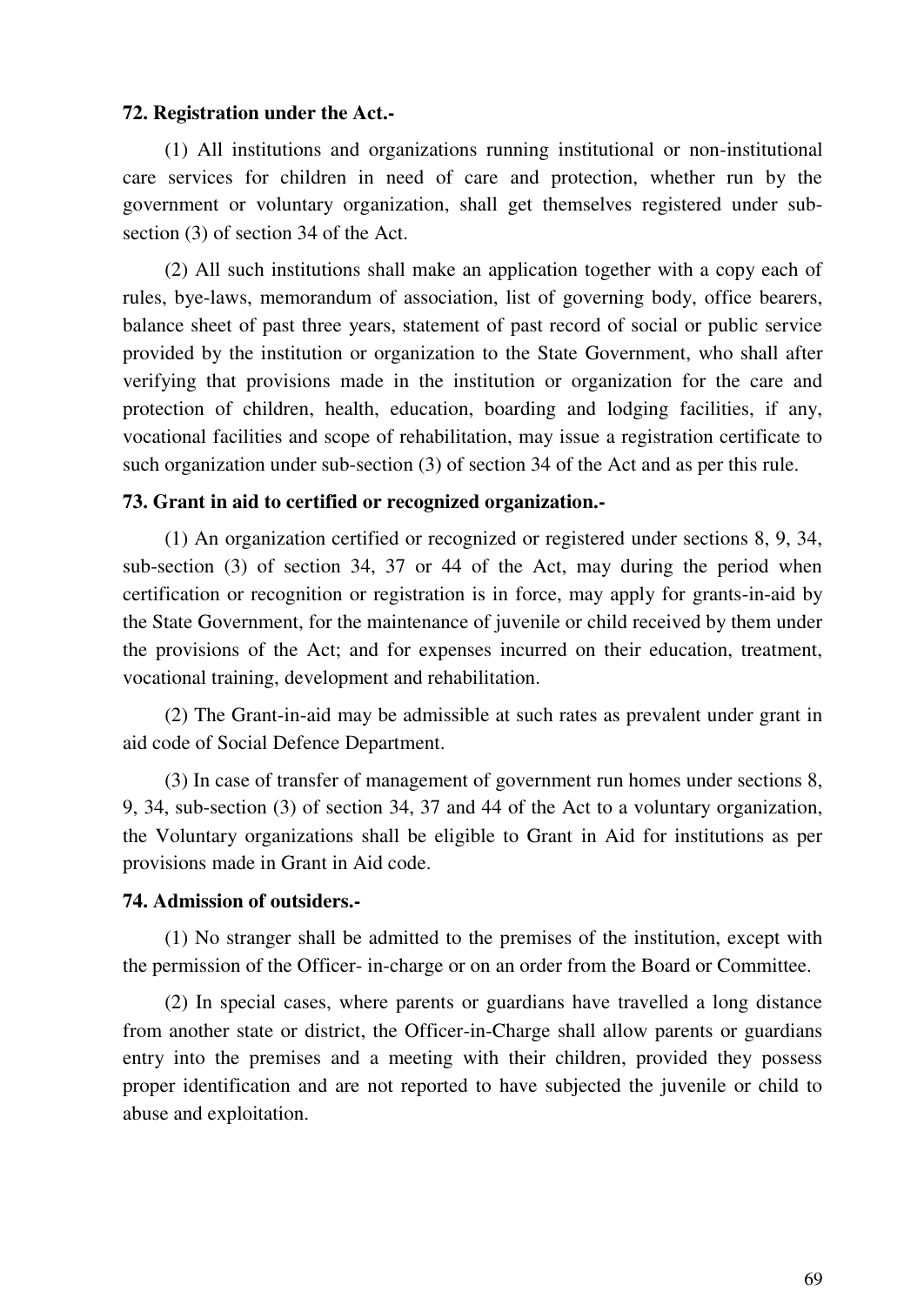## **75. Identity Photos.-**

(1) On admission to a home established under the Act, every juvenile or child shall be photographed

(2) One photograph shall be kept in the case file of the juvenile or the child, one shall be fixed with the index card, a copy shall be kept in an album serially numbered, with the negative in another album and a copy of the photograph shall be sent to the Board or Committee, as the case may be, as well as to the district or State Child Protection Unit.

(3) In case of a child missing from an institution or in case of lost children received by an institution, a photograph of the child with relevant details shall be sent to the missing person's bureau and the local police station.

#### **76. Police Officers to be in plain clothes.-**

While dealing with a juvenile or a child under the provisions of the Act and the rules made thereunder, except at the time of arrest, the Police Officer shall wear plain clothes and not the police uniform.

### **77. Prohibition on the use of handcuffs and fetters.-**

No child or the juvenile in conflict with law dealt with under the provisions of the Act and the rules made there under shall be handcuffed or fettered.

## **78. Procedure to be followed by a Magistrate not empowered under the Act.-**

(1) When any juvenile or child is produced before a Magistrate other than Board or Committee, and the Magistrate is of the opinion that such person is a juvenile or child, he shall record his reasons and send the juvenile or child to the appropriate competent authority.

(2) In case of a juvenile produced before a Magistrate not empowered under this Act, such Magistrate shall direct the case to be transferred to the Board for inquiry and disposal.

(3) In case of a child in need of care and protection produced as a victim of a crime before a Magistrate not empowered under the Act, such Magistrate shall transfer the matter concerning care and protection, rehabilitation and restoration of the child to the appropriate Committee.

## **79. Transfer.-**

(1) During the inquiry, if it is found that the juvenile or child hails from a place outside the jurisdiction of the Board or Committee, the Board or Committee shall order the transfer of the juvenile or child and send a copy of the order to the State or District Child Protection Unit.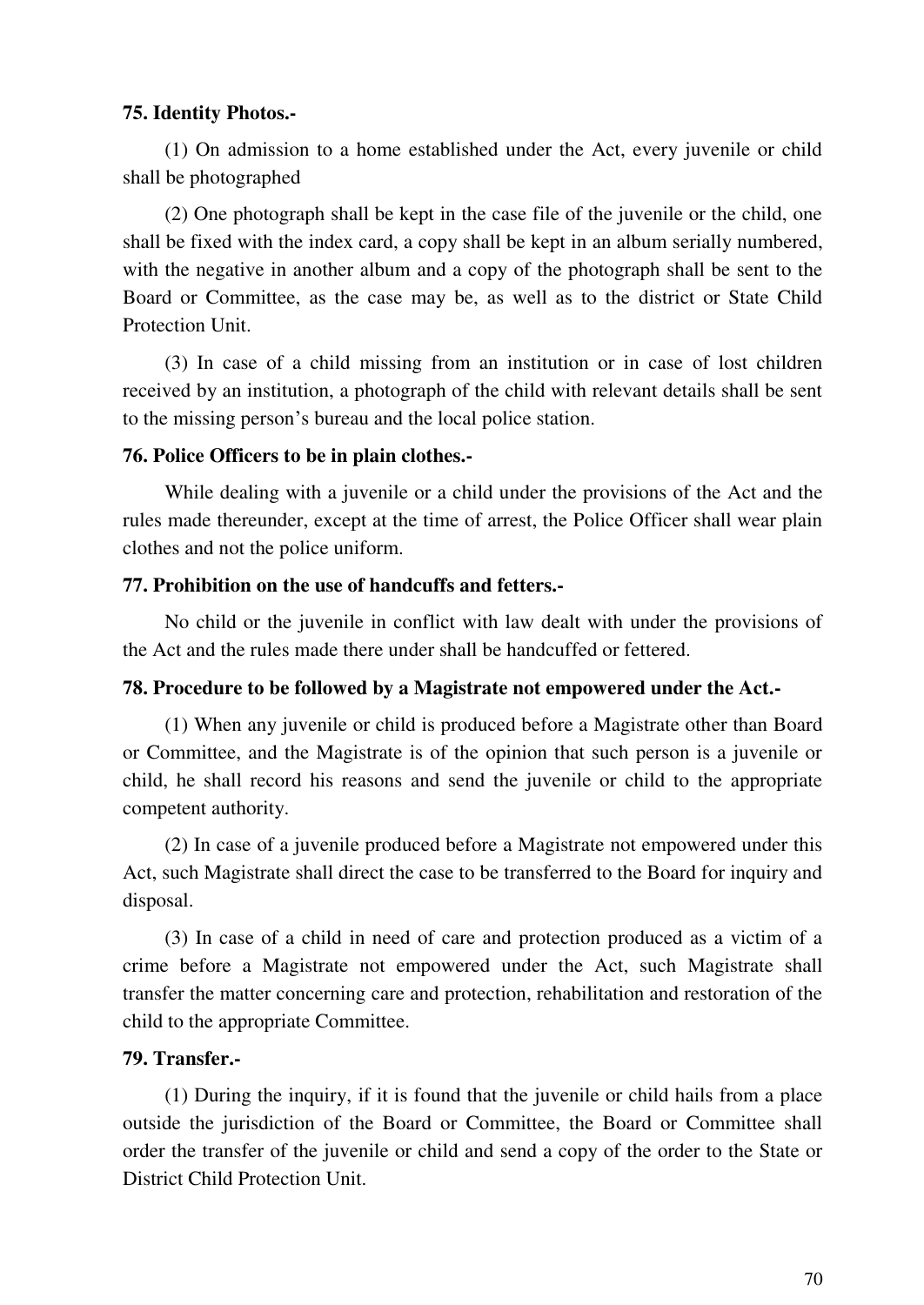Provided that :

- (i) such transfer is in the best interest of the juvenile or child;
- (ii) no child shell be transferred or proposed only on the ground that the child has created problems or, has become difficult to be managed in the existing institution or, is suffering from a chronic or terminal illness or, on account of disability;
- (iii) such transfer shall only take place after the completion of evidence and cross examination that may be required in a legal proceeding involving a juvenile or child; and
- (iv) the reasons for and circumstances of such transfer are recorded in writing.

(2) The State Government or State or District child protection Unit shall accordingly:

- (i) send the information of transfer to the appropriate competent authority having jurisdiction over the area where the child is ordered to be transferred by the Board or Committee; and
- (ii) send a copy of the information to the Officer-in-charge of the institution where the child is placed for care and protection at the time of the transfer order.

(3) On receipt of copy of the information of the State Government or State or District Child Protection Unit, the Officer-in-charge shall arrange to escort the child at government expenses to the place or person as specified in the order.

(4) On such transfer, case file and records of the juvenile or child shall be sent along with the juvenile or child.

# **80. Procedure for sending a juvenile or child outside the jurisdiction of the competent authority**

(1) In the case of a juvenile or a child whose ordinary place of residence lies outside the jurisdiction of the competent authority, and if the competent authority considers it necessary to take action under section 50 of the Act, it shall direct a probation officer or case worker or child welfare officer, as the case may be, to make enquiries as to the fitness and willingness of the relative or other person to receive the juvenile or the child at the ordinary place of residence, and whether such relative or other fit person can exercise proper care and control over the juvenile or the child.

(2) Where a juvenile or child is ordered to be sent to the ordinary place of residence or to a relative or fit person, execution of a bond by the juvenile or child without any surety, in **Form VI**, is necessary along with an undertaking by the said relative or fit person in **Form V or IX** as the case may be.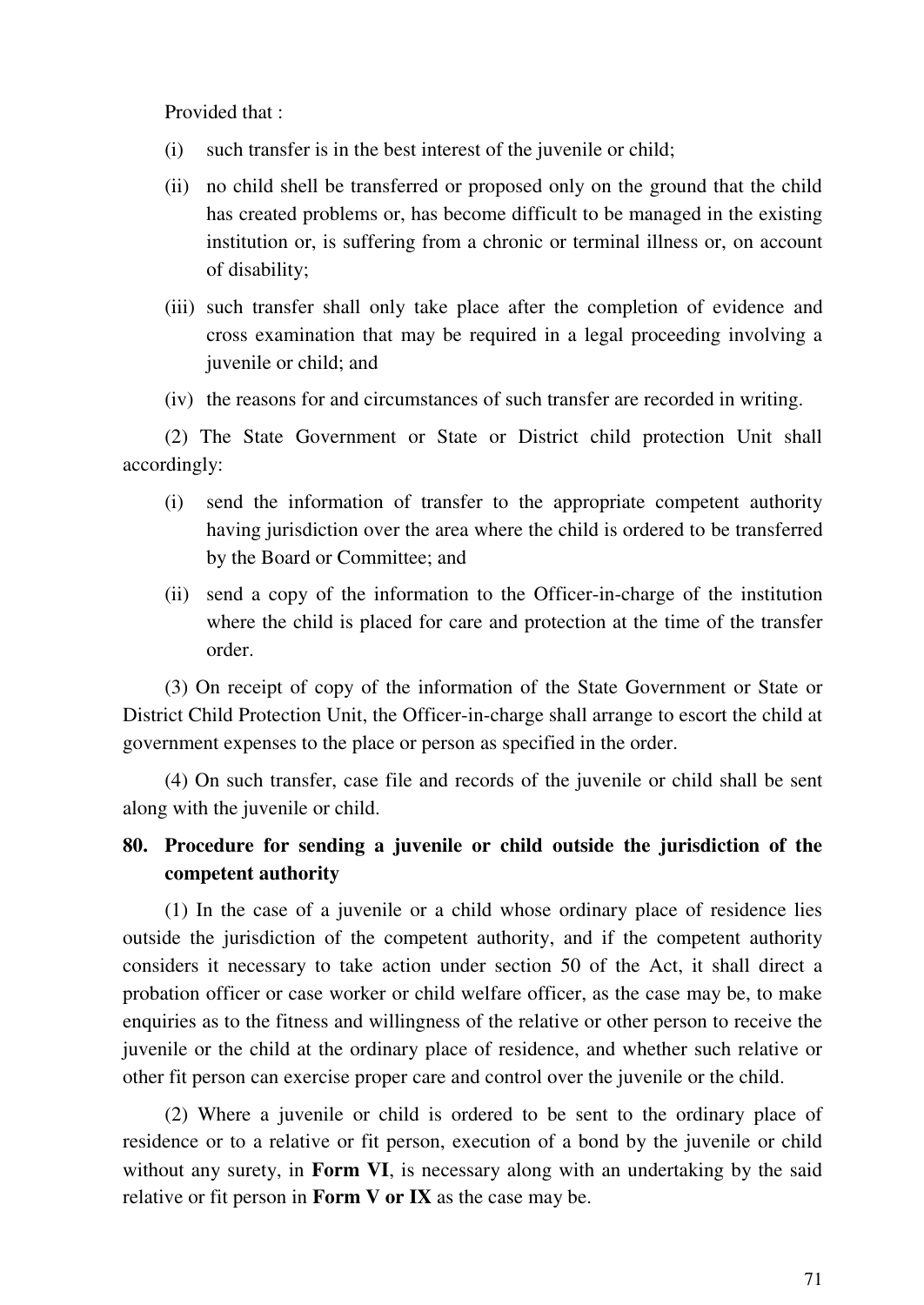(3) Any breach of a bond or undertaking or of both given under sub-rule (2) of this rule, shall render the juvenile liable to be brought before the competent authority, who may make an order directing the juvenile to be sent to an institution home.

(4) Any juvenile or a child, who is a foreign national and who has lost contact with his family shall also be entitled for protection.

(5) The juvenile or the child, who is a foreign national, shall be repatriated, at the earliest, to the country of his origin in co-ordination with the respective Embassy or High Commission.

(6) The Board or Committee shall keep the Ministry of External Affairs informed about repatriation of every juvenile or child of foreign nationality carried out on the orders of the Board or Committee.

(7) A copy of the order passed by the competent authority under section 50 of the Act shall be sent to-

- (a) the probation officer or child welfare officer who was directed to submit a report under sub-rule (1) of this rule;
- (b) the probation officer or child welfare officer, if any, having jurisdiction over the place where the juvenile or the child is to be sent;
- (c) the competent authority having jurisdiction over the place where the juvenile or the child is to be sent; and
- (d) the relative or the person who is to receive the juvenile or the child.

(8) During the pendency of the order under sub-rule (6) of this rule, the juvenile or the child shall be sent by the competent authority to an observation home or children's home as the case may be.

(9) Where the competent authority considers it expedient to send the juvenile or the child back to his ordinary place of residence under section 50, the competent authority shall inform the relative or the fit person, who is to receive the juvenile or the child accordingly; and shall invite the said relative or fit person to come to the home, to take charge of the juvenile or the child on such date, as may be specified by the competent authority.

(10) The competent authority inviting the said relative or fit person under subrule (8) of this rule may also direct, if necessary, the payment to be made by the Officer-in-charge of the home, of the actual expenses of the relative or fit person's journey both ways, by the appropriate class and the juvenile's or child's journey from the home to his ordinary place of residence, at the time of sending the juvenile or the child.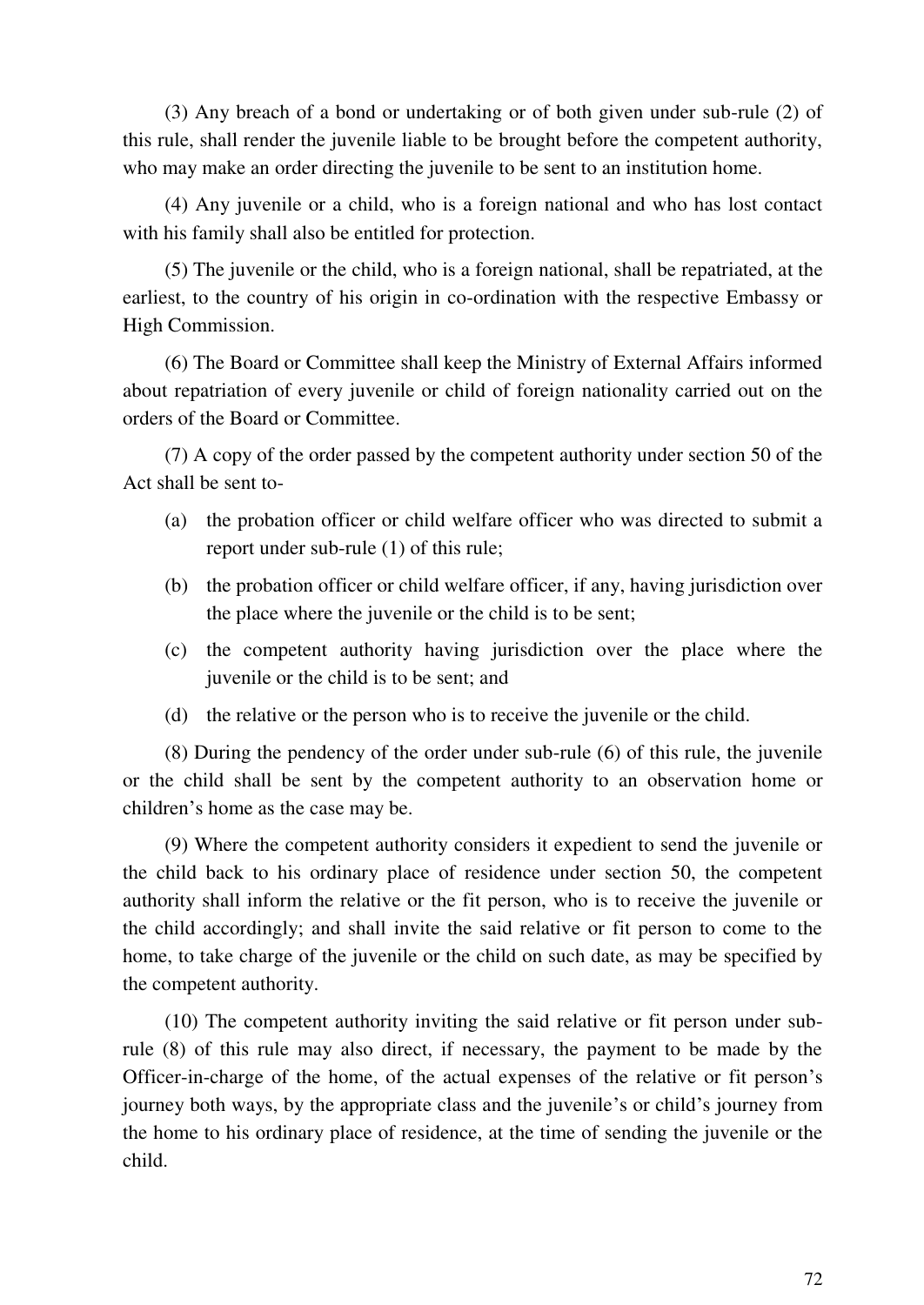(11) If the relative or the fit person fails to come to take charge of the juvenile or the child on the specified date, the juvenile or the child shall be taken to his ordinary place of residence by the escort of the observation home and in the case of a girl, at least one escort shall be a female.

### **81. State Child Protection Unit.-**

(1) The specific functions of the State Child Protection Unit shall include:

- (a) implementation of the Act and supervision and monitoring of agencies and institutions under the Act;
- (b) set up, support and monitor the District Child Protection Units;
- (c) represent State Child Protection Unit as a member in the Selection Committee for appointment of members of Boards or Committees;
- (d) make necessary funds available to the District Child Protection Units for providing or setting up required facilities to implementation the Act;
- (e) network and co-ordinate with all government departments to build intersectoral linkages on child protection issues, including Departments of Health, Education, Social Welfare, Urban Basic Services, Backward Classes & Minorities, Youth Services, Police, Judiciary, Labour, State AIDS Control Society, among others;
- (f) network and co-ordinate with civil society organizations working for the effective implementation of the Act;
- (g) training and capacity building of all personnel (Government and Nongovernment) working under the Act;
- (h) establish Minimum Standards of Care and ensure its implementation in all institutions set up under the Act;
- (i) review of the functioning of Committees; and
- (j) all other functions necessary for effective implementation of the Act.
- (2) The State Child Protection Unit shall be integral part of the Directorate of Social Defence, and shall submit a monthly report of their observations and suggestions to their respective heads.

### **82. District Child Protection Unit.-**

(1) The District Child Protection Unit shall coordinate and implement all child rights and protection activities at district level.

(2) The specific functions of the District Child Protection Unit shall include: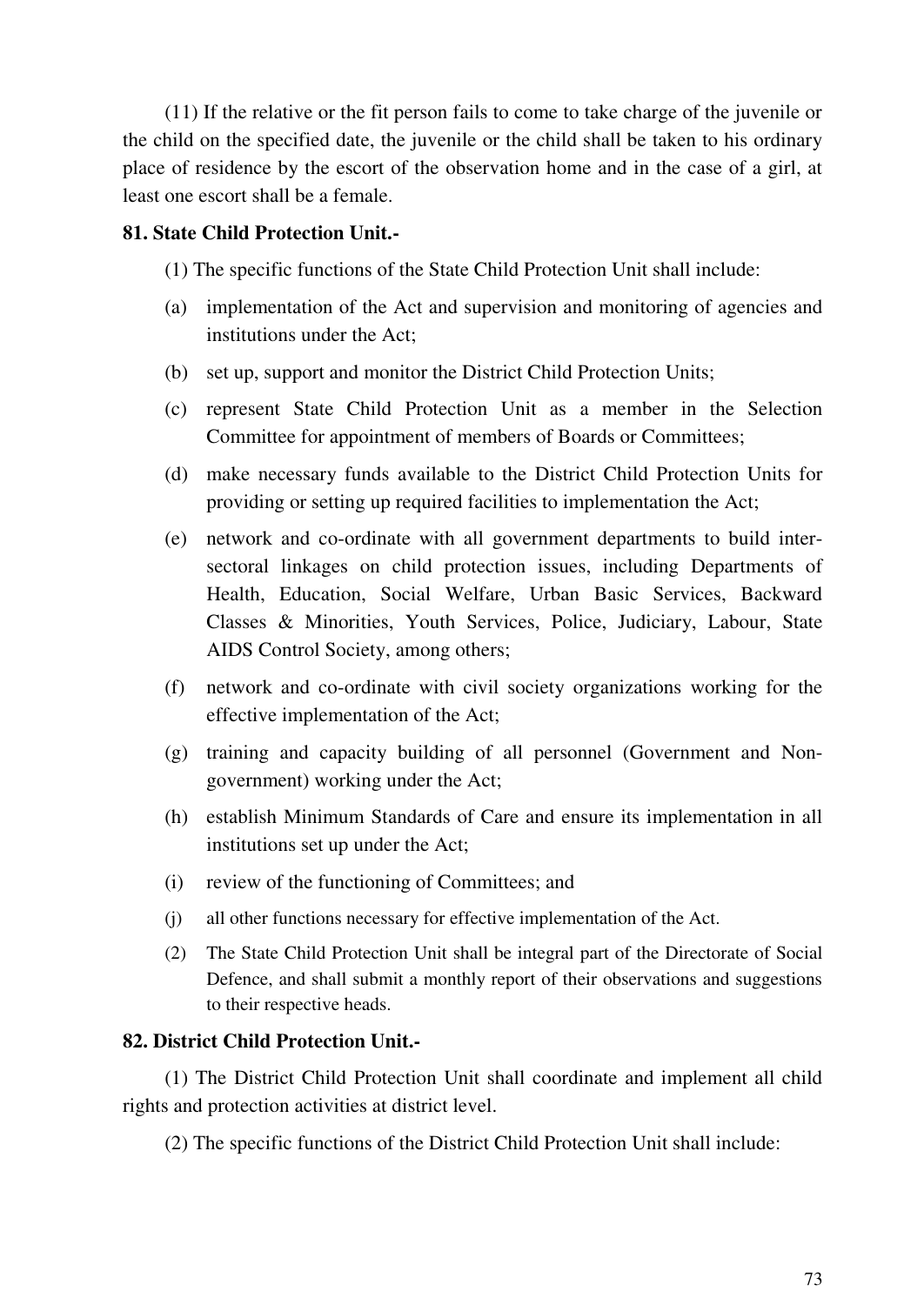- (a) ensure effective implementation of the Act at district or city levels by supporting creation of adequate infrastructure, such as, setting up Boards, Committees, Special Juvenile Police Units and homes in each districts;
- (b) identify families at risk and children in need of care and protection;
- (c) assess the number of children in difficult circumstances and creating district-specific databases to monitor trends and patterns of children in difficult circumstances;
- (d) periodic and regular mapping of all child related services at district for creating a resource directory and making the information available to the Committees and Boards from time to time;
- (e) implement family based non-institutional services including sponsorship, foster care, adoption and after care;
- (f) ensure setting up of District, Block and Village level Child Protection Committees for effective implementation of programmes as well as discharge of its functions;
- (g) facilitate transfer of children at all levels for either their restoration to their families or placing the child in long or short-term rehabilitation through institutionalization, adoption, foster care and sponsorship;
- (h) supporting State Adoption Resource Agency in implementation of family based non-institutional services at district level;
- (i) network and co-ordinate with all government departments to build intersectoral linkages on child protection issues, including Departments of Health, Education, Social Welfare, Urban Basic Services, Backward Classes & Minorities, Youth Services, Police, Judiciary, Labour, State AIDS Control Society, among others;
- (j) network and co-ordinate with civil society organizations working under the Act;
- (k) develop parameters and tools for effective monitoring and supervision of agencies and institutions in the district in consultation with experts in child welfare;
- (l) supervise and monitor all institutions or agencies providing residential facilities to children in district;
- (m) train and build capacity of all personnel (Government and Nongovernment) implementing the Act to provide effective services to children;
- (n) organize quarterly meeting with all stakeholders at district level including CHILDLINE, Specialised Adoption Agencies, Officer-in-charges of homes,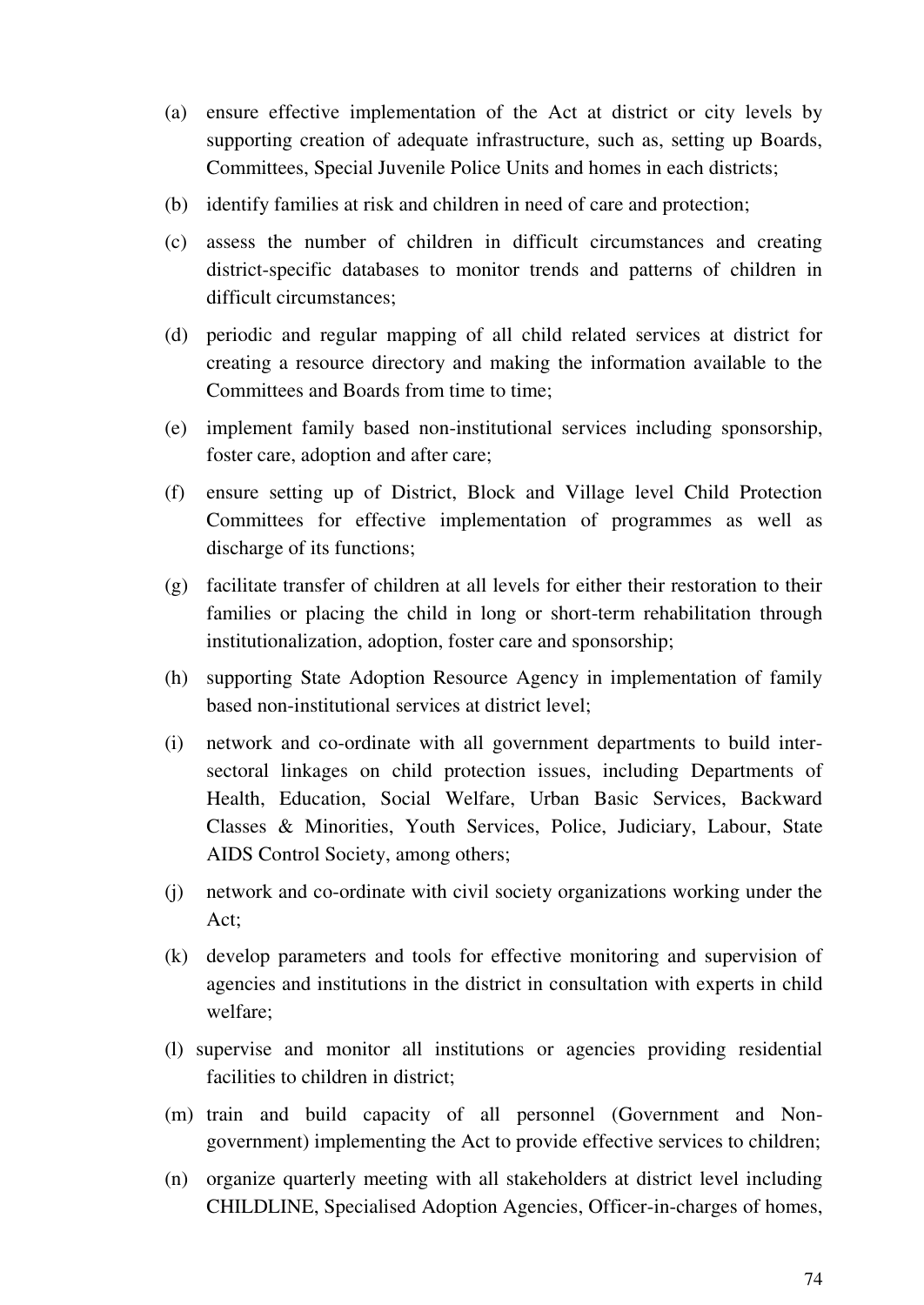non-governmental organisations and members of public to review the progress and implementation of the Act; and

(o) liaison with the State Child Protection Unit, State Adoption Resource Agency at State level and District Child Protection Units of other districts.

### **83. Setting of the Child Welfare Committee.-**

(1) The State Government shall set up by notification in Official Gazette Child Welfare Committees under section 29 of the Act in every district with requisite infrastructure, personnel, and finances for smooth running, as listed below:

- (a) the infrastructure shall consist of a sitting hall, a separate room for the Committee, room for office staff, waiting room for children, waiting room for parents or guardian, room for personal interaction between the child or parents and the Committee, a record room, safe drinking water facility and toilets;
- (b) the State Government shall provide necessary human resource support for every Committee, including welfare officer, steno-typist or computer operator, peon, safai karamchari.

(2) The allowances of the Chairperson and Members shall be disbursed by the District Child Protection Unit or State Government as per rule 23 of these rules.

### **84. Setting up of Juvenile Justice Board.-**

The State Government shall set up by notification in Official Gazette, Juvenile Justice Board in every district, with requisite infrastructure, personnel, besides the Principal Magistrate and Members and Finances as listed below:

- (a) Infrastructure shall consist of a Board Room, waiting room for children, a room for Principal Magistrate and Members, a record room, room for Probation Officers, waiting room for parents and visitors, safe drinking water facility and toilets.
- (b) The State Government shall provide necessary human resource support for every Board, including probation officer, steno-typist or computer operator, peon, safai karamchari.

### **85. Special Juvenile Police Unit.-**

(1) The State Government shall appoint a Special Juvenile Police Unit at the District level within four months of the notification of these rules and the unit shall consist of a juvenile or child welfare officer of the rank of police inspector and two paid social workers having experience of working in the field of child welfare, of whom one shall be a woman.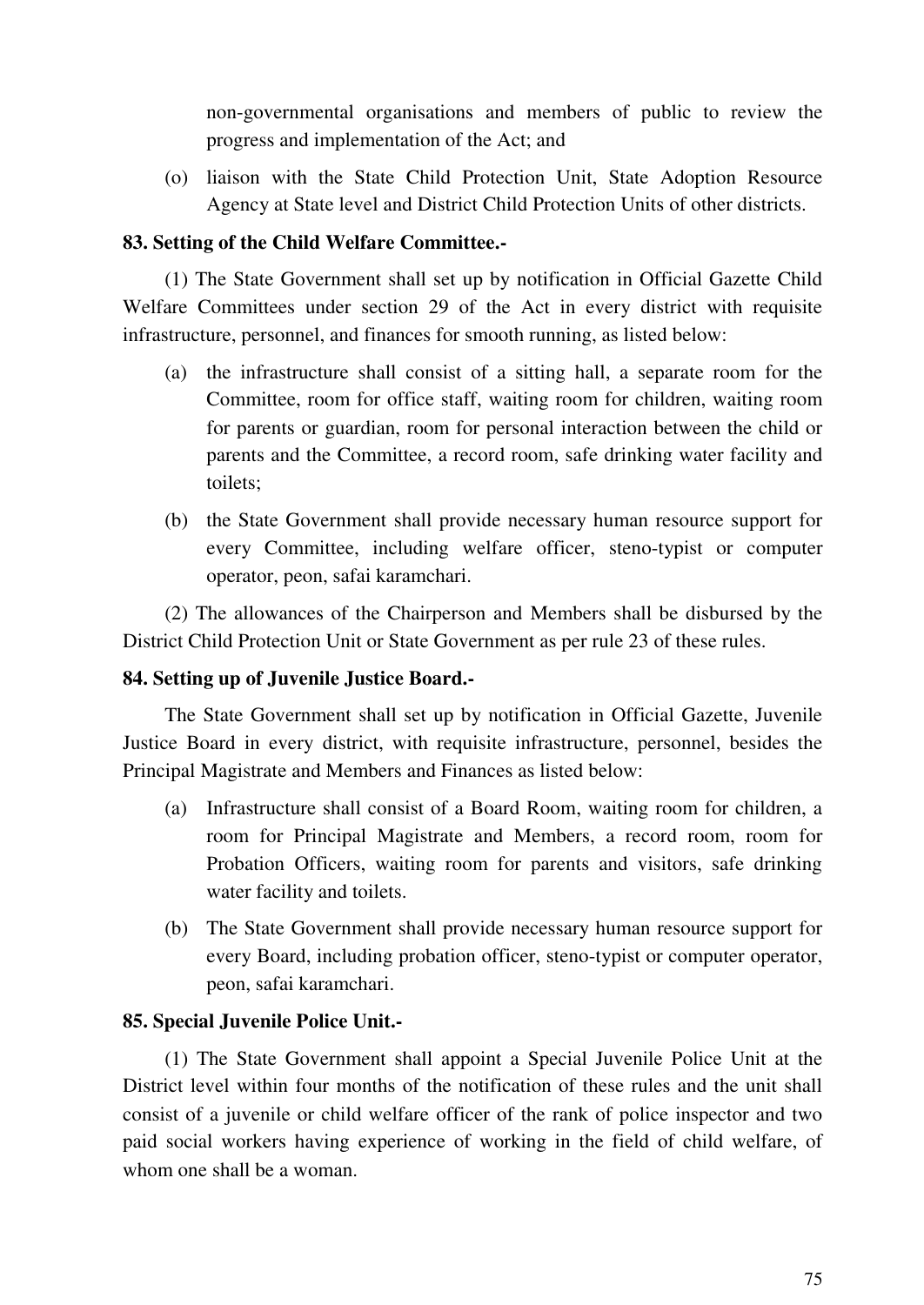(2) The District Child Protection Unit or the State Government shall provide services of its two social workers to the Special Juvenile Police Unit for discharging their duties.

(3) The juvenile or child welfare officer at the police station shall be a person with aptitude and appropriate training and orientation to handle the cases of juveniles or children in terms of the provisions of the Act.

(4) The transfer and posting of the designated Juvenile or Child Welfare Officer shall be within the Special Juvenile Police Units of other police stations or district unit, unless there is an exceptional case of promotion and in such cases, other police officer must be designated and deputed in the unit so that there is no shortfall.

(5) Special Juvenile Police Unit at district level shall co-ordinate and function as a watch-dog for providing legal protection against all kinds of cruelty, abuse and exploitation of child or juvenile.

(6) The unit shall take serious cognizance of adult perpetrators of crimes against children and see to it that they are without delay apprehended and booked under the appropriate provisions of the law and for this purpose the district level units shall maintain liaison with other units of police station.

(7) The Special Juvenile Police Units shall seek assistance from the voluntary organizations, panchayats and gramsabhas or Resident Welfare Associations in identifying juveniles in conflict with law as well as reporting cases of violence against children, child neglect and child abuse.

(8) The Special Juvenile Police Units shall particularly seek assistance from voluntary organizations recognized as protection agencies by the State Government for the purpose of assisting Special Juvenile Police Units and local police stations at the time of apprehension, in preparation of necessary reports, for taking charge of juveniles until production and at the time of production before the Board as per rule 11 (12) of these rules.

(9) The Superintendent of Police in a district shall head the Special Juvenile Police Unit and oversee its functioning from time to time.

(10) A Nodal Officer from Police not less than the rank of Inspector General of Police shall be designated in each State to co-ordinate and upgrade role of police on all issues pertaining to care and protection of children or juveniles under Act.

(11) Any police officer found guilty, after due inquiry, of torturing a child, mentally or physically, shall be liable to be removed from service, besides being prosecuted for the offence.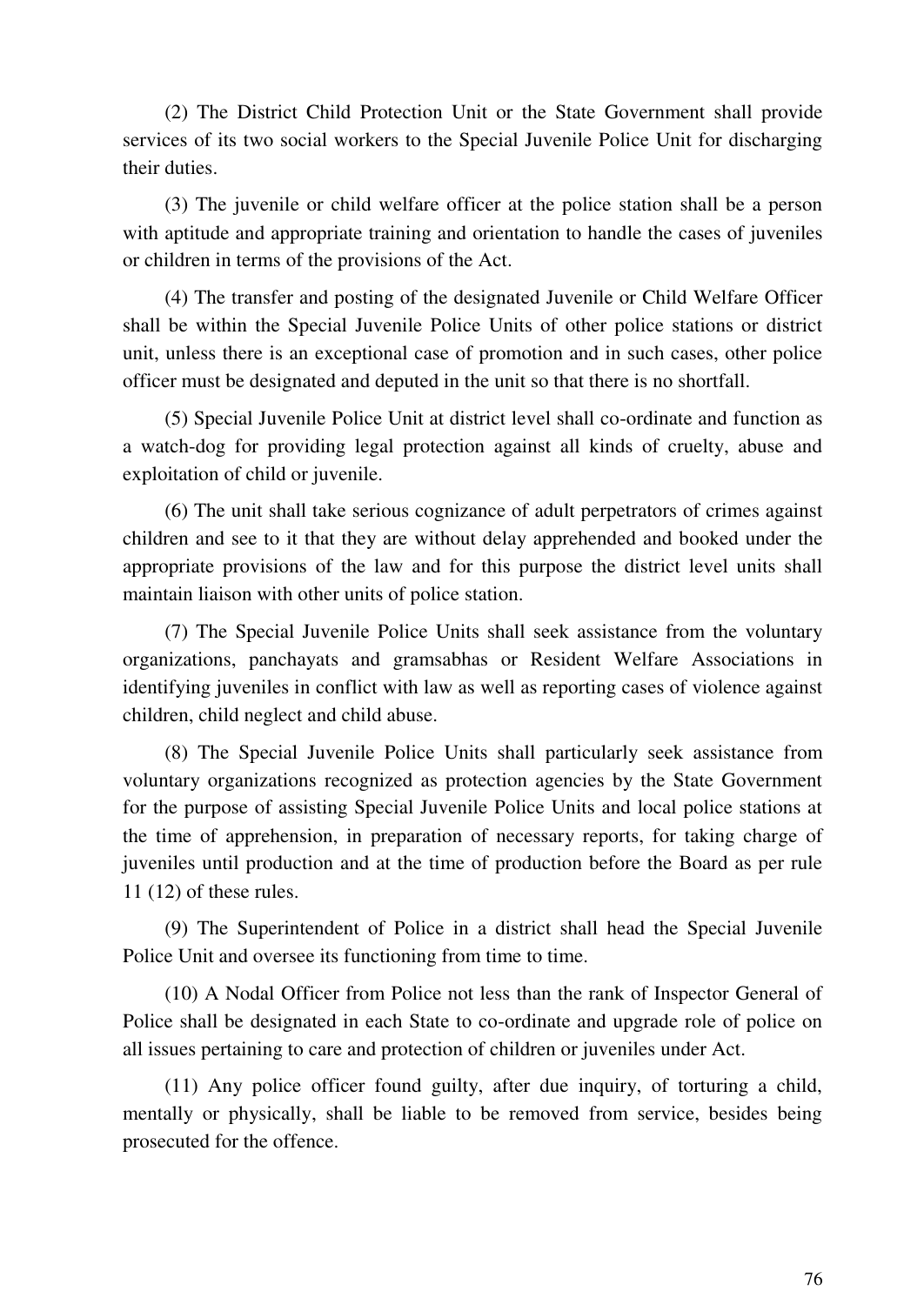#### **86. Honorary or Voluntary Welfare Officers and Probation Officers.-**

To augment the existing probation service, honorary or voluntary welfare officers and probation officers may be appointed from the voluntary organization and social workers found fit for the purpose by the competent authority and their services may also be co-opted into the implementation machinery by the orders of the competent authority.

#### **87. Duties of the Officer-in-Charge of an institution.-**

(1) The Officer-in-charge shall have the primary responsibility of maintaining the institution and shall stay within the institutional premises to be readily available as and when required by the juveniles or children and the staff and in case where an accommodation is not available within the institutional premises, the Officer-incharge shall stay at a place in close proximity to the institution till such time that such an accommodation is made available within the institution.

- (2) The general duties and functions of the Officer-in-charge shall include:
- (a) compliance with provisions of the Act and the rules and orders made thereunder;
- (b) compliance with the orders of the Board or Committee;
- (c) providing homely atmosphere of love, affection, care, development and welfare for juveniles or children;
- (d) maintaining minimum standards of care in the institution;
- (e) proper maintenance of buildings and premises;
- (f) security measures and periodical inspection, including daily inspection and rounds of the institution, proper storage and inspection of food stuffs as well as food being served;
- (g) supervision and monitoring of juveniles' or children's discipline and well being;
- (h) planning implementation and co-ordination of all institutional activities, programmes and operations, including training and treatment programmes or correctional activities as the case may be;
- (i) prompt action to meet emergencies;
- (j) ensuring accident and fire preventive measures within the institutional premises;
- (k) stand-by arrangements for water storage, power plant, emergency lighting;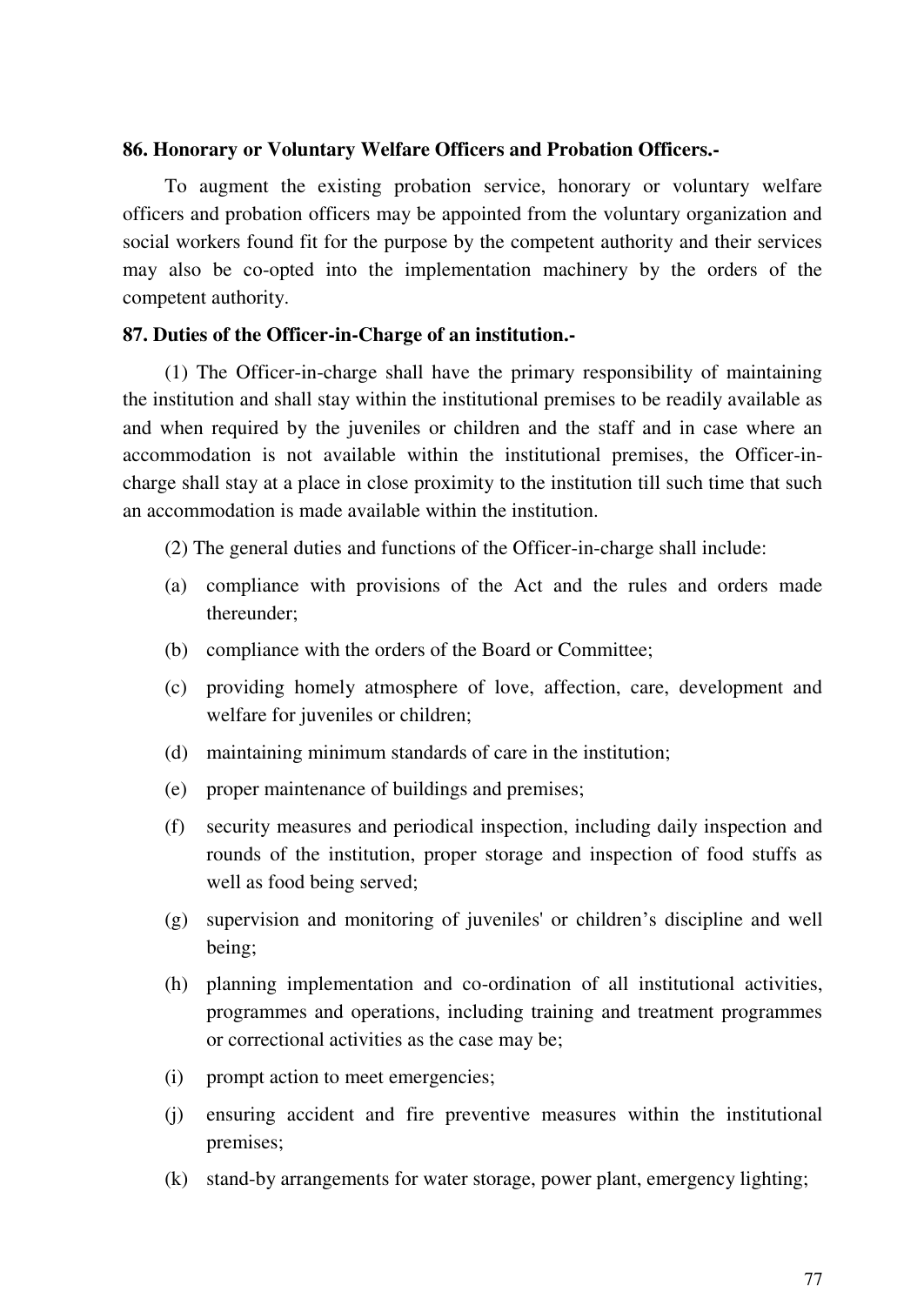- (l) careful handling of plants and equipments;
- (m) segregation of a juvenile or child suffering from contagious or infectious diseases;
- (n) observance and follow-up of daily routine;
- (o) filing of monthly report of juvenile or child in the case file;
- (p) organize local and national festivals in the institution;
- (q) organize trips or excursions or picnics for juveniles or children;
- (r) preparation of budget and control over financial matters;
- (s) allocation of duties to personnel;
- (t) supervision over office administration, including attending to personnel welfare and staff discipline;
- (u) prompt, firm and considerate handling of all disciplinary matters;
- (v) organize the meetings of the Management Committee set up under rule 56 of these rules and provide necessary support
- (w) maintenance of all records and registers required under the Act and the rules and monthly verification of the same by the Management Committee set up under rule 56of these rules;
- (x) liaison, co-ordination and co-operation with the District Child Protection Unit or State Government as and when required; and
- (y) co-ordination with the legal officer in the District Child Protection Unit to ensure that every juvenile is legally represented and provided free legal aid and other necessary support or, where the District Child Protection Unit has not been set up, services of the District or State Legal Services Authority shall be made available.

### **88. Duties of a Probation Officer or Child Welfare Officer or Case Worker.-**

(1) Every probation officer or child welfare officer or case-worker shall carry out all directions given by the Board or Committee or concerned authority and shall perform the following duties, functions and responsibilities:

- (a) making social investigation of the juvenile **(Form IV)** or the child **(Form XIII)** through personal interview and from the family, social agencies and other sources;
- (b) attending the proceedings of the Board or Committee and submitting reports as and when required;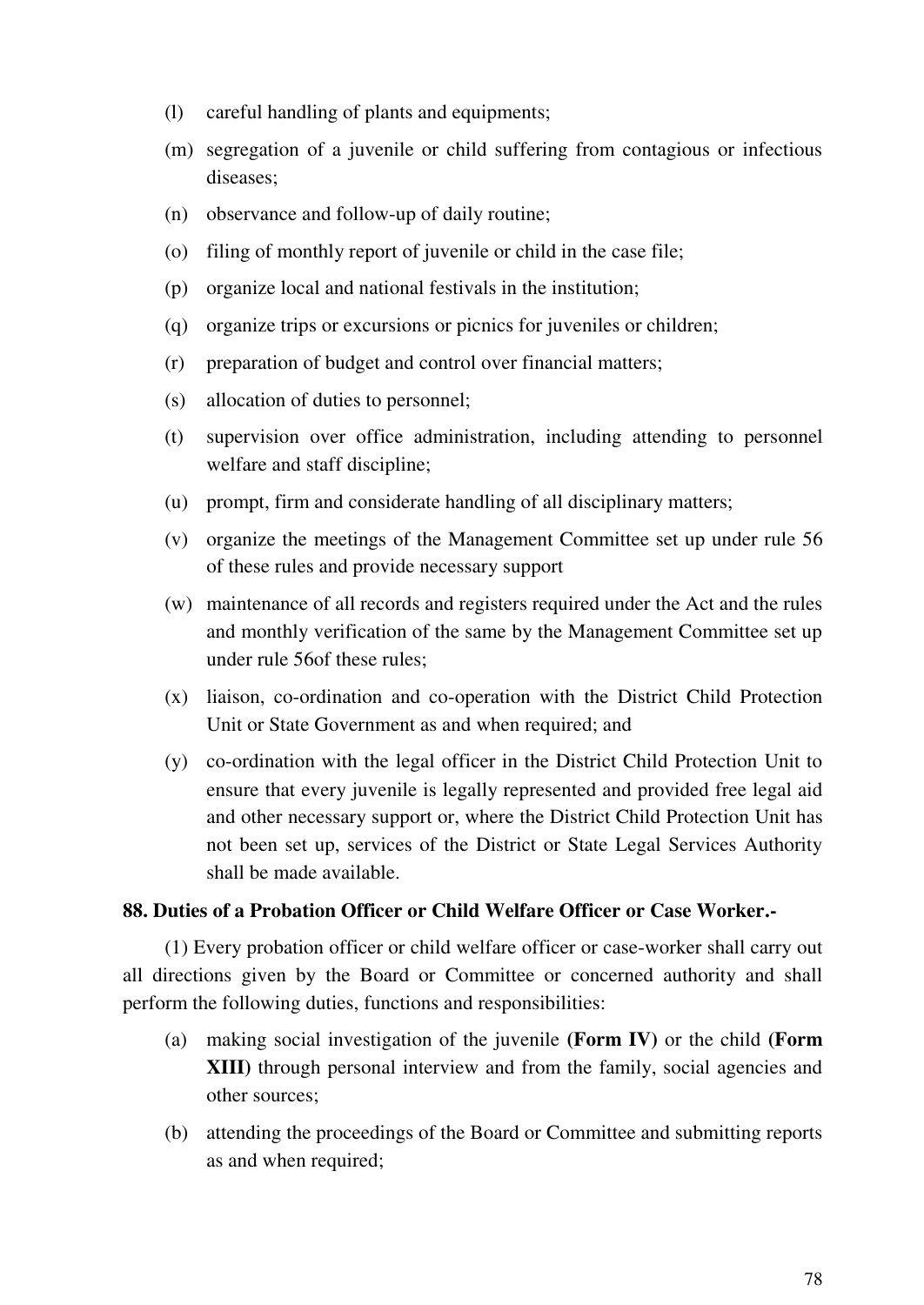- (c) clarifying problems of the juvenile or the child and dealing with their difficulties in institutional life;
- (d) participating in the orientation, monitoring, education, vocational and rehabilitation programmes;
- (e) establishing co-operation and understanding between the juvenile or the child and the Officer- in-charge;
- (f) assisting the juvenile or the child to develop contacts with family and also providing assistance to family members;
- (g) developing a care plan for every child in consultation with the juvenile or child and following up its implementation;
- (h) participating in the pre-release programme and helping the juvenile or the child to establish contacts which can provide emotional and social support to juvenile or child after their release;
- (i) establishing linkages with voluntary workers and organizations to facilitate rehabilitation and social reintegration of juveniles and to ensure the necessary follow-up;
- (j) follow-up of juveniles after their release and extending help and guidance to them;
- (k) visiting regularly the residence of the juvenile or child under their supervision and also places of employment or school attended by such juvenile or child and submitting fortnightly reports as prescribed in **Form XXI;**
- (l) accompanying juveniles or children where ever possible, from the office of the Board to observation home, special home, children's home or fit person, as the case may be; and
- (m) maintaining case file and such registers as may be specified from time to time.

(2) On receipt of information from the Police or Juvenile or Child Welfare Officer of the Police under clause (b) of section 13 of the Act, the probation officer shall inquire into the antecedents and family history of the juvenile or the child and such other material circumstances, as may be necessary and submit a social investigation report as early as possible, in **Form IV or XIII**, to the Board.

#### **89. Duties of House Father or House Mother.-**

The general duties, functions and responsibilities of a house father, house mother and other care takers shall be as follows: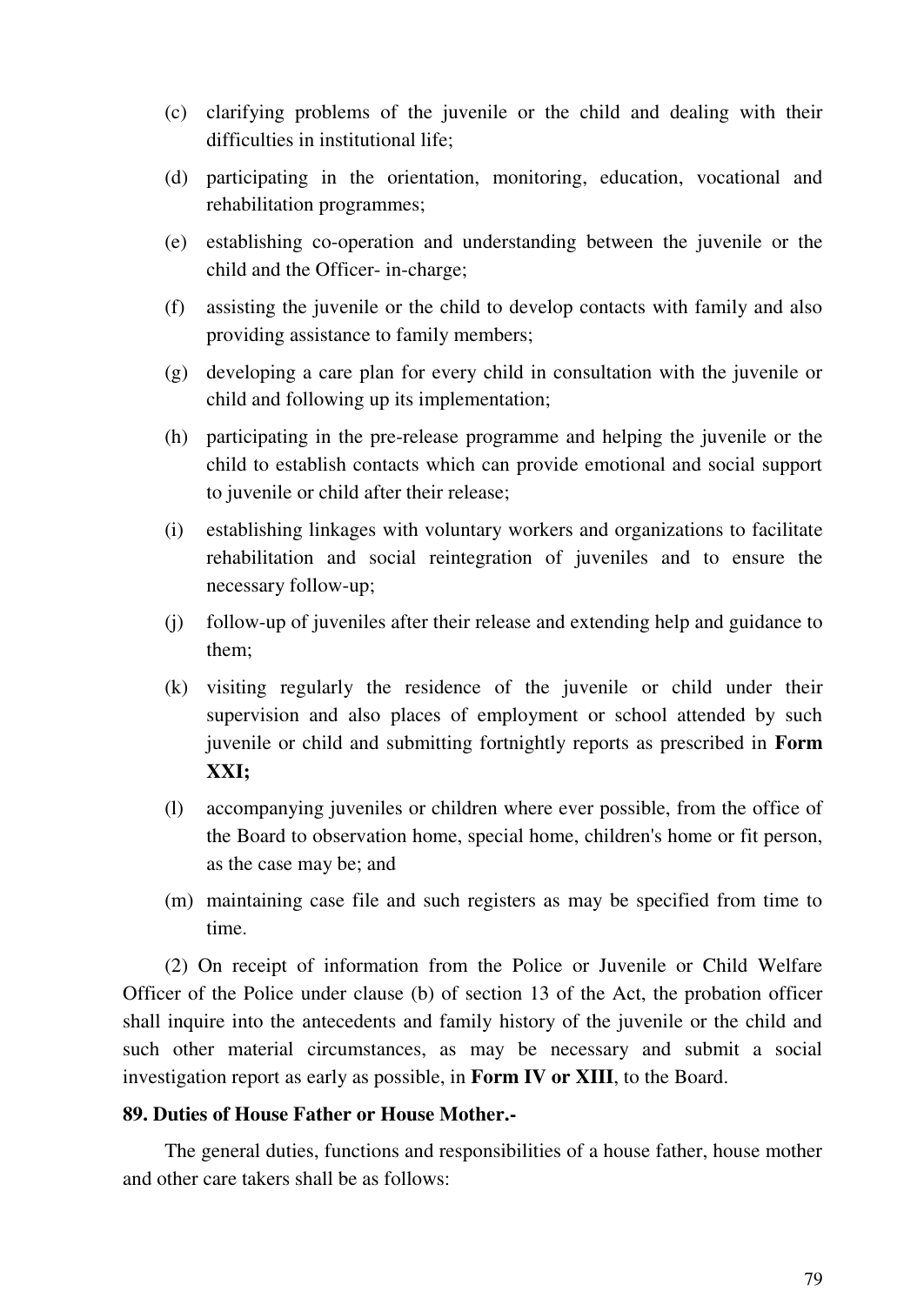- (a) handling juvenile or child with love and affection;
- (b) taking proper care and welfare of juvenile or child;
- (c) maintaining discipline among the juveniles or children;
- (d) maintenance, sanitation and hygiene;
- (e) implementing daily routine in an effective manner and ensuring children's involvement;
- (f) looking after the security and safety arrangements of the home; and
- (g) escorting juveniles or children, whenever they go out of the home.

# **90. Disqualification for officer-in-charge, probation officer or child welfare officer or case-worker, house father or house mother and other care takers and staff.-**

(1) The officer-in-charge, probation officer or child welfare officer or caseworker, house father or house mother and other care takers and staff shall not employ a juvenile or child under their supervision or care and protection for their own purposes or take any private service from them.

(2) Any report of physical, sexual or emotional abuse of a juvenile or a child in an institution or outside, by a caretaker, shall hold them liable for disqualification after due inquiry.

### **91. Training of Personnel.-**

(1) The State Government or the Officer-in-charge shall provide for training of personnel of each category of staff, in keeping with their statutory responsibilities and specific jobs requirements.

- (2) The training programme shall include-
- (a) orientation and induction training of the newly-recruited staff,
- (b) refresher training courses and skill enhancement programmes for all care givers once a year, and
- (c) staff conferences, seminars, workshops.

(3) The State Government with the help of the State Child Protection Unit, National Institute of Public Co-operation and Child Development and its Regional Centres shall organize regular training and capacity building of personnel involved in the implementation of the Act and the rules made thereunder.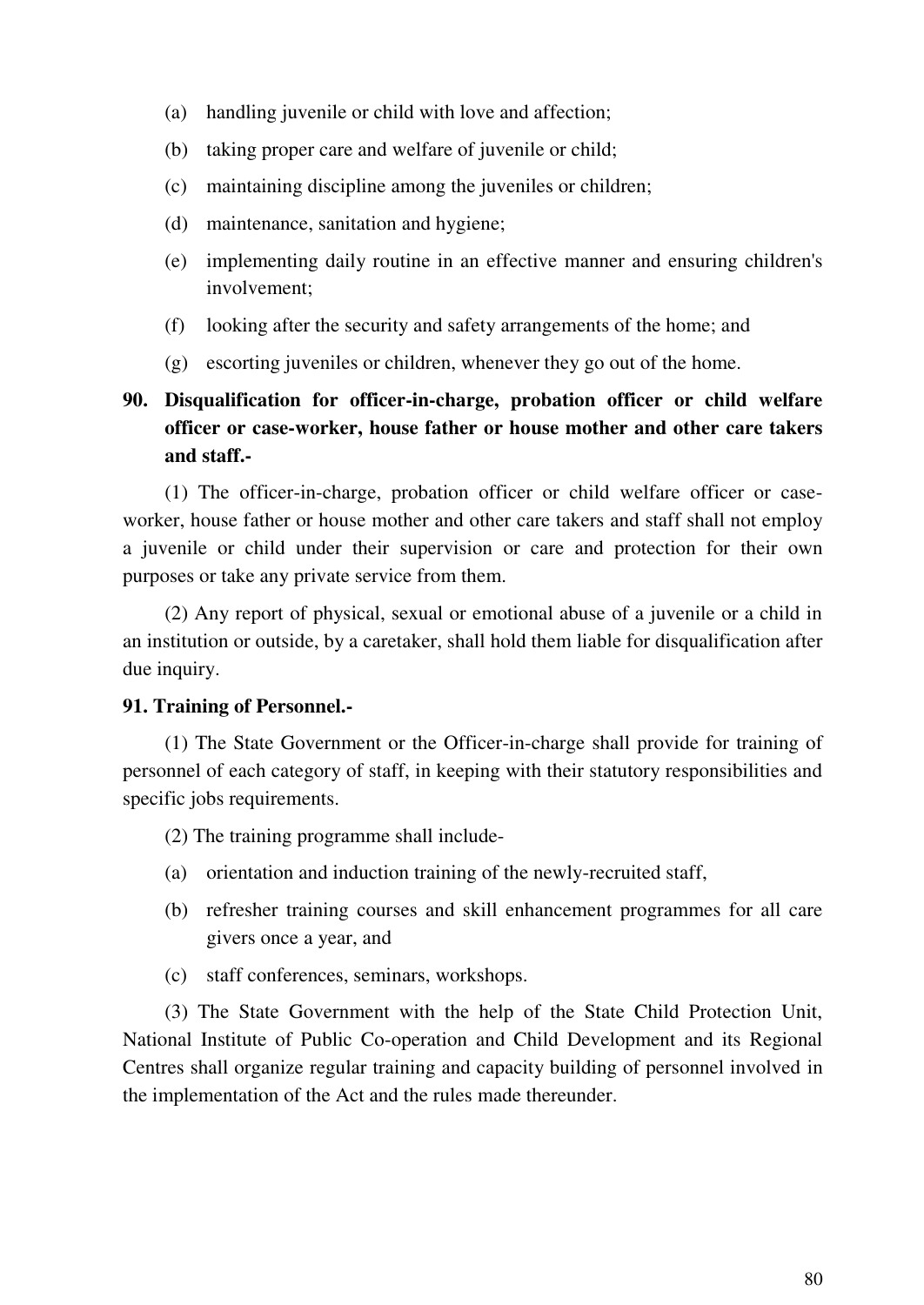### **92. Selection Committee and its composition.-**

The State Government shall constitute a Selection Committee by notification in the official gazette, for a period of five years, consisting of the following seven members, namely:

- (a) A retired judge of High Court as the Chairperson;
- (b) One representative from the concerned Department of State Government not below the rank of Director as the Member Secretary;
- (c) Two representative from a reputed non-governmental organization, working in the area of child welfare;
- (d) Two representative from academic bodies concerned with social work, psychology, sociology, child development, education, law, criminology and with experience of working on children's issues; and
- (e) A representative of the National or State Human Rights Commission or, National or State Commission for Protection of Child Rights or, National or State Commission for Women.

### **93. Functions of the Selection Committee.-**

- (1)(a) In making appointment of members of the Board or Committee, the Selection Committee shall take into consideration the applications received in this regard in response to a public advertisement to this effect by the district or State child Protection unit or the State Government and,.
- (b) the Selection Committee shall select and recommend a panel of names to the State Child Protection Unit or State Government for appointment as members of the Board or Committee from amongst the applications received.

(2) In the event of any complaint against a member of the Board or Committee, the Selection Committee shall hold necessary inquiry and recommend termination of appointment of such member to the State Child Protection Unit or State Government, if required.

- (3) (a) The Selection Committee, at the time of recommending names for appointment as member of Board or Committee shall also prepare a panel of names for each Board or Committee to fill in vacancies, which may arise during the tenure of the Board or Committee.
- (b) In the event of a vacancy in the Board or Committee, the District Child Protection Unit shall inform the State Child Protection Unit or State Government for filling up such vacancy.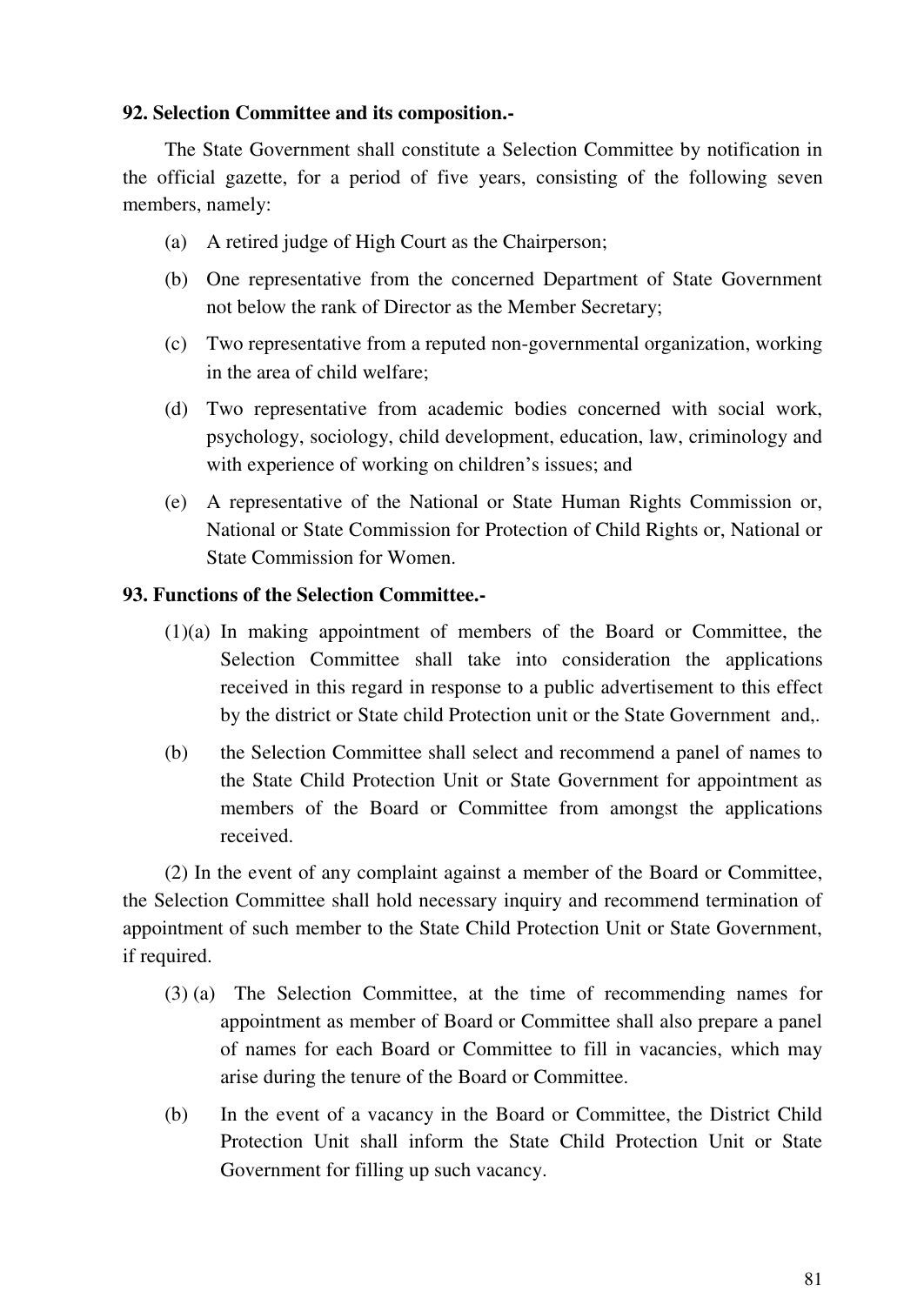(c) The State Child Protection Unit or State Government shall fill the vacancies on the basis of the panel of names recommended by the Selection Committee.

(4) The Selection Committee shall recommend names for constitution of the State or District or City level Inspection Committees as required under section 35 of the Act.

#### **94. Advisory Boards.-**

(1) The State Government shall constitute the State Advisory Board, District Advisory Boards and the City Advisory Boards for a period of three years.

(2) All the Advisory Boards shall hold at least two meetings in a year.

(3) These Advisory Boards shall inspect the various institutional or noninstitutional services in their respective jurisdictions; and the recommendations made by them, shall be acted upon by the State Government.

(4) The State Government, through the Selection Committee constituted under rule 92 of these rules, shall set up State, District and City level Advisory Boards, which shall consist of representatives of the State Government, members of the competent authority, academic institutions, locally respectable and spirited citizens, representatives of non-governmental organizations.

(5) The District or City level Advisory Board constituted in terms of sub-section (3) of section 62 of the Act shall also function as the inspection committee under section 35 of the Act.

(6) The termination, resignation, or other vacancy caused in an advisory board and appointment of new members therein shall be done in the same manner as is done in case of the competent authority.

#### **95. Openness & Transparency.-**

(1) All Children's homes shall be open to visitors with the permission of the Officer-in-charge and the Committee or Officer-in-charge as the case may be, may consider appropriate to allow representatives of local self government, voluntary organizations, social workers, researchers, medicos, academicians, prominent personalities, media and any other persons as visitors, as the Officer-in-charge considers appropriate keeping in view the security, welfare and the interest of the children.

(2) The Officer-in-charge of the home shall encourage active involvement of local community in improving the conditions in the homes, if, the members of the community want to serve the institution or want to contribute through their expertise.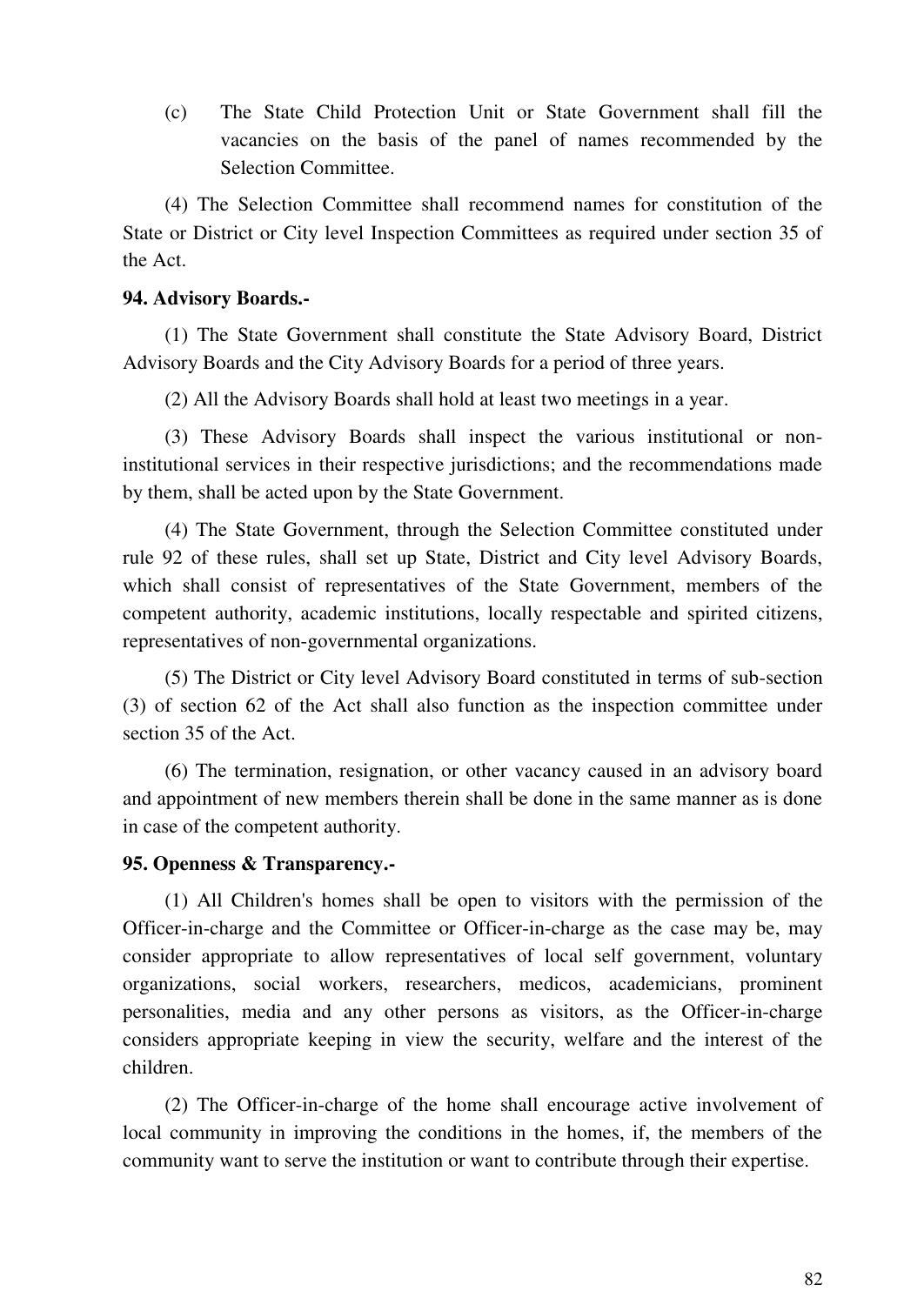(3) The Officer-in-charge shall maintain a visitor's book and the remarks of the visitors given therein shall be considered by the advisory inspecting authority.

(4) While visiting an institution, the visitors will not say or do anything that undermines the authority of the Officer-in-charge or is in contravention of the Act or rules or impinges on the dignity of the children.

(5) The visitors may be allowed to visit observation homes and special homes with the permission of the competent authority.

#### **96. Juvenile Justice Fund.-**

(1) The State Government shall create a Fund at the State level under section 61 of the Act to be called the 'Juvenile Justice Fund' (herein under referred to as the Fund) for the welfare and rehabilitation of the juvenile or the child dealt with under the provisions of the Act.

(2) In addition to donations, contributions or subscriptions coming under subsection (2) of section 61, the Central Government shall also make contribution to the Fund.

(3) The Fund shall be applied :

- (a) to implement programmes for the welfare, rehabilitation and restoration of juveniles or children;
- (b) to pay grant-in-aid to non-governmental organizations;
- (c) to meet the expenses of State Advisory Board and its purpose;
- (d) to do all other things that are incidental and necessary for the above purposes.

(4) The management and administration of the Fund shall be under the control of the State Advisory Board under sub-section (3) of section 61 of the Act.

(5) The assets of the Fund shall include all such grants and contributions, recurring or non-recurring, from the Central Government and State Government or any other statutory or non-statutory bodies set up by the Central or State Government as well as the voluntary donations from any individual or organization.

(6) All withdrawals shall be made by cheques or requisitions, as the case may be, signed by the secretary-cum-treasurer and in the case of amounts exceeding rupees one thousand, they shall be signed duly by the secretary-cum-treasurer and a member of the board of management to be nominated by the State Advisory Board.

(7) The regular accounts shall be kept of all money and properties, and all incomes and expenditure of the Fund and shall be audited by a notified firm of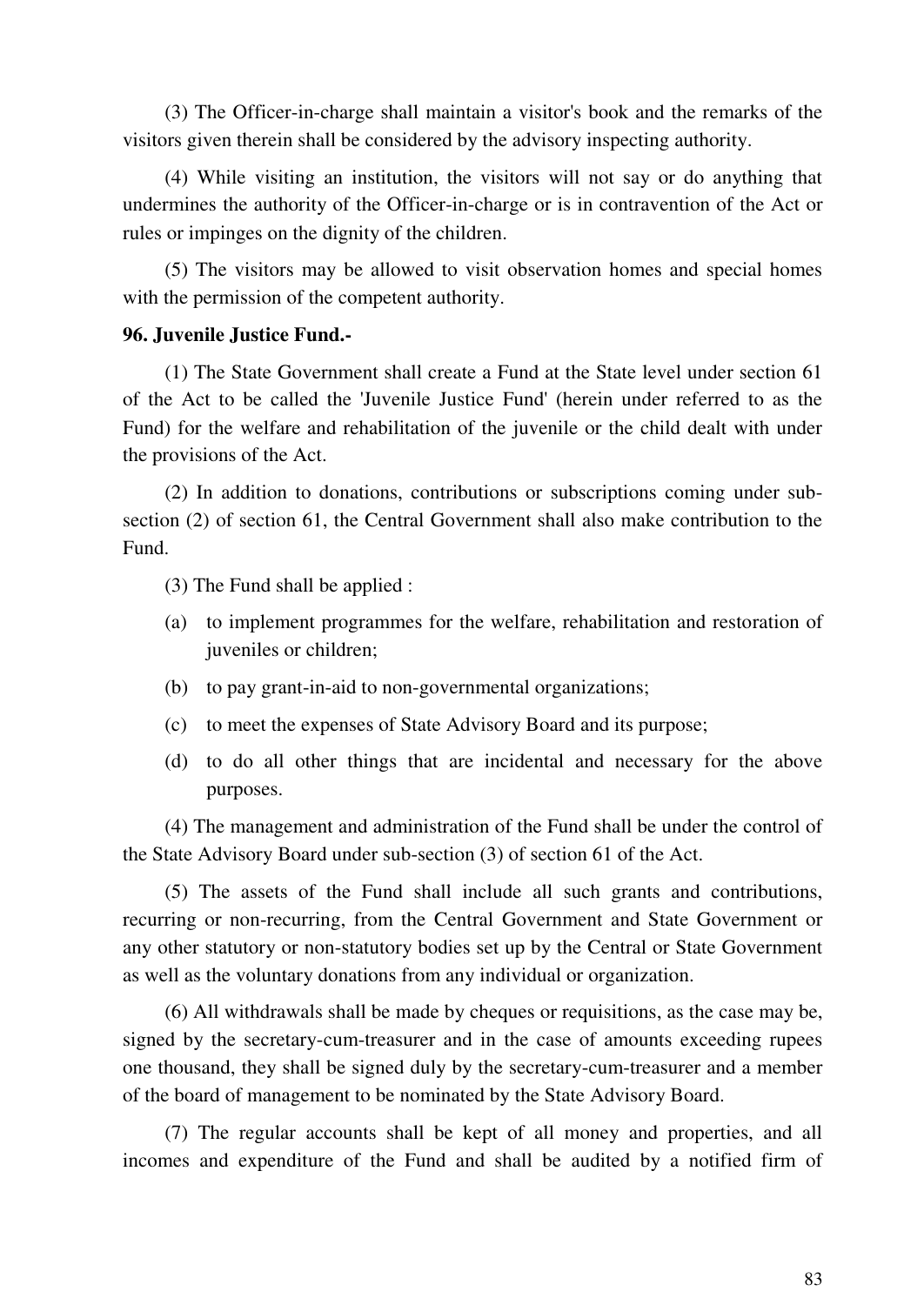Chartered Accountants, or any other recognized authorities as may be appointed by the Board.

(8) The auditors shall also certify the expenditure from the Fund made by the Secretary-cum-treasurer.

(9) All contracts and other assurances shall be in the name of the board of management and signed on their behalf by the Secretary-cum-treasurer and one member of the board of the management authorised by it for the purpose.

(10) The board of management shall invest for the time being the proceeds of sale or other disposal of the property, as well as any money or property not immediately required to be used to serve the objective of the Fund, in any one or more of the modes of investment authorised by law for the investment of trust moneys as the board of management may think proper.

(11) The board of management may delegate to one or more of the members such of its powers, which in its opinion are merely a procedural arrangement.

### **97. Pending Cases.-**

(1) No juvenile in conflict with law or a child shall be denied the benefits of the Act and the rules made thereunder.

(2) All pending cases which have not received a finality shall be dealt with and disposed of in terms of the provisions of the Act and the rules made thereunder.

(3) Any juvenile in conflict with law, or a child shall be given the benefits under sub-rule (1) of this rule, and it is hereby clarified that such benefits shall be made available to all those accused who were juvenile or a child at the time of commission of an offence, even if they cease to be a juvenile or a child during the pendency of any inquiry or trial.

(4) While computing the period of detention or stay or sentence of a juvenile in conflict with law or of a child, all such period which the juvenile or the child has already spent in custody, detention, stay or sentence of imprisonment shall be counted as a part of the period of stay or detention or sentence of imprisonment contained in the final order of the court or the Board.

#### **98. Disposed off cases of juveniles in conflict with law.-**

The State Government or as the case may be the Board may, either *suo motu* or on an application made for the purpose, review the case of a person or a juvenile in conflict with law, determine his juvenility in terms of the provisions contained in the Act and rule 12 of these rules and pass an appropriate order in the interest of the juvenile in conflict with law under section 64 of the Act, for the immediate release of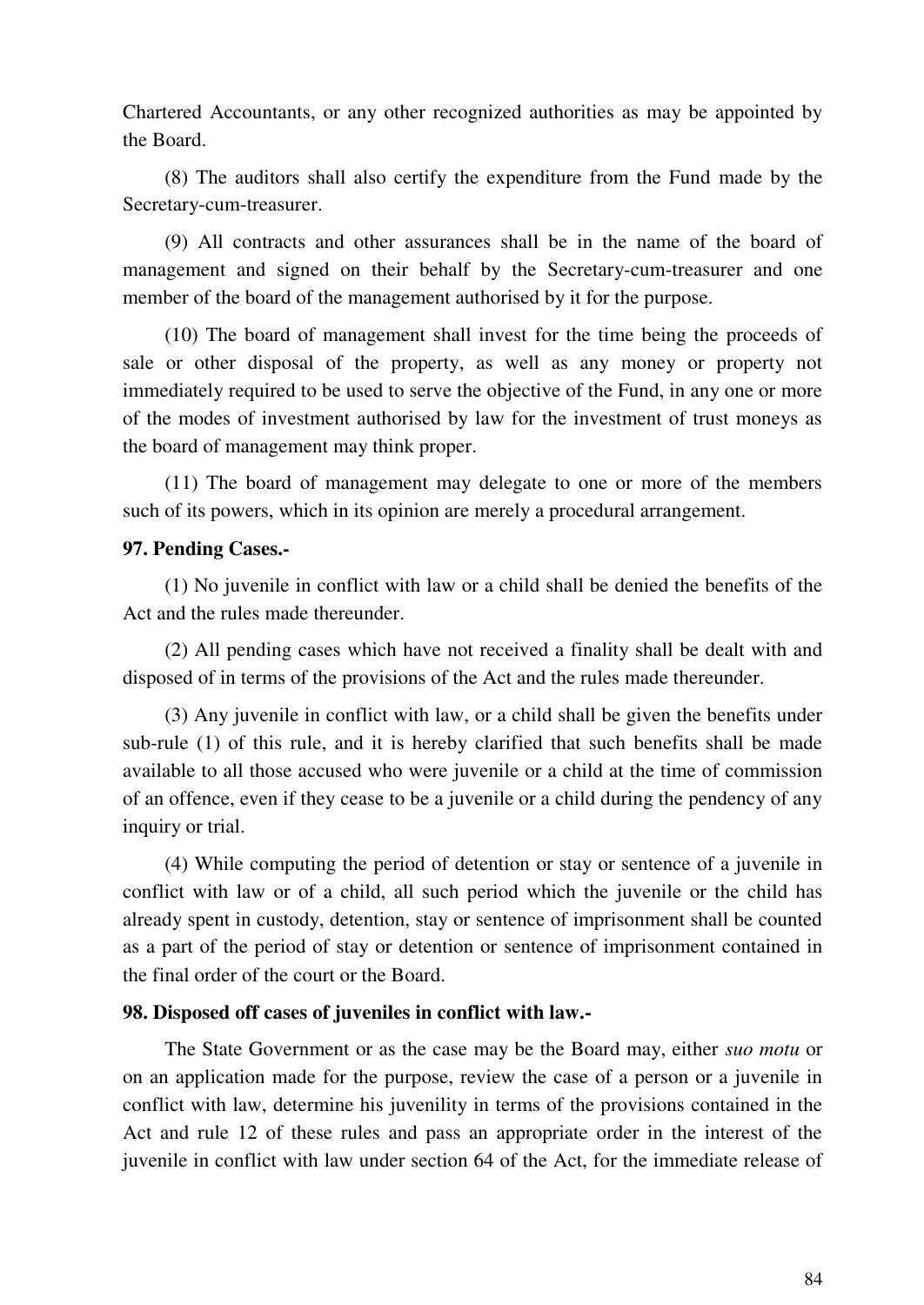the juvenile in conflict with law whose period of detention or imprisonment has exceeded the maximum period provided in section 15 of the said Act.

#### **99. Disposal of records or documents.-**

The records or documents in respect of a juvenile or a child or a juvenile in conflict with law shall be kept in a safe place for a period of seven years and no longer, and thereafter be destroyed by the Officer-in-charge or Board or Committee, as the case may be.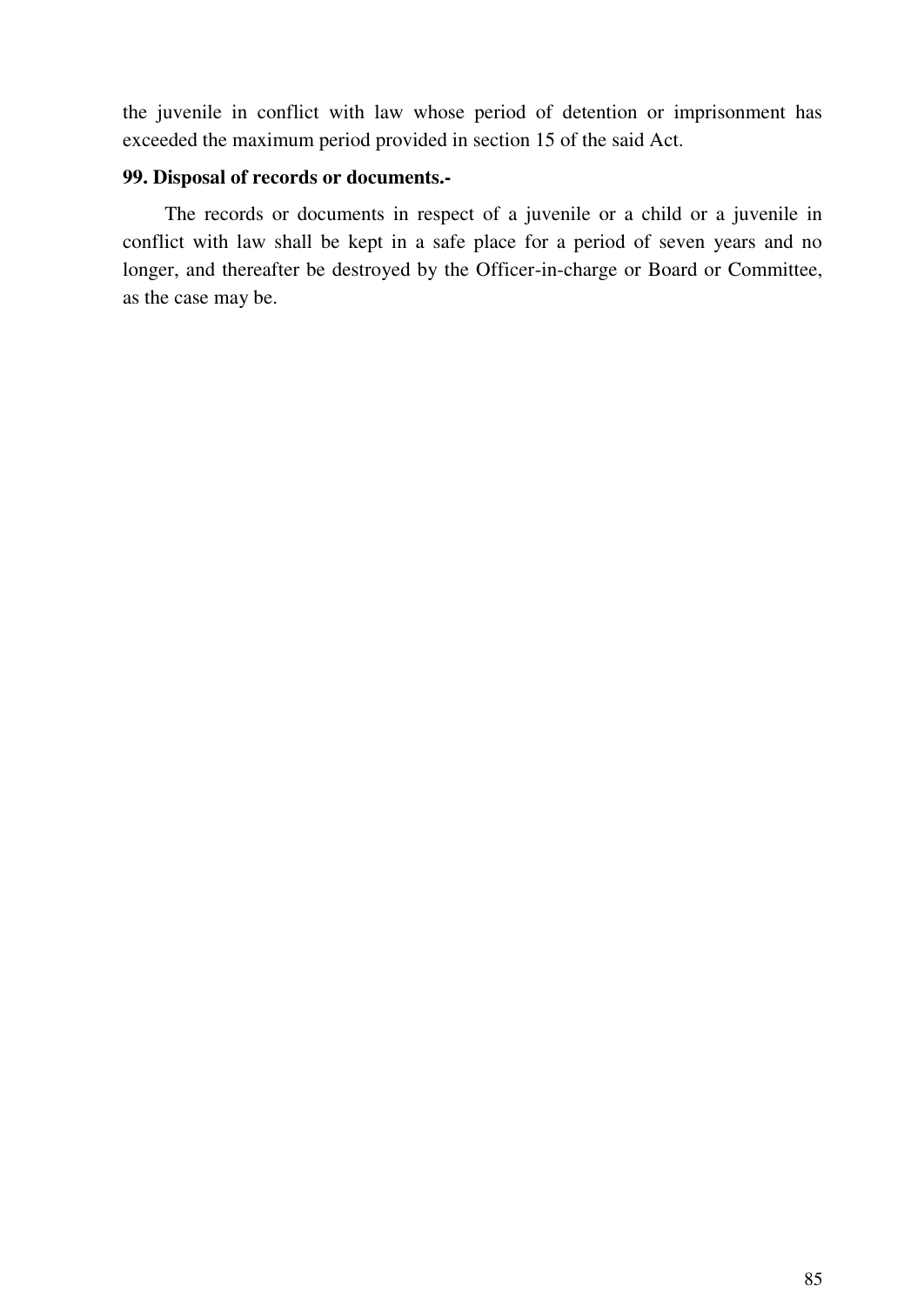# **SCHEDULE I**

### **Clothing, bedding, toiletries and other articles (rule 42)**

(1) Juveniles or children shall be provided with the following articles: **Bedding** 

### **S.No. Article Quantity to be provided per child**

- 1. Towels 4 per Year
- 2. Cotton Bed Sheets 2 per 2 Years
- 3. Pillow (Cotton stuffed) 1 per 2 Years
- 4. Pillow Covers 2 per 2 Years
- 5. Woolen blankets 2 per 2 years
- 6. Cotton Durry 2 per 2 years
- 
- 
- 8. Mattress 1 per 2 year.<br>
9. Mosquito net /coil/liquid 1 per 2 year.<br>
1 Per 2 year. 9. Mosquito net /coil/liquid For mosquito net 1 per 2 years

### **Clothing for girls**

- 1. Skirts & blouse or salwar kameez or 5 sets per year for girls Half Sari with blouses and petticoats. Depending on age and regional
- 2. cotton slip (1 Metre each) 6 per year for younger girls
- 
- 4. Panties 6 per year
- 
- 6. Woolen sweater 2 in 2 years
- 7. Woolen shawl 1 in 2 years

### **Clothing for boys**

- 
- 
- 
- 
- 5. Underwear 4 sets per year
- 6. Woolen Jerseys 2 in 2 years
- 

# **Miscellaneous Articles**

7. Cotton filld quilt 1 per 2 year(in cold regions) /for coil/liquid as per requirement

 Pre terences. 3. Brassieres 6 per year for older girls 5. Sanitary towels 12 packs per year for older girls

1. Shirts 5sets per year 2. Shorts 5sets per year for younger boys 3. Pants 5 sets per year for older boys 4. Vest 4 sets per year 7. Scarfs 2 in 2 years

| 1.       | <b>Slippers</b>                            | 1 pair per year                                                     |
|----------|--------------------------------------------|---------------------------------------------------------------------|
| 2.       | <b>Shoes</b>                               | 1 pair per year                                                     |
| 3.       | School Uniform                             | 2 sets per year for children attending outside<br>schools           |
| 4.       | <b>School Shoes</b>                        | 1 pair per year for children attending outside<br>schools           |
| 5.<br>6. | School Bag and Stationery<br>Handkerchiefs | 1 set per year for children attending outside schools<br>6 per year |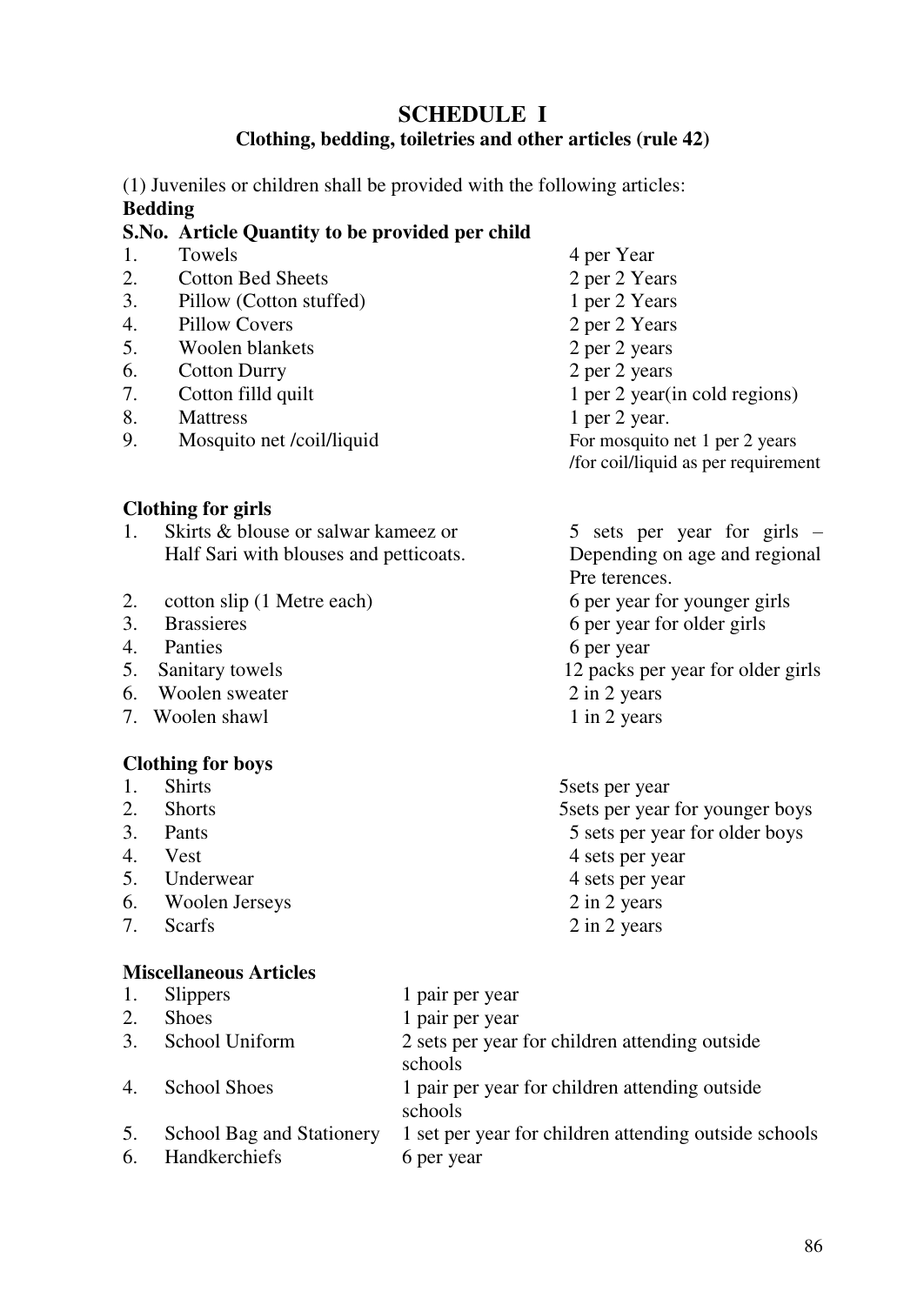# **Note:**

In addition to the clothing specified above, each child shall be provided, once in three years, with a suit consisting of one white shirt, one pair of khaki shorts or pants, and one pair of white canvas shoes and one blazer (for cold regions) for use during ceremonial occasions. In the case of girls it shall be one salwar kameez or one skirt and one blouse, and a pair of white canvas shoes.

(2) In every hospital attached to the institution where there is provision for in-patient cots, the following scale has to be followed:

# *Night clothing & bedding Scale for supply*

|    | <b>Mattress</b>                                                              | One per bed per 3 years     |
|----|------------------------------------------------------------------------------|-----------------------------|
| 2. | <b>Cotton Bed Sheets</b>                                                     | Four per bed per year       |
| 3. | Pillows                                                                      | One per bed per two year    |
| 4. | Pillow Covers                                                                | Four per bed per year       |
| 5. | Woollen blankets                                                             | One per bed per 2 years     |
| 6. | Pyjamas and loose shirts (Hospital type for boys) 3 pairs per child per year |                             |
| 7. | Skirts and blouses or salwar kameez for girls                                | 3 pairs per child per year  |
| 8. | Cotton durry                                                                 | One per bed per three years |

### **Note:**

- (i) When a child is admitted as an in-patient in the institution Hospital, the Institution Doctor shall issue the in-patient with the hospital clothing, the clothes on body being preserved, duly washed and handed back, at the time of the child's discharge from the hospital.
- (ii) Each child shall be provided with Kit Box or a Locker, as per convenience and necessity.

**(**iii)The superintendent shall make arrangements for two-tier bed system in place of conventional cots, as per convenience and necessity

# **(3) Toiletry:**

every resident of the Home shall be issued with oil, soap, and other material for in accordance with the following scales:

| Hair oil for grooming the hair | 100 mls per month for boys and |
|--------------------------------|--------------------------------|
|                                | 250 mls for girls              |
| Toilet soap or carbolic soap   | 1 Largebar per month (200 gm)  |
| Tooth paste and brush          | 1 Brush per 3 months           |
|                                | 50 gms paste per month         |
| Comb                           | 1 per year                     |

**Note:**

- (a) For washing of cloth and towels, bed-sheet etc., the following scale may be followed:
	- (i) Washing Soap/washing power for one month (500 gms)

(ii) Whitening/bleaching agent to the extent required only for white clothing Provided, however, the hospital clothing is not mixed with other clothing at the time of washing and if necessary, the Superintendent can issue the above items separately for washing of hospital clothing.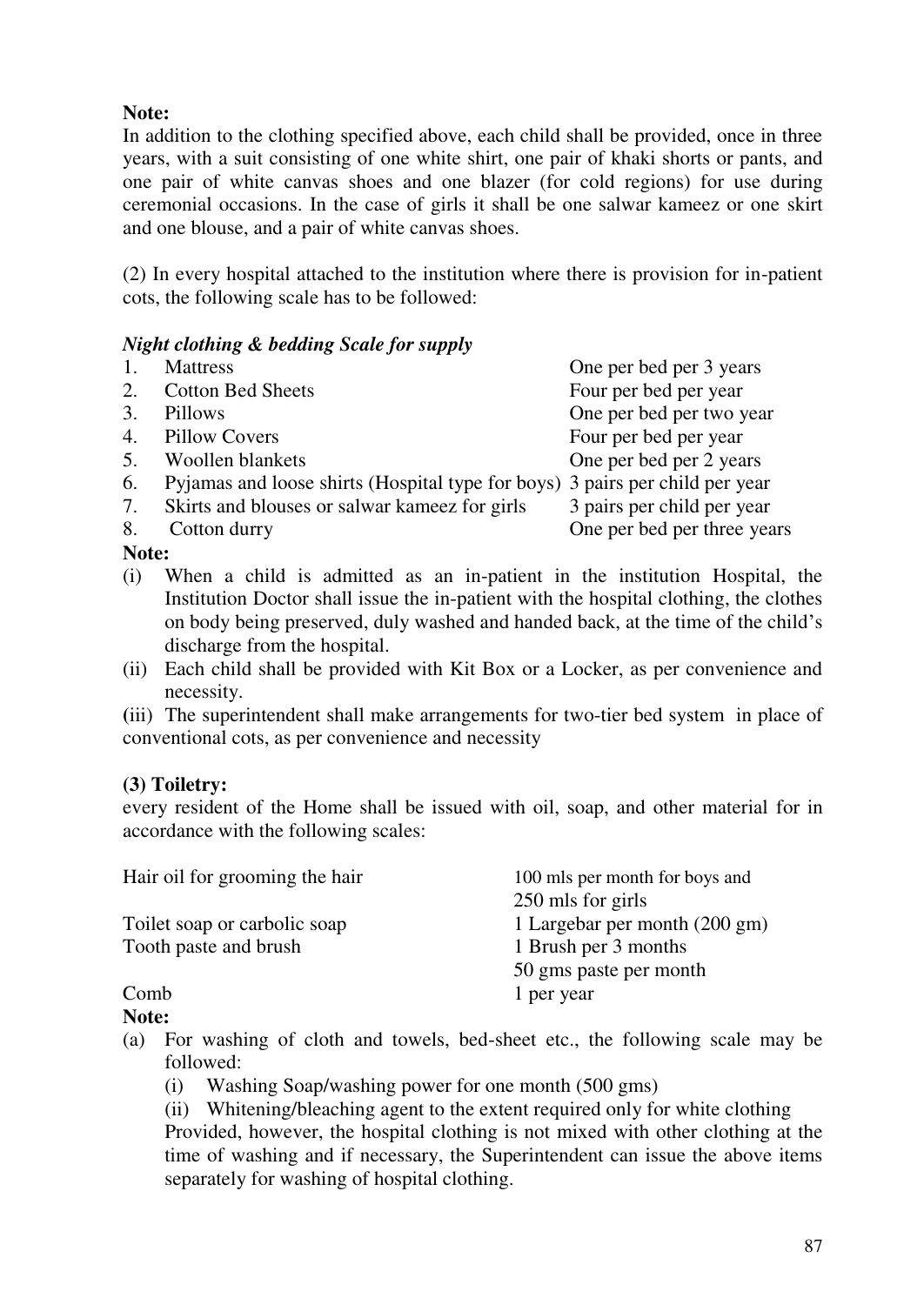(b) The children attending school outside the institution may be issued with one additional bar of washing soap (100 gms) per head per month for washing their school uniform.

(4) The following items shall be provided for maintaining the Homes in a healthy and sanitary condition:

| <b>Item Scale of supply</b>      |                                             |
|----------------------------------|---------------------------------------------|
| (1) Broom Stick                  | 25 to 40 Nos per month depending on the     |
|                                  | area of the institution                     |
| $(2)$ DDT spray                  | As per the institution Doctor's advice      |
| (3) Effective bugs killing agent | As required                                 |
| (4) Phenyl and cleaning acid     | (daily) Depending on the area of lavatories |
|                                  | to be cleaned as per institution Doctor's   |
|                                  | advice                                      |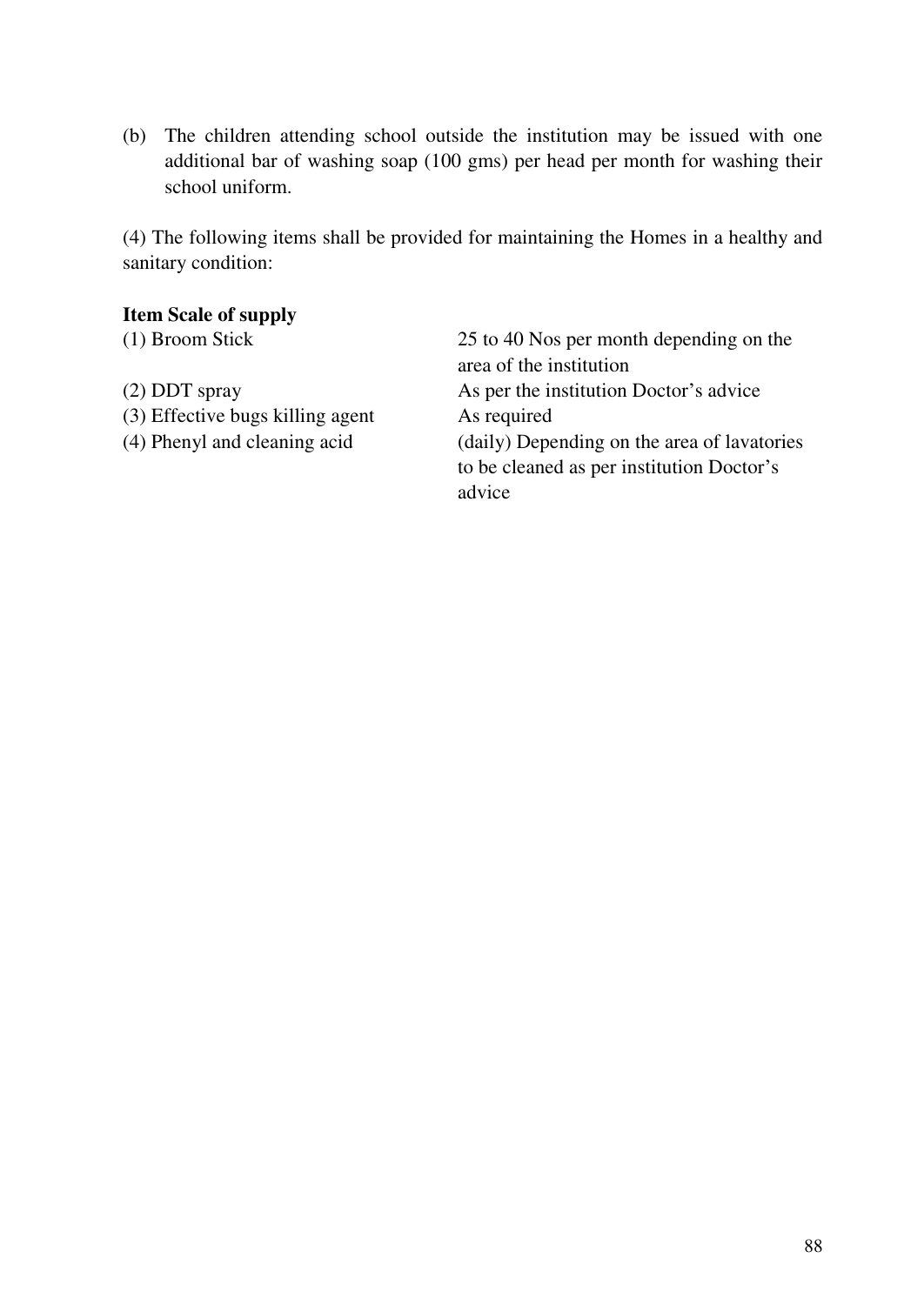|              | Name of the articles of diet                   | Scale per head per day                     |
|--------------|------------------------------------------------|--------------------------------------------|
| (1)          | Rice/Wheat/Ragi/Bajri/Jowar                    | 600 (700 Gms for 16-18 years age) Gms of   |
|              |                                                | which at least 100 Gms to be either wheat, |
|              |                                                | Ragi or Jowar above 12 years               |
| (2)          | Dal/Kathol                                     | 120 Gms for 6 to 12 year $/$ 150 Gms for   |
|              |                                                | above 12 years                             |
| (3)          | Edible Oil                                     | 25 Gms ml for 6 to 12 year / 50 ml for     |
|              |                                                | above 12 years                             |
| (4)          | Onion                                          | 25 Gms                                     |
| (5)          | Salt                                           | 25 Gms                                     |
| (6)          | Turmeric                                       | 05 Gms                                     |
| (7)          | Coriander Seed Powder                          | 05 Gms                                     |
| (8)          | Ginger                                         | 05 Gms                                     |
| (9)          | Garlic                                         | 05 Gms                                     |
| (10)         | Cocum/ Mango powder                            | 05 Gms                                     |
| (11)         | Milk (at breakfast)                            | 280 ml for 6 to 12 year / 330 ml for       |
|              |                                                | above 12 years                             |
| (12)         | Dry Chillies                                   | 05 Gms                                     |
| (13)         | <b>Vegetables Leafy</b>                        | 100 Gms                                    |
|              | Non-leafy                                      | 130 Gms                                    |
| (14)         | <b>Curd or Butter Milk</b>                     | 50 ml for 6 to 12 year/70 ml for           |
|              |                                                | above 12 years                             |
| (15)         | Jaggery                                        | 30 Gms for 6 to 12 year/ 50 Gms for \      |
|              |                                                | above 12 years                             |
| (16)         | Sugar                                          | 30 Gms for 6 to 12 year/ 50 Gms for        |
|              |                                                | above 12 years                             |
| (17)         | VegetableGhee                                  | 10 Gms for 6 to 12 year/ 15 Gms for        |
|              |                                                | above 12 years                             |
| (18)         | <b>Breakfast</b>                               | 80 Gms for 6 to 12 year/ 150 Gms for       |
|              |                                                | above 12 years                             |
|              | <b>Following items for 25 Children per day</b> |                                            |
| (19)         | Pepper                                         | 12 Gms                                     |
| (20)         | Jeera Seeds                                    | 12 Gms                                     |
| (21)         | <b>Black Gramdall</b>                          | 25 Gms                                     |
| (22)         | <b>Mustard Seeds</b>                           | 25 Gms                                     |
| (23)         | Ajwain Seeds                                   | 25 Gms                                     |
| (24)         | Papad                                          | No.1 Per head (once in a week)             |
| (25)         | Pickle                                         | 5 Gms (once in a week)                     |
|              | <b>For Sick Children</b>                       |                                            |
| (26)<br>(27) | <b>Bread</b><br>Milk                           | 500 Gms<br>500 Ml                          |
|              |                                                |                                            |

# **SCHEDULE II**

#### **Nutrition and Diet Scale (rule 45)**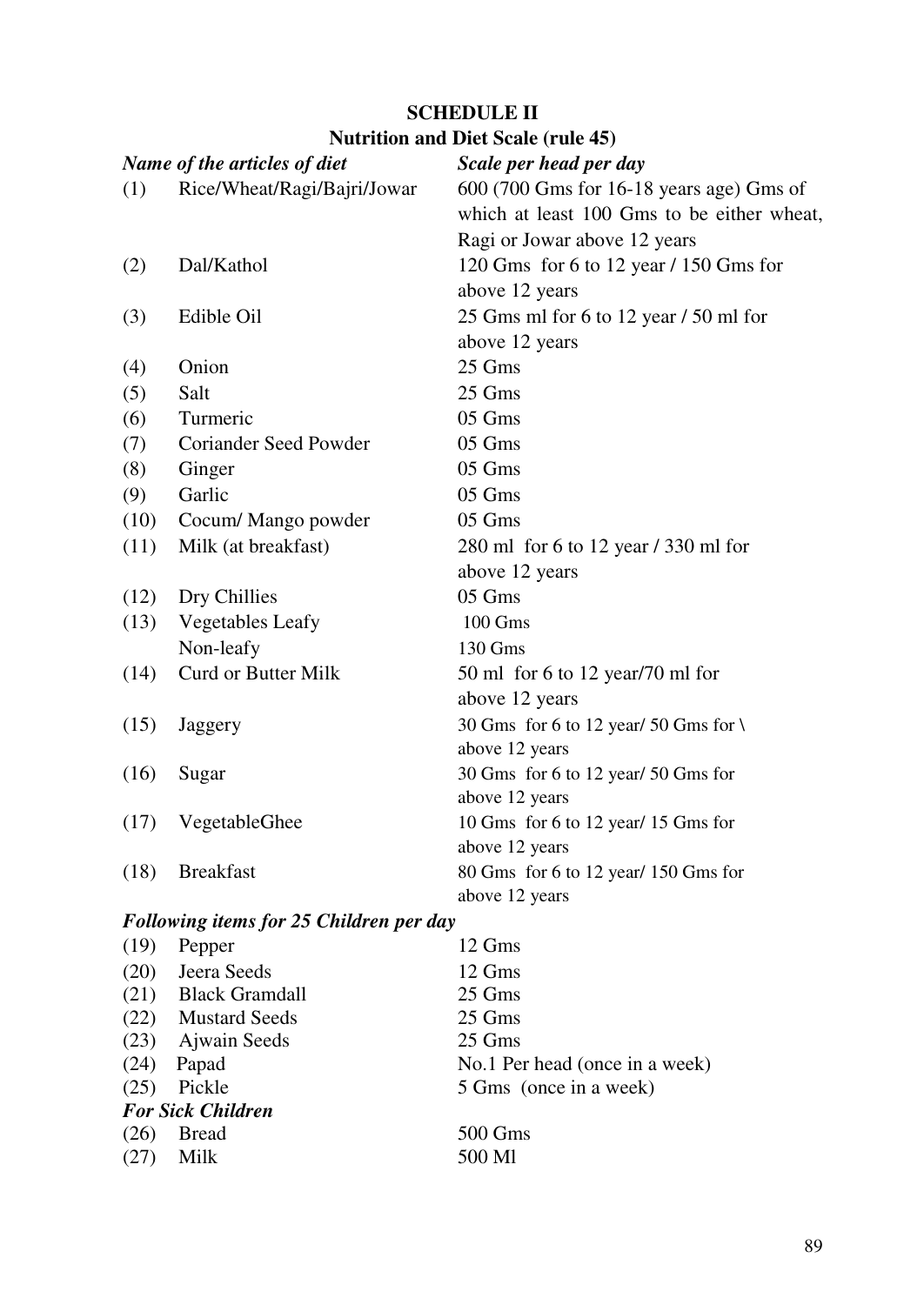# *Other Items*

(28) LP Gas for Cooking only

*Instructions:*

# **(1) Variation in Diet :**

- (a) Varieties of dal may be issued alternatively.
- (b) Children shall be issued with either 60 Gms of jaggery/suger per head in the shape of Lapsi/Kansar/Shukhdi etc once in a week.
- (c) Potatoes shall be issued in lieu of vegetables once in a week.
- (d) Leafy vegetables such as Fenugreek (Methi), Spinach (Palak), Sarson (Mustard leaves) Gongura Thotakura or any other saag etc., may also be issued once in a week. If a kitchen garden is attached to any institution leafy vegetables, in addition to drumstick trees, curry leaves trees and coriander leaves, should be grown and issued and the Superintendent should try to issue variety of vegetables and see that the same vegetable is not repeated for at least a period of one week.
- (e) The Superintendent may make temporary alternations in the scale of diet in individual cases when considered necessary by him, or on the institution Doctor's advice subject to the condition that the scale laid down is not exceeded.

# **(2) Meal Timing and Menu:**

# **a) Breakfast between 6:00 to 8:00 am**

- (i) Upma/pauva/cereals or any other dish.
- (ii) Chutneys from Gongura or fresh curry leave or fresh coriander or Coconut and Putnadal or idly – sambhar may be issued as a dish.
- (iii) Milk
- (iv) Any seasonal fruit in sufficient quantity as per scale

# **b) Lunch as per School timing and Dinner After 7:00 P.M.**

- (i) Rice, Chapattis, Vegetable, dal, salad and butter milk/ curd
- (ii) khichadi, bhakhari/ chapatti, kadi/Vegetable, Milk

# **(3) Others:**

- (a) Depending on the season, the Superintendent shall have the discretion to alter the time for distribution of food.
- (b) On the advise of the Institution Doctor, every sick child who is prevented from taking regular food, on account of his ill-health, may be issued with medical diet, as indicated in diet scale.
- (c) Extra diet for nourishment like milk, eggs, sugar and fruits shall be issued to the children on the advice of the institution Doctor in addition to the regular diet, to pick up weight or for other health reasons and for the purpose of calculation of the daily ration, the sick children shall be excluded from the day's strength.
- (d) On the following national and festival occasions, sweet dishes may be distributed to all the children at the Home at the rate fixed by the Director Social Defence, from time to time.
	- 1. Republic Day (26th January)
	- 2. Ambedkar's Birthday (14th April)
	- 3. Independence Day (15th August)
	- 4. Mahatma Gandhi's Birth Day (2nd October)
	- 5. Children's Day (14th November)
	- 6. Child Rights Day (20th November)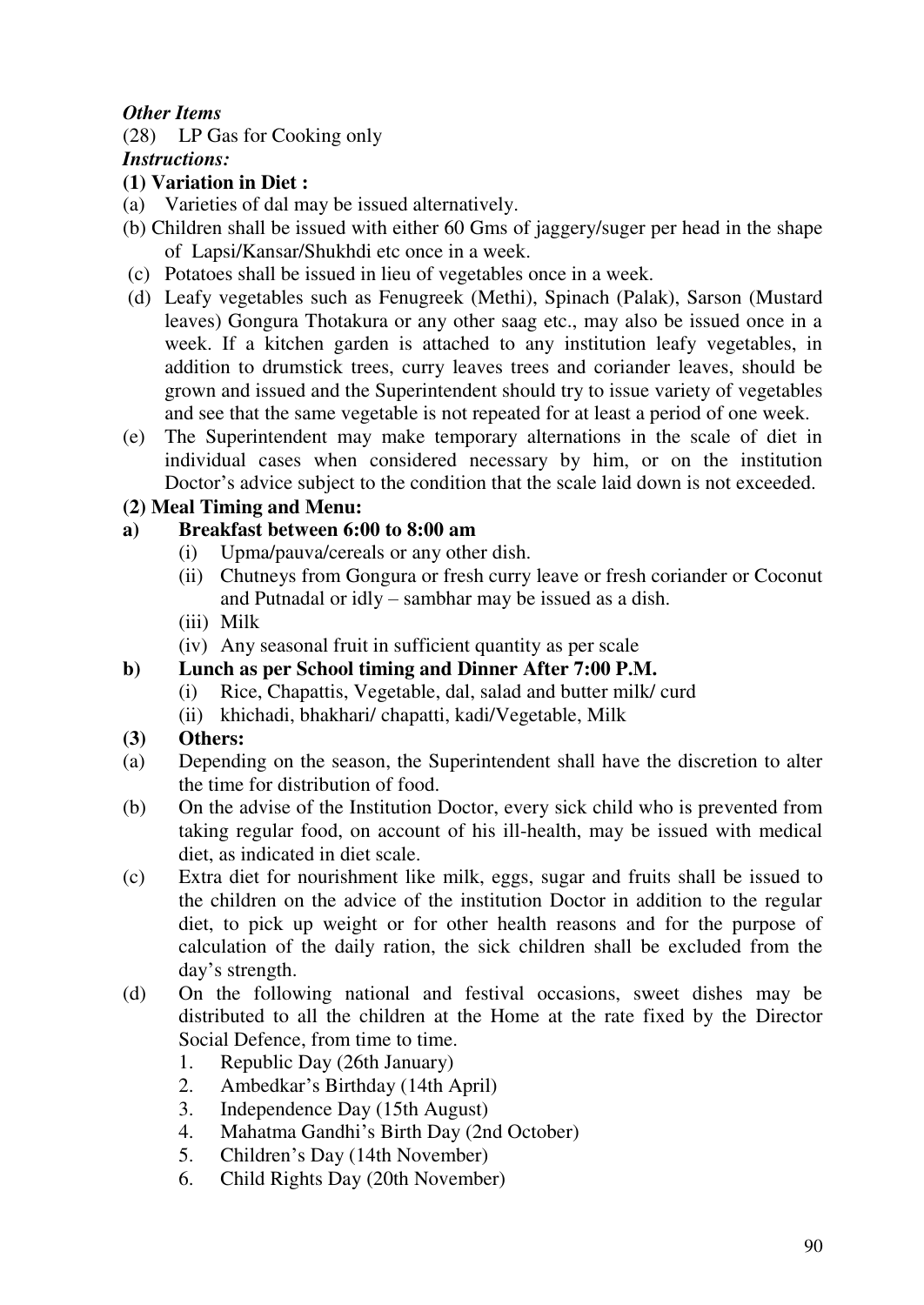- 7. Dussehra (Vijayadasami)
- 8. Deepavali
- 9. Ramzan (Id-Ul-Fitr)
- 10. Bakrid (Id-Ul-Zuha)
- 11. Christmas (25th December)
- 12. Janmastmi
- 13. Ram navmi
- 14. Makarsankranti
- 15. Hindu New Year Day
- 16. Holi
- 17. Dhulety
- 18. Sardar Patel birthday
- 19. International anti child labour day (12th June)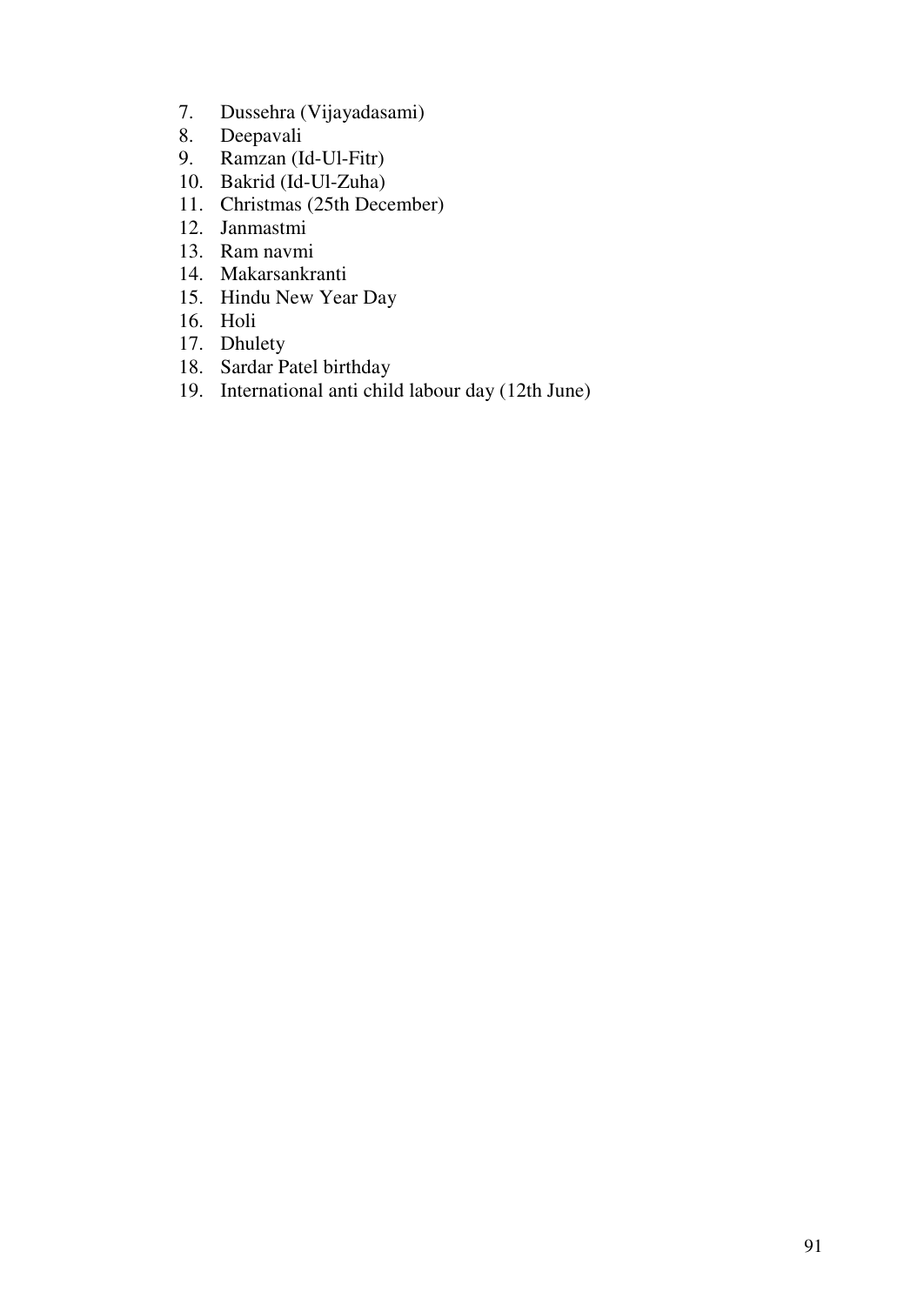# **FORM I [Rule 13(1)(c)]**

# **SUPERVISION ORDER**

|                    |                                                                          | When the Juvenile is placed under the care of a parent, guardian or other fit person/fit         |
|--------------------|--------------------------------------------------------------------------|--------------------------------------------------------------------------------------------------|
|                    |                                                                          |                                                                                                  |
|                    |                                                                          | _____. Whereas (name of the juvenile/) has this day found to have committed an offence and       |
|                    |                                                                          |                                                                                                  |
|                    |                                                                          | on executing a bond                                                                              |
|                    |                                                                          |                                                                                                  |
|                    |                                                                          | satisfied that it is expedient to deal with the said juvenile by making an order placing him/her |
| under supervision. |                                                                          |                                                                                                  |
|                    |                                                                          | It is hereby ordered that the said juvenile be placed under the supervision of                   |
|                    |                                                                          | probation officer/case worker, for a                                                             |
|                    |                                                                          |                                                                                                  |
| conditions :       |                                                                          |                                                                                                  |
| 1.                 |                                                                          | that the juvenile along with the copies of the order and the bond executed by the said           |
|                    |                                                                          | probation officer/caseworker shall be produced before<br>mamed therein                           |
| the                |                                                                          |                                                                                                  |
| 2.                 |                                                                          | that the juvenile shall be submitted to the supervision of the aforesaid probation officer/      |
| case worker.<br>3. |                                                                          | that the juvenile shall reside at ______________________ for a period of                         |
|                    |                                                                          |                                                                                                  |
| 4.                 | without the permission of the probation officer/case worker.             | that the juvenile shall not be allowed to quit the district jurisdiction of                      |
| 5.                 | that the juvenile shall not be allowed to associate with bad characters. |                                                                                                  |
| 6.                 | endeavour to earn an honest livelihood.                                  | that the juvenile shall live honestly and peacefully; and will go to school regularly/           |
| 7.                 | that the juvenile shall attend the attendance centre regularly.          |                                                                                                  |
| 8.                 | education and welfare of the juvenile.                                   | that the person under whose care the juvenile is placed shall arrange for the proper care,       |
| 9.                 |                                                                          | that the preventive measures will be taken by the person under whose care the juvenile           |
| India.             |                                                                          | is placed to see that the juvenile does not commit any offence punishable by any law in          |
| 10.                |                                                                          | that the juvenile shall be prevented from taking narcotic drugs or psychotropic                  |
|                    | substances or any other intoxicants.                                     |                                                                                                  |
| 11.                | due observance of the conditions mentioned above, shall be carried out.  | That the directions given be the probation officer/case worker from time to time, for the        |
|                    |                                                                          |                                                                                                  |
|                    |                                                                          | (signature)                                                                                      |
|                    |                                                                          | Principal Magistrate, Juvenile Justice Board                                                     |

Additional, conditions, if any may be inserted by the Juvenile Justice Board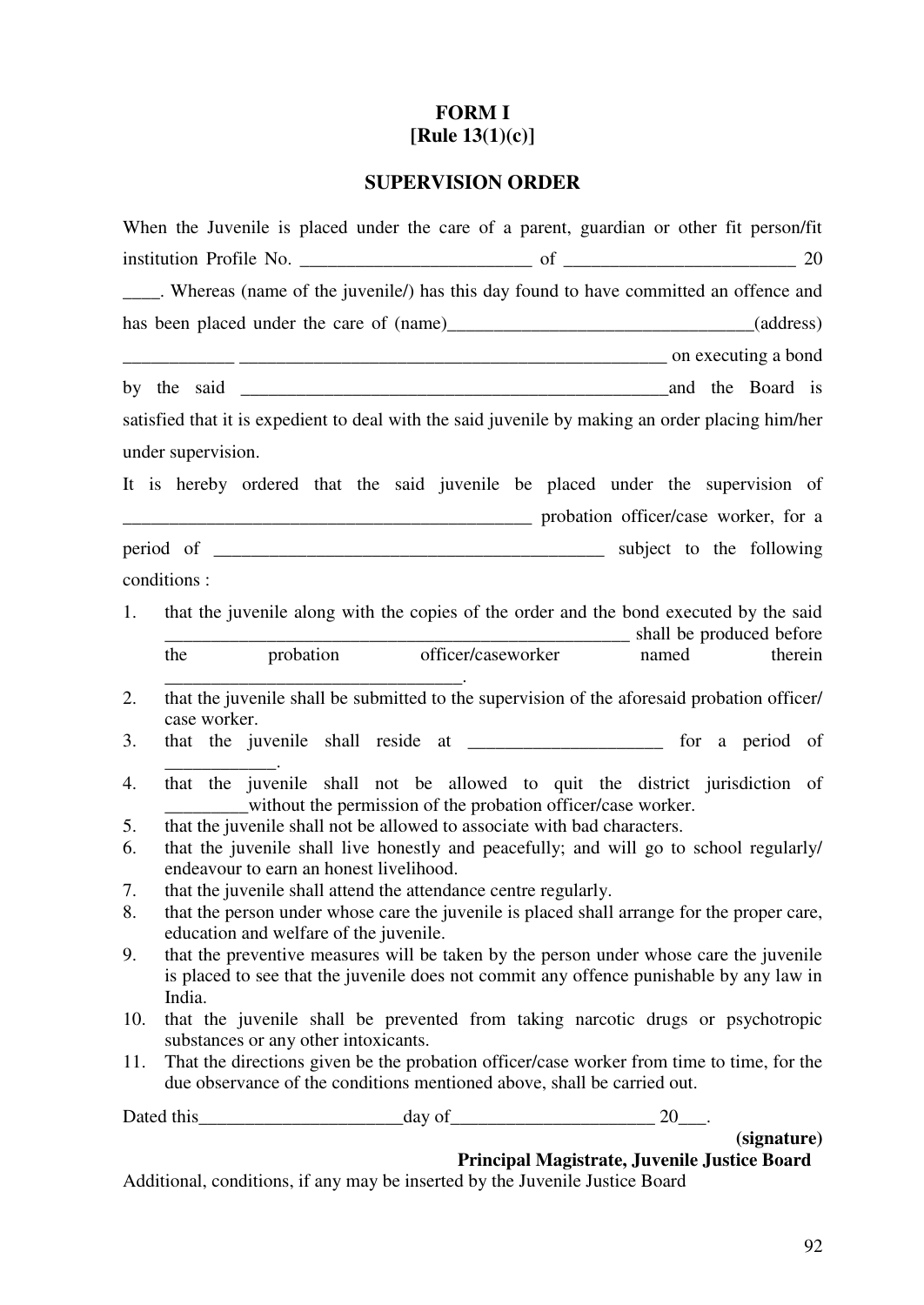### **FORM II [Rule 13(1)(d)]**

| Order of detention under Sub-Section _________ of Section _______, Sub-<br>Section__________________.                                                                                                                                                                           |                                                                                                                                                                                                                                                                                                                                    |       | of |
|---------------------------------------------------------------------------------------------------------------------------------------------------------------------------------------------------------------------------------------------------------------------------------|------------------------------------------------------------------------------------------------------------------------------------------------------------------------------------------------------------------------------------------------------------------------------------------------------------------------------------|-------|----|
| T <sub>0</sub><br>The Officer in charge<br><u> 1980 - Johann John Harry Harry Harry Harry Harry Harry Harry Harry Harry Harry Harry Harry Harry Harry Harry Harry Harry Harry Harry Harry Harry Harry Harry Harry Harry Harry Harry Harry Harry Harry Harry Harry Harry Har</u> |                                                                                                                                                                                                                                                                                                                                    |       |    |
|                                                                                                                                                                                                                                                                                 |                                                                                                                                                                                                                                                                                                                                    |       |    |
| (name of the juvenile), son/ daughter of                                                                                                                                                                                                                                        |                                                                                                                                                                                                                                                                                                                                    |       |    |
|                                                                                                                                                                                                                                                                                 |                                                                                                                                                                                                                                                                                                                                    |       |    |
| with law/ section ____________________ is order by me __________________________                                                                                                                                                                                                |                                                                                                                                                                                                                                                                                                                                    |       |    |
| Principal Magistrate, Juvenile Justice Board under                                                                                                                                                                                                                              |                                                                                                                                                                                                                                                                                                                                    |       |    |
|                                                                                                                                                                                                                                                                                 |                                                                                                                                                                                                                                                                                                                                    |       |    |
| Observation Home/ Special                                                                                                                                                                                                                                                       |                                                                                                                                                                                                                                                                                                                                    | Home/ |    |
| $\frac{1}{\sqrt{1-\frac{1}{2}}}\left\{\int_{-\infty}^{\infty} f(x) \, dx\right\}$ for a period of $\frac{1}{\sqrt{1-\frac{1}{2}}}\left\{\int_{-\infty}^{\infty} f(x) \, dx\right\}$ .                                                                                           |                                                                                                                                                                                                                                                                                                                                    |       |    |
| This is to authorize and require you to receive the said juvenile; into your charge, and                                                                                                                                                                                        |                                                                                                                                                                                                                                                                                                                                    |       |    |
| to keep him/her in the Observation Home/ Special Home/                                                                                                                                                                                                                          |                                                                                                                                                                                                                                                                                                                                    |       |    |
|                                                                                                                                                                                                                                                                                 |                                                                                                                                                                                                                                                                                                                                    |       |    |
| according to law.                                                                                                                                                                                                                                                               |                                                                                                                                                                                                                                                                                                                                    |       |    |
|                                                                                                                                                                                                                                                                                 | $\mathbf{1}$ $\mathbf{1}$ $\mathbf{1}$ $\mathbf{1}$ $\mathbf{1}$ $\mathbf{1}$ $\mathbf{1}$ $\mathbf{1}$ $\mathbf{1}$ $\mathbf{1}$ $\mathbf{1}$ $\mathbf{1}$ $\mathbf{1}$ $\mathbf{1}$ $\mathbf{1}$ $\mathbf{1}$ $\mathbf{1}$ $\mathbf{1}$ $\mathbf{1}$ $\mathbf{1}$ $\mathbf{1}$ $\mathbf{1}$ $\mathbf{1}$ $\mathbf{1}$ $\mathbf{$ |       |    |

Given under my hand and the seal of Juvenile Justice Board

This \_\_\_\_\_\_\_\_\_\_\_\_\_\_\_\_\_\_\_\_\_ day of \_\_\_\_\_\_\_\_\_\_\_\_\_\_\_\_\_\_\_\_\_\_ 20.

**(signature) Principal Magistrate, Juvenile Justice Board**

# **Encl:**

Copy of the judgment, if any, or orders, particulars of home and case history and individual care plan, if any:

Strike which is not required.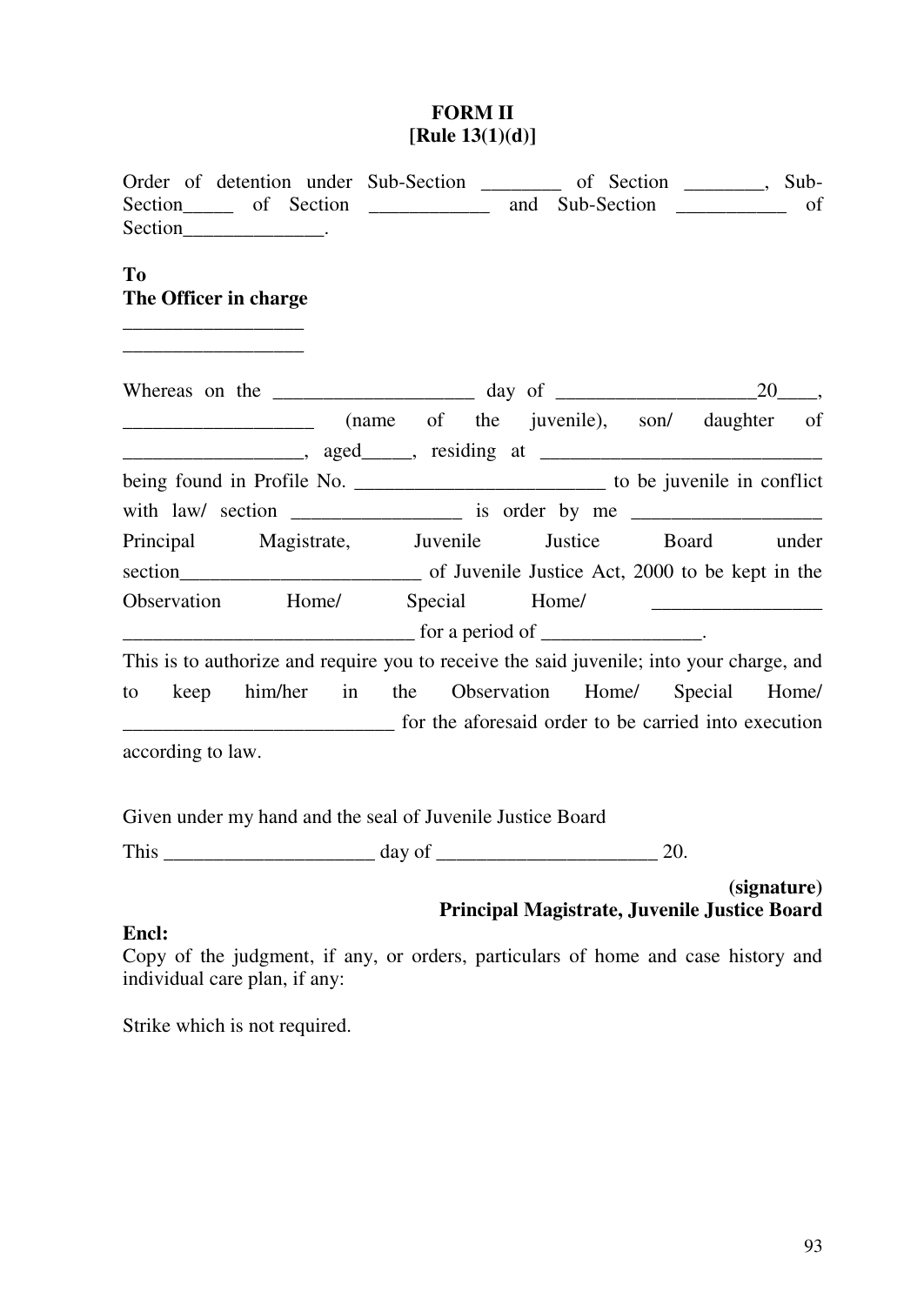# **FORM III ORDER OF SOCIAL INVESTIGATION/INQUIRY**

[Rule  $13(1)(e)$  and  $(5)$ ]

To

Probation Officer/ Case Worker/Person in-charge of Voluntary Organization/ Case Worker **-------------------------------------------------------------------------------------------------------------**  Whereas a report/complaint under section of the Juvenile Justice (Care and Protection of children) Act, 2000 has been received from\_\_\_\_\_\_\_\_ in respect of \_\_\_\_\_\_\_\_\_\_\_\_\_\_\_\_\_\_\_\_\_\_\_\_\_\_\_\_(name of the (juvenile), son/daughter of \_\_\_\_\_\_\_\_\_\_\_\_\_\_\_\_\_\_\_\_\_\_\_\_\_\_\_\_\_\_\_\_\_\_\_\_\_ approximate age essiding at example of  $\alpha$  and  $\alpha$  and  $\alpha$  and  $\alpha$  and  $\alpha$  and  $\alpha$  and  $\alpha$  and  $\alpha$  and  $\alpha$  and  $\alpha$  and  $\alpha$  and  $\alpha$  and  $\alpha$  and  $\alpha$  and  $\alpha$  and  $\alpha$  and  $\alpha$  and  $\alpha$  and  $\alpha$  and  $\alpha$  and  $\alpha$ who has been produced before the Board.

You are hereby directed to enquire into the social antecedents, family background and circumstances of the alleged offence by the said juvenile and submit your social investigation report on or before \_\_\_\_\_\_\_\_\_\_\_\_\_\_\_or within such time allowed to you by the Board.

 You are also hereby directed to consult an expert in child psychology, psychiatric treatment or counselling for their expert opinion if necessary and submit such report along with your Social Investigation Report.

Dated this day of 20 and 20

**(signature) Principal Magistrate, Juvenile Justice Board**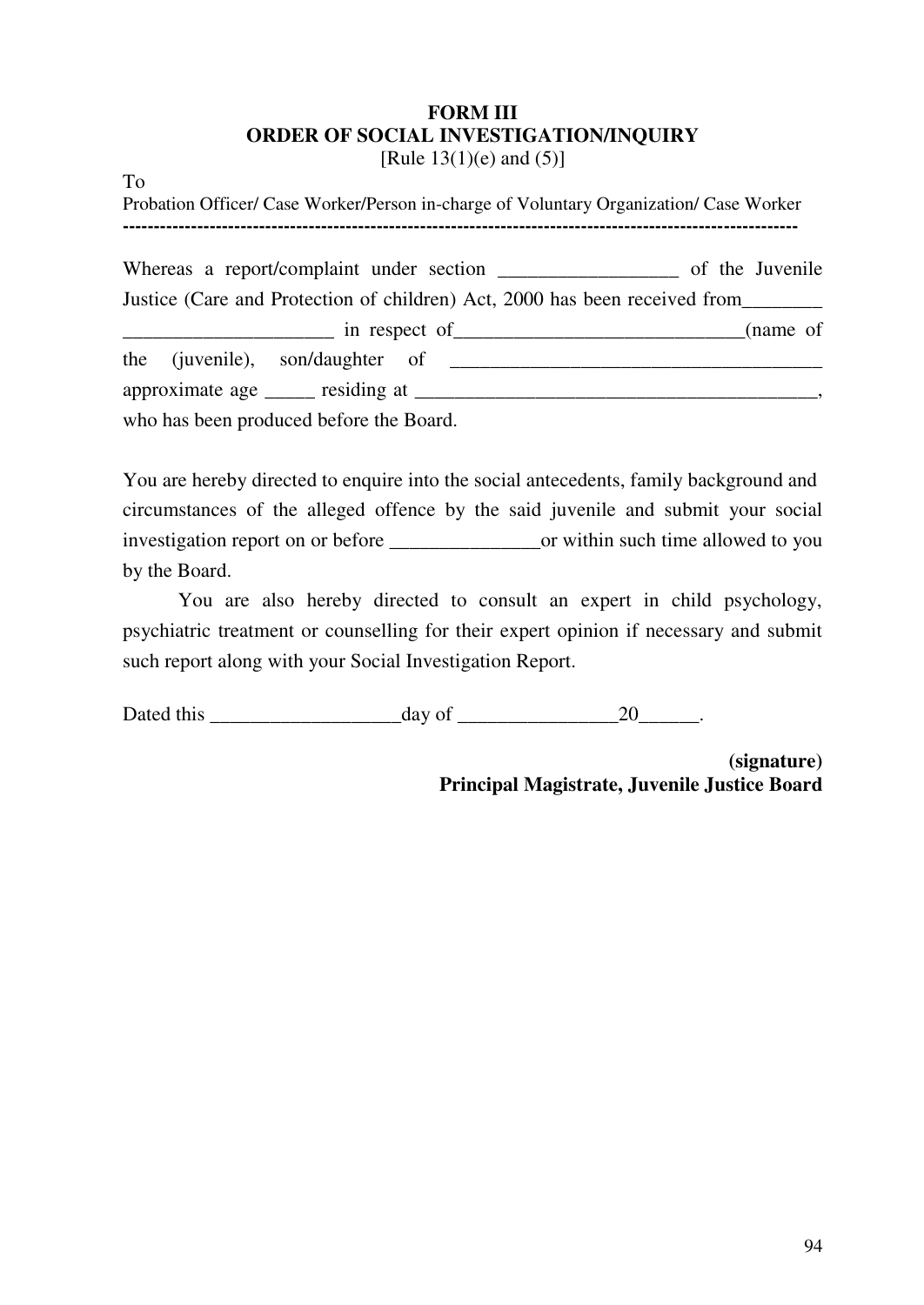### **FORM IV** [Rules 13(5) and 88 (1) (a) and (2)] **SOCIAL INVESTIGATION REPORT**

Sl. No.\_\_\_\_\_\_\_\_\_\_\_\_\_\_\_\_

| Submitted<br>Board               | to | the | Juvenile<br>(address).                                              |            | Justice |
|----------------------------------|----|-----|---------------------------------------------------------------------|------------|---------|
| Stamp)                           |    |     | Probation Department/Concerned State Government Authority/Voluntary | (Signature | and     |
| Profile No.                      |    |     |                                                                     |            |         |
| Under section:                   |    |     |                                                                     |            |         |
| Title of Profile:                |    |     |                                                                     |            |         |
| <b>Police Station:</b>           |    |     |                                                                     |            |         |
| Nature of offence charge:        |    |     |                                                                     |            |         |
| Name                             |    |     | Religion                                                            |            |         |
| Father's Name                    |    |     | Caste                                                               |            |         |
| <b>Permanent Address</b>         |    |     | Year of birth                                                       |            |         |
| Last address before apprehension |    |     | Age                                                                 |            |         |
|                                  |    |     | <b>Sex</b>                                                          |            |         |

Previous institutional/case history and individual care plan, if any

#### **FAMILY --------------------------------------------------------------------------------------------------------**

| Members   | Name | Age | Health $\vert$ | Education | Occupation | Monthly  | Disabilities | Any    |
|-----------|------|-----|----------------|-----------|------------|----------|--------------|--------|
| of family |      |     |                |           |            | Earnings |              | other  |
|           |      |     |                |           |            |          |              | eg.    |
|           |      |     |                |           |            |          |              | Social |
|           |      |     |                |           |            |          |              | habit  |
| Father    |      |     |                |           |            |          |              |        |
| Sept      |      |     |                |           |            |          |              |        |
| Father    |      |     |                |           |            |          |              |        |
| mother    |      |     |                |           |            |          |              |        |
| Step      |      |     |                |           |            |          |              |        |
| Mother    |      |     |                |           |            |          |              |        |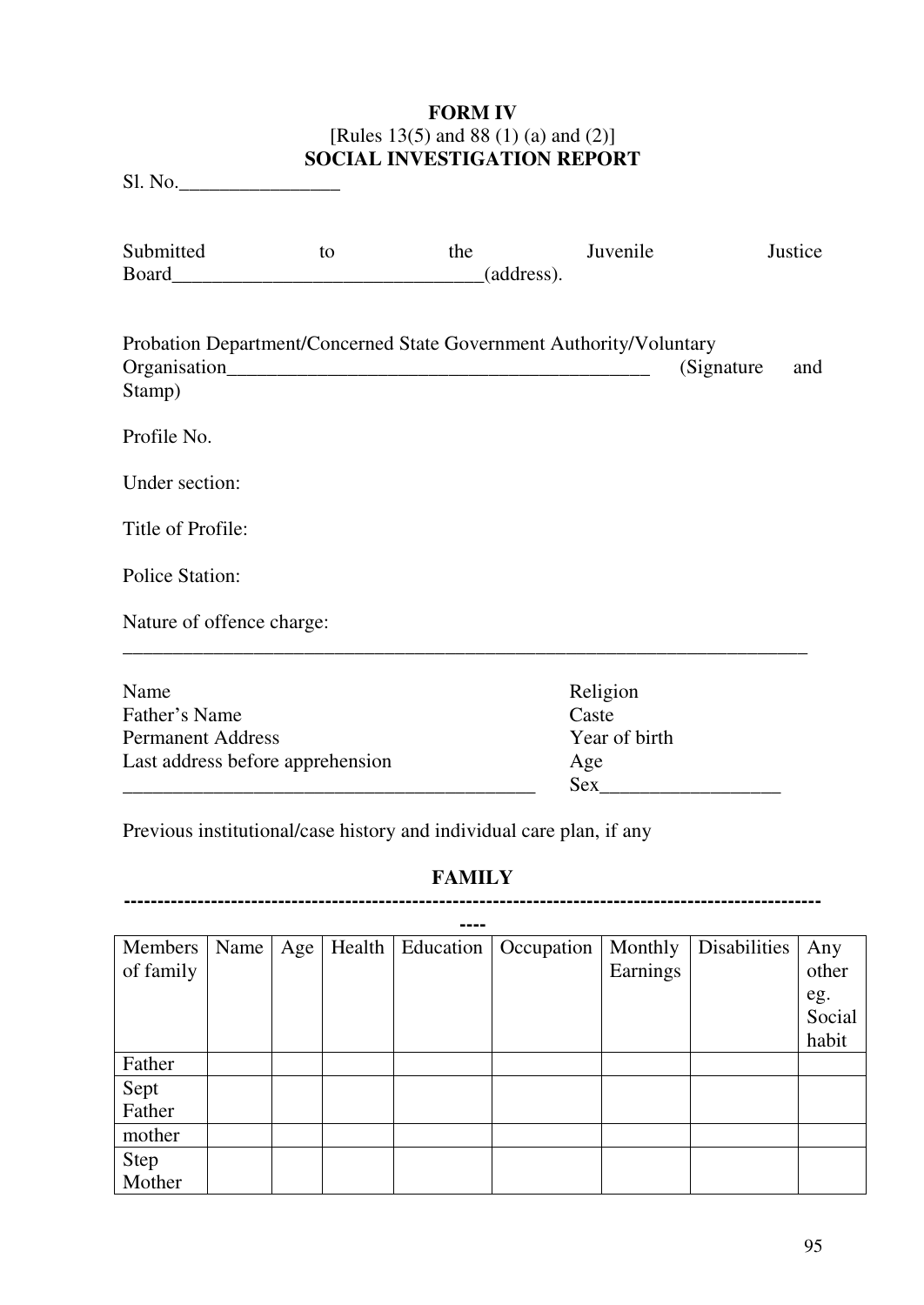| Siblings                        |  |  |  |  |
|---------------------------------|--|--|--|--|
|                                 |  |  |  |  |
| Any<br>other                    |  |  |  |  |
|                                 |  |  |  |  |
| legal<br>guardian<br>/ relative |  |  |  |  |
|                                 |  |  |  |  |

If married, relevant particulars

|                                          | Other near relatives or agencies                                                                                                                                                                                               |                          |            |     |            |
|------------------------------------------|--------------------------------------------------------------------------------------------------------------------------------------------------------------------------------------------------------------------------------|--------------------------|------------|-----|------------|
| And                                      | Attitude towards religion normal<br>ethical                                                                                                                                                                                    | code                     | of         | the | home       |
| Social                                   | status and the status of the status of the status of the status of the status of the status of the status of the status of the status of the status of the status of the status of the status of the status of the status of t | and                      |            |     | economic   |
|                                          | Delinquency record of members                                                                                                                                                                                                  |                          |            |     |            |
| Present                                  |                                                                                                                                                                                                                                | living                   |            |     | conditions |
|                                          | Relationship between parents/<br>Parents and children especially<br>With the juvenile under investigation                                                                                                                      |                          |            |     |            |
| Other                                    | factors                                                                                                                                                                                                                        | of                       | importance | if  | any        |
| Mental condition<br>(Present and past)   |                                                                                                                                                                                                                                | <b>JUVENILES HISTORY</b> |            |     |            |
| Physical condition<br>(Present and past) |                                                                                                                                                                                                                                |                          |            |     |            |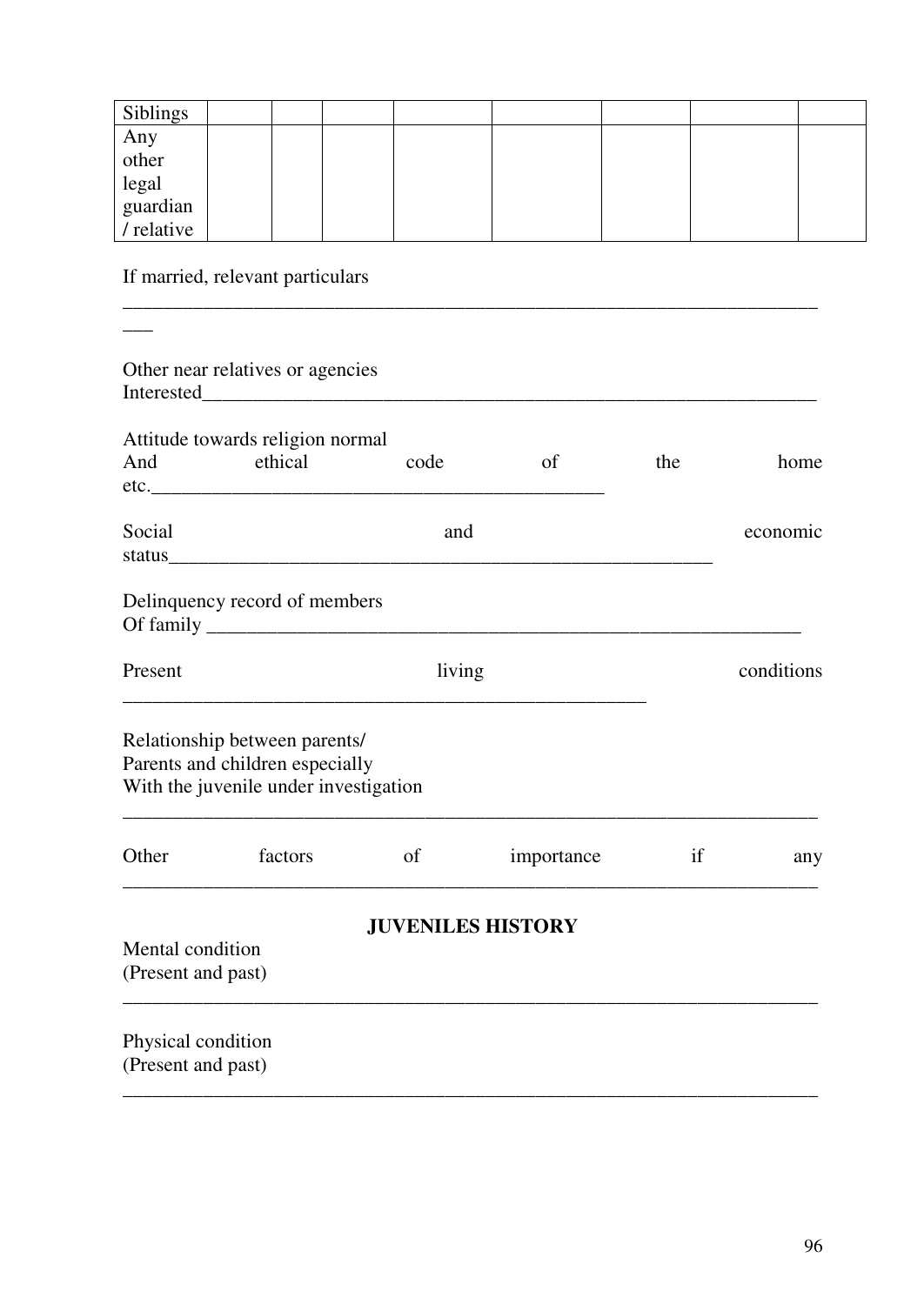Outstanding characteristics and personality traits

### Companions and their influence

#### Truancy from home, if any

School (attitude towards school, teachers, class mates and vice-versa)

| Work record (jobs held, reasons for leaving, |  |  |  |     |    |            |  |  |  |
|----------------------------------------------|--|--|--|-----|----|------------|--|--|--|
| vocational interests, attitude towards       |  |  |  | iob | or | employers) |  |  |  |

\_\_\_\_\_\_\_\_\_\_\_\_\_\_\_\_\_\_\_\_\_\_\_\_\_\_\_\_\_\_\_\_\_\_\_\_\_\_\_\_\_\_\_\_\_\_\_\_\_\_\_\_\_\_\_\_\_\_\_\_\_\_\_\_\_\_\_\_\_

\_\_\_\_\_\_\_\_\_\_\_\_\_\_\_\_\_\_\_\_\_\_\_\_\_\_\_\_\_\_\_\_\_\_\_\_\_\_\_\_\_\_\_\_\_\_\_\_\_\_\_\_\_\_\_\_\_\_\_\_\_\_\_\_\_\_\_\_\_

\_\_\_\_\_\_\_\_\_\_\_\_\_\_\_\_\_\_\_\_\_\_\_\_\_\_\_\_\_\_\_\_\_\_\_\_\_\_\_\_\_\_\_\_\_\_\_\_\_\_\_\_\_\_\_\_\_\_\_\_\_\_\_\_\_\_\_\_\_

| Neighbourhood | neighbours |  |
|---------------|------------|--|
|               |            |  |

# Parent's attitude towards discipline

| in  | the | home | and   |  | reaction |
|-----|-----|------|-------|--|----------|
| Any |     |      | other |  | remarks  |

### **RESULT OF INQUIRY**

Emotional factors Physical condition Intelligence Social and economic factors Religious factors Suggested causes of the problems Analysis of the case including reasons for delinquency Opinion of experts consulted Recommendation regarding treatment and its Plan by Probation Officer

#### **Signature of the Probation Officer/Case Worker**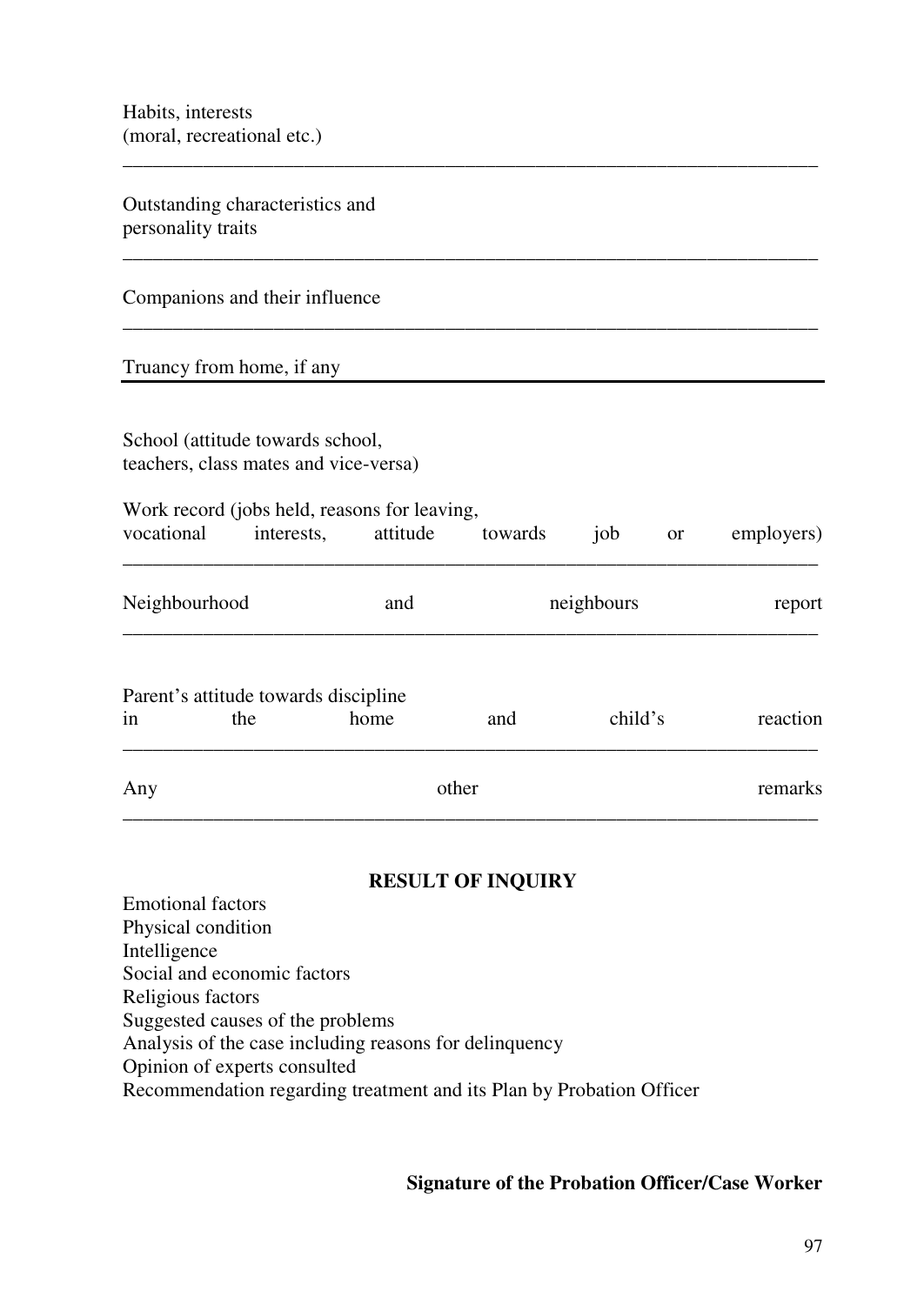### **FORM V**  [Rules 15(5) and 80(2)] **UNDERTAKING/ BOND TO BE EXECUTED BY A PARENT/ GUARDIAN/ RELATIVE /FIT PERSON IN WHOSE CARE A JUVENILE IS PLACED**

|    | Whereas I _____________________________ being the parent, guardian, relative or fit person                                                                                          |                                                     |
|----|-------------------------------------------------------------------------------------------------------------------------------------------------------------------------------------|-----------------------------------------------------|
|    |                                                                                                                                                                                     |                                                     |
|    | been ordered to be placed by the Juvenile Justice Board _________________________,                                                                                                  |                                                     |
|    | have been directed by the said Board to execute an undertaking/ bond with surety in the sum                                                                                         |                                                     |
|    |                                                                                                                                                                                     |                                                     |
|    | or without surety. I hereby bind myself on the said _____________________________                                                                                                   |                                                     |
|    | being placed under my care. I shall have the said _______________________________ properly                                                                                          |                                                     |
|    | taken care of and I do further bind myself to be responsible for the good behaviour of the said                                                                                     |                                                     |
|    |                                                                                                                                                                                     | and to observe the following conditions for a       |
|    |                                                                                                                                                                                     |                                                     |
| 1. | that I shall not change my place of residence without giving previous intimation in<br>writing to the Juvenile Justice Board through the Probation Officer/Case Worker;             |                                                     |
| 2. | that I shall not remove the said juvenile from the limits of the jurisdiction of the<br>Juvenile Justice Board without previously obtaining the written permission of the<br>Board; |                                                     |
| 3. | that I shall send the said juvenile daily to school/to such vocation as is approved by<br>the Board unless prevented from so doing by circumstances beyond control;                 |                                                     |
| 4. | that I shall send the said juvenile to an Attendance Centre regularly unless prevented<br>from doing so by circumstances beyond my control;                                         |                                                     |
| 5. | that I shall report immediately to the Board whenever so required by it;                                                                                                            |                                                     |
| 6. | that I shall produce the said juvenile in my care before the Board, if he/she does not<br>follow the orders of Board or his/her behaviour is beyond control;                        |                                                     |
| 7. | that I shall render all necessary assistance to the Probation Officer /Case Worker to<br>enable him to carry out the duties of supervision;                                         |                                                     |
| 8. | in the event of my making default herein, I undertake to produce myself before the<br>Board for appropriate action or bind myself, as the case may be, to forfeit to                |                                                     |
|    |                                                                                                                                                                                     |                                                     |
|    |                                                                                                                                                                                     |                                                     |
|    |                                                                                                                                                                                     | Signature of person executing the Undertaking/Bond. |
|    | (Signed before me)                                                                                                                                                                  |                                                     |
|    |                                                                                                                                                                                     |                                                     |

# **Principal Magistrate, Juvenile Justice Board**

Additional conditions, if any, by the Juvenile Justice Board may be entered numbering them properly;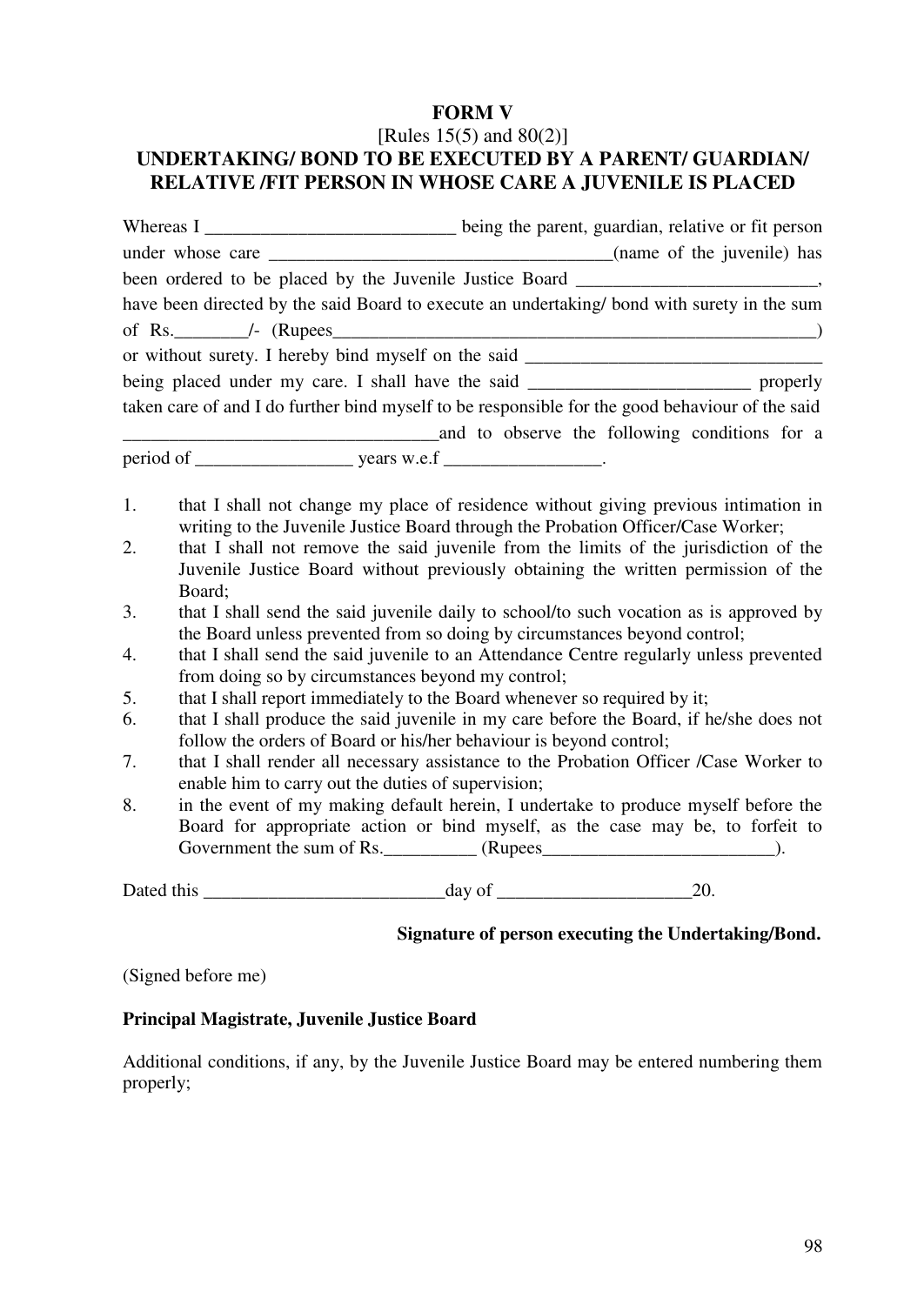(Where a bond with sureties is to be executed add)

 $I/We$  of

(place of residence with full particulars) hereby declare myself/ourselves as surety/sureties for the aforesaid \_\_\_\_\_\_\_\_\_\_\_\_\_\_ (name of the person executing the undertaking/bond) to adhere to the terms and conditions of this undertaking/bond. In case of \_\_\_\_\_\_\_\_\_\_\_\_\_\_\_\_ (name of the person executing the bond) making fault therein, I/We hereby bind myself/ourselves jointly or severally to forfeit to government the sum of Rs.  $(Rupees$   $day$ of  $\frac{1}{20}$   $\frac{1}{20}$  in the presence of \_\_\_\_\_\_\_\_\_\_\_\_\_\_\_\_\_\_\_\_\_\_\_\_\_\_\_\_\_\_\_\_\_\_\_\_\_\_\_\_\_\_\_\_\_\_\_\_\_\_\_\_\_\_.

\_\_\_\_\_\_\_\_\_\_\_\_\_\_\_\_\_\_\_\_\_\_\_\_\_\_\_\_\_\_\_\_\_\_\_\_\_\_\_\_\_\_\_\_\_\_\_\_\_\_\_\_\_\_\_\_\_\_\_\_\_\_\_\_\_\_\_\_\_

**Signature of Surety(ties)** 

(Signed before me)

**Principal Magistrate, Juvenile Justice Board**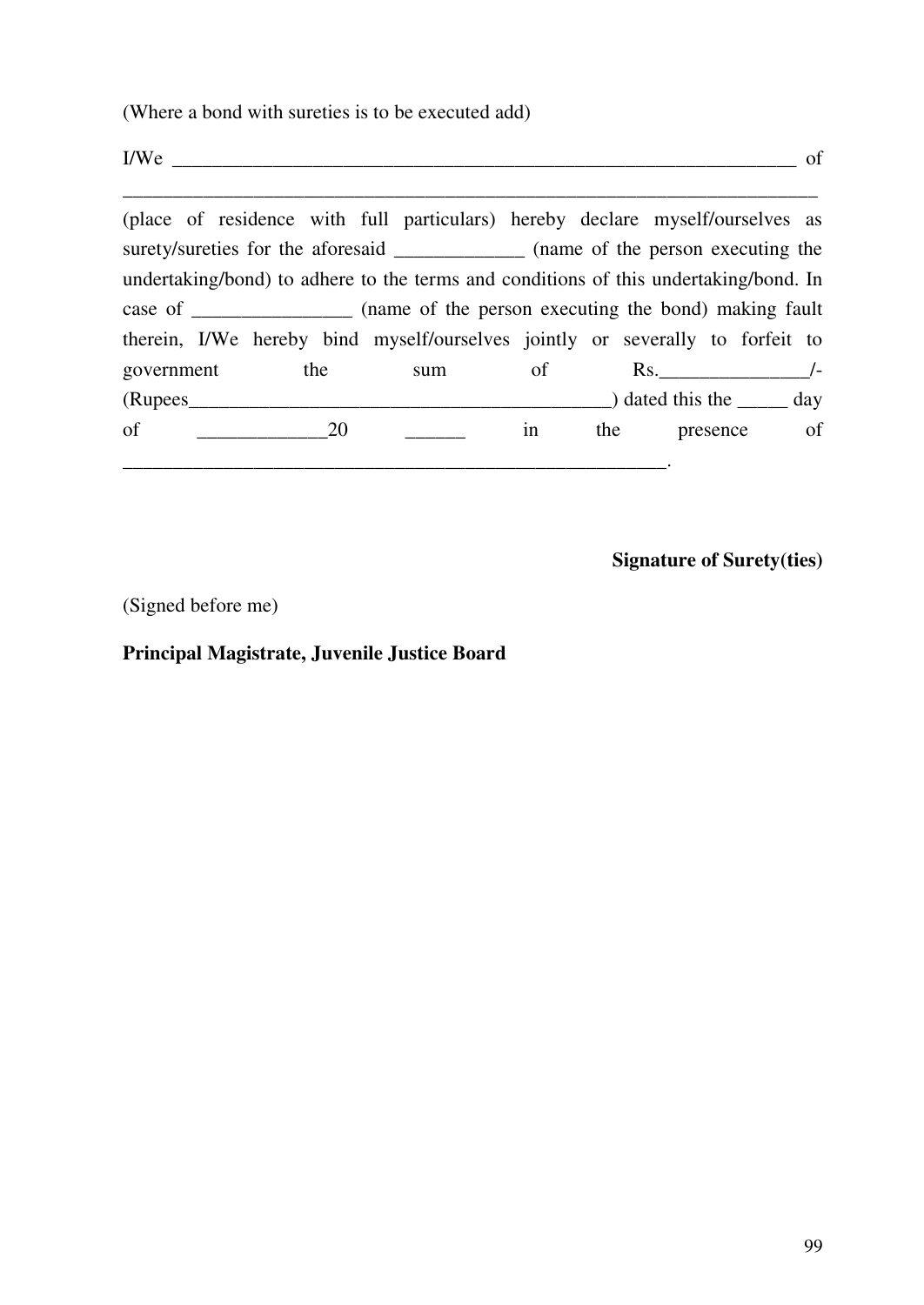### **FORM VI** [Rules 15(6) and 80(2)] **PERSONAL BOND BY JUVENILE/CHILD**

| Personal Bond to be signed by juvenile/child who has been ordered under Clause            |                                                                  |  |  |    |         |
|-------------------------------------------------------------------------------------------|------------------------------------------------------------------|--|--|----|---------|
| - of                                                                                      | Sub-Section                                                      |  |  | of | Section |
| of the Act.                                                                               |                                                                  |  |  |    |         |
| Whereas, I                                                                                |                                                                  |  |  |    |         |
| (give full particulars such as house number, road, village/town, tehsil, district, state) |                                                                  |  |  |    |         |
|                                                                                           | have been ordered to be sent back/restored to my native place by |  |  |    |         |
| the Juvenile Justice Board/Child Welfare Committee                                        |                                                                  |  |  |    |         |
|                                                                                           |                                                                  |  |  |    |         |
| Act, 2000 on my entering into a personal bond under sub-rule _____ of rule ____ and       |                                                                  |  |  |    |         |
| sub-rule _____ of rule _____ of these Rules to observe the conditions mentioned herein    |                                                                  |  |  |    |         |
| below. Now, therefore, I do solemnly promise to abide by these conditions during the      |                                                                  |  |  |    |         |
| period                                                                                    |                                                                  |  |  |    |         |

I hereby bind myself as follows:

- 1. That during the period\_\_\_\_\_\_\_\_ I shall not ordinarily leave the village/town/district to which I am sent and shall not ordinarily return to\_\_\_\_\_\_\_\_\_\_\_\_\_\_\_\_\_ or go anywhere else beyond the said district without the prior permission of the Board/Committee;
- 2. That during the said period I shall attend school/ vocational training in the village/town or in the said district to which I am sent;
- 3. That in case of my attending school/ vocational training at any other place in the said district I shall keep the Board/Committee informed of my ordinary place of residence.

I hereby acknowledge that I am aware of the above conditions which have been read over/explained to me and that I accept the same.

### **(Signature or thumb impression of the juvenile/child)**

Certified that the conditions specified in the above order have been read over/explained to (Name of juvenile/child) and that he/she has accepted them as the conditions upon which his/her period of detention/ placement in safe custody may be revoked.

Certified accordingly that the said juvenile/child has been released/relived on the  $\blacksquare$ 

### **Signature and Designation of the certifying authority i.e. Officer-in-charge of the institution**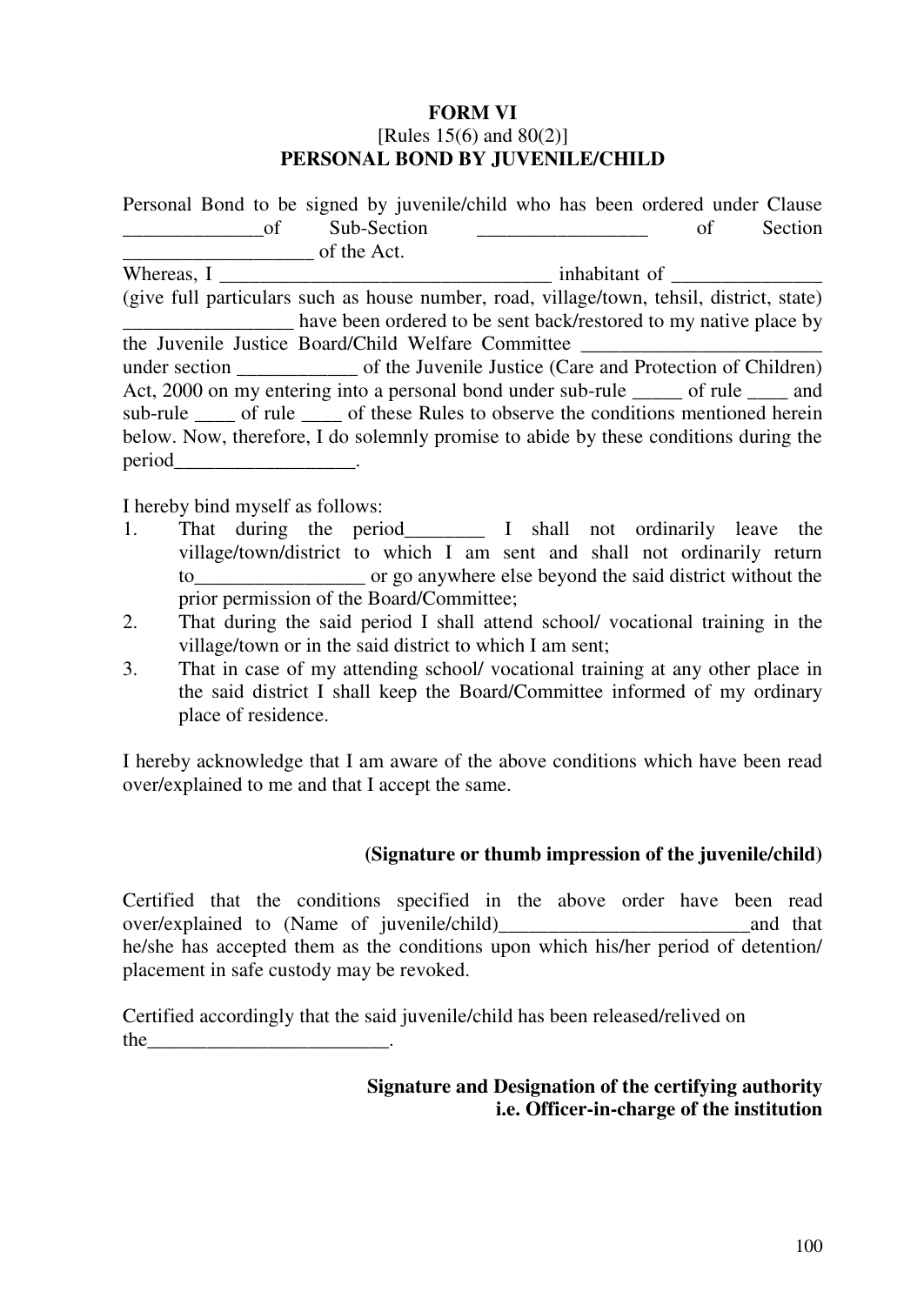### **FORM VII**  [Rule 17(10)] **DISCHARGE ORDER**

| $\mathbf{I}$       |  | name and designation of the discharging                                             |  |                                      |  |                |  |
|--------------------|--|-------------------------------------------------------------------------------------|--|--------------------------------------|--|----------------|--|
| authority_________ |  |                                                                                     |  |                                      |  | Gujarat State, |  |
|                    |  | do by this order permit___________________________________ son/ daughter of         |  |                                      |  |                |  |
|                    |  | residence                                                                           |  |                                      |  |                |  |
|                    |  | Profile Number__________________ who was ordered to be detained/placed in a         |  |                                      |  |                |  |
|                    |  | observation home/special home/after care home by the Juvenile Justice Board         |  |                                      |  |                |  |
|                    |  |                                                                                     |  |                                      |  |                |  |
|                    |  | Justice (Care and Protection of Children) Act 2000, for a term of                   |  |                                      |  |                |  |
|                    |  |                                                                                     |  |                                      |  |                |  |
|                    |  |                                                                                     |  |                                      |  |                |  |
|                    |  | discharged from the said_________________ home and supervision and the authority of |  |                                      |  |                |  |
|                    |  |                                                                                     |  | during the remaining period of stay. |  |                |  |
|                    |  |                                                                                     |  |                                      |  |                |  |

This order is granted subject to the conditions hereon, upon the breach of any of which it shall be liable to be revoked.

Dated Signature and Designation of Releasing Authority

Place:

### **Conditions:**

- 1. The discharged person shall proceed to \_\_\_\_\_\_\_\_\_\_\_\_\_\_\_\_\_\_\_\_\_\_\_\_\_\_\_\_\_\_\_\_ and live under the supervision and authority of until the expiry of the period of his/her detention unless the remission is sooner cancelled.
- 2. He/She shall not, without the consent of the \_\_\_\_\_\_\_\_\_\_\_\_\_\_\_\_\_\_\_\_\_ remove himself/herself from that place or any other place, which may be named by the said
- 3. He/she shall obey such instruction as he/she may receive from the said \_\_\_\_\_\_\_\_\_\_\_\_\_\_\_\_\_\_\_\_\_\_ with regard to punctual and regular attendance at school/vocation or otherwise.
- 4. He/She shall attend the Attendance Centre located at regularly.
- 5. He/She shall abstain from committing any offense and shall lead a sober and industrious life to the satisfaction of
- 6. In the even of his/her committing a breach of any of the above conditions the remission of the period of detention hereby granted shall be liable to be cancelled and on such cancellation he/she shall be dealt with under sub section (3) of section 59 of the Juvenile Justice (Care & Protection of Children) Act 2000.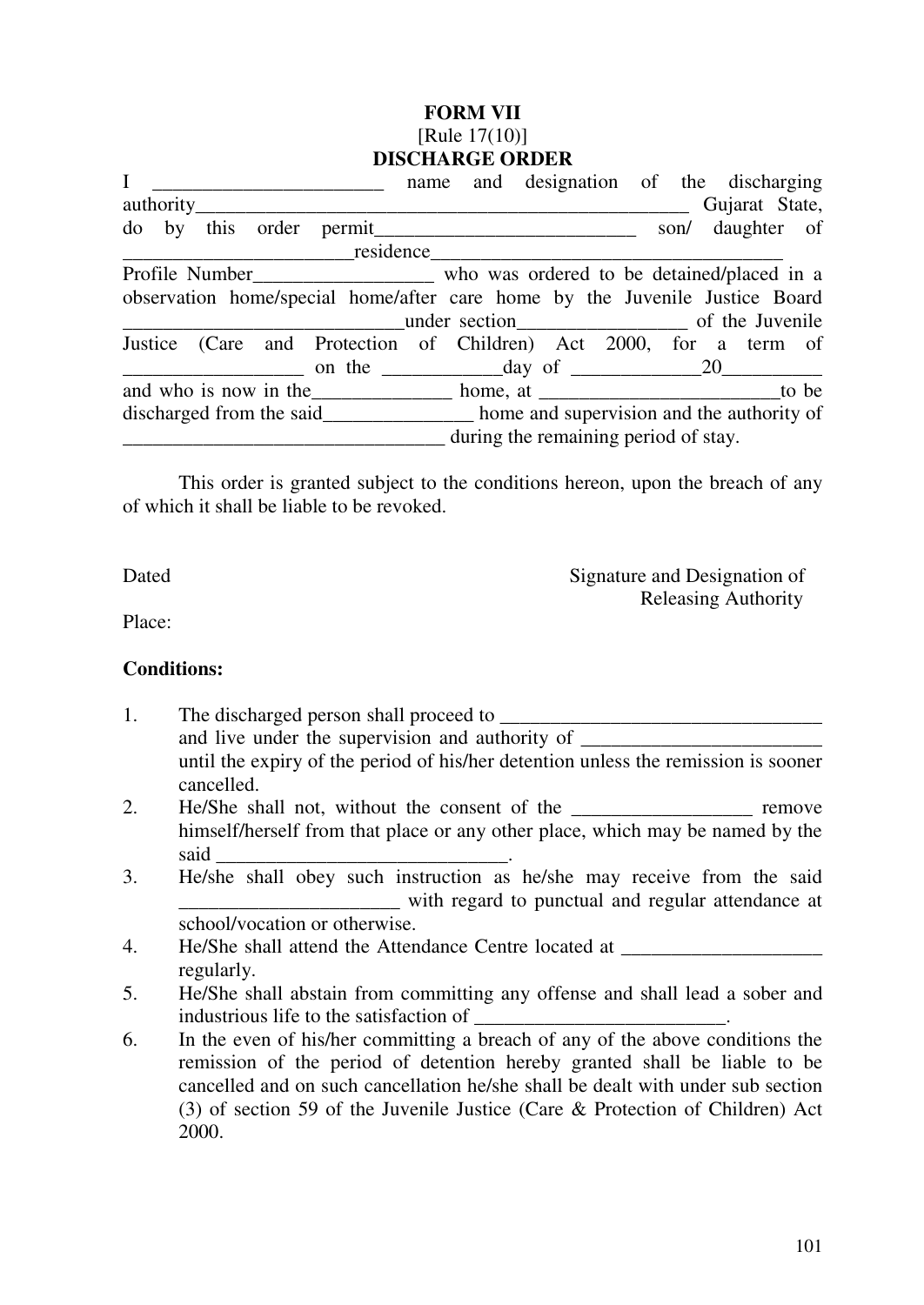I hereby acknowledge that I am aware of the above conditions which have been read over/explained to me and that I accept the same.

# **(Signature or mark of the released juvenile)**

Certified that the conditions specified in the above order have been read over/explained to (Name of juvenile/child)\_\_\_\_\_\_\_\_\_\_\_\_\_\_\_\_\_\_\_\_\_\_\_\_\_and that he/she has accepted them as the conditions upon which his/her period of detention may be revoked.

Certified accordingly that the said juvenile/child has been discharged on the  $\qquad \qquad \qquad$ 

> **Signature and Designation of the certifying authority i.e. Officer-in-charge of the institution**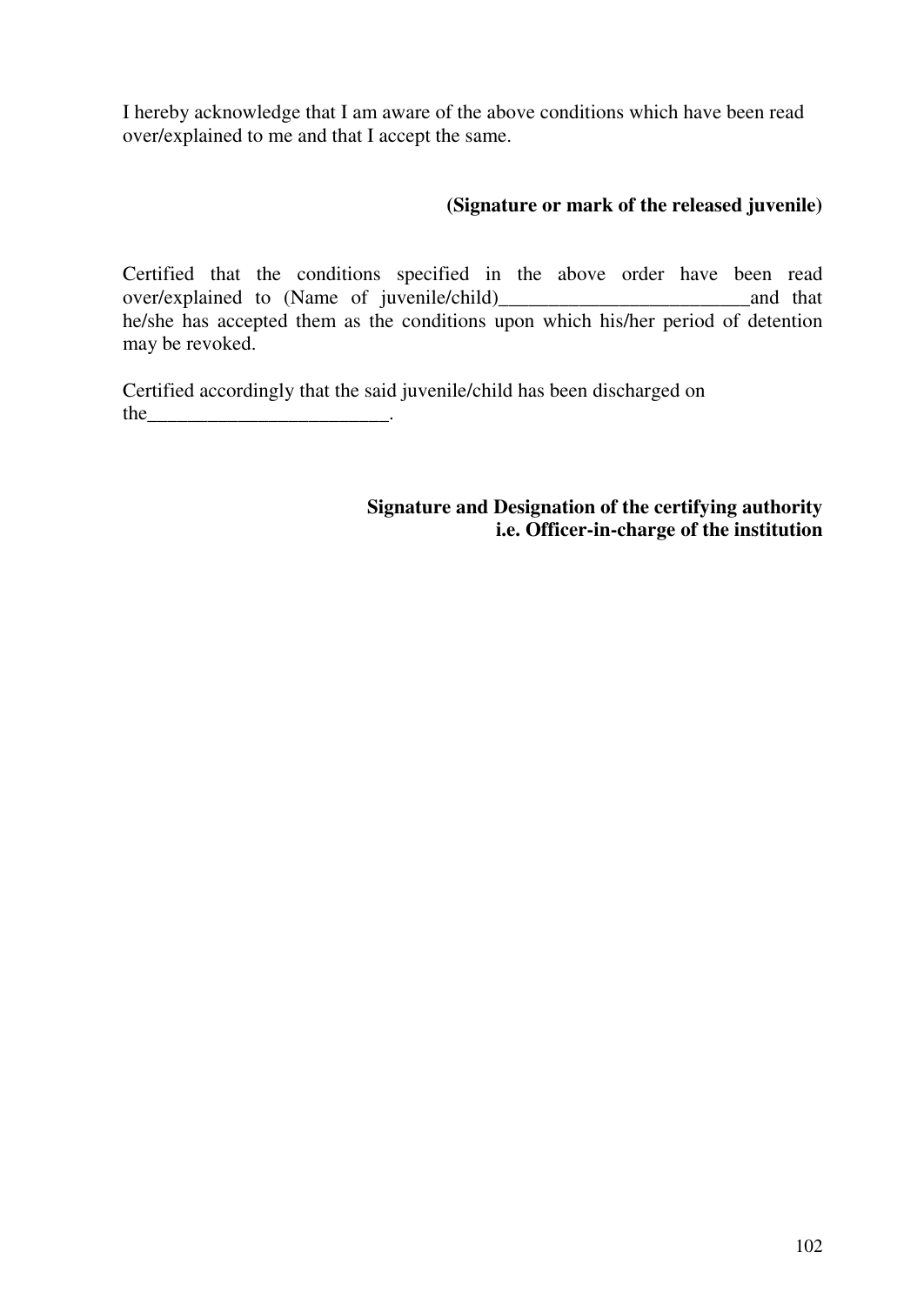# **FORM VIII**  [Rule 27(17)] **SUPERVISION ORDER**

|              | When the Child is placed under the care of a parent guardian or other fit person                                                                                                                                                                          |  |
|--------------|-----------------------------------------------------------------------------------------------------------------------------------------------------------------------------------------------------------------------------------------------------------|--|
|              | day been found to be in need of care and protection, and has been placed under the<br>care and supervision of (name) where the care and supervision of (name) $\frac{1}{\text{execting}}$ a bond by the said<br>and the Committee is satisfied that it is |  |
| supervision. | expedient to deal with the said child by making an order placing him/her under                                                                                                                                                                            |  |
|              | It is hereby ordered that the said child be placed under the supervision of (name)                                                                                                                                                                        |  |
|              |                                                                                                                                                                                                                                                           |  |
| 1.           | the child along with the copies of the order and the bond, if any, executed by<br>Committee as and when required by the person executing the bond                                                                                                         |  |
| 2.           | the child shall be placed under the supervision of the aforesaid parent/guardian/                                                                                                                                                                         |  |
|              | fit person                                                                                                                                                                                                                                                |  |
| 3.           | the child shall reside at ______________________ for a period of                                                                                                                                                                                          |  |
| 4.           | the child shall not be allowed to quit the district jurisdiction of<br>_______________________ without the permission of the Committee.                                                                                                                   |  |
| 5.           | the child shall go to school regularly/endeavour to earn an honest livelihood.                                                                                                                                                                            |  |
| 6.           | the person under whose care the child is placed shall arrange for the proper<br>care, education and welfare of the child.                                                                                                                                 |  |
| 7.           | the child shall not be allowed to associate with undesirable characters and shall<br>be prevented from coming in conflict with law.                                                                                                                       |  |
| 8.           | the child shall be prevented from taking narcotic drugs or psychotropic<br>substances or any other intoxicants.                                                                                                                                           |  |
| 9.           | the directions given by the Committee from time to time, for the due<br>observance of the conditions mentioned above, shall be carried out.                                                                                                               |  |
|              |                                                                                                                                                                                                                                                           |  |

# **(Signature)**

# **Chairperson, Child Welfare Committee**

\* Additional conditions, if any may be interested by the Child Welfare Committee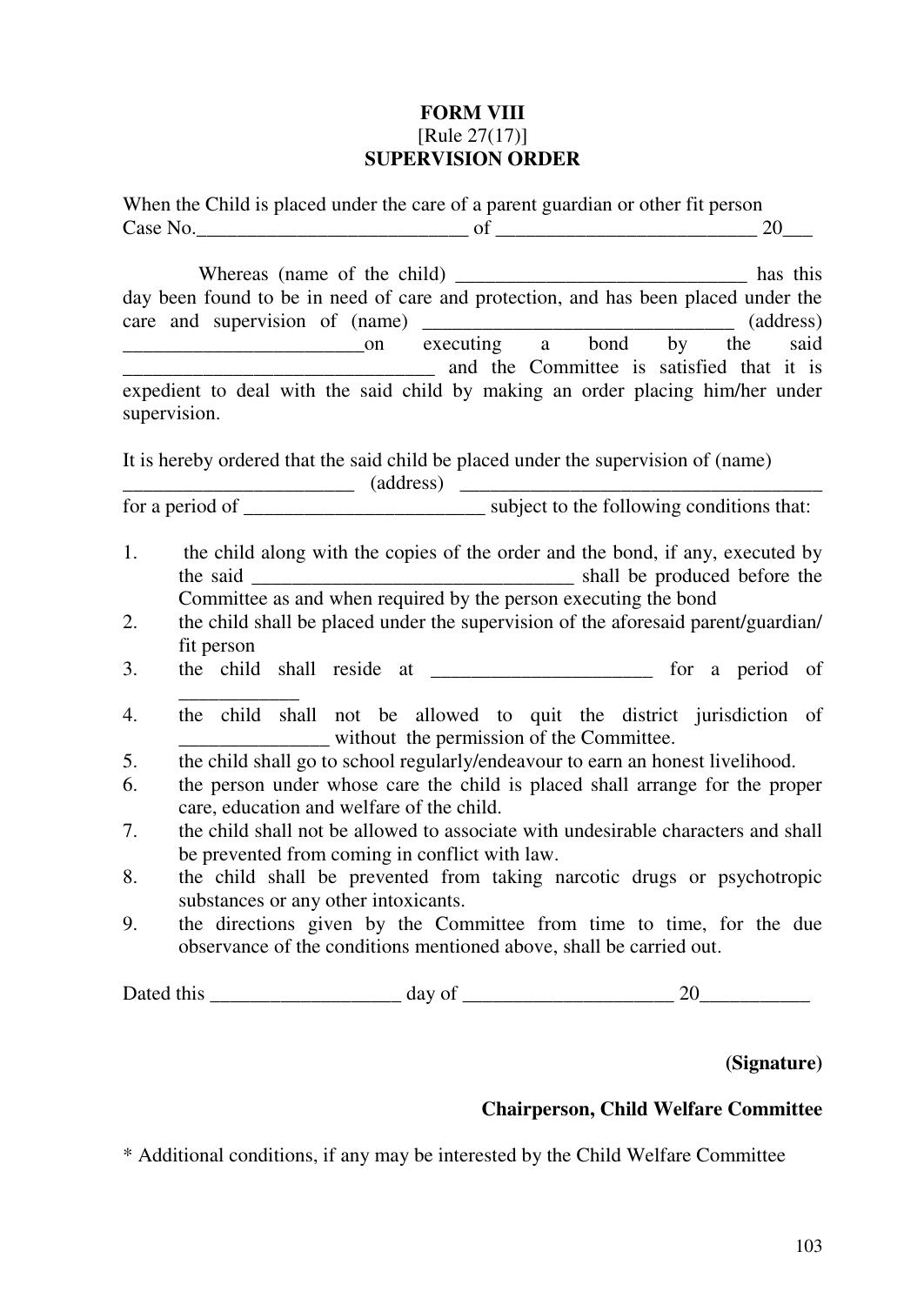### **FORM IX**  [Rules 27(17) and 80(2)] **UNDERTAKING BY THE PARENT OR 'FIT PERSON' TO WHOM CHILD IS RESTORED**

|             |        |                                         |        |    |                                    |       | resident of House no. |          |
|-------------|--------|-----------------------------------------|--------|----|------------------------------------|-------|-----------------------|----------|
|             | Street | <u> 1980 - Jan James James III, pre</u> |        |    |                                    |       |                       | District |
|             |        |                                         |        |    |                                    |       |                       |          |
|             |        |                                         |        |    |                                    |       |                       | Aged     |
|             | under  | the                                     | orders | of | the                                | Child |                       | Welfare  |
| Committee   |        |                                         |        |    | subject to the following terms and |       |                       |          |
| conditions: |        |                                         |        |    |                                    |       |                       |          |

- (i) If his/her conduct is unsatisfactory I shall at once inform the Committee.
- (ii) I shall do my best for the welfare and education of the said child as long as he/ she remains in my charge and shall make proper provision for his/her maintenance.
- (iii) In the event of his/her illness, he/she shall have proper medical attention in the nearest hospital.
- (iv) I undertake to produce him/her before the competent authority as and when required.

Date this ………………day of ………………..

**Signature** 

**Signature and address of witness (es)** 

**(Signed before me) Chairperson, Child Welfare Committee**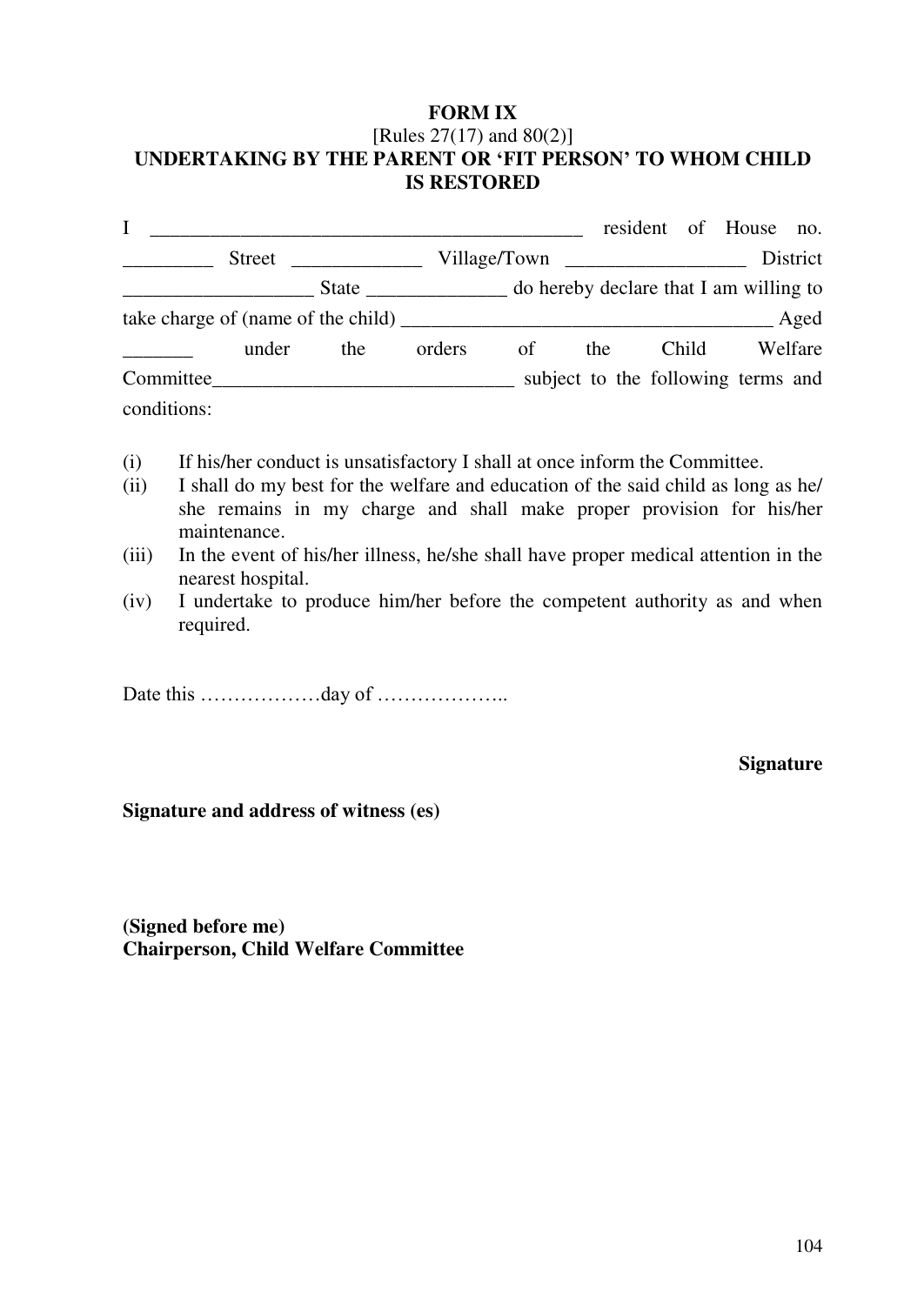### **FORM X**  [Rule 27(18) 29(13)] **ORDER OF SHORT TERM PLACEMENT PENDING INQUIRY**

Name of the child :

Sex :

Age :

Father's Name :

Mother's Name :

Address :

Date of receiving by Organization/Institution:

Produced by:

This is to authorize and direct you to receive the said child in your charge, and keep her/him in the Shelter Home/Children's home for care and protection under section 33 (1) of the Juvenile Justice Act, 2000.

Next Date:

**(Signature) Chairperson/ Member Child Welfare Committee**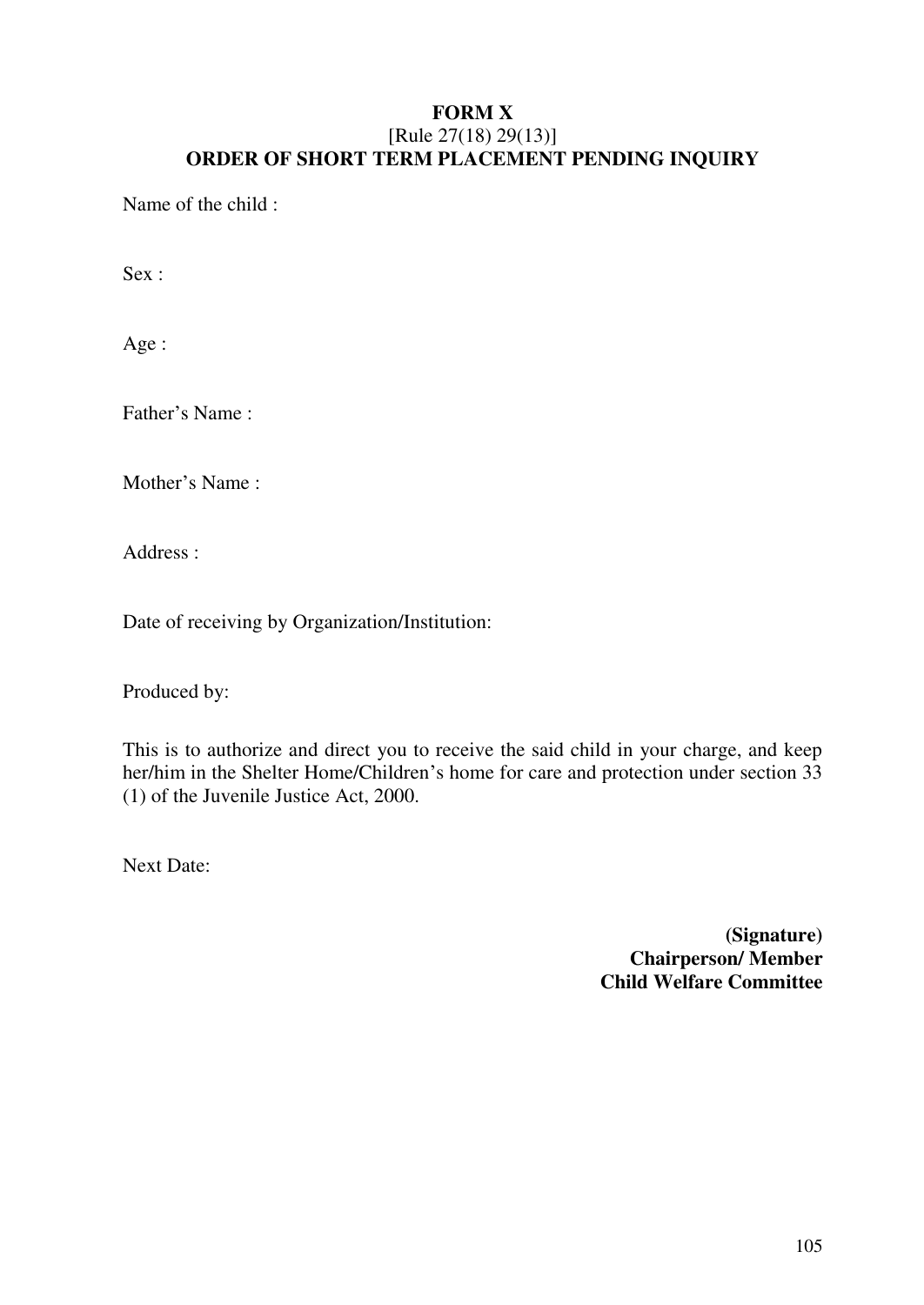### **FORM XI** [Rule 27(19)] **ORDER OF RESTORATION OF A CHILD TO AN INSTITUTION**

To

The Officer-in-Charge

| being in care and protection under section                                                                                                                                                                                                                                                                                                                                                                         |                                                                            |
|--------------------------------------------------------------------------------------------------------------------------------------------------------------------------------------------------------------------------------------------------------------------------------------------------------------------------------------------------------------------------------------------------------------------|----------------------------------------------------------------------------|
| 33(4) of the Juvenile Justice (Care and Protection) Act 2000 is ordered by the Child                                                                                                                                                                                                                                                                                                                               |                                                                            |
|                                                                                                                                                                                                                                                                                                                                                                                                                    |                                                                            |
|                                                                                                                                                                                                                                                                                                                                                                                                                    |                                                                            |
| for a period of $\frac{1}{\sqrt{1-\frac{1}{\sqrt{1-\frac{1}{\sqrt{1-\frac{1}{\sqrt{1-\frac{1}{\sqrt{1-\frac{1}{\sqrt{1-\frac{1}{\sqrt{1-\frac{1}{\sqrt{1-\frac{1}{\sqrt{1-\frac{1}{\sqrt{1-\frac{1}{\sqrt{1-\frac{1}{\sqrt{1-\frac{1}{\sqrt{1-\frac{1}{\sqrt{1-\frac{1}{\sqrt{1-\frac{1}{\sqrt{1-\frac{1}{\sqrt{1-\frac{1}{\sqrt{1-\frac{1}{\sqrt{1-\frac{1}{\sqrt{1-\frac{1}{\sqrt{1-\frac{1}{\sqrt{1-\frac{1}{\$ |                                                                            |
| This is to authorize and require you to receive the said child in your charge, and to<br>keep him/her in the Children's Home/ Shelter Home _______________________________<br>for the aforesaid order to be carried into execution according to law.                                                                                                                                                               |                                                                            |
| Given under my hand and the seal of Child Welfare Committee.                                                                                                                                                                                                                                                                                                                                                       |                                                                            |
|                                                                                                                                                                                                                                                                                                                                                                                                                    |                                                                            |
| $\Gamma$ noli                                                                                                                                                                                                                                                                                                                                                                                                      | (signature)<br><b>Chairperson/Member</b><br><b>Child Welfare Committee</b> |

Encl:

Copy of the orders, particulars of home and previous record, case history and individual care plan, whichever is applicable: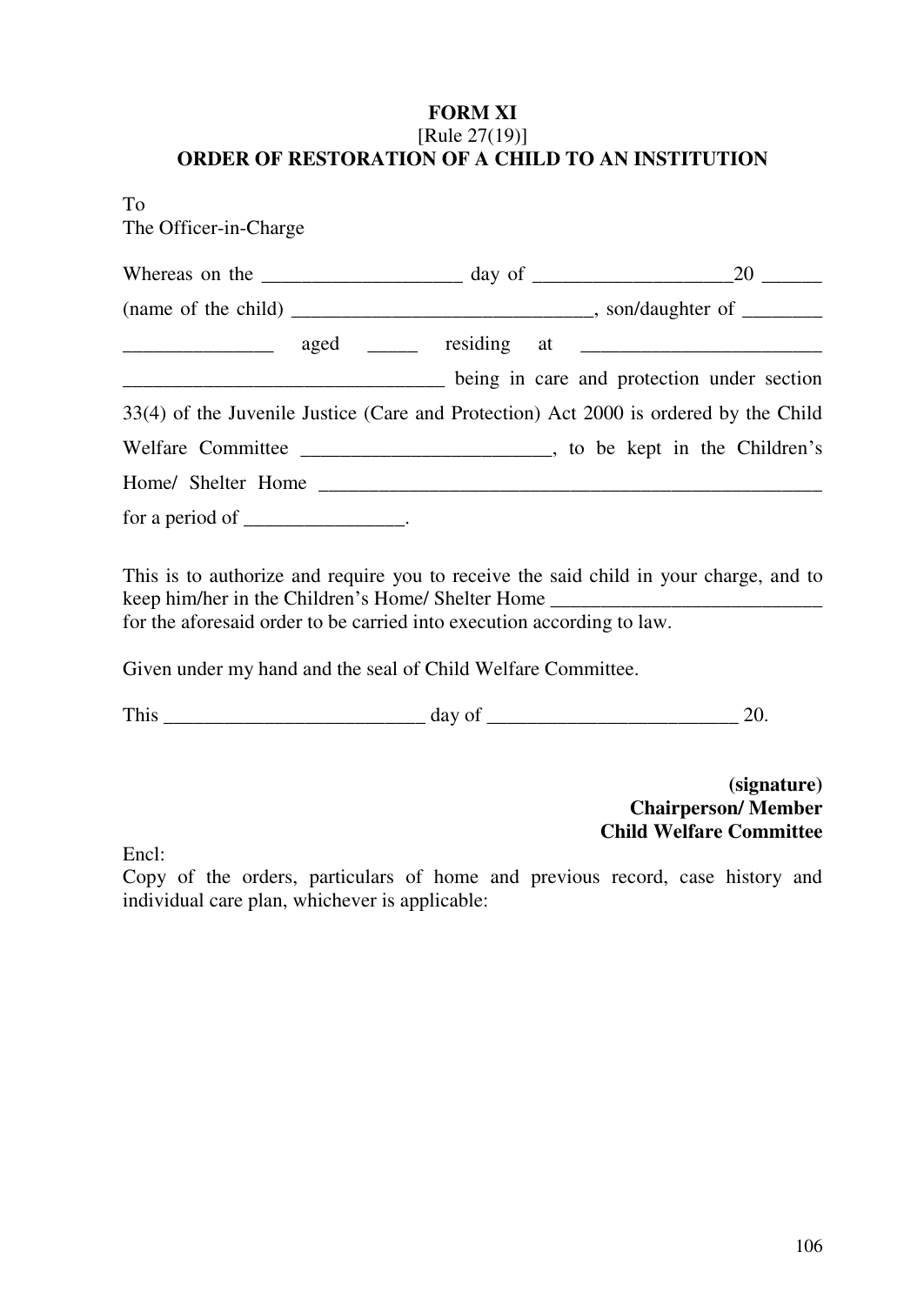### **FORM-XII**  [Rule 28(1)] **ORDER FOR ENQUIRY**

To

Child Welfare Officer/Person in-charge of Voluntary Organization/Social Worker/Case Worker

|        |                                                              |  |    |                                           | of the Juvenile Justice (Care |  |          |
|--------|--------------------------------------------------------------|--|----|-------------------------------------------|-------------------------------|--|----------|
|        | and Protection of children) Act, 2000 has been received from |  |    |                                           |                               |  |          |
|        |                                                              |  | 1n |                                           | respect of (name of the       |  |          |
| child) |                                                              |  |    | aged (approximate) _____, son/daughter of |                               |  |          |
|        |                                                              |  |    |                                           |                               |  | residing |

 $at$   $\ldots$ 

who has been produced before the Committee under section of the Juvenile Justice (Care and Protection of Children) Act, 2000.

You are hereby directed to enquire into the social and family background of the said child and submit your inquiry report on or before \_\_\_\_\_\_\_\_\_\_\_\_\_\_\_or within such time allowed to you by the Committee.

You are also hereby directed to consult an expert in child psychology, psychiatric treatment or counselling for their expert opinion if necessary and submit such report along with your Inquiry Report.

You are hereby directed to enquire into the character and social antecedents of the said juvenile and submit your social investigation report on or before \_\_\_\_\_\_\_\_\_\_\_\_\_\_\_\_\_\_ or within such time allowed to you by the Board/Committee.

Dated this day of 20 and  $\frac{1}{20}$ 

**(signature) Chairperson/Member Child Welfare Committee**

SEAL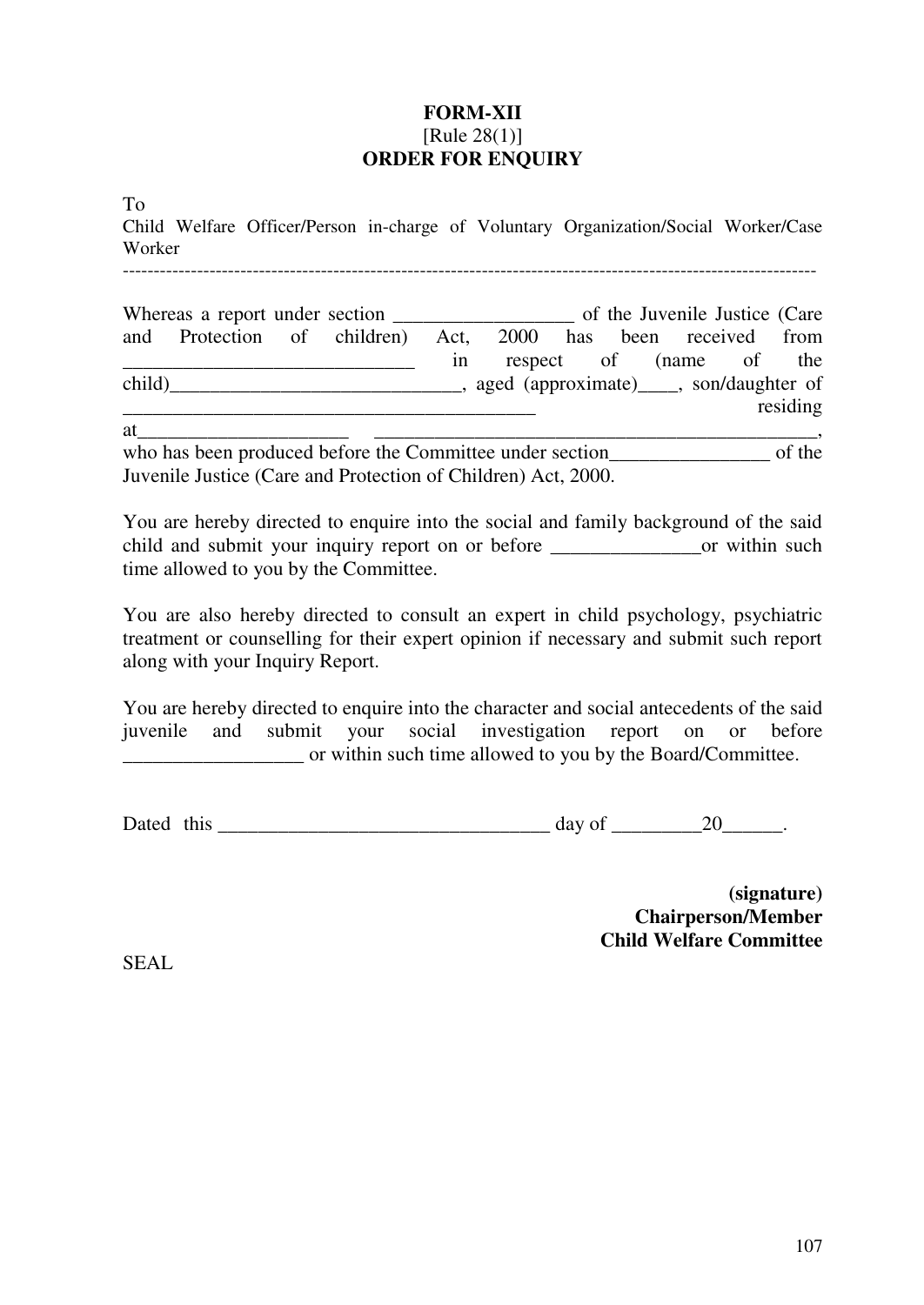### **FORM XIII**  [Rules 28(3); 34(3)(g)(ii); and  $88(1)(a)$  and (2)] **FORMAT FOR INQUIRY REPORT**

Sl. No\_\_\_\_\_\_\_\_\_\_\_\_\_\_\_\_

Produced before the Child Welfare Committee\_\_\_\_\_\_\_\_\_\_\_\_\_\_\_\_\_\_\_\_\_\_\_\_\_\_\_\_\_ (address).

Case No.

Concerned Government Department/ Voluntary Organisation

Category of child in need of care and protection:

| Name                      | Religion      |
|---------------------------|---------------|
| Father's Name             | Caste         |
| <b>Permanent Address</b>  | Year of birth |
| Address of last residence | Age           |
|                           | <b>Sex</b>    |

\_\_\_\_\_\_\_\_\_\_\_\_\_\_\_\_\_\_\_\_\_\_\_\_\_\_\_\_\_\_\_\_\_\_\_\_\_\_\_\_\_\_\_\_\_\_\_\_\_\_\_\_\_\_\_\_\_\_\_\_\_\_\_\_\_\_\_\_

Previous institutional/case history and individual care plan, if any

# **FAMILY**

| Members<br>of family                         | Name | Age | Health | Education | Occupation | Monthly<br>Earnings | Disabilities | Any<br>other eg.<br>Social<br>habit |
|----------------------------------------------|------|-----|--------|-----------|------------|---------------------|--------------|-------------------------------------|
| Father                                       |      |     |        |           |            |                     |              |                                     |
| Sept<br>Father                               |      |     |        |           |            |                     |              |                                     |
| mother                                       |      |     |        |           |            |                     |              |                                     |
| Step<br>Mother                               |      |     |        |           |            |                     |              |                                     |
| Siblings                                     |      |     |        |           |            |                     |              |                                     |
| Any other<br>legal<br>guardian /<br>relative |      |     |        |           |            |                     |              |                                     |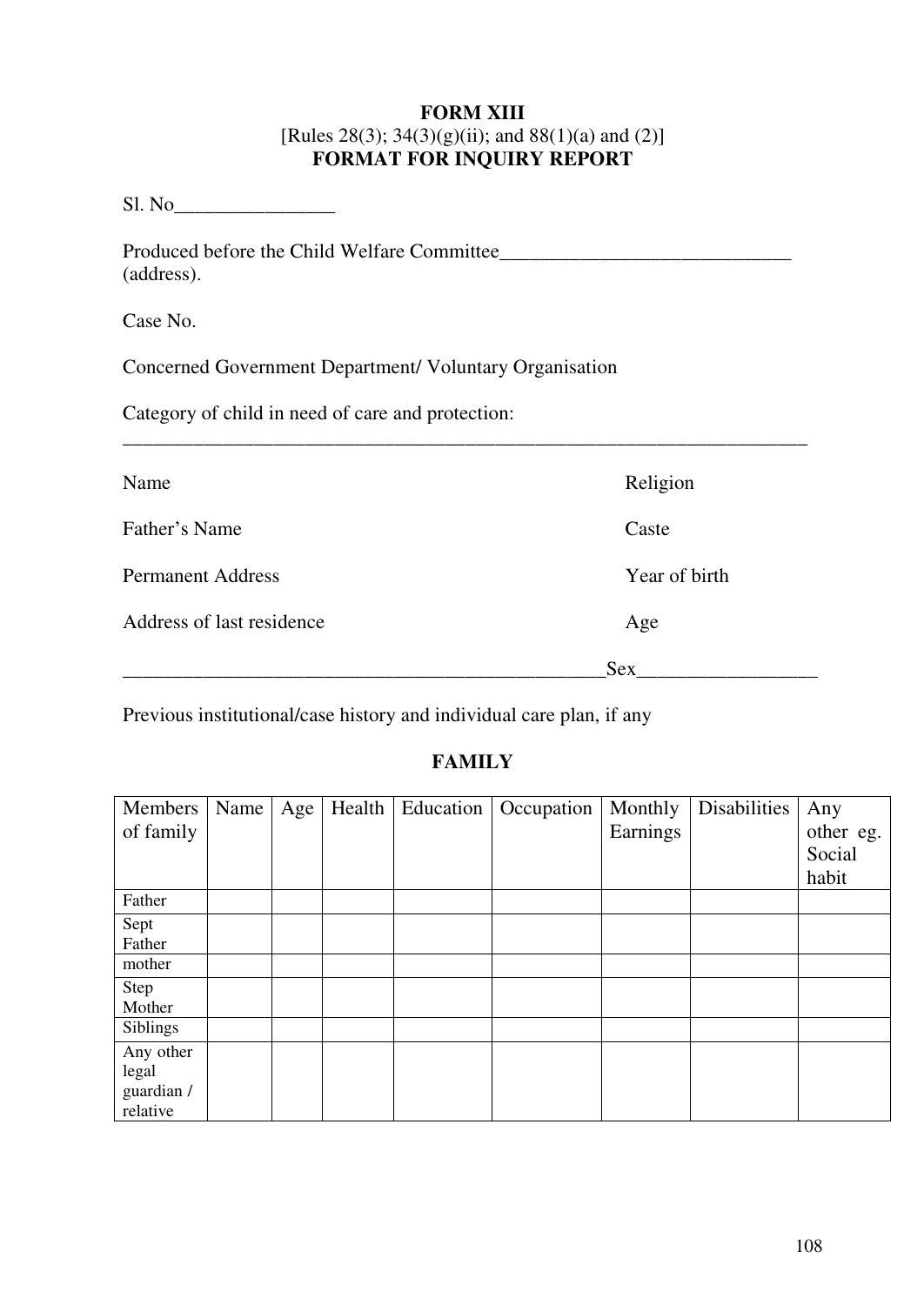If married, relevant particulars

| Other near relatives or agencies                                |         |       |                        |            |      |              |
|-----------------------------------------------------------------|---------|-------|------------------------|------------|------|--------------|
| Attitude towards religion, normal<br>and                        | ethical | code  | of                     | the        | home | etc.         |
| Social                                                          |         | and   |                        | economic   |      | status       |
| Delinquency record of members                                   |         |       |                        |            |      |              |
| Present                                                         |         |       | living                 |            |      | conditions   |
| Relationship between parent/<br>parents and children especially |         |       |                        |            |      |              |
| Other                                                           | factors | of    |                        | importance | if   | any          |
|                                                                 |         |       | <b>CHILD'S HISTORY</b> |            |      |              |
| Mental condition<br>(Present                                    |         |       | and                    |            |      | past)        |
| Physical condition<br>(Present                                  |         |       | and                    |            |      | past)        |
| Habits, interests<br>(moral,                                    |         | etc.) |                        |            |      | recreational |
| Outstanding characteristics and                                 |         |       |                        |            |      |              |
| Companions                                                      |         | and   |                        | their      |      | influence    |

\_\_\_\_\_\_\_\_\_\_\_\_\_\_\_\_\_\_\_\_\_\_\_\_\_\_\_\_\_\_\_\_\_\_\_\_\_\_\_\_\_\_\_\_\_\_\_\_\_\_\_\_\_\_\_\_\_\_\_\_\_\_\_\_\_\_\_\_\_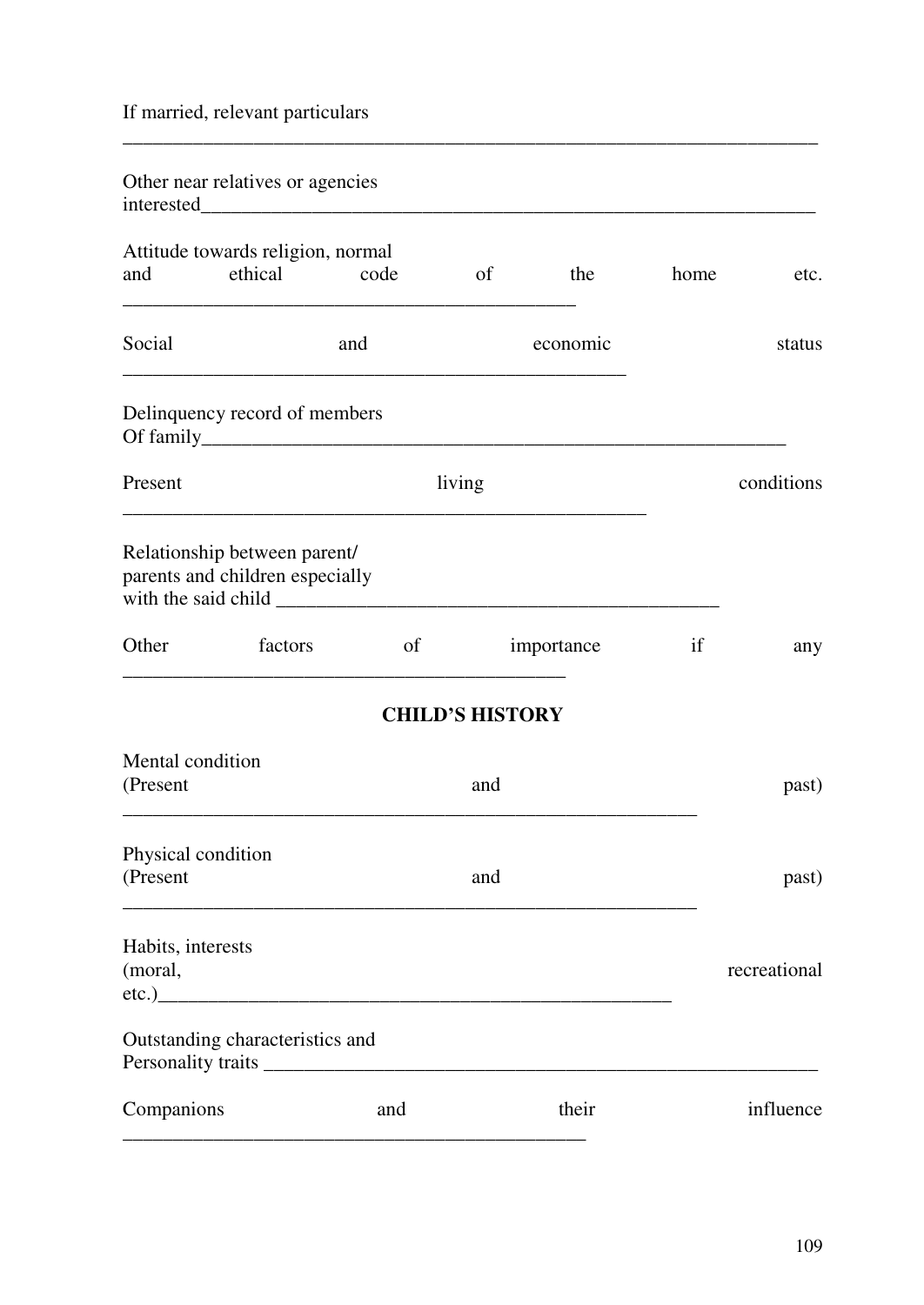#### Truancy from home, if any

| School (attitude towards school, teachers, class mates and vice-versa) |  |
|------------------------------------------------------------------------|--|
|------------------------------------------------------------------------|--|

| vocational<br>emplovers) | Work record (jobs held, reasons for leaving<br>interests, | attitude | towards    | job | $\alpha$ |
|--------------------------|-----------------------------------------------------------|----------|------------|-----|----------|
| Neighbourhood            | and                                                       |          | neighbours |     | report   |
| in<br>the                | Parent attitude towards discipline<br>home                | and      | child's    |     | reaction |

\_\_\_\_\_\_\_\_\_\_\_\_\_\_\_\_\_\_\_\_\_\_\_\_\_\_\_\_\_\_\_\_\_\_\_\_\_\_\_\_\_\_\_\_\_\_\_\_\_\_\_\_\_\_\_\_\_\_\_\_\_\_\_\_\_\_\_\_\_

Any other remarks

#### **RESULT OF INQUIRY**

Emotional factors

Physical condition

Intelligence

Social and economic factors

Religious factors

Reasons for child's need for care and protection

Opinion of experts consulted

Recommendation of Child Welfare Officer/Case Worker/Social Worker regarding psychological support, rehabilitation and reintegration of the child and suggested plan

#### **Signature of the Child Walfare Officer / Case Worker / Social Worker**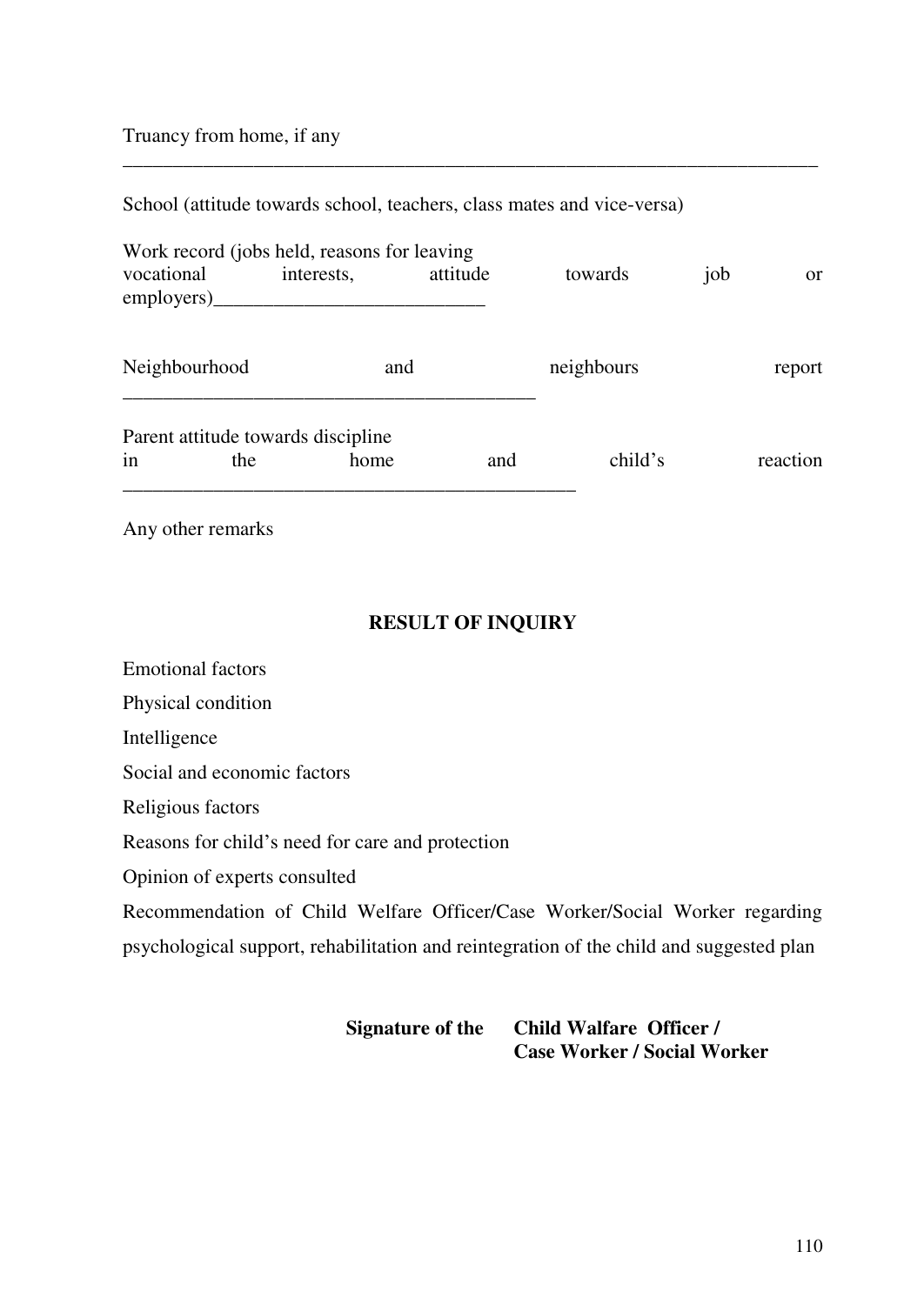#### **FORM XIV**

#### [Rule  $34(3)(c)$  and  $34(4)(T)$ ] **ORDER FOR DECLARING CHILD LEGALLY FREE FOR ADOPTION**

- 1. In exercise of the powers vested in the Child Welfare Committee constituted under sub-section of section of the Juvenile Justice (Care and Protection of Children) Act, 2000 and sub-rule of rule of these rules, minor born on (date) \_\_\_\_\_\_\_\_\_\_\_\_ placed in custody of Specialised Adoption Agency (name & address) \_\_\_\_\_\_\_\_\_\_\_\_\_\_\_\_\_\_\_\_, \_\_\_\_\_\_\_\_\_\_\_\_\_\_\_\_\_\_\_\_\_\_\_\_\_\_vide order \_\_\_\_\_\_\_\_\_\_\_ dated \_\_\_\_\_\_\_\_\_\_\_\_\_ of the Chairperson, Child Welfare Committee \_\_\_\_\_\_\_\_\_\_\_\_\_\_\_\_\_\_\_\_\_\_\_\_\_\_\_\_\_\_\_\_\_\_, has been declared legally free for adoption on the basis of details furnished through: a) Inquiry/home study conducted by Child Welfare Officer/Social Worker/ Case Worker
	- b) Document of surrender executed by the parent(s) and surrender deed signed in the presence of the Committee under sub-rules of rule \_\_\_\_\_ of these rules
	- c) Declaration submitted by the Specialised Adoption Agency under subrules of rule of these rules

2. \_\_\_\_\_\_\_\_\_\_\_\_\_\_\_\_\_\_\_\_\_\_\_\_\_\_\_\_\_\_\_\_\_\_\_\_\_\_\_\_\_ (name of the Specialised Adoption Agency) shall fulfill all conditions specified in Juvenile Justice (Care and Protection of Children) Act, 2000 and the rules relating thereto and furnish a copy of adoption decree/guardianship order in respect of the minor as may be required by Committee and the concerned Department of the State Government of Gujarat.

Date: Chairperson/Member Place Child Welfare Committee

For completion by the Specialised Adoption Agency.

- i. I have read and understood Chapters III and IV of Juvenile Justice (Care and Protection of Children) Act, 2000 and the rules thereunder and agree to abide/be bound by the same while placing said minor in adoption.
- ii. I further declare that the particulars stated in the declaration submitted by me on \_\_\_\_\_\_\_\_\_\_\_\_\_\_\_\_\_\_\_\_\_\_\_\_\_ is true and correct. In case they are found to be false or incorrect, the Committee has right to suspend this Release Order for (name of the minor) and ask for production of said minor before the Committee.

Date: Place:

#### **Child Welfare Officer/Social Worker**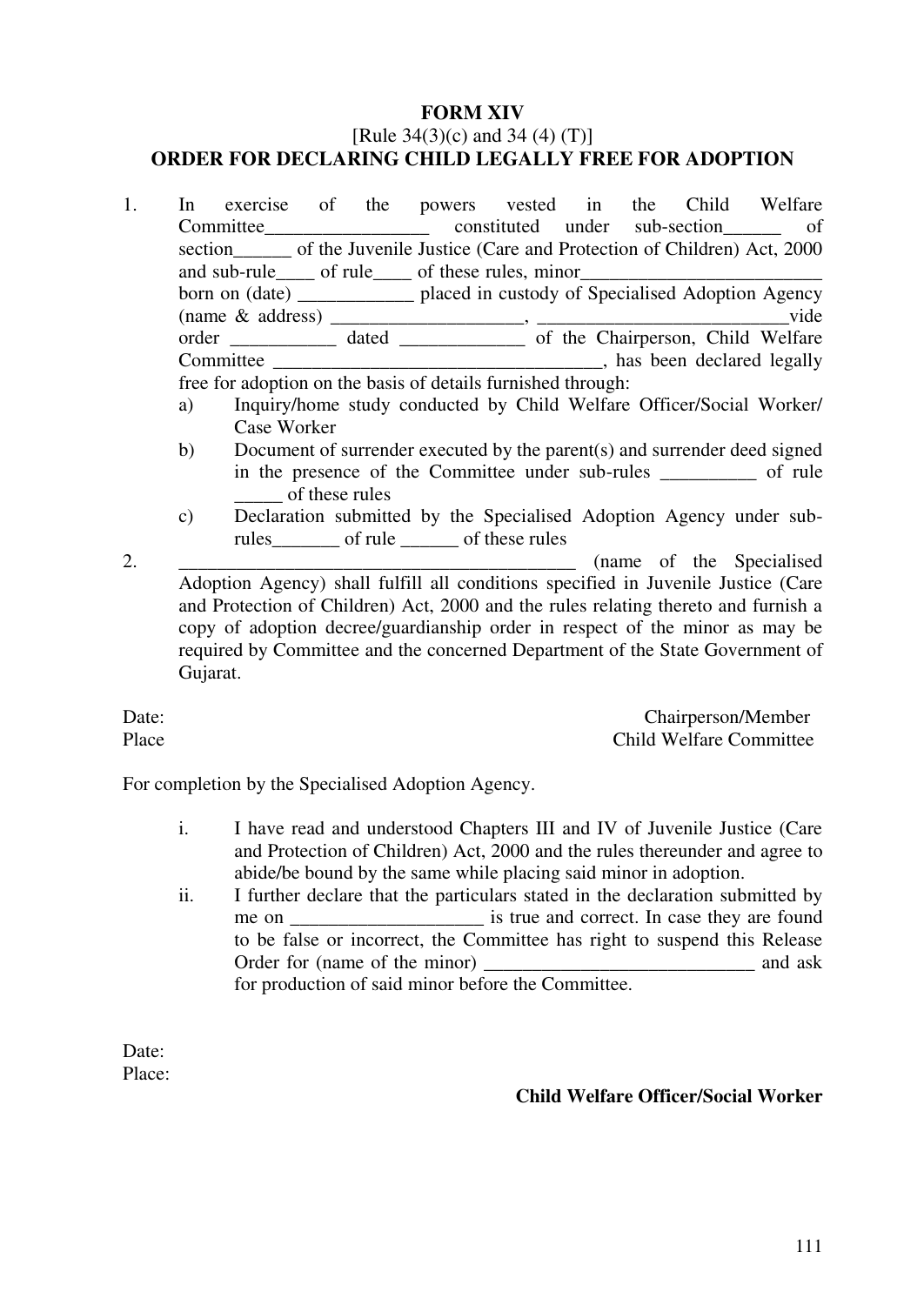### **FORM XV**  [Rule 34(4)(c)] **DEED OF SURRENDER**

| I                                                                                     | $d$ / $\circ$ | <b>or</b>   | $s/\sigma$  |  |  |
|---------------------------------------------------------------------------------------|---------------|-------------|-------------|--|--|
|                                                                                       | residing      |             | at          |  |  |
|                                                                                       |               | am not in a |             |  |  |
| position due to social reasons/ due to being single/ ill/ disabled to take care of my |               |             |             |  |  |
|                                                                                       |               |             | approximate |  |  |
| age______ years. I am explained the consequences of surrendering my child by the      |               |             |             |  |  |
| Child Welfare Officer/Social Worker (name)                                            |               |             | and the     |  |  |
| Child Welfare Committee _______________. In full knowledge of all these facts, I am   |               |             |             |  |  |
| surrendering my child before the Committee today, dated _____________. Within         |               |             |             |  |  |
| two months from this stated date if I do not revise my decision to take back my child |               |             |             |  |  |
| and do not approach the said Committee for the same, the Committee shall declare my   |               |             |             |  |  |
| child legally free for adoption and I shall have no further claim on my child.        |               |             |             |  |  |

#### **Signature of parent/guardian**

#### **Date**

| That I                                                                             |  | Child Welfare Officer/Social |
|------------------------------------------------------------------------------------|--|------------------------------|
| Worker have explained the procedure and the consequences of surrendering the child |  |                              |
| to the concerned parent/guardian on (date)                                         |  |                              |

# **Signature of Child Welfare Officer/Social Worker**

**Date**

**(Signed before me) Chairperson/ Member Child Welfare Committee**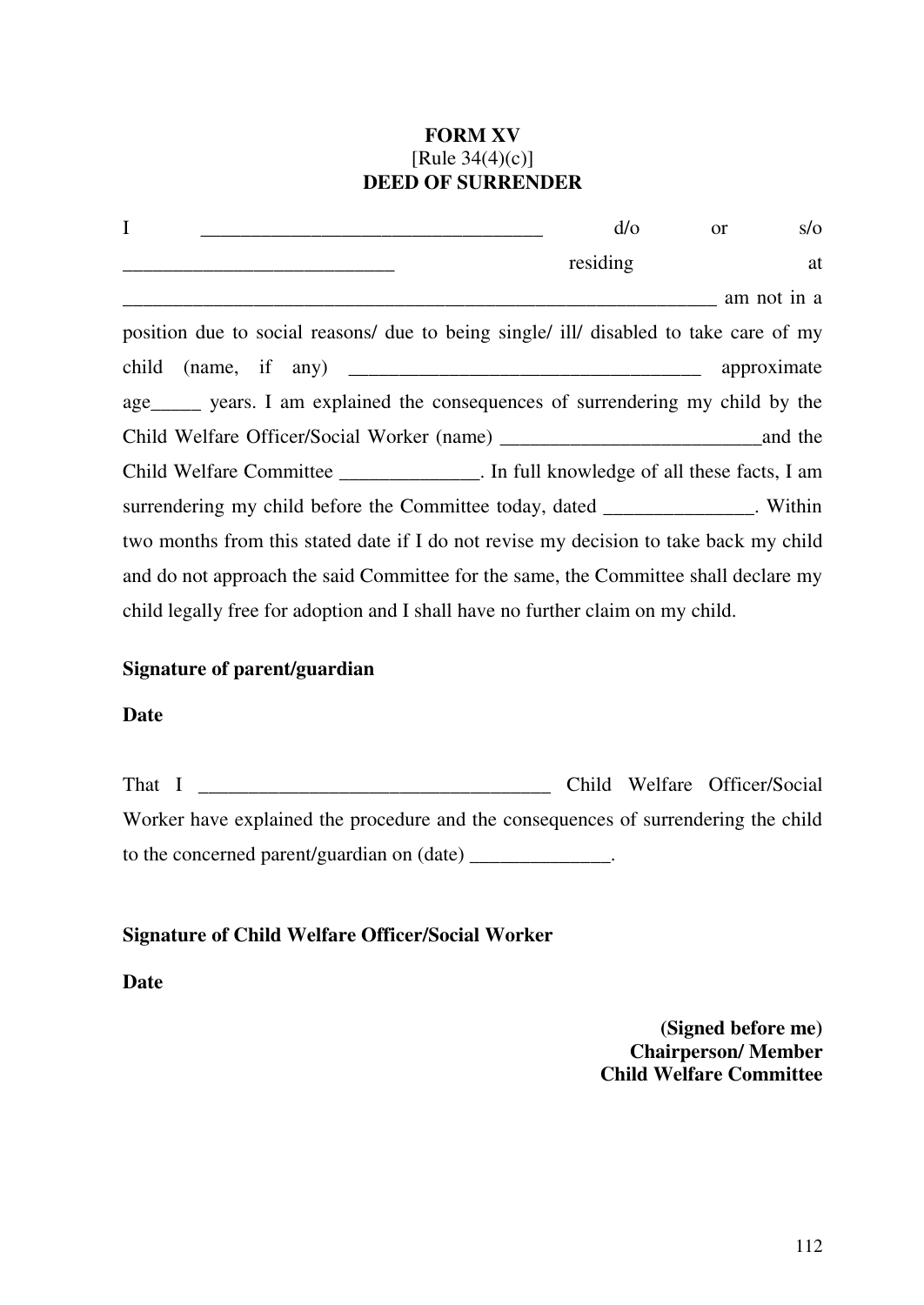# **FORM XVI**

[Rule 36(3)]

#### **A. FOSTER CARER'S ASSESSMENT**

#### **1. Agency Details**

Name of the Agency

Address

Telephone

Fax

E-mail

Name of the Social Worker

Tel

Date\_\_\_\_\_\_\_\_\_\_\_\_\_\_\_\_\_\_\_\_\_\_\_ (Form Completed)

### **2. Details of the Applicant**

Surname

Full Name

Date of Birth

Religion

Language(s) spoken at Home

**Occupation** 

- (a) Nature of Work
- (b) Hours of Work

Address

Telephone

#### **3. Description of a preferred child**

The type of child, the foster-carer would consider (To be filled after a full discussion with the Foster-carer)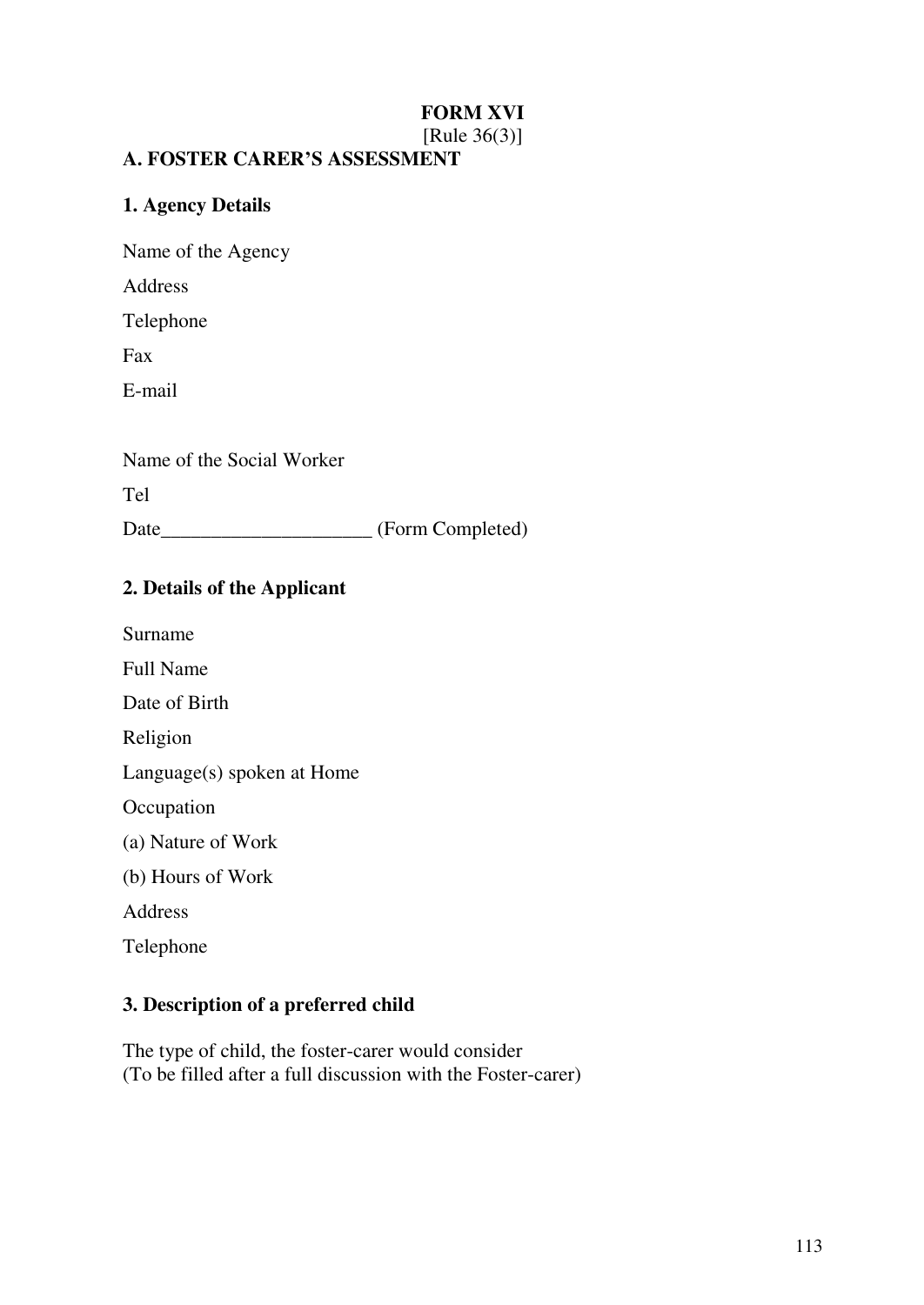#### Age Range Under 2 years 3-6 years 7-12 years 13-15 years 16-18 years

| Sr.            | <b>Type of Placement</b> | <b>Duration</b> |
|----------------|--------------------------|-----------------|
| No.            |                          |                 |
|                | Pre adoption             | -               |
| 2              | Emergency                | -               |
| 3              | <b>Short Term</b>        | -               |
| $\overline{4}$ | Assessment               |                 |
| 5              | Lang term                | -               |

#### **The Child applicant can care for (Please Tick)**

#### **A child who is:**

- i. Neglected
- ii. Orphaned
- iii. With Physical impairment
- iv. Mental impairment
- v. Hearing impairment
- vi. Speech impairment
- vii. Special Education needs
- viii. Learning difficulties
- ix. Physical abuse
- x. Sexual abuse
- xi. Who does not relate easily
- xii. Who needs control/may defy authority
- xiii. Born of rape/incest
- xiv. Who's parent(s) suffering from disease
- xv. Whose parent(s) is HIV positive
- xvi. Whose parent(s) are AIDS patient
- xvii. Whose parent(s) are alcoholic
- xviii. Drug addicts
- xix. Are in jail
- xx. Relinquished
- xxi. Belong to another caste
- xxii. Are of different religion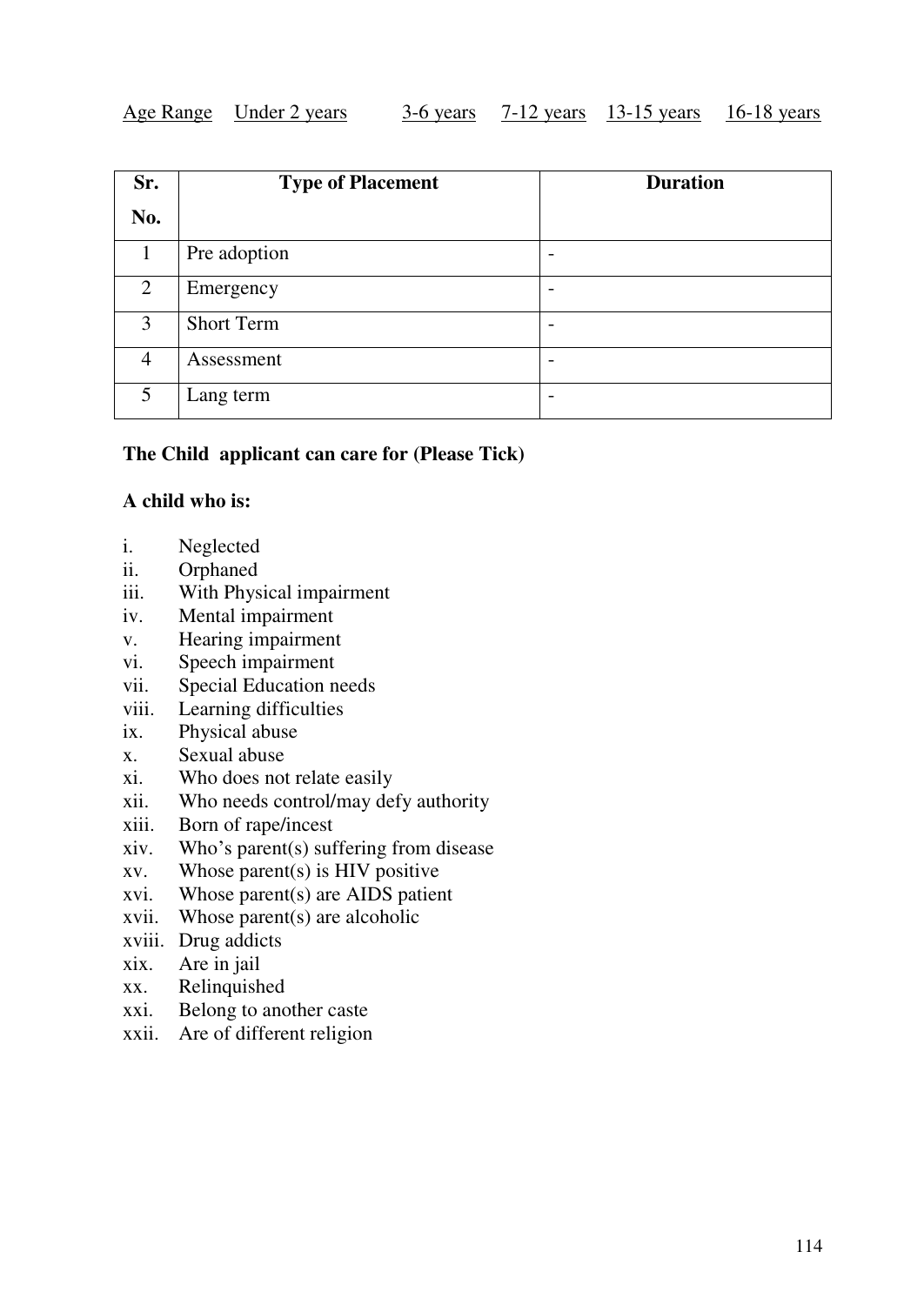### **4. Profile of the family**

| <b>Brief Family Profile</b> |               |                             |            |                  |                                       |  |
|-----------------------------|---------------|-----------------------------|------------|------------------|---------------------------------------|--|
| <b>Name</b>                 | <b>Gender</b> | Approx.<br>$\overline{Age}$ | Occupation | <b>Education</b> | Relationship<br>with the<br>applicant |  |
|                             |               |                             |            |                  |                                       |  |
|                             |               |                             |            |                  |                                       |  |

(Give details of personalities, family life, experiences etc. Also highlight specific qualities of the family that can match with a child's needs. The details should facilitate initial identification of a potential match with a specific child.)

Accommodation (House) (Details of type, size, own/rented space, amenities etc.)

Neighborhood (Details of composition, amenities and facilities, public transport etc.)

#### **5. Verification of applicant's identity**

Place of residence

Period of stay

Nationality

Marital status (date/length of marriage)

Has either of the applicant had a previous marriage? Details

If children from previous marriage? Details

Specify documents seen with date

#### **6. Career History**

(Details of education, employment, voluntary work, part time work, leisure activities)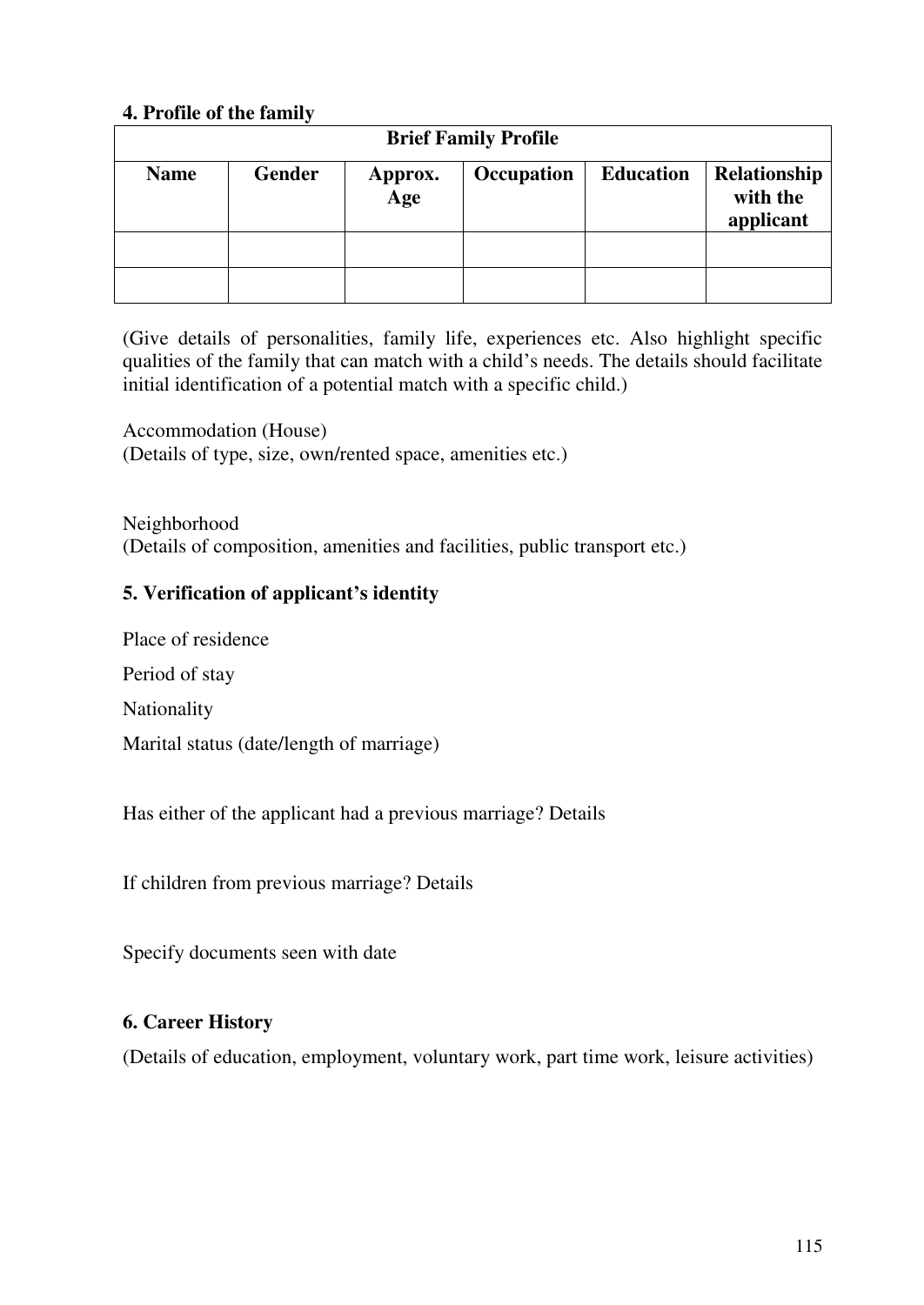# **7. Agency Inquiries:**

Medical check Police check Employer

#### **8. Personal references** (from 2 persons)

This section to be completed after interviews with two references; information gathered through these interviews should include:

- $\Box$ Length of time known
- $\Box$  Relationship to the applicant
- $\Box$  Provide evidence on the applicants ability to perform the tasks involved in
- \_\_\_\_\_\_\_\_\_  $\Box$  Caring for children
- □ Providing a safe and caring environment
- Applicant as a neighbor  $\Box$
- Interests, talents, personality  $\Box$

Assessment of the social worker for these references

### **B. HOME STUDY REPORT**

A Home Study Report of the foster carer(s) being a crucial document being prepared by the social worker of the Specialised Adoption Agency based on the information collected by the format given above should broadly include the following information:

- Social status and family background
- Description of the home
- Standard of living as it appears in the home
- **Current relations amongst the members in the home**
- Status of development of the children already in the home
- Employment and economic status
- **Health details**
- Details of facilities of education, medical, vocational trainings available in the neighborhood
- Reasons for wanting a child in foster care
- Attitudes of the grandparents and other relatives
- Anticipated plans for the foster child
- Legal status of the foster carer(s)
- Willingness to undergo training.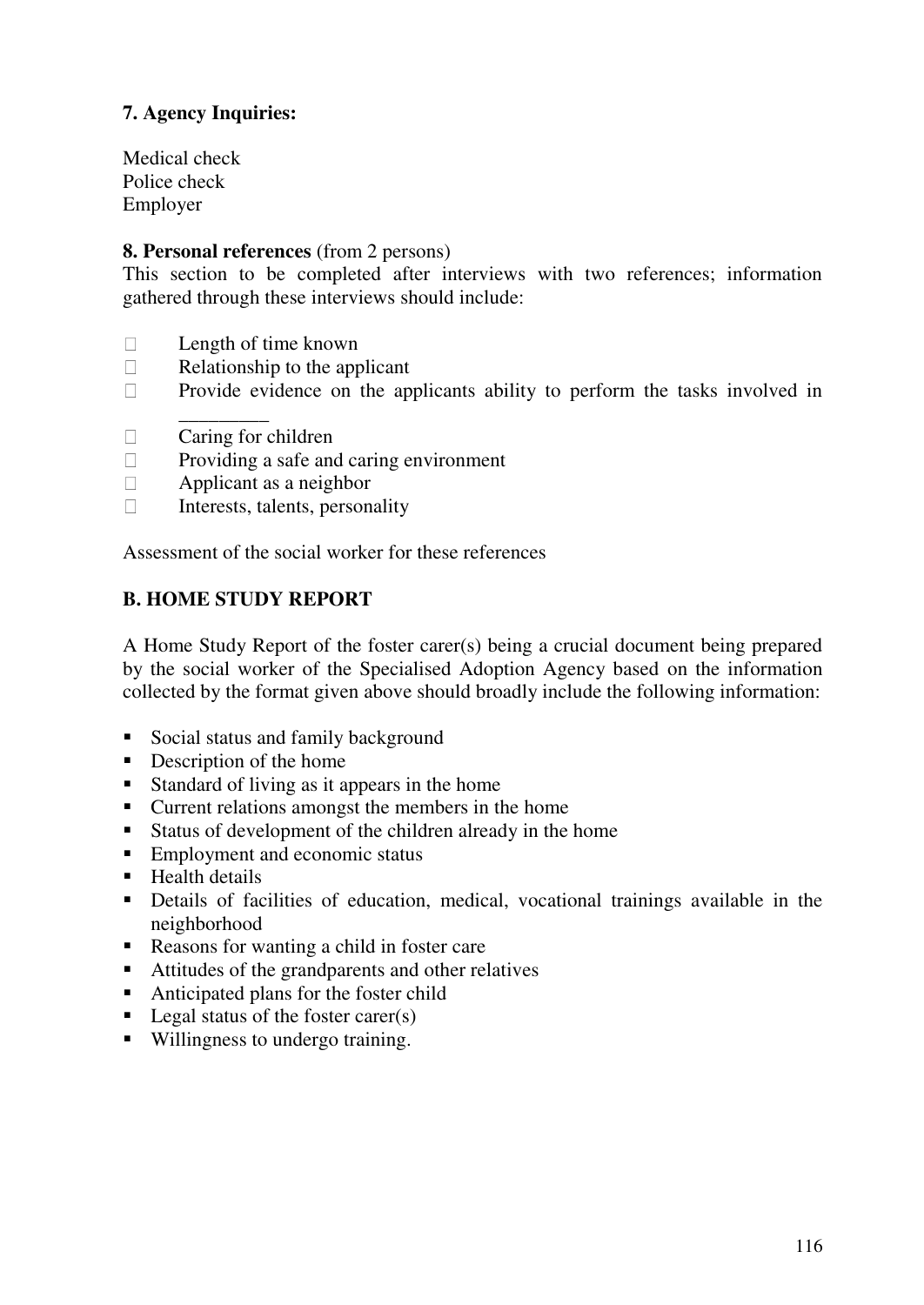# **C. DETAILS OF APPLICANT(S)**

### **1. Background:**

Family structure with details of parents and siblings, significant details of other family members, childhood experiences, etc.

### **2. Relationships:**

If couple – Length of married life, what qualities does each applicant bring to the partnership, what makes the relationship positive for each other? Within the relationship how do applicants cope with problems/stress/anger? How do applicants support each other? What is each applicant's assessment of how the foster placement will affect his or her relationship?

#### **3. Decision making:**

How is decision – making exercised in this relationship and how does each of the applicants view this? Is there wider extended family involvement in the couple's decision-making process?

If so, how will this affect the child to be placed?

What are the strengths and vulnerabilities of this partnership?

- Children
- $\Box$  Children and their parents' relationships
- Children's attitude and readiness for a foster placement sibling. Describe each child and their temperament, any special talent and need, how children have been involved in preparation.

### **4. Applicants support networks:**

Give a general picture of support systems currently used by the applicants including extended family, friends, neighbors, religious activities, community groups etc. include details of the location etc.

#### **5. Other significant members of the family:**

Living in the house or not. Their relationship to the applicants, how much time they spent within the home, their attitude to the proposed placement? How important is their acceptance of placement to the applicant.

#### **6. Description of the family life style:**

Outline what family considers important e.g. how important are religious & cultural practices. How is affection show in the family? How do the members spend their time? What expectations family members have with regard to personal space? What value is placed on education/hobbies and leisure activities that the whole family undertakes?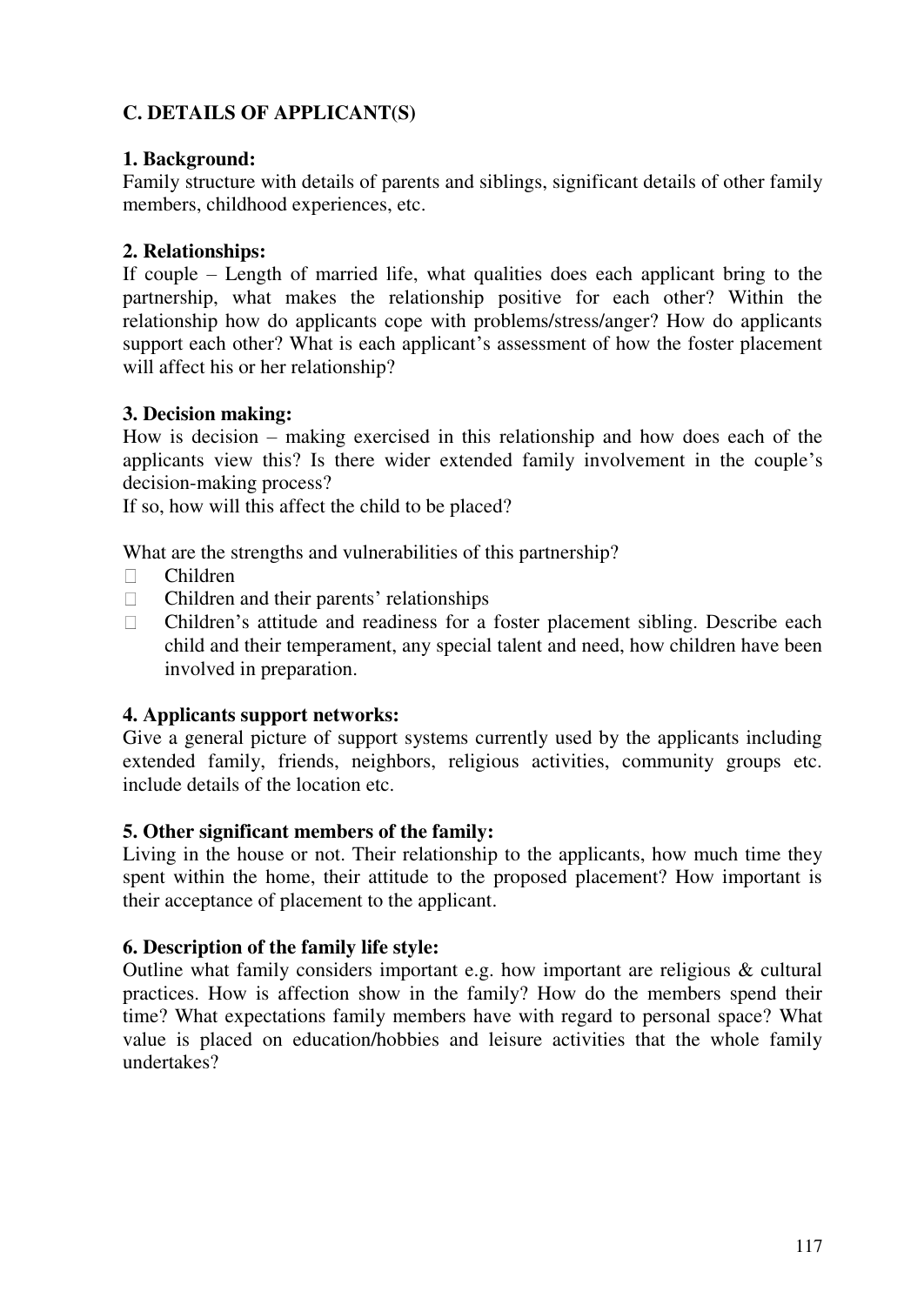#### **7. Parenting capacities:**

Experience of the applicants of caring and working with children. Describe their adjustment to parenthood. What is their understanding of how children develop?

 Using their own childhood experiences what patterns of parenting would they repeat and what would they change? What is their understanding of their own parenting strengths/potentials and about their parenting skills to meet the needs of individual child. To what extent they would expect other family members to be involved in parenting of their children/placed children.

 How will they ensure that a child will be safe from physical sexual abuse in their family and within wider support networks?

#### **8. Managing Unacceptable Behaviour:**

What are rules in the household? How do the applicants show approval/disapproval? What are discipline measures they use? Their attitude towards punishment?

 What do they anticipate would be the issues and difficulties and themselves for their own children and for their support network? What do they anticipate would be the issues and difficulties for the child? Which changes do they anticipate would need in their lifestyle?

#### **Social workers assessment:**

It should provide an analysis of all the information collected through the format and its significance with regard to the capacity of the applicant to carryout fostering task: (What skills do the applicants have in relating to and working with children? How well will the applicant work with the agency, with biological parents? What are the strengths and resources of the applicants and which are the areas where they may experience difficulty? Also the point of disagreement between the social worker and the applicants should be recorded here)

#### **Recommendations of the Child Welfare Officer/Social Worker**

**(Signature)**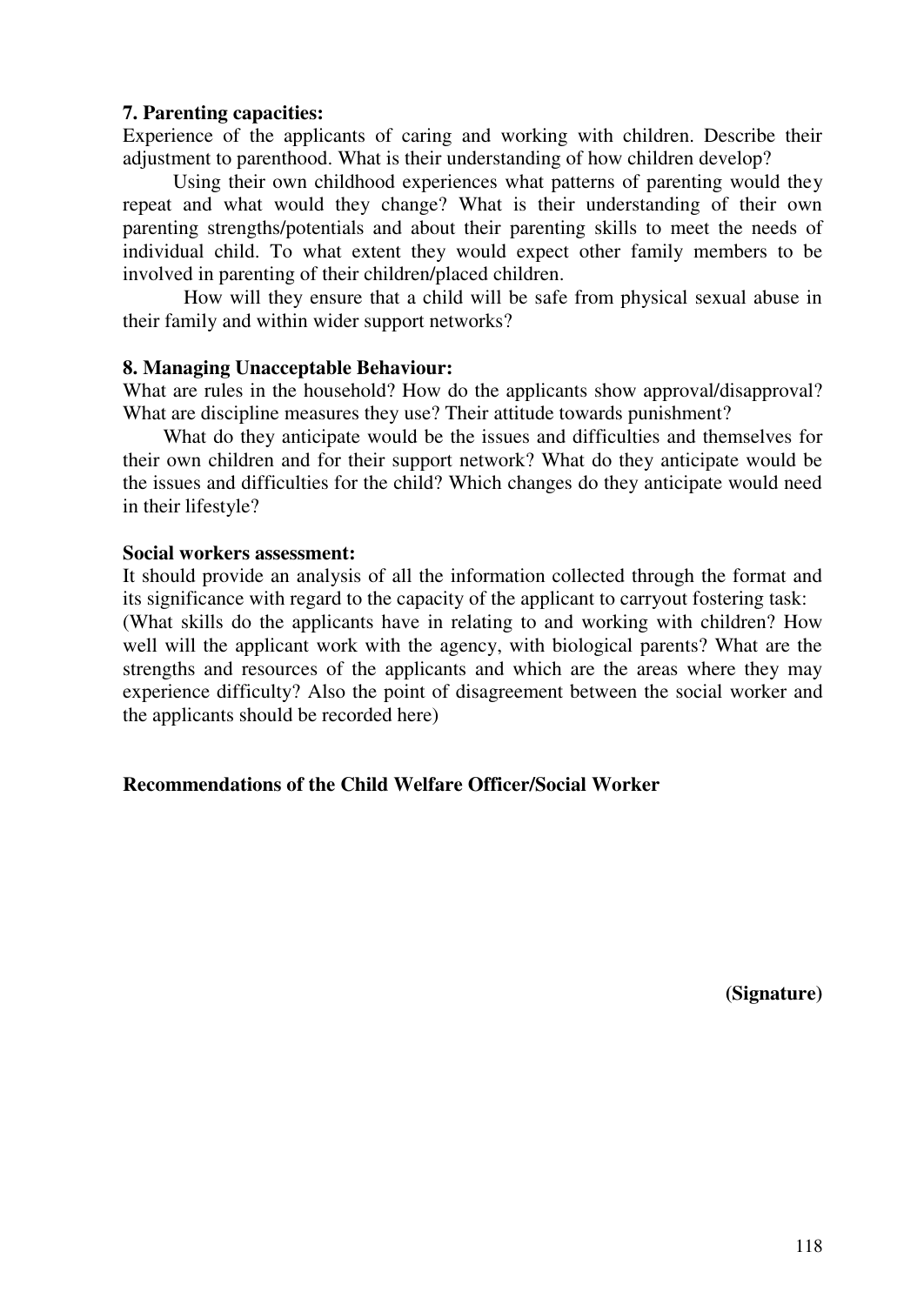### **FORM XVII**  [Rule 35(1)] **ORDER OF FOSTER CARE PLACEMENT**

| _________ approximate age_______ d/o or s/o Mr. _________________________________      |  |      |                                                                                                                                                                                                                                 |
|----------------------------------------------------------------------------------------|--|------|---------------------------------------------------------------------------------------------------------------------------------------------------------------------------------------------------------------------------------|
| <sub>or</sub>                                                                          |  | Mrs. | and the contract of the contract of the contract of the contract of the contract of the contract of the contract of the contract of the contract of the contract of the contract of the contract of the contract of the contrac |
| is in need of care and                                                                 |  |      |                                                                                                                                                                                                                                 |
| protection of a family. Mr.<br>and                                                     |  |      |                                                                                                                                                                                                                                 |
|                                                                                        |  |      |                                                                                                                                                                                                                                 |
| resident of (complete address and contact numbers)                                     |  |      |                                                                                                                                                                                                                                 |
| is/ are declared fit person/persons for                                                |  |      |                                                                                                                                                                                                                                 |
| foster-care placement of the child based on the home study report of the Child Welfare |  |      |                                                                                                                                                                                                                                 |
| Officer/Social Worker Ms./ Mr.                                                         |  |      |                                                                                                                                                                                                                                 |
|                                                                                        |  |      |                                                                                                                                                                                                                                 |

| The child (name) |  |                                                                      |                                          | is placed in foster |
|------------------|--|----------------------------------------------------------------------|------------------------------------------|---------------------|
|                  |  |                                                                      | (days/ months), under the supervision of |                     |
|                  |  | the aforesaid Child Welfare Officer/Social Worker (name and contact) |                                          |                     |
|                  |  |                                                                      |                                          |                     |

**Chairperson/ Member Child Welfare Committee**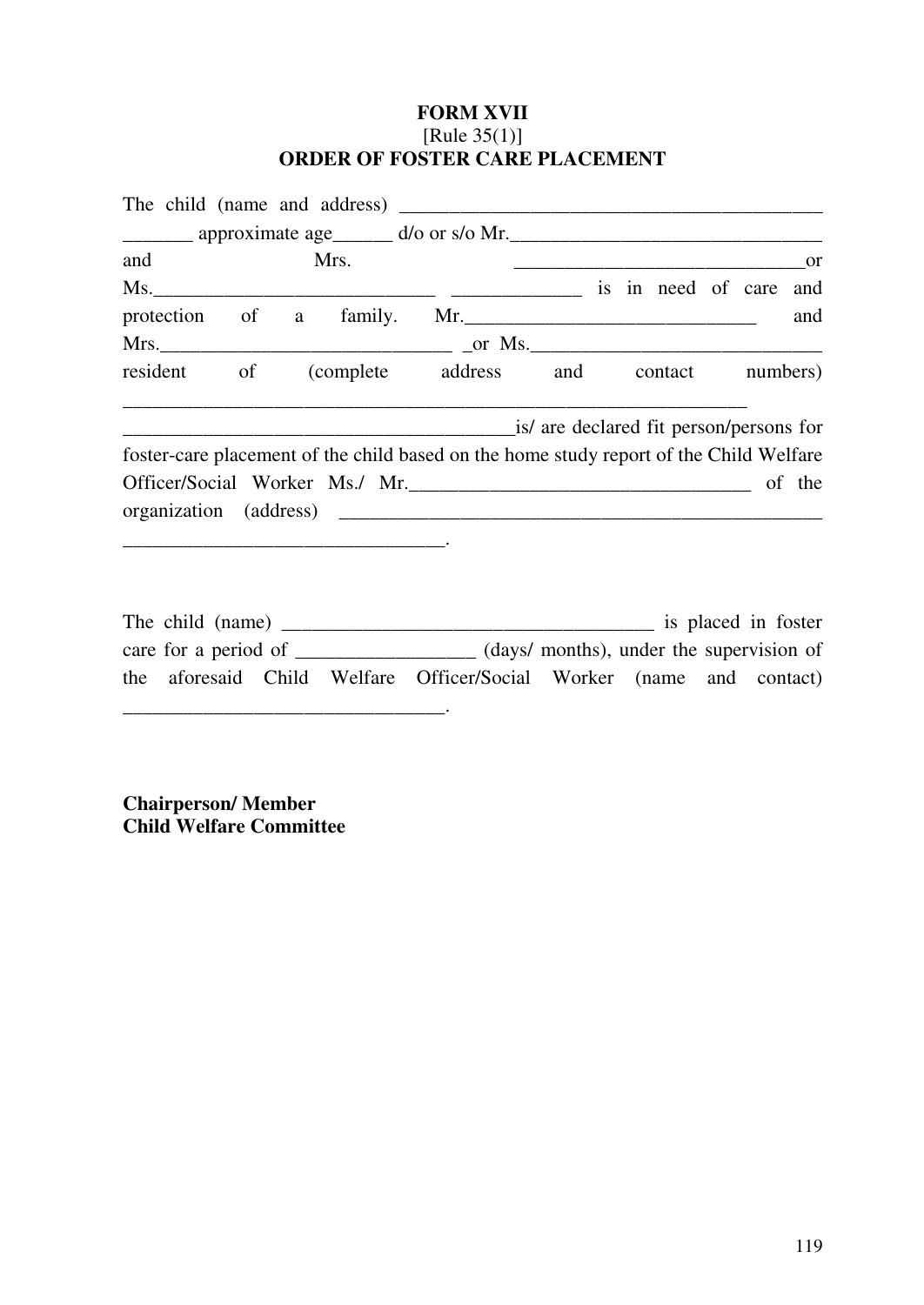#### **FORM XVIII**  [Rule 38(5)] **ORDER OF SPONSORSHIP PLACEMENT**

| The | juvenile/child | (name  | and              | address)     |
|-----|----------------|--------|------------------|--------------|
|     |                |        | approximate age_ | $d$ / $o$ or |
| s/o | Mr.            |        | and              | Mrs.         |
|     |                | or Ms. |                  |              |

has been identified by the State/ District Child Protection Unit as a juvenile/child at risk needing urgent care and protection. On the basis of the Inquiry Report submitted by the State/District Child Protection Unit/ Child Welfare Officer/ Social Worker it is established that the said juvenile/child needs sponsorship support for education/ health/ nutrition/ other developmental needs \_\_\_\_\_\_\_\_\_\_\_\_\_\_\_\_\_\_\_\_\_\_\_\_\_\_\_\_\_\_\_\_\_\_\_\_\_\_\_ *(please specify).* The State/District Child Protection Unit is hereby directed to release Rs.\_\_\_\_\_\_ per month/ Rs.\_\_\_\_\_\_\_\_ as one time sponsorship support to the said juvenile/ child for a period of \_\_\_\_\_\_\_\_\_ (days/month) and carryout necessary follow up.

The State/District Child Protection Unit is also directed to clearly lay down the terms and conditions for sponsorship support and follow up.

#### **Principal Magistrate, Juvenile Justice Board/ Chairperson/Member, Child Welfare Committee**

#### **Copy to: State/District Child Protection Unit or concerned Department of the State Government**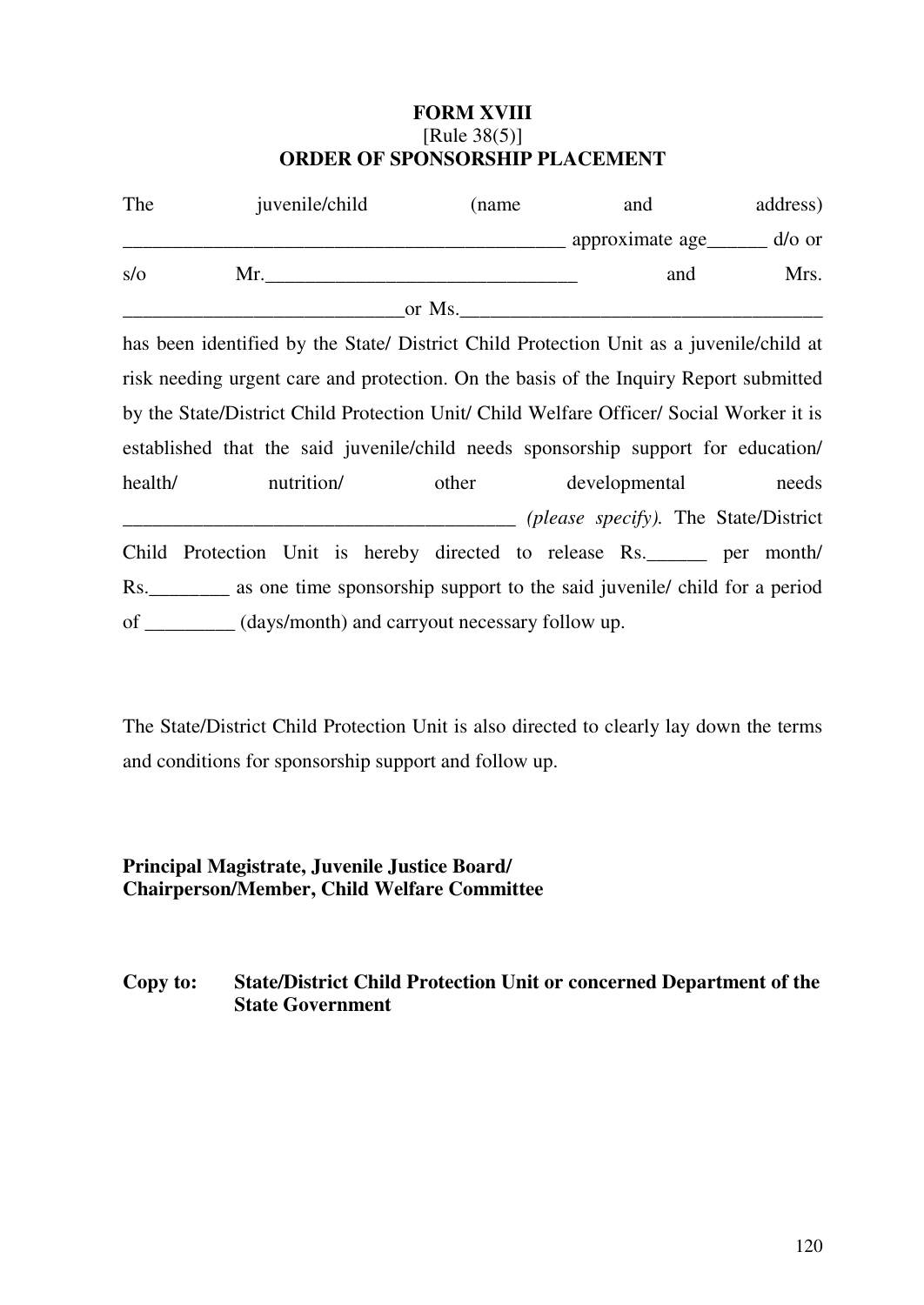#### **FORM XIX**  [Rule 39 (3)] **ORDER OF AFTER CARE PLACEMENT**

| The | juvenile/child                                                                                | (name) |  |      |
|-----|-----------------------------------------------------------------------------------------------|--------|--|------|
|     | $d$ /o or s/o                                                                                 |        |  | has/ |
|     | will be completing 18 years of age on (date) ___________. She/ he is still in need            |        |  |      |
|     | of care and protection for the purpose of rehabilitation and reintegration. She/he is         |        |  |      |
|     |                                                                                               |        |  |      |
|     | aftercare. The in-charge of the Organization is directed to admit the child and provide       |        |  |      |
|     | all possible opportunities for her/ his rehabilitation and reintegration in its truest sense. |        |  |      |
|     | The person shall be provided all these opportunities maximum till the age of 21 years         |        |  |      |
|     | only or till reintegration in the society, whichever is earlier. The in-charge will send      |        |  |      |
|     | half yearly report on the status of the child/youth to the Child Welfare Committee.           |        |  |      |

The State/District Child Protection Unit is hereby directed to arrange for aftercare for the said juvenile/child for a period of \_\_\_\_\_\_\_\_\_ (days/month) and carryout necessary follow up. The State/District Child Protection Unit is also directed to clearly lay down the terms and conditions for aftercare programme and carryout necessary follow up.

**Principal Magistrate, Juvenile Justice Board/ Chairperson/Member, Child Welfare Committee**

**Copy to: State/District Child Protection Unit or concerned Department of the State Government**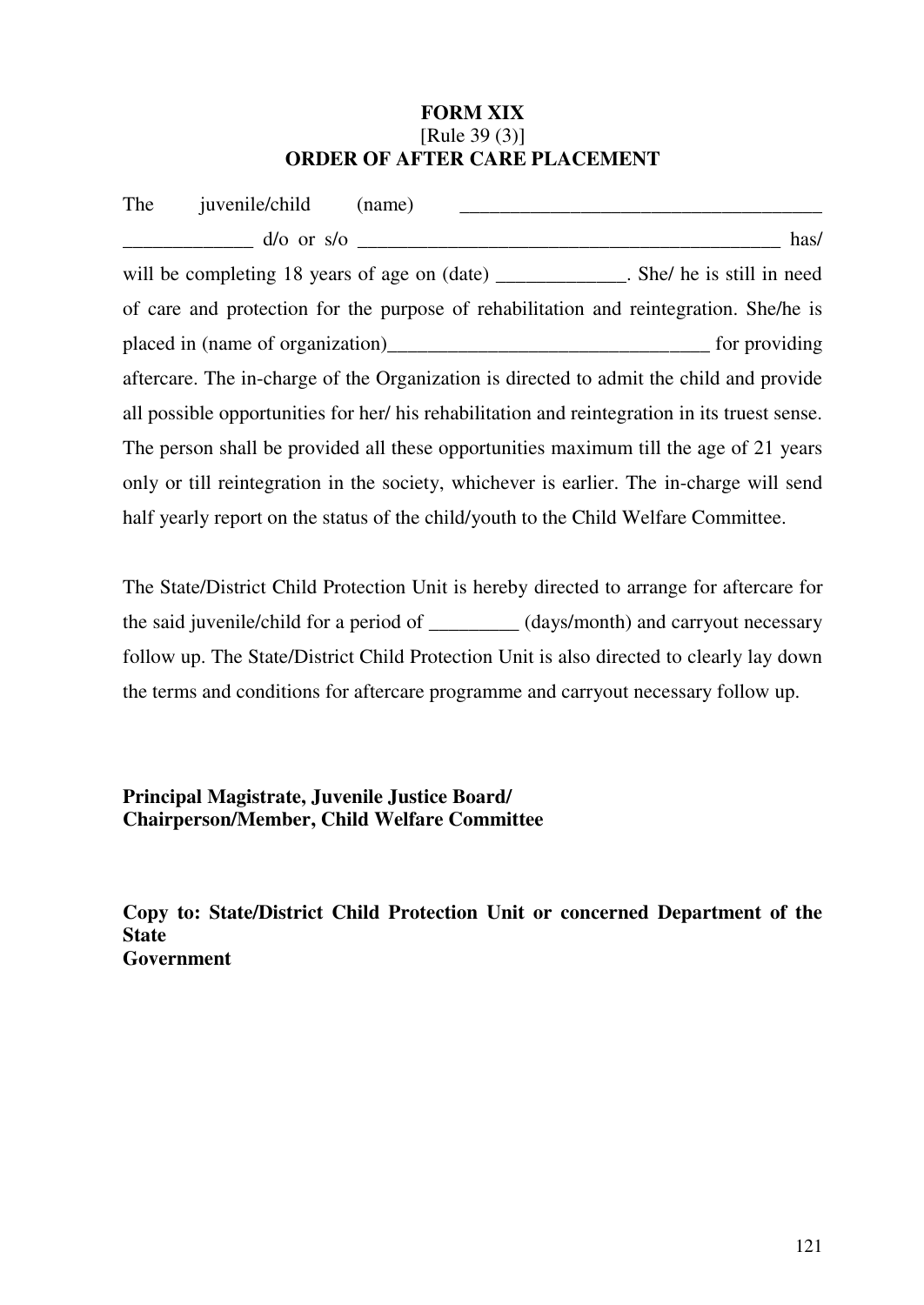#### **FORM XX**  [Rule  $51(9)$  and  $55(1)(t)$ ]

#### **CASE HISTORY FORM FOR CHILD IN NEED OF CARE AND PROTECTION**

Case/Profile No.\_\_\_\_\_\_\_\_\_\_\_\_\_\_

Date & Time

### **A. PERSONAL DATA**

- 1 Name
- 2 Male / Female (tick the appropriate category)
- 3 a) age at the time of admission
	- b) present age:
- 4 Category:
	- Separated from family
	- Abandoned/deserted
	- Victim of exploitation and violence (give detail)
	- Run-away
	- Any other
- 5 Religion Hindu/ Muslim/Christian/Other (pl. specify) (OC/BC/SC/ST)
- 6 Location of Residence Urban/Sub-urban/Rural/Slum/ Industrial/Other (Pl. specify)
- 7 Native District & State:

### 8 Description of the Housing:

- i) Concrete building Tiled House/Hut/On the street/Others (please Specify)
- ii) Three bed room/two-bed room/one-bed room/no separate bed room
- iii) Owned/rental

Affix a latest photograph here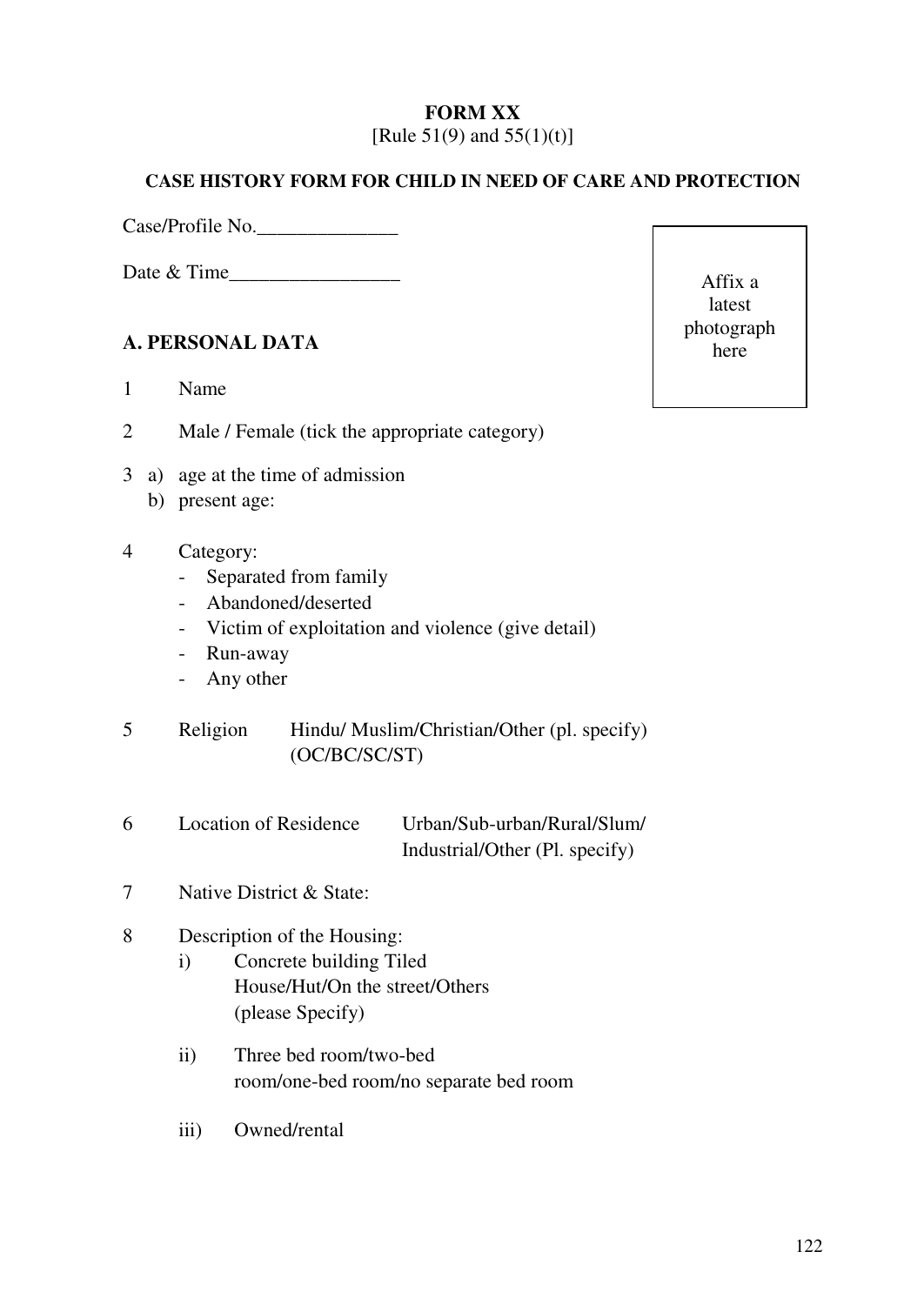- 9. By whom the juvenile was brought before the Child Welfare Committee:
	- i) Police-Local Police/Special Juvenile Police Unit/Railway Police/ Women Police
	- ii) Probation Officers
	- iii) Social Welfare Organization
	- iv) Social Worker
	- v) Parent(s)/Guardian (s) (please Specify the relationship)
	- vi) Child himself/herself
- 10. Reasons for leaving the family
	- i) Abuse by parent(s)/guardian(s)/step parents(s)
	- ii) In search of employment
	- iii) Peer group influence
	- iv) Incapacitation of parents
	- v) Criminal behaviour of parents
	- vi) Separation of Parents
	- vii) Demise of parents
	- viii) Poverty
	- ix) Others (please specify)
- 11. Types of abuse met by the child
	- i) Verbal abuse parents/siblings/ employers/others (pl. specify)
	- ii) Physical abuse
	- iii) Sexual abuse parents/siblings/ Employers/others (Pl. specify)
	- iv) Others parents/siblings/ employers/others (pl. Specify)
- 12. Types of ill-treatment met by the child.
	- i) Denial of food parents/siblings employers/other (pl. specify)
	- ii) Beaten mercilessly parents/ Siblings/employers/other (pl. specify)
	- iii) Causing injury parents/ siblings/employers/other (pl. specify)
	- iv) Other (pl. specify) parents/ siblings/ employers/others (pl. specify)
- 13. Exploitation faced by the child
	- i) Extracted work without payment
	- ii) Little (low) wages with longer duration of work
	- iii) Others (pl. specify)
- 14. Health status of the child before admission.
	- i) Respiratory disorders present / not known / absent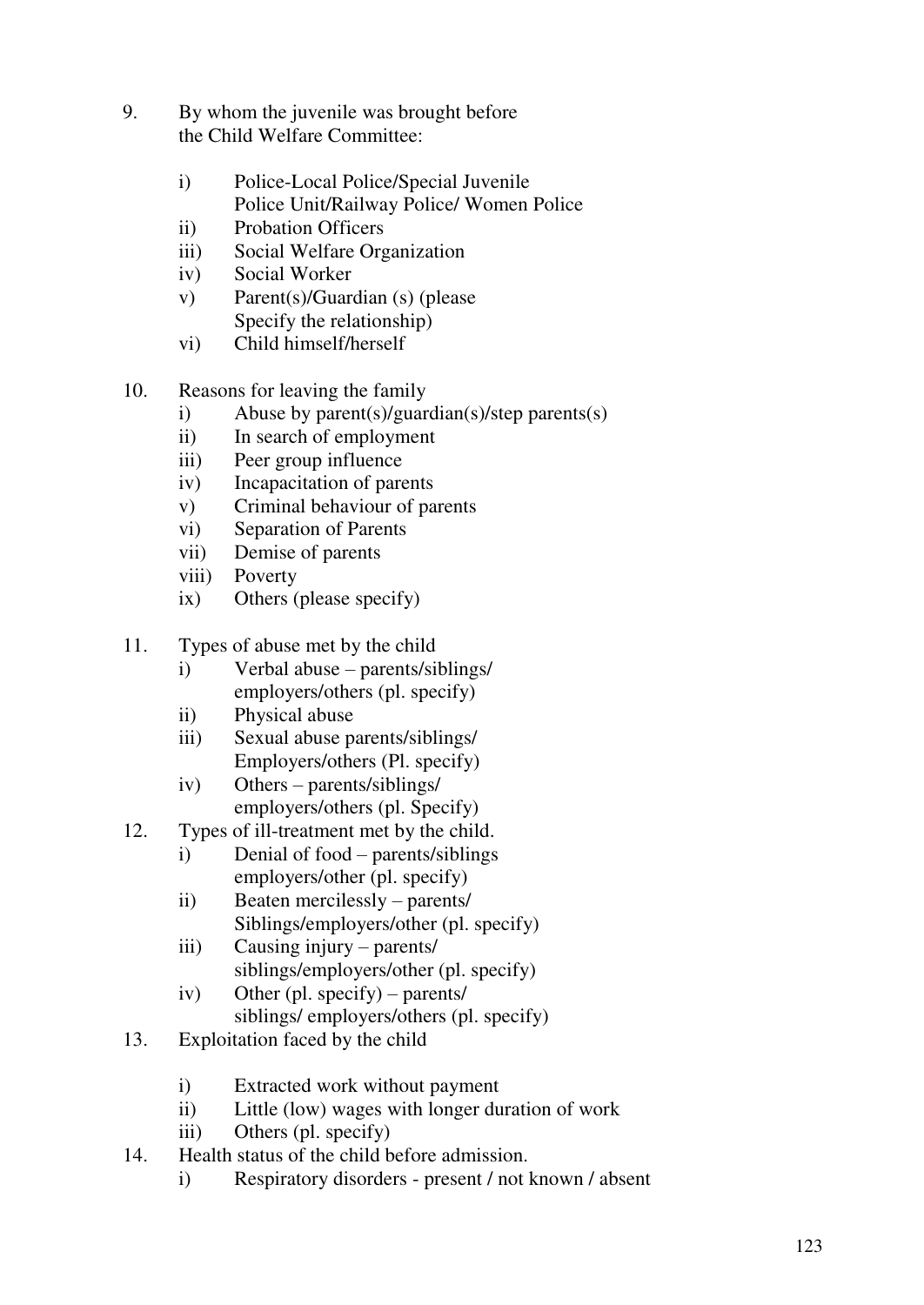- ii) Hearing impairment present / not known / absent
- iii) Eye diseases present / not known / absent
- iv) Dental disease present / not known / absent
- v) Cardiac diseases present / not known / absent
- vi) Skin disease present / not known / absent
- vii) Sexually transmitted diseases present / not known / absent
- viii) Neurological disorders present / not known / absent
- ix) Mental handicap present / not known / absent
- x) Physical handicap present / not known / absent
- xi) Others (pl. specify) present / not known / absent
- 15. With whom the child was staying prior to admission
	- i) Parent(s) Mother / Father / Both
	- ii) Guardian(s) Relationship
	- iii) Friends
	- iv) On the street
	- v) Night shelter
	- vi) Orphanages / Hostels/ Similar Homes
	- vii) Other (pl. specify)
- 16. Visit of the parents to meet the child
	- i) Prior to institutionalization
		- Frequently / Occasionally / Rarely / Never
	- ii) After institutionalization Frequently / Occasionally / Rarely / Never
- 17. Visit of the child to his family
	- i) Prior to institutionalization Frequently / Occasionally / Rarely / During festival times / During summer holidays / Whenever fallen sick / Never
	- ii) After institutionalization Frequently / Occasionally / Rarely / During festival times / During summer holidays / Whenever fallen sick / Never
- 18. Correspondence with parents
	- i) Prior to institutionalization
		- Frequently / Occasionally / Rarely / During festival times / During summer holidays / Whenever fallen sick / Never
	- ii) After institutionalization Frequently / Occasionally / Rarely / During festival times / During summer holidays / Whenever fallen sick / Never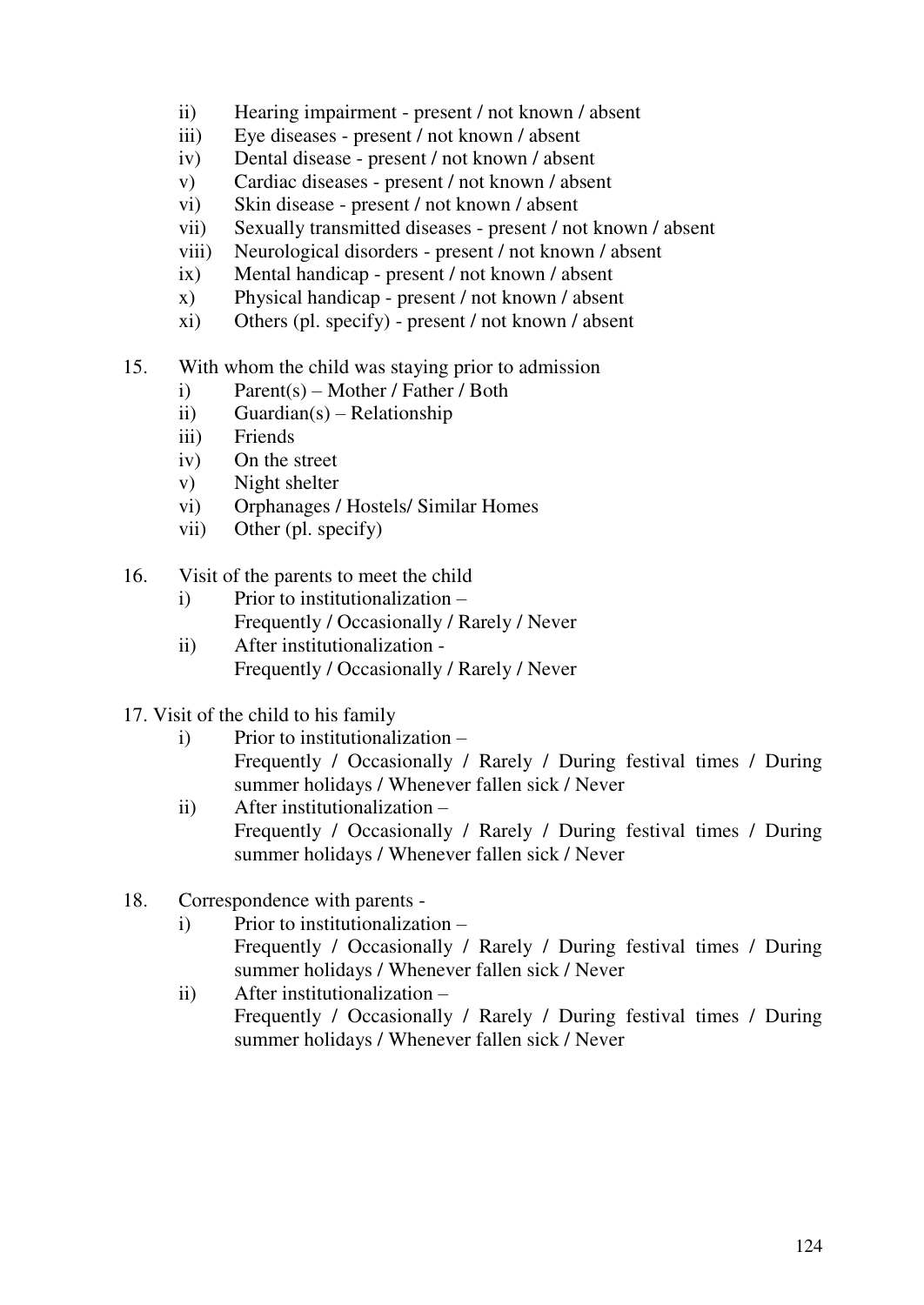# **B CHILDHOOD HISTORY (up to the age of 12 years**)

- 19. Diet of mother during pregnancy:
	- i) Taken nutritious diet
	- ii) Ordinary diet
	- iii) Inadequate food intake
- 20. Health during pregnancy
	- i) Mother infected with contagious diseases
	- ii) Mother consumed/ used contraceptives
	- iv) Intake of antibiotics
	- v) No such details available

### 21. Birth details

- i) Normal delivery/ prolonged delivery/ caesarian
- ii) Under weight/ normal weight/ over weight
- 22. Details of immunization provided
- 23. Details of handicap
	-
	-
	-
	-
	- v) Others (please specify)
- **C. FAMILY DETAILS:**
- 24. Household Composition:
- **Sr. no. Name & Relationship Age Sex Education Occupation Income 1 2 3 4 5 6 7**

| <b>Health</b> | <b>History of Mental Illness</b> | <b>Handicap</b> | <b>Habit</b> | Socialization |
|---------------|----------------------------------|-----------------|--------------|---------------|
|               |                                  | 10              |              |               |
|               |                                  |                 |              |               |

- i) Hearing impairment By birth/ After accident/ diseases
- ii) Speech impairment By birth/ After accident/ diseases<br>iii) Physical handicap By birth/ After accident/ diseases
- iii) Physical handicap By birth/ After accident/ diseases
- iv) Mental handicap By birth/ After accident/ diseases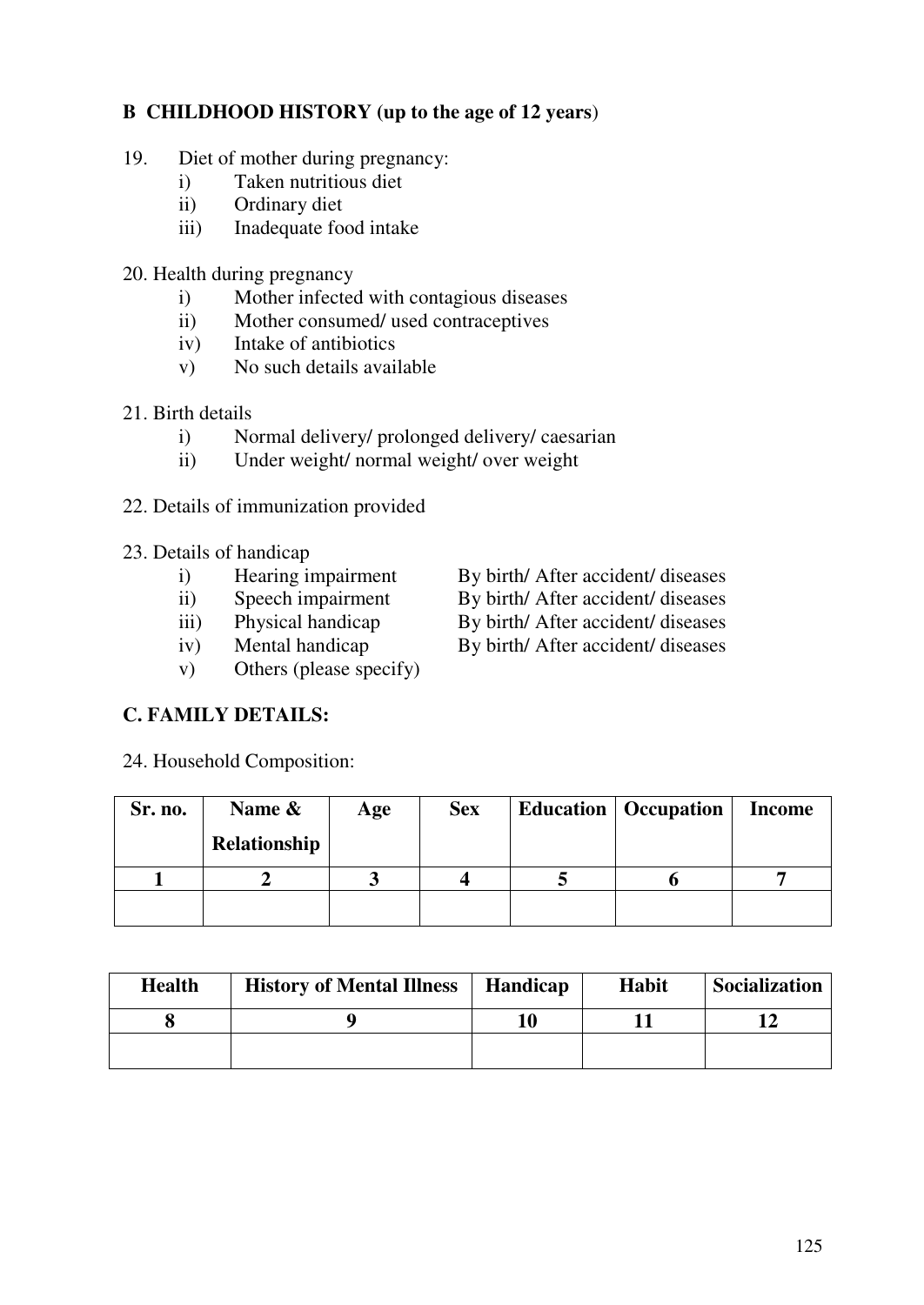### 25. Type of family:

Nuclear family / joint family/ broken family

26. Relationship among the family members:

| $\mathbf{i}$ | Father & mother | Cordial/Non cordial/Not known |
|--------------|-----------------|-------------------------------|
| ii)          | Father & child  | Cordial/Non cordial/Not known |
| iii)         | Mother & child  | Cordial/Non cordial/Not known |

- 
- 
- 

iv) Father & siblings Cordial/ Non cordial/ Not known<br>v) Mother & siblings Cordial/ Non cordial/ Not known v) Mother & siblings Cordial/ Non cordial/ Not known<br>vi) Juvenile & siblings Cordial/ Non cordial/ Not known

vi) Juvenile & siblings Cordial/ Non cordial/ Not known

27. History of crime committed by family members:

| Sr. no.        | Relationship       | <b>Nature of</b> | Arrest if any | <b>Provide of</b> | Punishment |
|----------------|--------------------|------------------|---------------|-------------------|------------|
|                |                    | <b>Crime</b>     | made          | confinement       | awarded    |
| $\mathbf{1}$   | Father             |                  |               |                   |            |
| $\overline{2}$ | <b>Step Father</b> |                  |               |                   |            |
| $\overline{3}$ | Mother             |                  |               |                   |            |
| $\overline{4}$ | <b>Step Mother</b> |                  |               |                   |            |
| 5              | <b>Brother</b>     |                  |               |                   |            |
|                | a.                 |                  |               |                   |            |
|                | $\mathbf b$ .      |                  |               |                   |            |
|                | $\mathbf{c}$ .     |                  |               |                   |            |
| 6              | Sister             |                  |               |                   |            |
|                | a.                 |                  |               |                   |            |
|                | $\mathbf b$ .      |                  |               |                   |            |
|                | $\mathbf{c}$ .     |                  |               |                   |            |
| $\overline{7}$ | Child              |                  |               |                   |            |
| 8              | Other (uncle/      |                  |               |                   |            |
|                | aunty/             |                  |               |                   |            |
|                | grandparents)      |                  |               |                   |            |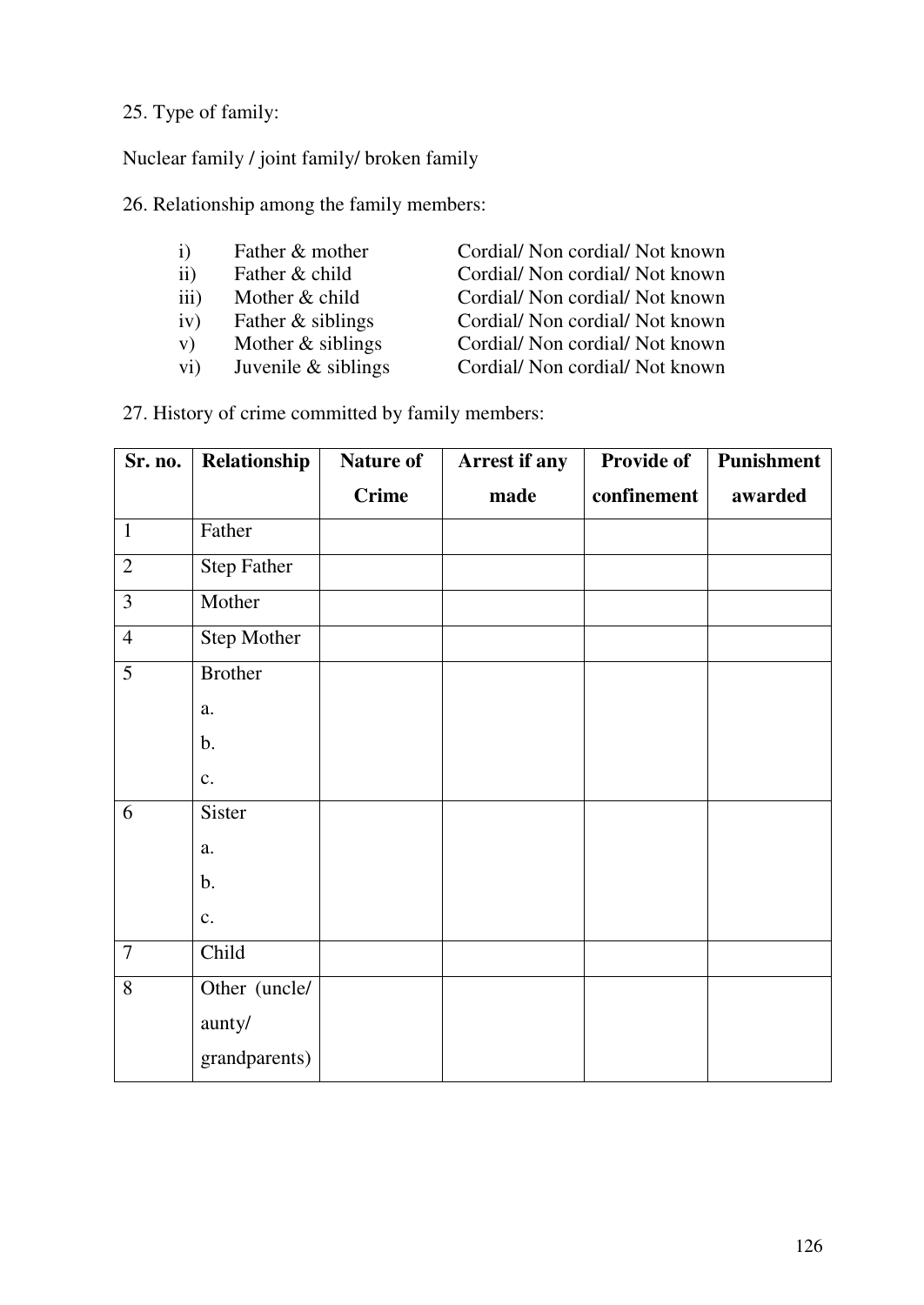- 28. Properties owned by the family:
	- i) Landed properties (pl. specify the area)
	- ii) Household articles- Cows/ Cattle/ Bull
	- iii) Vehicles- two wheeler/ three wheeler/ four wheeler (lorry/ bus/ car/ tractor/ jeep)
	- iv) Others (please specify)
- 29. Marriage details of family members:
	- i) Parents Arranged/ Special Marriage/ Local Union
	- ii) Brothers Arranged/ Special Marriage/ Local Union
	- v) Sisters Arranged/ Special Marriage/ Local Union
- 30. Social activities of family members:
	- i) Participate in social and religious functions
	- ii) Participate in cultural activities
	- iii) Does not participate in social and religious functions
	- iv) Not known
- 31. Parental care towards juvenile before admission:
	- i) Over protection
	- ii) Affectionate
	- iii) Attentive
	- iv) Not affectionate
	- v) Not attentive
	- vi) Rejection

### **D. ADOLESCENCE HISTORY (Between 12 and 18 years)**

32. Puberty

Early Middle age Late

- 33. Details of delinquent behaviour if any
	- i) Stealing
	- ii) Pick pocketing
	- iii) Arrack selling
	- iv) Drug pedaling
	- v) Petty offences
	- vi) Violent crime
	- vii) Rape
	- viii) None of the above
	- ix) Others (please specify)
- 34. Reason for delinquent behaviour
	- i) Parental neglect
	- ii) Parental overprotection
	- iii) Parents criminal behaviour
	- vi) Parents influence (negative)
	- vii) Peer group influence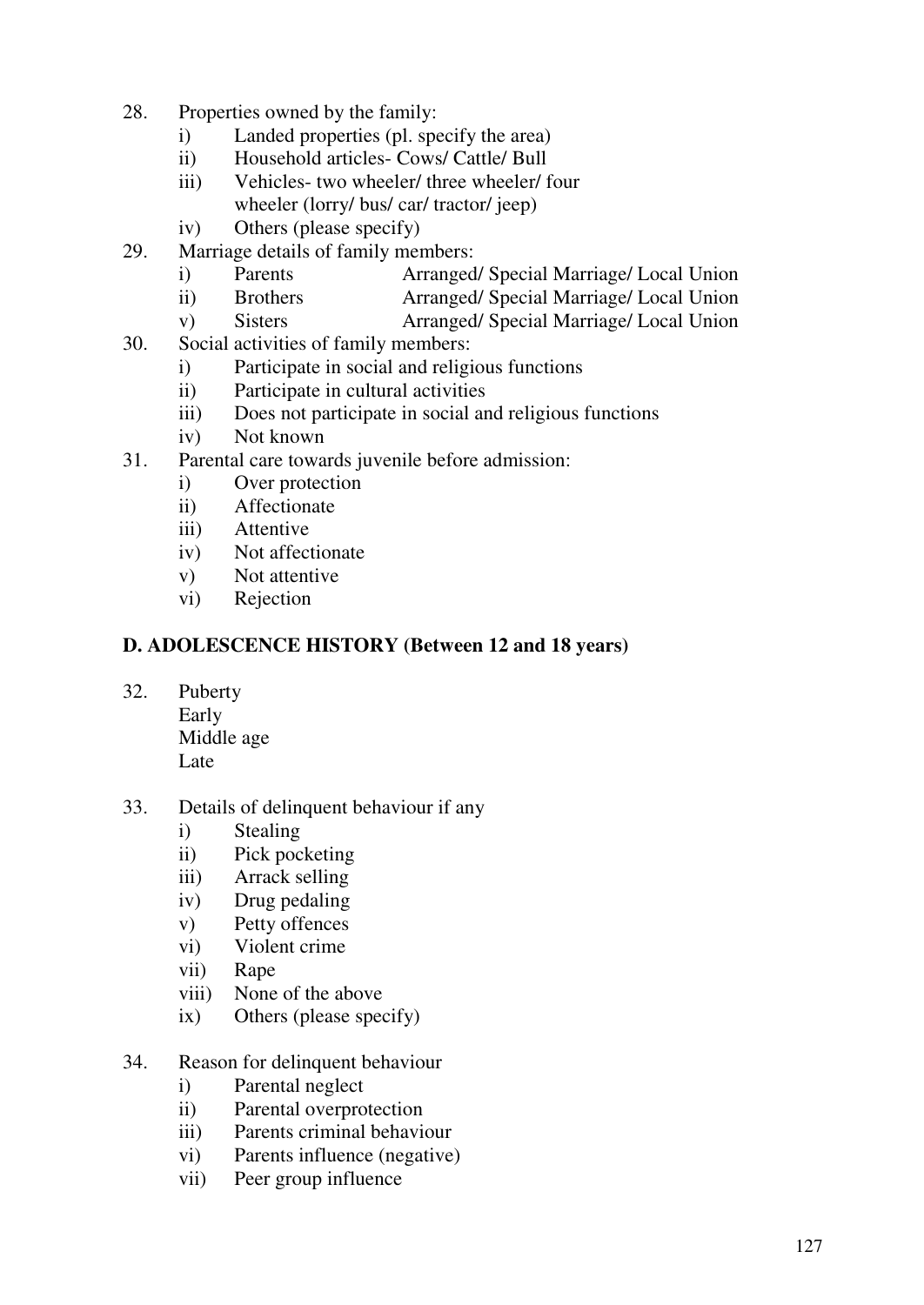- viii) To buy drugs/alcohol
- ix) Others (pl. specify)
- 35. Habits
	- *A B*  i) Smoking i) Watching TV/movies
	-
	-
	-
	-

### **E. EMPLOYMENT DETAILS**

- ii) Alcohol consumption ii) Playing indoor/outdoor games iii) Drug use (specify) iii) Reading books iv) Gambling iv) Religious activities
- v) Begging v) Drawing/painting/acting/singing
- vi) Any other vi) Any other

Employment details of the juveniles prior to entry into the Home:

| Sr.           | <b>Details of Employment</b> | <b>Duration</b> | <b>Wages Earned</b> |
|---------------|------------------------------|-----------------|---------------------|
| No.           |                              |                 |                     |
| $\mathbf{1}$  | Coolly                       |                 |                     |
| $\mathbf{ii}$ | Rag picking                  |                 |                     |
| iii           | Mechanic                     |                 |                     |
| iv            | Hotel                        |                 |                     |
| V             | Tea shop work                |                 |                     |
| vi            | Shoe polish                  |                 |                     |
| vii           | Household works              |                 |                     |
| viii          | Other (pl. specify)          |                 |                     |

- 36. Details of income utilization:
	- i) Sent to family to meet family need
	- ii) For dress materials
	- iii) For gambling
	- iv) For prostitution
	- v) For alcohol
	- vi) For drug
	- vii) For smoking
	- viii) Savings
- 37. Details of savings
	- i) With employers
	- ii) With friends
	- vi) Bank/Post Office
	- vii) Others (pl. specify)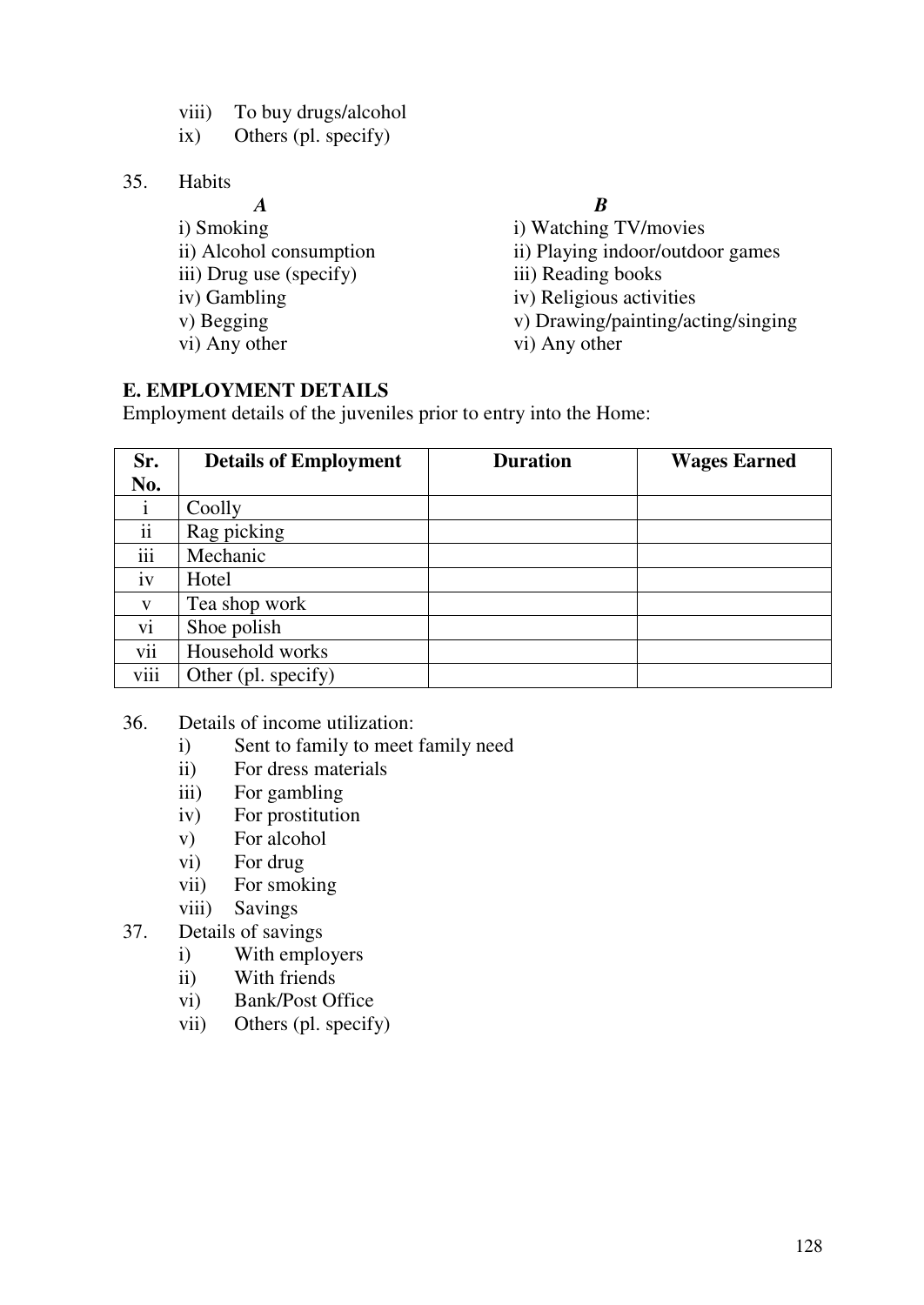- 38. Duration of working hours
	- i) Less than six hours
	- ii) Between six and eight hours
	- iii) More than eight hours

### **F. EDUCATIONAL DETAILS**

- 39. The details of education of the juvenile prior to the admission to Children's Home
	- i) Illiterate
	- ii) Studied up to V Standard
	- iii) Studied above V Std but below VIII Standard
	- iv) Studied above VIII Std but below X Standard
	- v) Studied above X Standard
- 40. The reason for leaving the School
	- i) Failure in the class last studied
	- ii) Lack of interest in the school activities
	- iii) Indifferent attitude of the teachers
	- iv) Peer group influence
	- v) To earn and support the family
	- vi) Sudden demise of parents
	- vii) Rigid school atmosphere
	- viii) Absentism followed by running away from school
	- ix) Others (pl. specify)
- 41. The details of the school in which studied last:
	- i) Corporation/Municipal/Panchayat Union
	- ii) Government/SC Welfare School/BC Welfare School
	- iv) Private management
	- v) Convents
- 42. Medium instruction: Hindi/English/Urdu/Tamil/Malayalam/Kannada/ Telugu Other language (please specify)
- 43. After admission to Children's Home, the educational attainment from the date of admission till date;

| No. of years | Class studied | Promoted / detained |
|--------------|---------------|---------------------|
|              |               |                     |

44. Vocational training undergone form the date of admission into Children's Home till date.

No. of years Name of Vocational Trade Proficiency Attained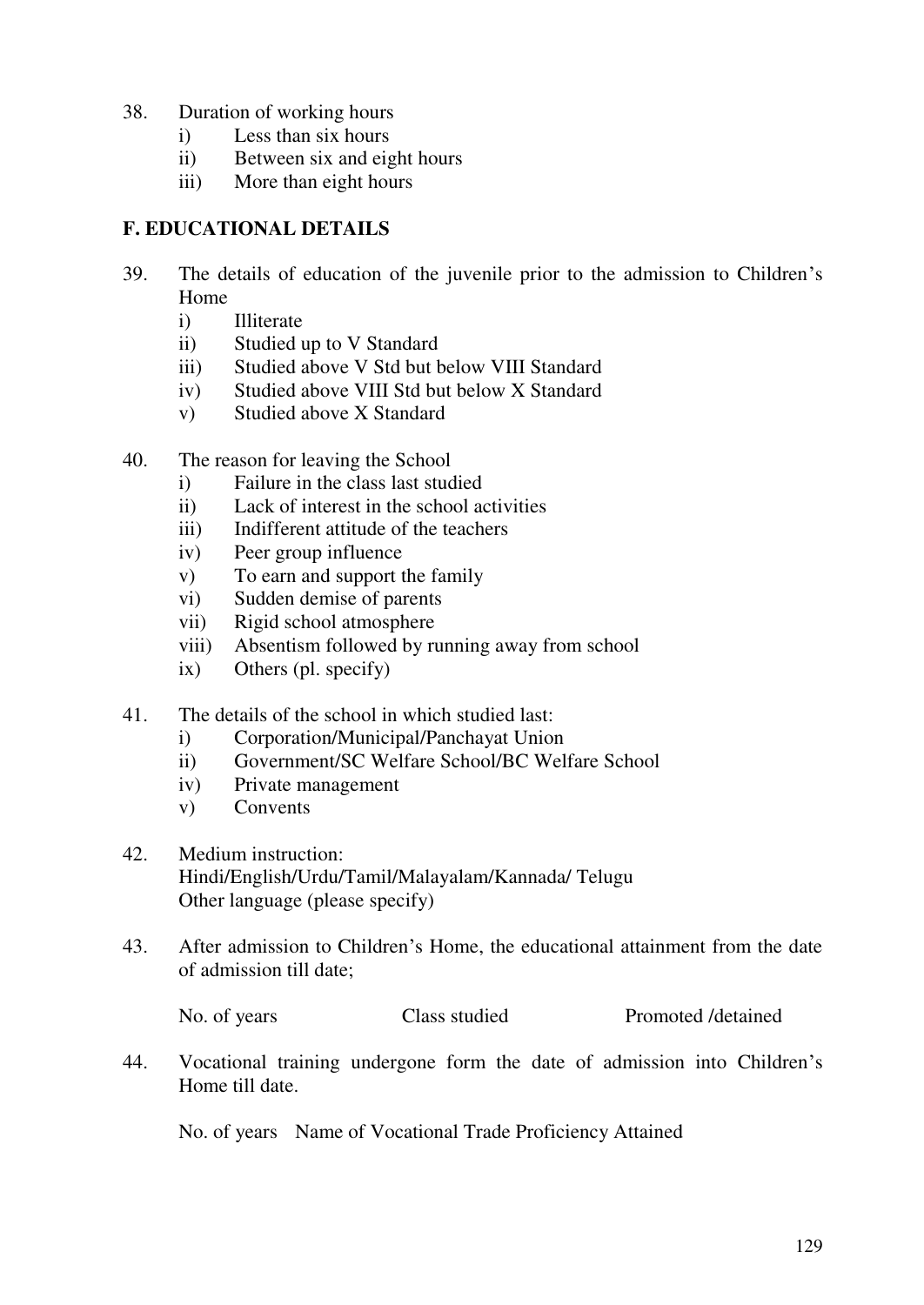- 45. Extra curricular activities developed form the date of admission into the Children's Home till date
	- i) Scout
	- ii) Sports (please specify)
	- iii) Athletics (please specify)
	- iv) Drawing
	- v) Painting
	- vi) Others (pl. specify)

#### **G. MEDICAL HISTORY**

- 46. Height and weight at the time of admission:<br>47. Physical condition:
- Physical condition:
- 48. Medical history of child (gist):
- 49. Medical history of parent/guardian (gist):
- 50. Present health status of the child:

| Sr.            | <b>Annual Observation</b> | 1 <sup>st</sup> Quarter | $2nd$ Quarter | $\overline{3^{rd}}$ Quarter | $4th$ Quarter |
|----------------|---------------------------|-------------------------|---------------|-----------------------------|---------------|
| No.            |                           |                         |               |                             |               |
| $\mathbf{1}$   | Date of review            |                         |               |                             |               |
| $\overline{2}$ | Height                    |                         |               |                             |               |
| 3              | Wight                     |                         |               |                             |               |
| $\overline{4}$ | Nutritious diet given     |                         |               |                             |               |
| 5              | <b>Stress Disease</b>     |                         |               |                             |               |
| 6              | Dental                    |                         |               |                             |               |
| $\overline{7}$ | <b>ENT-Tonsils</b>        |                         |               |                             |               |
| 8              | Eternal eye problem:      |                         |               |                             |               |
|                | vision                    |                         |               |                             |               |
|                | Left                      |                         |               |                             |               |
|                | Right                     |                         |               |                             |               |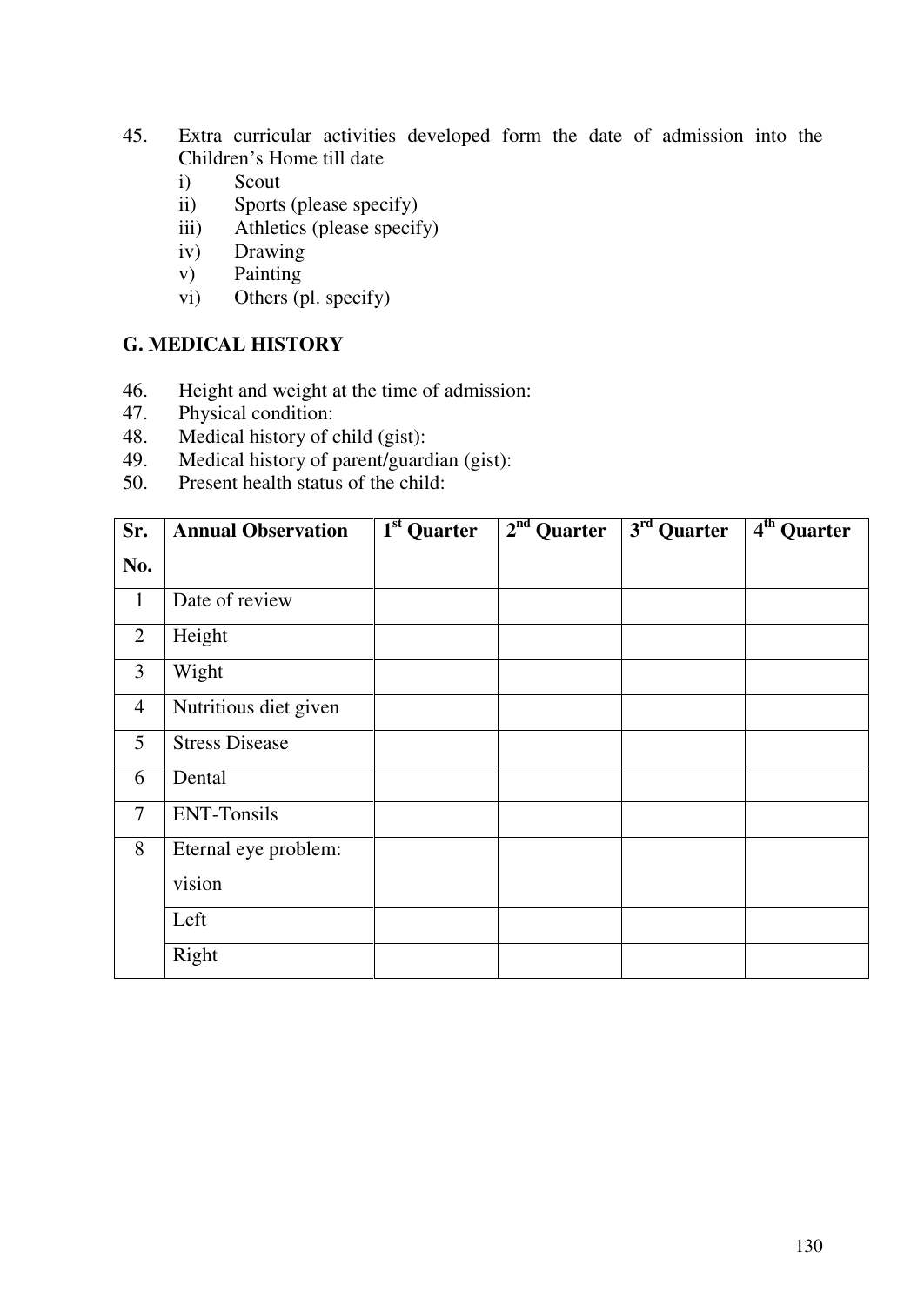# 51. Height and Weight Chart:

| Date, Month & | Height | Admissible Weight | <b>Actual Weight</b> |
|---------------|--------|-------------------|----------------------|
| Year          |        |                   |                      |
|               |        |                   |                      |
|               |        |                   |                      |
|               |        |                   |                      |
|               |        |                   |                      |
|               |        |                   |                      |
|               |        |                   |                      |
|               |        |                   |                      |
|               |        |                   |                      |
|               |        |                   |                      |

# **H. SOCIAL HISTORY**

- 52. Details of friendship prior to admission into Children's Home:
	- i. Co-workers
	- ii. School/Classmate
	- iii. Neighbours
	- iv. Others (pl. specify)
- 53. Majority of the friends are
	- i. Educated
	- ii. Illiterate
	- iii. The same age group
	- iv. Older in age
	- v. Younger in age
	- vi. Same sex
	- vii. Opposite sex
- 54. Details of membership in group (please specify details)
	- i. Associated with cine fans association
	- ii. Association with religious group
	- iii. Associated with arts and sports club
	- iv. Associated with gangs
	- v. Associated with voluntary social service league
	- vi. Others (please specify)
- 55. The position of the child in the groups/league
	- i. Leader
	- ii. Second level leader
	- iii. Middle level functionary
	- iv. Ordinary member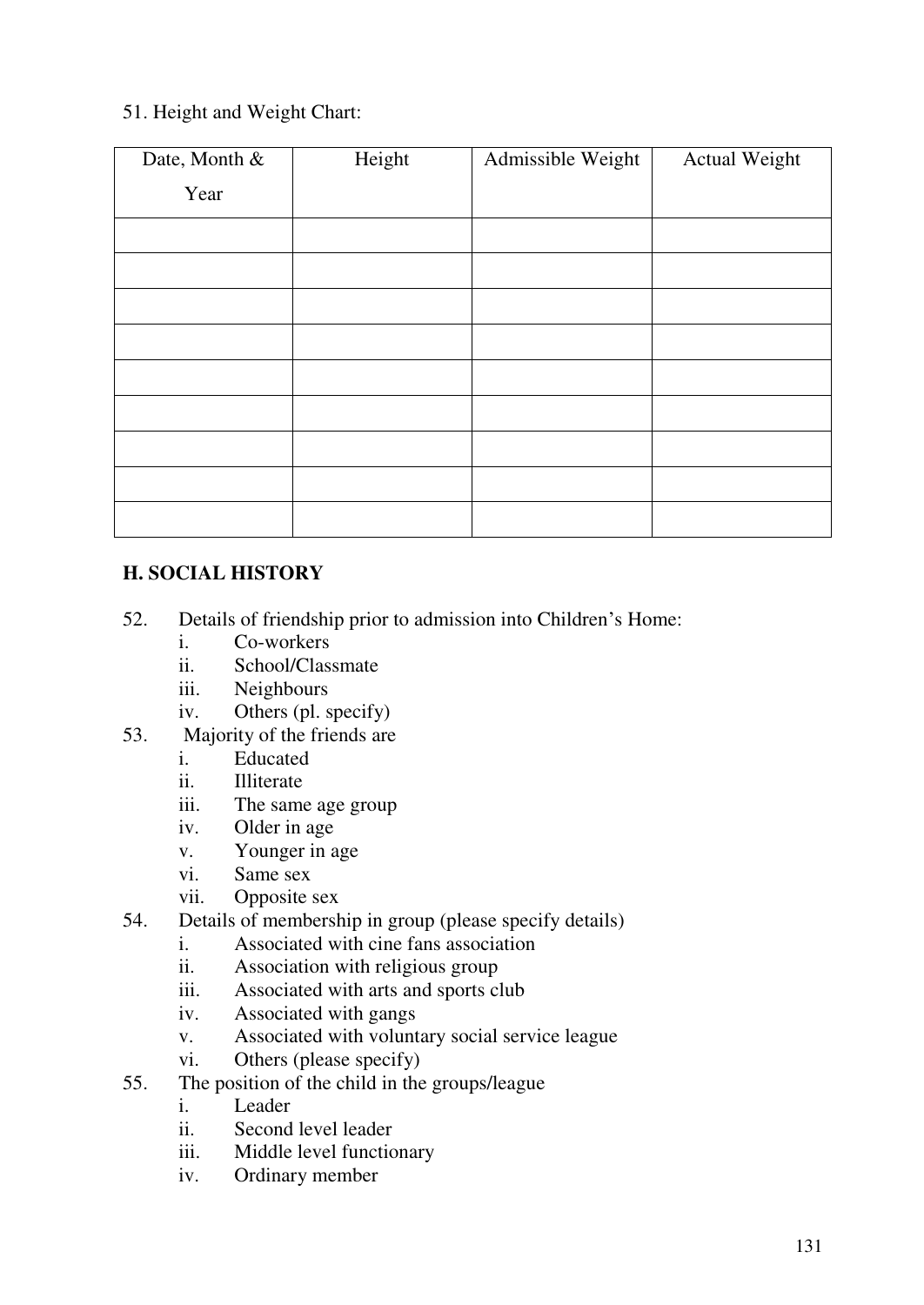- 56. Purpose of taking membership in the group:
	- i. For social service activities
	- ii. For leisure time spending
	- iii. For pleasure seeking activities
	- iv. For deviant activities
	- v. Others (please specify)
- 57. Attitude of the group / league
	- i. Respect the social norms and follow the rules
	- ii. Interested in violating the norms
	- iii. Impulsive in violating the rules
- 58. The location/meeting point of the groups
	- i. Usually at fixed place
	- ii. Places are changed frequently
	- iii. No specific places
	- iv. Meeting point is fixed conveniently
- 59. The reaction of the society when the child first came out of the family
	- i. Supportive
	- ii. Rejection
	- iii. Abuse
	- iv. Ill-treatment
	- v. Exploitation
- 60. The reaction of the police towards child
	- i. Passionate
	- ii. Cruel
	- iii. Abuse
	- iv. Exploitation
	- v. Ill-treatment
- 61. The response of the general public towards the child

# **HISTORY OF THE CHILD (GIST)**

- i. Education
- ii. Health
- iii. Vocational training
- iv. Extra curricular activities
- v. Others

Suggestion of Child Welfare Officer/ Probation Officer after orientation to juvenile/child and the response towards orientation.

Follow up by Child Welfare Officer/ Probation Officer/ Case Worker/ Social Worker

Quarterly Review of Case History by Managing Committee

### **SUPERINTENDENT/ WELFARE OFFICER/PROBATION OFFICER**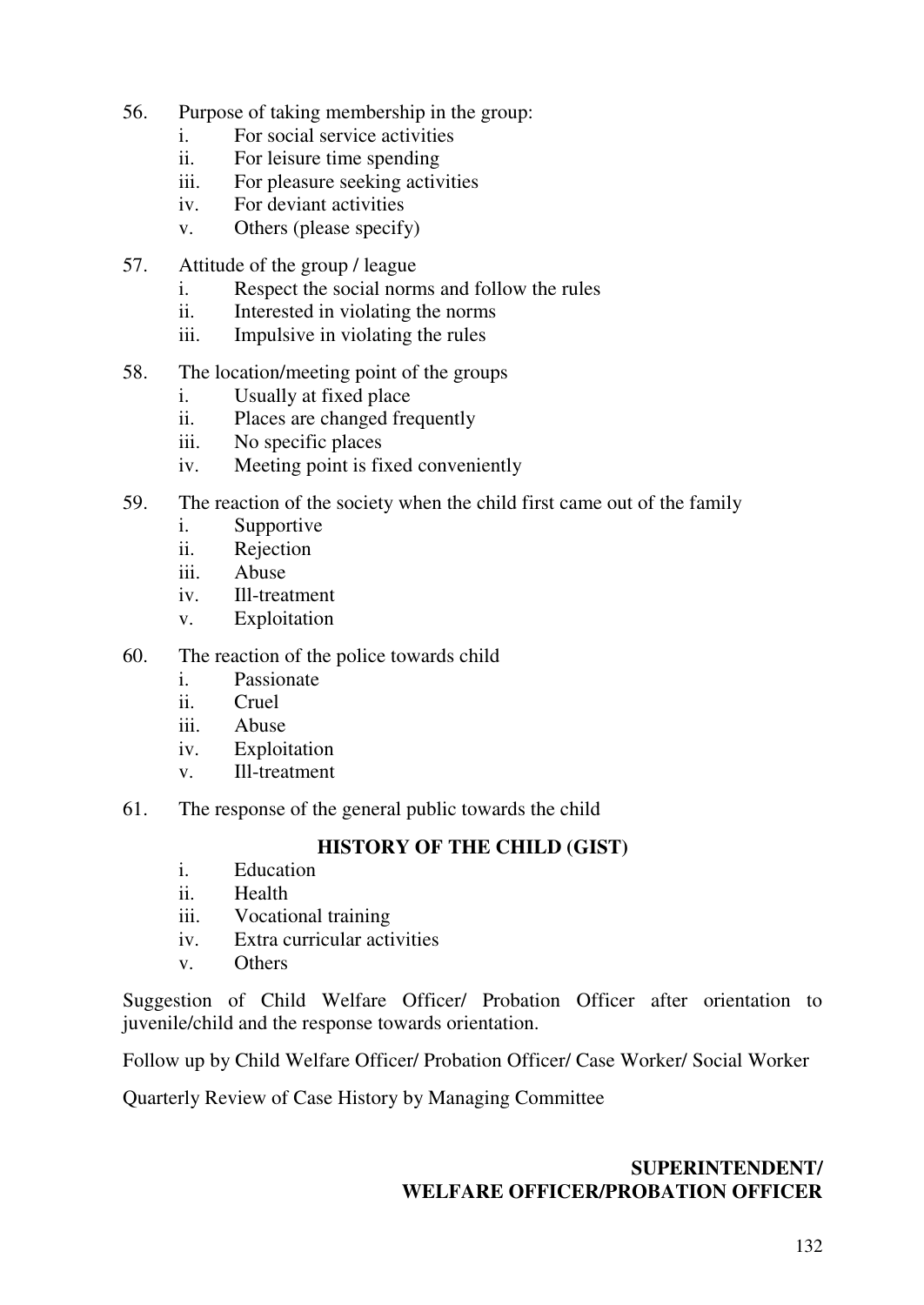#### **FORM XXI**  [Rules  $51(12)(a)$ ,  $55(1)(o)$  and  $88(1)(k)$ ] **INDIVIDUAL CARE PLAN**

Individual care plan for each child shall be prepared following the principle of the best interest of the child. In preparing individual care plan the care options in the following order of preferences shall be considered:

- (i) Preserving the biological family
- (ii) Kinship Care
- (iii) In-country adoption
- (iv) Foster Care
- (v) Inter-country Adoption
- (vi) Institutional Care

Case/Profile No. ………………………….. of 20\_\_\_\_(year) of the Board/Committee

Admission No.

Date of Admission:

#### **A. PERSONAL DETAILS**

- 1. Name of the Child:
- 2. Age:
- 3. Sex: Male/Female
- 4. Father's/Mother's name:
- 5. Nationality:
- 6. Religion/caste:
- 7. Educational Attainment:
- 8. Summary of Case History:
	- Health needs
	- Emotional and psychological support needed
	- Educational and Training needs
	- Leisure, creativity and play
	- Attachments and Relationships
	- Religious beliefs
	- Protection from all kinds of abuse, neglect and maltreatment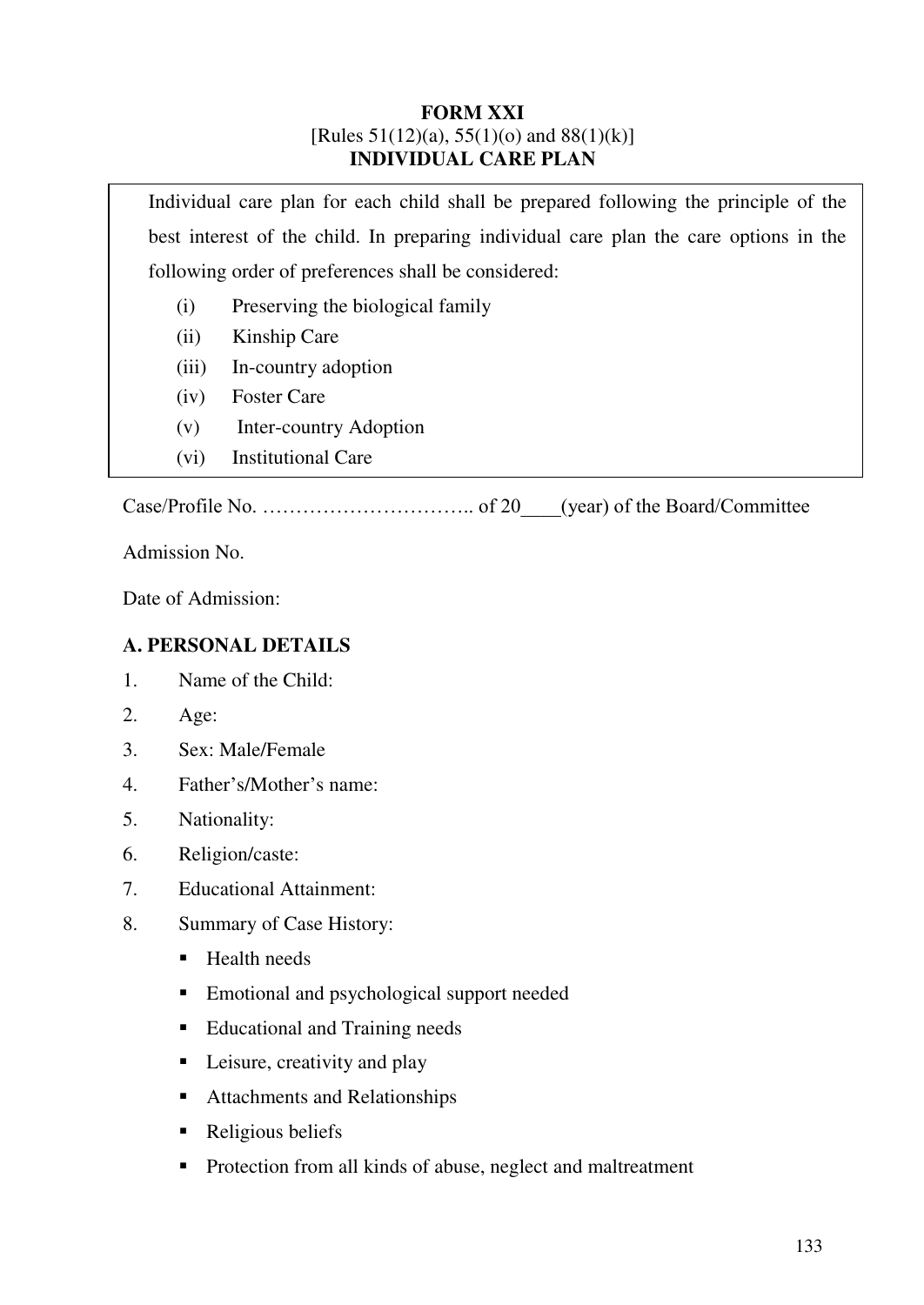- Social mainstreaming
- Follow-up post release/restoration

### **B. FORTNIGHTLY PROGRESS REPORT OF PROBATIONER**

#### **Part One**

- 1. Name of the Probation Officer/Case Worker
- 2. For the month of
- 3. Registration No.
- 4. Competent Authority
- 5. Profile No.
- 6. Name of the Child
- 7. Date of Supervision Order
- 8. Address of the Child
- 9. Period of Supervision

#### **Part Two**

Places of interview Dates …………………. ……………… ----------------- …………………. ……………… ----------------- ………………… ……………… -----------------

- 1. Where the child is residing?
- 2. Progress made in any educational/training course.
- 3. What work he/she is doing and his/her monthly average earning, if employed.
- 4. Savings kept in the Post Office.
- 5. Savings Bank Account in his/her name.
- 6. Remarks on his/her general conduct and progress.
- 7. Whether property cared for?

#### **Part Three**

- 1. Any proceedings before the competent authority or
	- a) Variation of conditions of bond
	- b) Change of residence
	- c) Other matters
- 2. Period of supervision completed on………………………………………
- 3. Result of supervision with remarks (if any)
- 4. Name and Addresses of the parent or guardian or fit person under whose care the juvenile is to live after the supervision is over.

Date of report \_\_\_\_\_\_\_\_\_\_\_\_\_Signature of the Probation Officer/Case Worker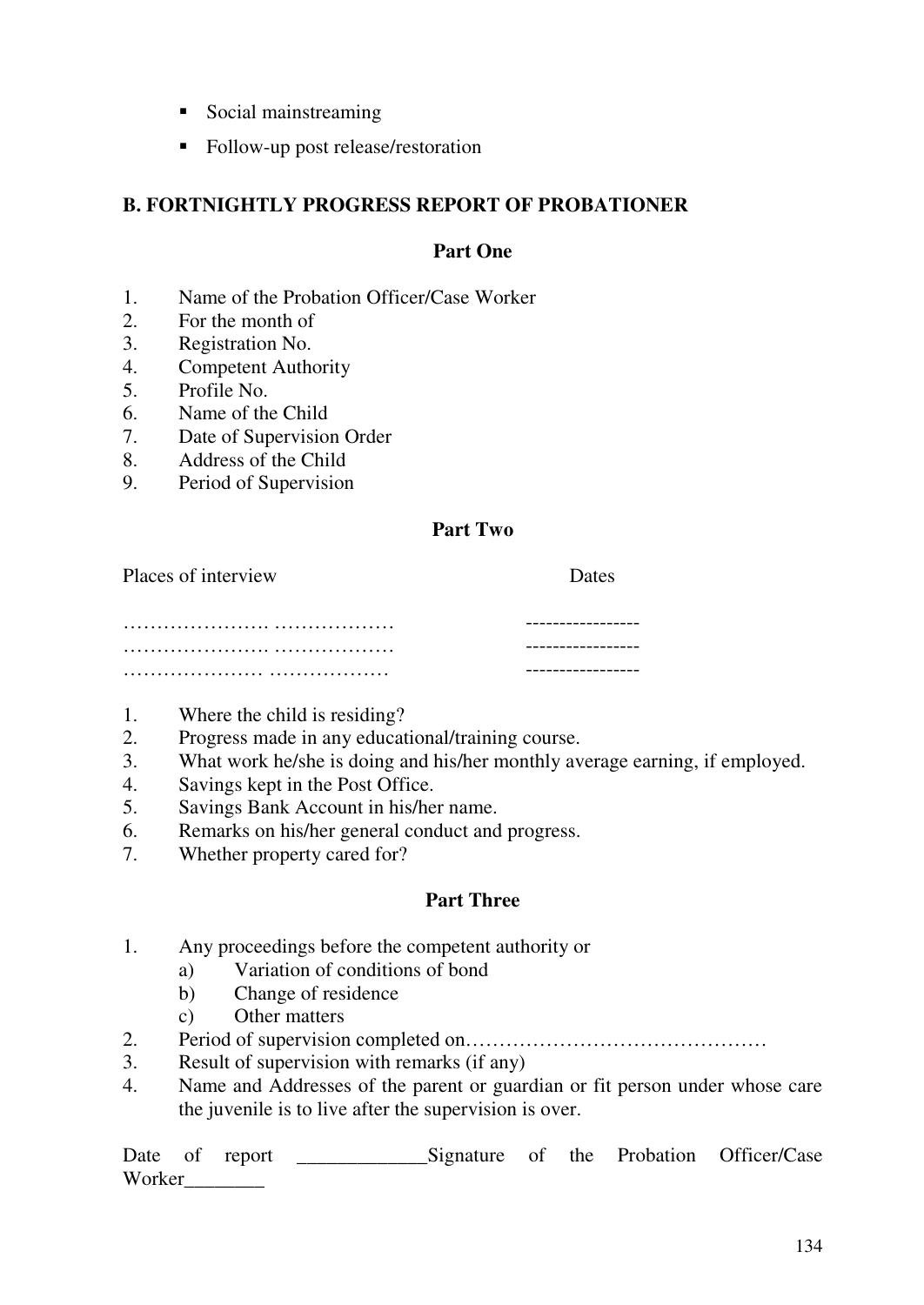# **C. PRE-RELEASE REPORT**

#### **Tick whichever is applicable**

### Final Release **Transfer**



- 1. Details of place of transfer and concerned authority responsible in the place of transfer/release
- 2. Details placement of the juvenile/child in different institutions
- 3. Training undergone and skills acquired
- 4. Final progress report of the officer-in-charge/probation officer/child welfare officer/case worker/social worker (to be attached)
- 5. Date of release/transfer
- 6. Date of repatriation
- 7. Requisition for escort if required
- 8. Identification of escort
- 9. Recommended rehabilitation plan including possible placements
- 10. Sponsorship requirement and report, if applicable
- 11. Identification of Probation Officer/Case worker/social worker/nongovernmental organisation for post-release follow-up
- 12. Memorandum of Understanding with non-governmental organisation identified for post-release follow-up
- 13. Identification of sponsorship agency/individual sponsor for the child postrelease, if any
- 14. Memorandum of Understanding between the sponsoring agency and individual sponsor
- 15. Details of Savings Account of the child, if any
- 16. Details of child's earnings and belongings if any
- 17. Details of awards/rewards due to the child if any
- 18. Opinion of the child
- 19. Any other information

Note: Pre-release report shall be prepared 6 months prior to the date of release/transfer of juvenile/child and shall take into account the recommendations of the last review report and all other relevant information.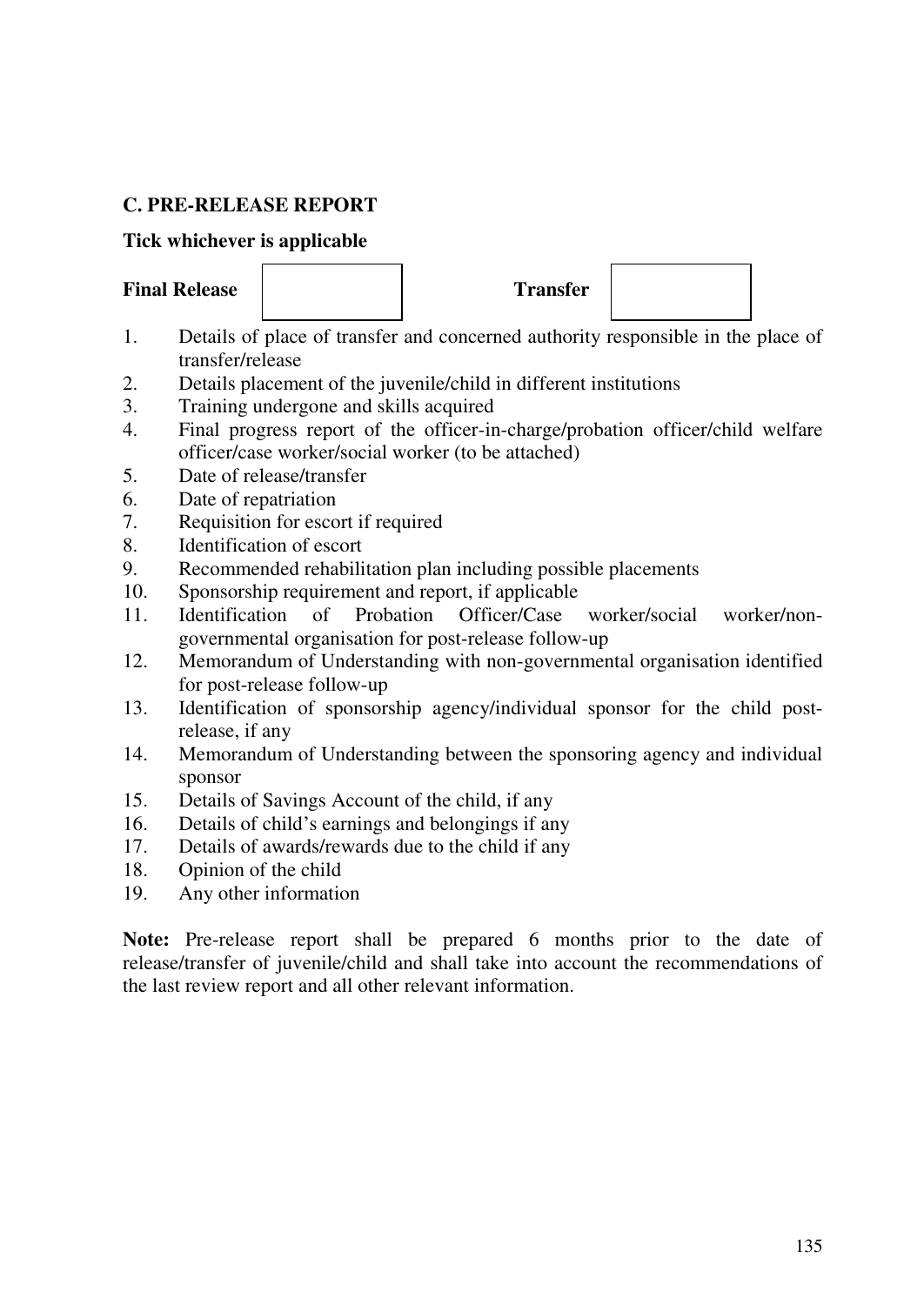# **D. POST-RELEASE REPORT**

- 1. Status of Bank Account : Closed / Transferred
- 2. Earnings and belongings of the child : handed over to the child or his/her parents/guardians – Yes/No
- 3. First interaction report of the probation officer/child welfare officer/case worker/social worker/non-governmental organisation identified for follow-up with the child post-release
- 4. Placement of the juvenile/child if any
- 5. Family's behaviour towards the child
- 6. Social milieu of the child, particularly attitude of neighbours/community
- 7. How is the child using the skills acquired?
- 8. Whether the child has been admitted to a chool or vocation? Give date and name of the school/institute/any other agency
- 9. Report of second and third follow-up interaction with the child after two months and six months respectively